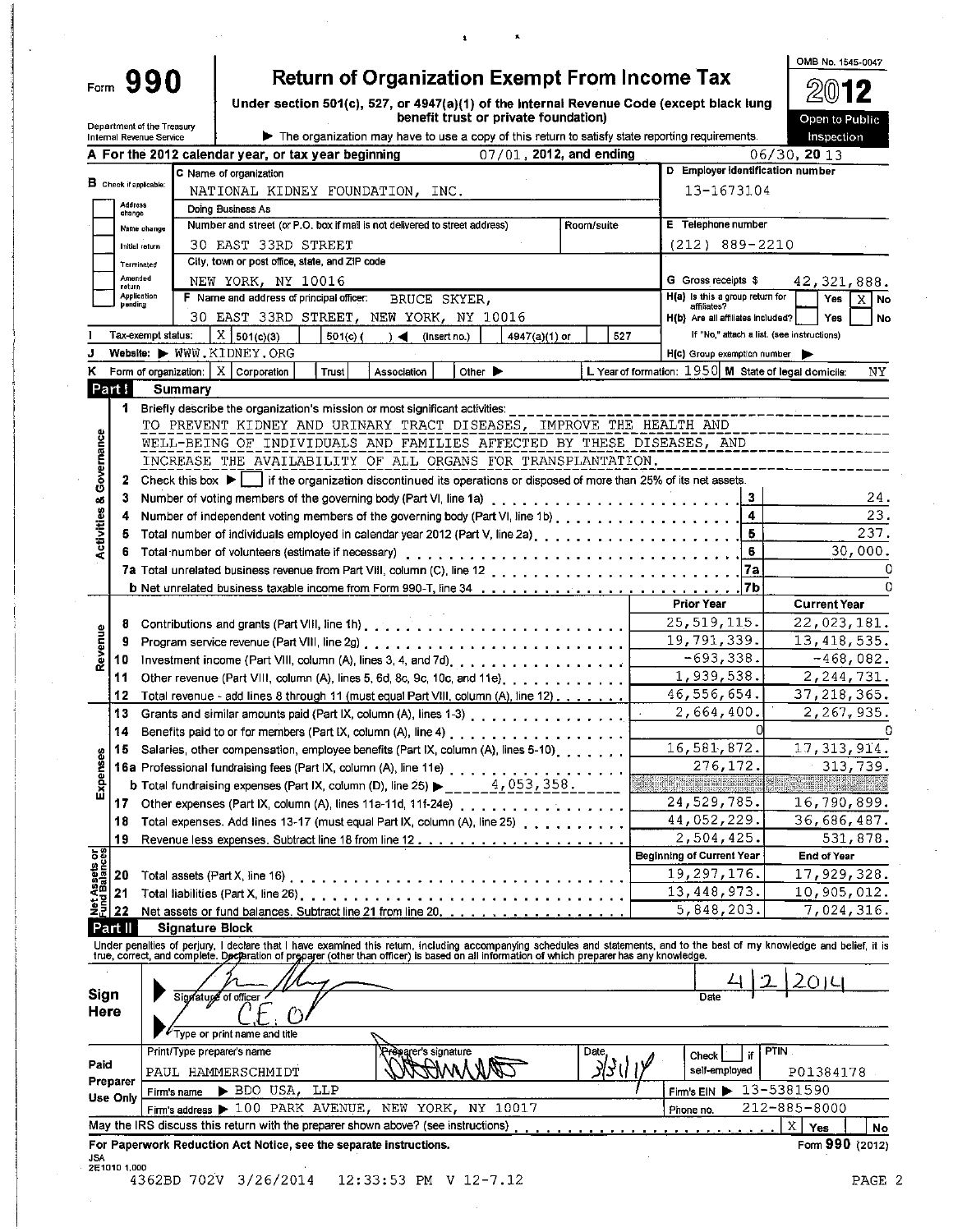

Department of Treasury Internal Revenue Service Ogden UT 84201

| <b>Notice</b>             | CP211A               |
|---------------------------|----------------------|
| <b>Tax period</b>         | June 30, 2013        |
| Notice date               | March 31, 2014       |
| <b>Employer ID number</b> | 13-1673104           |
| To contact us             | Phone 1-877-829-5500 |
|                           | FAX 801-620-5670     |

Page 1 of 1

## 000643.427044.68023.4885 1 AV 0.381 370 <u>վագրելով լերեքը նշանքների կարող կար</u>

NATIONAL KIDNEY FOUNDATION INC % PETROS GREGORIOU 30 EAST 33RD STREET NEW YORK NY 10016-5337

000643

Important information about your June 30, 2013 Form 990

# We approved your Form 8868, Application for Extension of Time To **File an Exempt Organization Return**

What you need to do We approved the Form 8868 for your June 30, 2013 Form 990. File your June 30, 2013 Form 990 by May 15, 2014. We encourage you to use Your new due date is May 15, 2014. electronic filing-the fastest and easiest way to file. Visit www.irs.gov/charities to learn about approved e-File providers, what types of returns can be filed electronically, and whether you are required to file electronically. **Additional information** • Visit www.irs.gov/cp211a. • For tax forms, instructions, and publications, visit www.irs.gov or call 1-800-TAX-FORM (1-800-829-3676). • Keep this notice for your records. If you need assistance, please don't hesitate to contact us.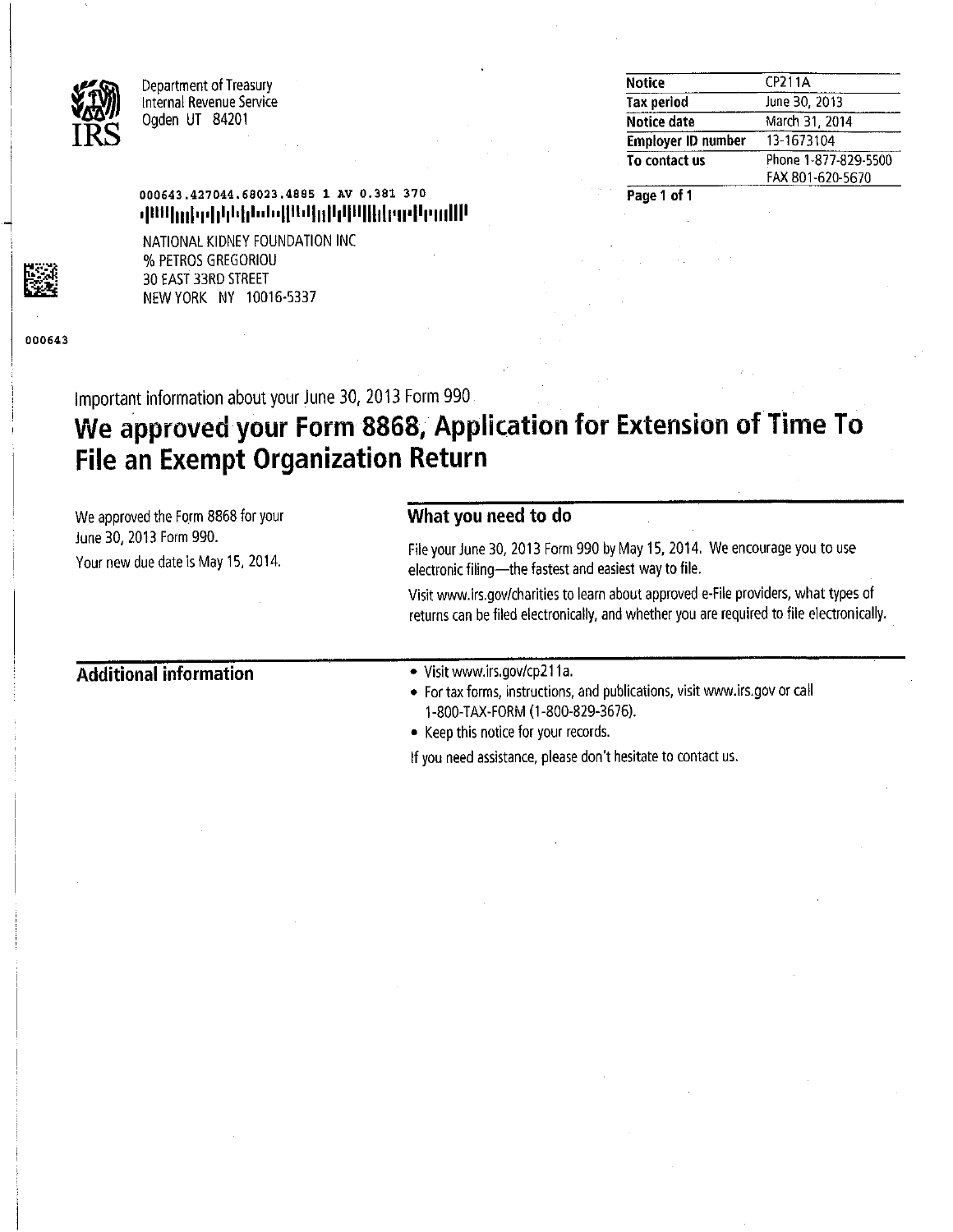|  |  | NATIONAL KIDNEY FOUNDATION, | INC |
|--|--|-----------------------------|-----|
|--|--|-----------------------------|-----|

 $2.13-1673104$ 

|                                                                                                                                                                                                                                                                                                                                                   | Page 2             |
|---------------------------------------------------------------------------------------------------------------------------------------------------------------------------------------------------------------------------------------------------------------------------------------------------------------------------------------------------|--------------------|
| Part III<br><b>Statement of Program Service Accomplishments</b>                                                                                                                                                                                                                                                                                   | X                  |
| Briefly describe the organization's mission:<br>1                                                                                                                                                                                                                                                                                                 |                    |
| ATTACHMENT 1                                                                                                                                                                                                                                                                                                                                      |                    |
|                                                                                                                                                                                                                                                                                                                                                   |                    |
|                                                                                                                                                                                                                                                                                                                                                   |                    |
|                                                                                                                                                                                                                                                                                                                                                   |                    |
| 2 Did the organization undertake any significant program services during the year which were not listed on the<br>Yes<br>If "Yes," describe these new services on Schedule O.                                                                                                                                                                     | $ X $ No           |
| 3 Did the organization cease conducting, or make significant changes in how it conducts, any program<br><b>Yes</b><br>services?                                                                                                                                                                                                                   | $\mid$ X $\mid$ No |
| If "Yes," describe these changes on Schedule O.                                                                                                                                                                                                                                                                                                   |                    |
| 4 Describe the organization's program service accomplishments for each of its three largest program services, as measured by<br>expenses. Section $501(c)(3)$ and $501(c)(4)$ organizations are required to report the amount of grants and allocations to others,<br>the total expenses, and revenue, if any, for each program service reported. |                    |
| (Expenses \$ $_{10,544,231}$ , including grants of \$ $_{555,185}$ , (Revenue \$ $_{7,685,024}$ , )<br>4a (Code:                                                                                                                                                                                                                                  |                    |
| ATTACHMENT                                                                                                                                                                                                                                                                                                                                        |                    |
|                                                                                                                                                                                                                                                                                                                                                   |                    |
|                                                                                                                                                                                                                                                                                                                                                   |                    |
|                                                                                                                                                                                                                                                                                                                                                   |                    |
|                                                                                                                                                                                                                                                                                                                                                   |                    |
|                                                                                                                                                                                                                                                                                                                                                   |                    |
|                                                                                                                                                                                                                                                                                                                                                   |                    |
|                                                                                                                                                                                                                                                                                                                                                   |                    |
|                                                                                                                                                                                                                                                                                                                                                   |                    |
|                                                                                                                                                                                                                                                                                                                                                   |                    |
|                                                                                                                                                                                                                                                                                                                                                   |                    |
| (Expenses \$ <sub>8,544,698</sub> , including grants of \$ <sub>35,171</sub> , ) (Revenue \$ <sub>3,055,494</sub> , )<br>4b (Code:                                                                                                                                                                                                                |                    |
|                                                                                                                                                                                                                                                                                                                                                   |                    |
| ATTACHMENT                                                                                                                                                                                                                                                                                                                                        |                    |
|                                                                                                                                                                                                                                                                                                                                                   |                    |
|                                                                                                                                                                                                                                                                                                                                                   |                    |
|                                                                                                                                                                                                                                                                                                                                                   |                    |
|                                                                                                                                                                                                                                                                                                                                                   |                    |
|                                                                                                                                                                                                                                                                                                                                                   |                    |
|                                                                                                                                                                                                                                                                                                                                                   |                    |
|                                                                                                                                                                                                                                                                                                                                                   |                    |
|                                                                                                                                                                                                                                                                                                                                                   |                    |
|                                                                                                                                                                                                                                                                                                                                                   |                    |
|                                                                                                                                                                                                                                                                                                                                                   |                    |
|                                                                                                                                                                                                                                                                                                                                                   |                    |
| $\sqrt{2}$ (Expenses \$<br>$4,508,775$ . including grants of \$ $579$ . (Revenue \$<br>4c (Code:<br>372,063.                                                                                                                                                                                                                                      |                    |
|                                                                                                                                                                                                                                                                                                                                                   |                    |
| ATTACHMENT 4                                                                                                                                                                                                                                                                                                                                      |                    |
|                                                                                                                                                                                                                                                                                                                                                   |                    |
|                                                                                                                                                                                                                                                                                                                                                   |                    |
|                                                                                                                                                                                                                                                                                                                                                   |                    |
|                                                                                                                                                                                                                                                                                                                                                   |                    |
|                                                                                                                                                                                                                                                                                                                                                   |                    |
|                                                                                                                                                                                                                                                                                                                                                   |                    |
|                                                                                                                                                                                                                                                                                                                                                   |                    |
|                                                                                                                                                                                                                                                                                                                                                   |                    |
|                                                                                                                                                                                                                                                                                                                                                   |                    |
|                                                                                                                                                                                                                                                                                                                                                   |                    |
|                                                                                                                                                                                                                                                                                                                                                   |                    |
| 4d Other program services (Describe in Schedule O.)                                                                                                                                                                                                                                                                                               |                    |
| (Expenses \$<br>$5,115,488$ . including grants of \$<br>) (Revenue \$<br>1, 677, 000.<br>2,564,083.                                                                                                                                                                                                                                               |                    |
| 4e Total program service expenses ><br>28, 713, 192.                                                                                                                                                                                                                                                                                              |                    |
| <b>JSA</b><br>Form 990 (2012)                                                                                                                                                                                                                                                                                                                     |                    |
| 2E1020 2.000<br>4362BD 702V 3/26/2014<br>12:33:53 PM V 12-7.12                                                                                                                                                                                                                                                                                    | PAGE 3             |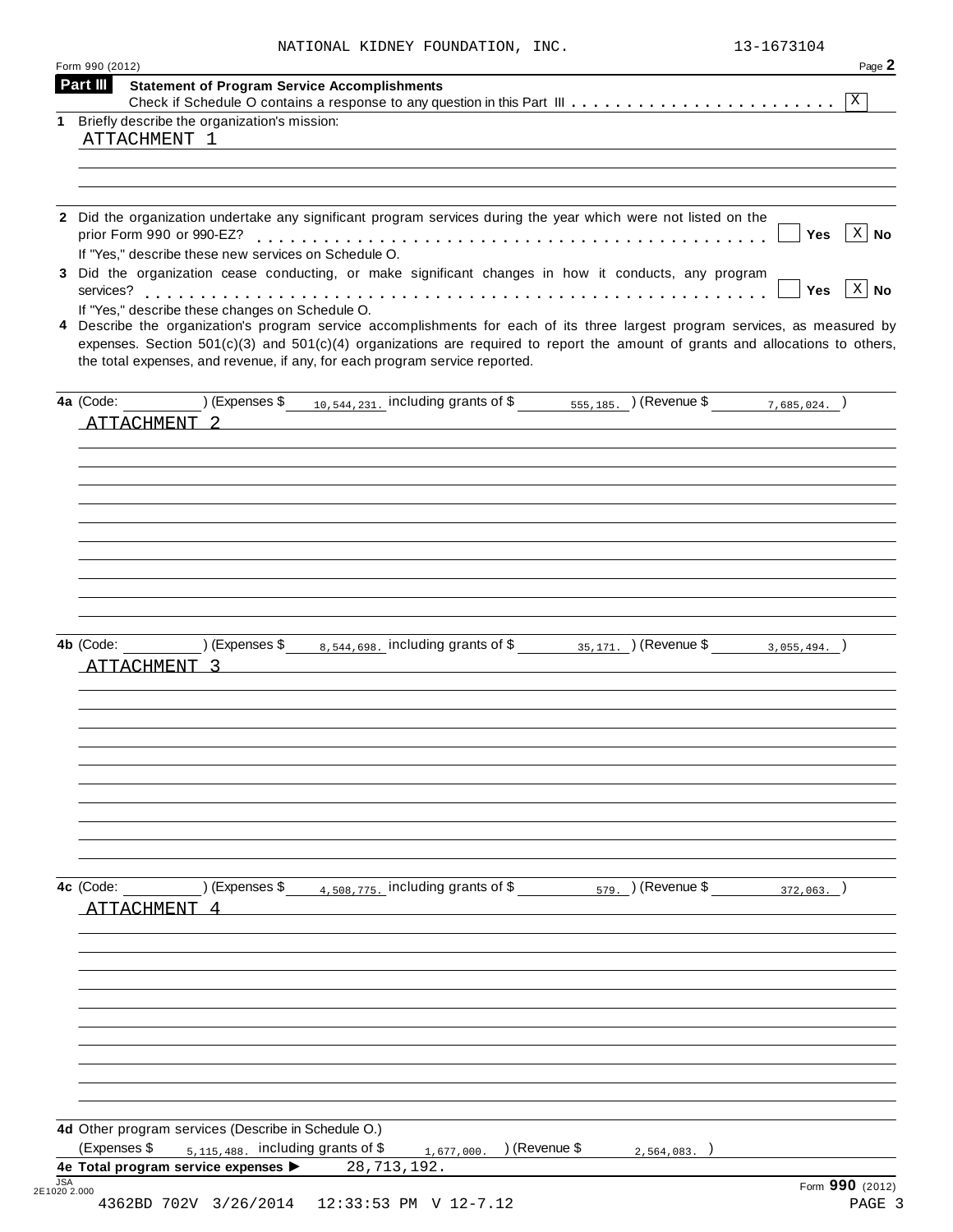NATIONAL KIDNEY FOUNDATION, INC. 13-1673104

|     | Form 990 (2012)                                                                                                                                                                                                                          |                 | Page 3      |             |
|-----|------------------------------------------------------------------------------------------------------------------------------------------------------------------------------------------------------------------------------------------|-----------------|-------------|-------------|
|     | <b>Checklist of Required Schedules</b><br>Part IV                                                                                                                                                                                        | Yes             |             | No          |
| 1   | Is the organization described in section $501(c)(3)$ or $4947(a)(1)$ (other than a private foundation)? If "Yes,"                                                                                                                        |                 |             |             |
|     | 1                                                                                                                                                                                                                                        |                 | Χ           |             |
| 2   | Is the organization required to complete Schedule B, Schedule of Contributors (see instructions)?<br>$\overline{2}$                                                                                                                      |                 | $\mathbf X$ |             |
| 3   | Did the organization engage in direct or indirect political campaign activities on behalf of or in opposition to                                                                                                                         |                 |             |             |
|     | candidates for public office? If "Yes," complete Schedule C, Part I.<br>3                                                                                                                                                                |                 |             | Χ           |
| 4   | Section 501(c)(3) organizations. Did the organization engage in lobbying activities, or have a section 501(h)                                                                                                                            |                 |             |             |
|     | 4                                                                                                                                                                                                                                        |                 | Χ           |             |
| 5   | Is the organization a section $501(c)(4)$ , $501(c)(5)$ , or $501(c)(6)$ organization that receives membership dues,                                                                                                                     |                 |             |             |
|     | assessments, or similar amounts as defined in Revenue Procedure 98-19? If "Yes," complete Schedule C,                                                                                                                                    |                 |             |             |
|     | 5                                                                                                                                                                                                                                        |                 |             | Χ           |
| 6   | Did the organization maintain any donor advised funds or any similar funds or accounts for which donors                                                                                                                                  |                 |             |             |
|     | have the right to provide advice on the distribution or investment of amounts in such funds or accounts? If                                                                                                                              |                 |             |             |
|     | 6                                                                                                                                                                                                                                        |                 |             | Χ           |
| 7   | Did the organization receive or hold a conservation easement, including easements to preserve open space,                                                                                                                                |                 |             |             |
|     | $\overline{7}$<br>the environment, historic land areas, or historic structures? If "Yes," complete Schedule D, Part II.                                                                                                                  |                 |             | Χ           |
| 8   | Did the organization maintain collections of works of art, historical treasures, or other similar assets? If "Yes,"                                                                                                                      |                 |             | Χ           |
|     | 8<br>Did the organization report an amount in Part X, line 21, for escrow or custodial account liability; serve as a                                                                                                                     |                 |             |             |
| 9   | custodian for amounts not listed in Part X; or provide credit counseling, debt management, credit repair, or                                                                                                                             |                 |             |             |
|     | 9                                                                                                                                                                                                                                        |                 |             | Χ           |
| 10  | Did the organization, directly or through a related organization, hold assets in temporarily restricted                                                                                                                                  |                 |             |             |
|     | endowments, permanent endowments, or quasi-endowments? If "Yes," complete Schedule D, Part V<br>10                                                                                                                                       |                 | Χ           |             |
| 11  | If the organization's answer to any of the following questions is "Yes," then complete Schedule D, Parts VI,                                                                                                                             |                 |             |             |
|     | VII, VIII, IX, or X as applicable.                                                                                                                                                                                                       |                 |             |             |
|     | a Did the organization report an amount for land, buildings, and equipment in Part X, line 10? If "Yes,"                                                                                                                                 |                 |             |             |
|     | 11a                                                                                                                                                                                                                                      |                 | Χ           |             |
|     | <b>b</b> Did the organization report an amount for investments-other securities in Part X, line 12 that is 5% or more                                                                                                                    |                 |             |             |
|     | 11 <sub>b</sub>                                                                                                                                                                                                                          |                 |             | Χ           |
|     | c Did the organization report an amount for investments-program related in Part X, line 13 that is 5% or more                                                                                                                            |                 |             |             |
|     | of its total assets reported in Part X, line 16? If "Yes," complete Schedule D, Part VIII                                                                                                                                                | 11c             |             | Χ           |
|     | d Did the organization report an amount for other assets in Part X, line 15 that is 5% or more of its total assets                                                                                                                       |                 |             |             |
|     | reported in Part X, line 16? If "Yes," complete Schedule D, Part IX                                                                                                                                                                      | 11d             | Χ           |             |
|     | e Did the organization report an amount for other liabilities in Part X, line 25? If "Yes," complete Schedule D, Part X                                                                                                                  | 11e             |             | Χ           |
|     | f Did the organization's separate or consolidated financial statements for the tax year include a footnote that addresses<br>11f                                                                                                         |                 | X           |             |
|     | the organization's liability for uncertain tax positions under FIN 48 (ASC 740)? If "Yes," complete Schedule D, Part X<br>12a Did the organization obtain separate, independent audited financial statements for the tax year? If "Yes," |                 |             |             |
|     | 12a                                                                                                                                                                                                                                      |                 |             | Χ           |
|     | <b>b</b> Was the organization included in consolidated, independent audited financial statements for the tax year? If "Yes," and if                                                                                                      |                 |             |             |
|     | 12 <sub>b</sub><br>the organization answered "No" to line 12a, then completing Schedule D, Parts XI and XII is optional                                                                                                                  |                 | Χ           |             |
| 13  | 13<br>Is the organization a school described in section 170(b)(1)(A)(ii)? If "Yes," complete Schedule $E_1, \ldots, \ldots, \ldots$                                                                                                      |                 |             | $\mathbf X$ |
|     | 14a<br>14 a Did the organization maintain an office, employees, or agents outside of the United States?                                                                                                                                  |                 |             | Χ           |
|     | <b>b</b> Did the organization have aggregate revenues or expenses of more than \$10,000 from grantmaking,                                                                                                                                |                 |             |             |
|     | fundraising, business, investment, and program service activities outside the United States, or aggregate                                                                                                                                |                 |             |             |
|     | 14b<br>foreign investments valued at \$100,000 or more? If "Yes," complete Schedule F, Parts I and IV                                                                                                                                    |                 |             | Χ           |
| 15  | Did the organization report on Part IX, column (A), line 3, more than \$5,000 of grants or assistance to any                                                                                                                             |                 |             |             |
|     | 15<br>organization or entity located outside the United States? If "Yes," complete Schedule F, Parts II and IV                                                                                                                           |                 |             | X           |
| 16  | Did the organization report on Part IX, column (A), line 3, more than \$5,000 of aggregate grants or assistance                                                                                                                          |                 |             |             |
|     | 16<br>to individuals located outside the United States? If "Yes," complete Schedule F, Parts III and IV $\ldots \ldots \ldots$                                                                                                           |                 |             | X           |
| 17  | Did the organization report a total of more than \$15,000 of expenses for professional fundraising services                                                                                                                              |                 |             |             |
|     | 17<br>on Part IX, column (A), lines 6 and 11e? If "Yes," complete Schedule G, Part I (see instructions)                                                                                                                                  |                 | Χ           |             |
| 18  | Did the organization report more than \$15,000 total of fundraising event gross income and contributions on                                                                                                                              |                 |             |             |
|     | 18                                                                                                                                                                                                                                       |                 | Χ           |             |
| 19  | Did the organization report more than \$15,000 of gross income from gaming activities on Part VIII, line 9a?                                                                                                                             |                 |             |             |
|     | 19<br>20 a Did the organization operate one or more hospital facilities? If "Yes," complete Schedule H<br>20a                                                                                                                            |                 |             | X<br>Χ      |
|     | 20 <sub>b</sub><br><b>b</b> If "Yes" to line 20a, did the organization attach a copy of its audited financial statements to this return?                                                                                                 |                 |             |             |
| JSA |                                                                                                                                                                                                                                          | Form 990 (2012) |             |             |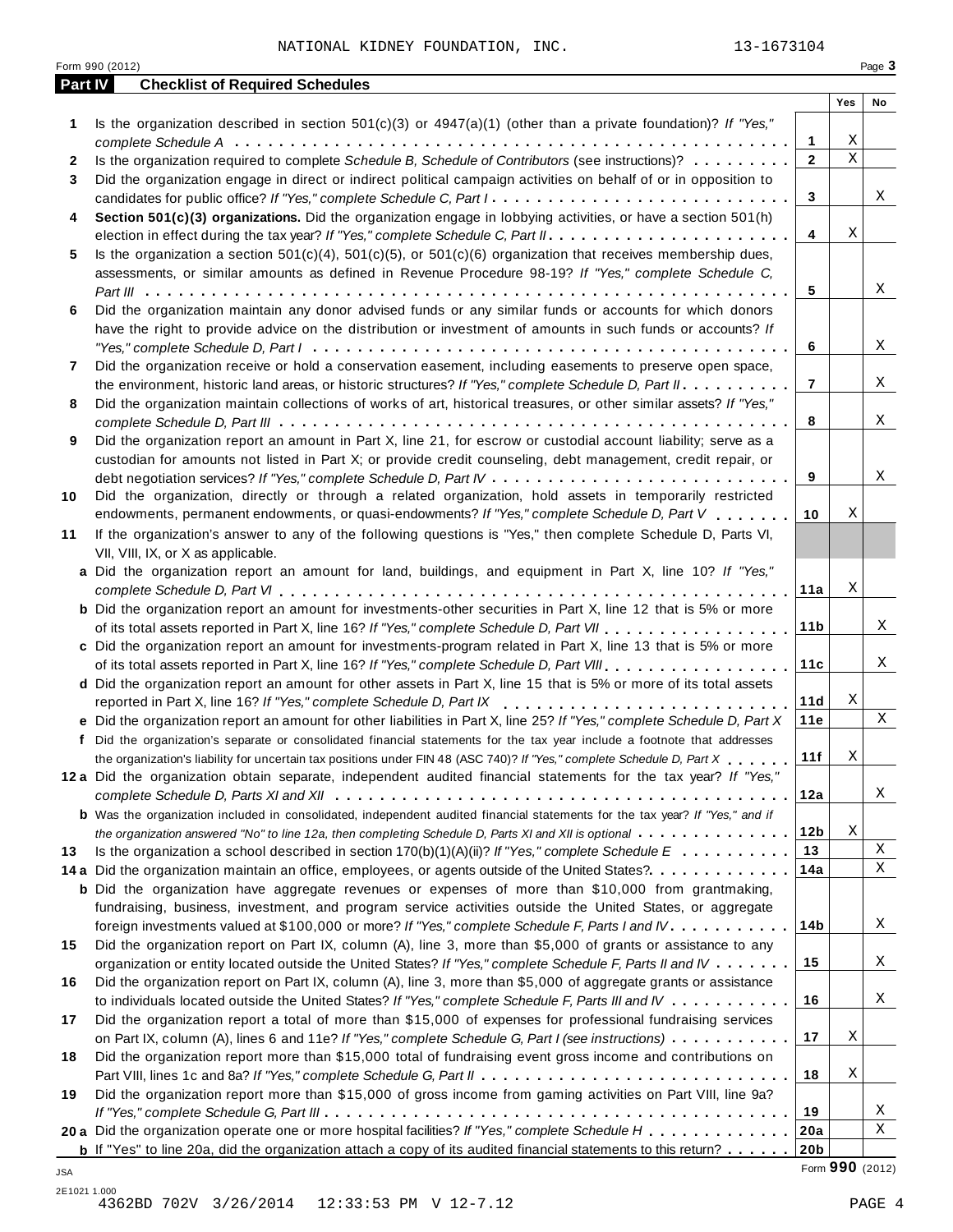| <b>Checklist of Required Schedules (continued)</b><br>Part IV<br>Did the organization report more than \$5,000 of grants and other assistance to any government or organization<br>21<br>21<br>in the United States on Part IX, column (A), line 1? If "Yes," complete Schedule I, Parts I and II.<br>Did the organization report more than \$5,000 of grants and other assistance to individuals in the United States<br>22<br>22<br>Did the organization answer "Yes" to Part VII, Section A, line 3, 4, or 5 about compensation of the<br>23<br>organization's current and former officers, directors, trustees, key employees, and highest compensated<br>23<br>24 a Did the organization have a tax-exempt bond issue with an outstanding principal amount of more than<br>\$100,000 as of the last day of the year, that was issued after December 31, 2002? If "Yes," answer lines 24b<br>24a<br>24 <sub>b</sub><br>Did the organization invest any proceeds of tax-exempt bonds beyond a temporary period exception?<br>b<br>Did the organization maintain an escrow account other than a refunding escrow at any time during the year<br>c<br>24c<br>24d<br>Did the organization act as an "on behalf of" issuer for bonds outstanding at any time during the year?<br>d<br>25 a Section 501(c)(3) and 501(c)(4) organizations. Did the organization engage in an excess benefit transaction<br>25a<br>with a disqualified person during the year? If "Yes," complete Schedule L, Part I<br>Is the organization aware that it engaged in an excess benefit transaction with a disqualified person in a prior<br>b<br>year, and that the transaction has not been reported on any of the organization's prior Forms 990 or 990-EZ?<br>25 <sub>b</sub><br>Was a loan to or by a current or former officer, director, trustee, key employee, highly compensated employee, or<br>26<br>disqualified person outstanding as of the end of the organization's tax year? If "Yes," complete Schedule L, Part II<br>26<br>Did the organization provide a grant or other assistance to an officer, director, trustee, key employee,<br>27<br>substantial contributor or employee thereof, a grant selection committee member, or to a 35% controlled<br>27<br>entity or family member of any of these persons? If "Yes," complete Schedule L, Part III<br>Was the organization a party to a business transaction with one of the following parties (see Schedule L,<br>28<br>Part IV instructions for applicable filing thresholds, conditions, and exceptions):<br>28a<br>A current or former officer, director, trustee, or key employee? If "Yes," complete Schedule L, Part IV.<br>a<br>A family member of a current or former officer, director, trustee, or key employee? If "Yes," complete<br>b<br>28b<br>An entity of which a current or former officer, director, trustee, or key employee (or a family member thereof)<br>c<br>28c<br>was an officer, director, trustee, or direct or indirect owner? If "Yes," complete Schedule L, Part IV<br>29<br>Did the organization receive more than \$25,000 in non-cash contributions? If "Yes," complete Schedule M<br>29<br>Did the organization receive contributions of art, historical treasures, or other similar assets, or qualified<br>30<br>30<br>Did the organization liquidate, terminate, or dissolve and cease operations? If "Yes," complete Schedule N,<br>31<br>31 | Yes | No |
|-----------------------------------------------------------------------------------------------------------------------------------------------------------------------------------------------------------------------------------------------------------------------------------------------------------------------------------------------------------------------------------------------------------------------------------------------------------------------------------------------------------------------------------------------------------------------------------------------------------------------------------------------------------------------------------------------------------------------------------------------------------------------------------------------------------------------------------------------------------------------------------------------------------------------------------------------------------------------------------------------------------------------------------------------------------------------------------------------------------------------------------------------------------------------------------------------------------------------------------------------------------------------------------------------------------------------------------------------------------------------------------------------------------------------------------------------------------------------------------------------------------------------------------------------------------------------------------------------------------------------------------------------------------------------------------------------------------------------------------------------------------------------------------------------------------------------------------------------------------------------------------------------------------------------------------------------------------------------------------------------------------------------------------------------------------------------------------------------------------------------------------------------------------------------------------------------------------------------------------------------------------------------------------------------------------------------------------------------------------------------------------------------------------------------------------------------------------------------------------------------------------------------------------------------------------------------------------------------------------------------------------------------------------------------------------------------------------------------------------------------------------------------------------------------------------------------------------------------------------------------------------------------------------------------------------------------------------------------------------------------------------------------------------------------------------------------------------------------------------------------------------------------------------------------------------------------------------------------------------------------------------------------------------------------------------------------------------------------------------------------------------------------------------------------------------------|-----|----|
|                                                                                                                                                                                                                                                                                                                                                                                                                                                                                                                                                                                                                                                                                                                                                                                                                                                                                                                                                                                                                                                                                                                                                                                                                                                                                                                                                                                                                                                                                                                                                                                                                                                                                                                                                                                                                                                                                                                                                                                                                                                                                                                                                                                                                                                                                                                                                                                                                                                                                                                                                                                                                                                                                                                                                                                                                                                                                                                                                                                                                                                                                                                                                                                                                                                                                                                                                                                                                                         |     |    |
|                                                                                                                                                                                                                                                                                                                                                                                                                                                                                                                                                                                                                                                                                                                                                                                                                                                                                                                                                                                                                                                                                                                                                                                                                                                                                                                                                                                                                                                                                                                                                                                                                                                                                                                                                                                                                                                                                                                                                                                                                                                                                                                                                                                                                                                                                                                                                                                                                                                                                                                                                                                                                                                                                                                                                                                                                                                                                                                                                                                                                                                                                                                                                                                                                                                                                                                                                                                                                                         |     |    |
|                                                                                                                                                                                                                                                                                                                                                                                                                                                                                                                                                                                                                                                                                                                                                                                                                                                                                                                                                                                                                                                                                                                                                                                                                                                                                                                                                                                                                                                                                                                                                                                                                                                                                                                                                                                                                                                                                                                                                                                                                                                                                                                                                                                                                                                                                                                                                                                                                                                                                                                                                                                                                                                                                                                                                                                                                                                                                                                                                                                                                                                                                                                                                                                                                                                                                                                                                                                                                                         |     |    |
|                                                                                                                                                                                                                                                                                                                                                                                                                                                                                                                                                                                                                                                                                                                                                                                                                                                                                                                                                                                                                                                                                                                                                                                                                                                                                                                                                                                                                                                                                                                                                                                                                                                                                                                                                                                                                                                                                                                                                                                                                                                                                                                                                                                                                                                                                                                                                                                                                                                                                                                                                                                                                                                                                                                                                                                                                                                                                                                                                                                                                                                                                                                                                                                                                                                                                                                                                                                                                                         |     | Χ  |
|                                                                                                                                                                                                                                                                                                                                                                                                                                                                                                                                                                                                                                                                                                                                                                                                                                                                                                                                                                                                                                                                                                                                                                                                                                                                                                                                                                                                                                                                                                                                                                                                                                                                                                                                                                                                                                                                                                                                                                                                                                                                                                                                                                                                                                                                                                                                                                                                                                                                                                                                                                                                                                                                                                                                                                                                                                                                                                                                                                                                                                                                                                                                                                                                                                                                                                                                                                                                                                         |     |    |
|                                                                                                                                                                                                                                                                                                                                                                                                                                                                                                                                                                                                                                                                                                                                                                                                                                                                                                                                                                                                                                                                                                                                                                                                                                                                                                                                                                                                                                                                                                                                                                                                                                                                                                                                                                                                                                                                                                                                                                                                                                                                                                                                                                                                                                                                                                                                                                                                                                                                                                                                                                                                                                                                                                                                                                                                                                                                                                                                                                                                                                                                                                                                                                                                                                                                                                                                                                                                                                         | Χ   |    |
|                                                                                                                                                                                                                                                                                                                                                                                                                                                                                                                                                                                                                                                                                                                                                                                                                                                                                                                                                                                                                                                                                                                                                                                                                                                                                                                                                                                                                                                                                                                                                                                                                                                                                                                                                                                                                                                                                                                                                                                                                                                                                                                                                                                                                                                                                                                                                                                                                                                                                                                                                                                                                                                                                                                                                                                                                                                                                                                                                                                                                                                                                                                                                                                                                                                                                                                                                                                                                                         |     |    |
|                                                                                                                                                                                                                                                                                                                                                                                                                                                                                                                                                                                                                                                                                                                                                                                                                                                                                                                                                                                                                                                                                                                                                                                                                                                                                                                                                                                                                                                                                                                                                                                                                                                                                                                                                                                                                                                                                                                                                                                                                                                                                                                                                                                                                                                                                                                                                                                                                                                                                                                                                                                                                                                                                                                                                                                                                                                                                                                                                                                                                                                                                                                                                                                                                                                                                                                                                                                                                                         |     |    |
|                                                                                                                                                                                                                                                                                                                                                                                                                                                                                                                                                                                                                                                                                                                                                                                                                                                                                                                                                                                                                                                                                                                                                                                                                                                                                                                                                                                                                                                                                                                                                                                                                                                                                                                                                                                                                                                                                                                                                                                                                                                                                                                                                                                                                                                                                                                                                                                                                                                                                                                                                                                                                                                                                                                                                                                                                                                                                                                                                                                                                                                                                                                                                                                                                                                                                                                                                                                                                                         | Χ   |    |
|                                                                                                                                                                                                                                                                                                                                                                                                                                                                                                                                                                                                                                                                                                                                                                                                                                                                                                                                                                                                                                                                                                                                                                                                                                                                                                                                                                                                                                                                                                                                                                                                                                                                                                                                                                                                                                                                                                                                                                                                                                                                                                                                                                                                                                                                                                                                                                                                                                                                                                                                                                                                                                                                                                                                                                                                                                                                                                                                                                                                                                                                                                                                                                                                                                                                                                                                                                                                                                         |     |    |
|                                                                                                                                                                                                                                                                                                                                                                                                                                                                                                                                                                                                                                                                                                                                                                                                                                                                                                                                                                                                                                                                                                                                                                                                                                                                                                                                                                                                                                                                                                                                                                                                                                                                                                                                                                                                                                                                                                                                                                                                                                                                                                                                                                                                                                                                                                                                                                                                                                                                                                                                                                                                                                                                                                                                                                                                                                                                                                                                                                                                                                                                                                                                                                                                                                                                                                                                                                                                                                         |     |    |
|                                                                                                                                                                                                                                                                                                                                                                                                                                                                                                                                                                                                                                                                                                                                                                                                                                                                                                                                                                                                                                                                                                                                                                                                                                                                                                                                                                                                                                                                                                                                                                                                                                                                                                                                                                                                                                                                                                                                                                                                                                                                                                                                                                                                                                                                                                                                                                                                                                                                                                                                                                                                                                                                                                                                                                                                                                                                                                                                                                                                                                                                                                                                                                                                                                                                                                                                                                                                                                         |     | Χ  |
|                                                                                                                                                                                                                                                                                                                                                                                                                                                                                                                                                                                                                                                                                                                                                                                                                                                                                                                                                                                                                                                                                                                                                                                                                                                                                                                                                                                                                                                                                                                                                                                                                                                                                                                                                                                                                                                                                                                                                                                                                                                                                                                                                                                                                                                                                                                                                                                                                                                                                                                                                                                                                                                                                                                                                                                                                                                                                                                                                                                                                                                                                                                                                                                                                                                                                                                                                                                                                                         |     |    |
|                                                                                                                                                                                                                                                                                                                                                                                                                                                                                                                                                                                                                                                                                                                                                                                                                                                                                                                                                                                                                                                                                                                                                                                                                                                                                                                                                                                                                                                                                                                                                                                                                                                                                                                                                                                                                                                                                                                                                                                                                                                                                                                                                                                                                                                                                                                                                                                                                                                                                                                                                                                                                                                                                                                                                                                                                                                                                                                                                                                                                                                                                                                                                                                                                                                                                                                                                                                                                                         |     |    |
|                                                                                                                                                                                                                                                                                                                                                                                                                                                                                                                                                                                                                                                                                                                                                                                                                                                                                                                                                                                                                                                                                                                                                                                                                                                                                                                                                                                                                                                                                                                                                                                                                                                                                                                                                                                                                                                                                                                                                                                                                                                                                                                                                                                                                                                                                                                                                                                                                                                                                                                                                                                                                                                                                                                                                                                                                                                                                                                                                                                                                                                                                                                                                                                                                                                                                                                                                                                                                                         |     |    |
|                                                                                                                                                                                                                                                                                                                                                                                                                                                                                                                                                                                                                                                                                                                                                                                                                                                                                                                                                                                                                                                                                                                                                                                                                                                                                                                                                                                                                                                                                                                                                                                                                                                                                                                                                                                                                                                                                                                                                                                                                                                                                                                                                                                                                                                                                                                                                                                                                                                                                                                                                                                                                                                                                                                                                                                                                                                                                                                                                                                                                                                                                                                                                                                                                                                                                                                                                                                                                                         |     |    |
|                                                                                                                                                                                                                                                                                                                                                                                                                                                                                                                                                                                                                                                                                                                                                                                                                                                                                                                                                                                                                                                                                                                                                                                                                                                                                                                                                                                                                                                                                                                                                                                                                                                                                                                                                                                                                                                                                                                                                                                                                                                                                                                                                                                                                                                                                                                                                                                                                                                                                                                                                                                                                                                                                                                                                                                                                                                                                                                                                                                                                                                                                                                                                                                                                                                                                                                                                                                                                                         |     |    |
|                                                                                                                                                                                                                                                                                                                                                                                                                                                                                                                                                                                                                                                                                                                                                                                                                                                                                                                                                                                                                                                                                                                                                                                                                                                                                                                                                                                                                                                                                                                                                                                                                                                                                                                                                                                                                                                                                                                                                                                                                                                                                                                                                                                                                                                                                                                                                                                                                                                                                                                                                                                                                                                                                                                                                                                                                                                                                                                                                                                                                                                                                                                                                                                                                                                                                                                                                                                                                                         |     |    |
|                                                                                                                                                                                                                                                                                                                                                                                                                                                                                                                                                                                                                                                                                                                                                                                                                                                                                                                                                                                                                                                                                                                                                                                                                                                                                                                                                                                                                                                                                                                                                                                                                                                                                                                                                                                                                                                                                                                                                                                                                                                                                                                                                                                                                                                                                                                                                                                                                                                                                                                                                                                                                                                                                                                                                                                                                                                                                                                                                                                                                                                                                                                                                                                                                                                                                                                                                                                                                                         |     | Χ  |
|                                                                                                                                                                                                                                                                                                                                                                                                                                                                                                                                                                                                                                                                                                                                                                                                                                                                                                                                                                                                                                                                                                                                                                                                                                                                                                                                                                                                                                                                                                                                                                                                                                                                                                                                                                                                                                                                                                                                                                                                                                                                                                                                                                                                                                                                                                                                                                                                                                                                                                                                                                                                                                                                                                                                                                                                                                                                                                                                                                                                                                                                                                                                                                                                                                                                                                                                                                                                                                         |     |    |
|                                                                                                                                                                                                                                                                                                                                                                                                                                                                                                                                                                                                                                                                                                                                                                                                                                                                                                                                                                                                                                                                                                                                                                                                                                                                                                                                                                                                                                                                                                                                                                                                                                                                                                                                                                                                                                                                                                                                                                                                                                                                                                                                                                                                                                                                                                                                                                                                                                                                                                                                                                                                                                                                                                                                                                                                                                                                                                                                                                                                                                                                                                                                                                                                                                                                                                                                                                                                                                         |     |    |
|                                                                                                                                                                                                                                                                                                                                                                                                                                                                                                                                                                                                                                                                                                                                                                                                                                                                                                                                                                                                                                                                                                                                                                                                                                                                                                                                                                                                                                                                                                                                                                                                                                                                                                                                                                                                                                                                                                                                                                                                                                                                                                                                                                                                                                                                                                                                                                                                                                                                                                                                                                                                                                                                                                                                                                                                                                                                                                                                                                                                                                                                                                                                                                                                                                                                                                                                                                                                                                         |     | Χ  |
|                                                                                                                                                                                                                                                                                                                                                                                                                                                                                                                                                                                                                                                                                                                                                                                                                                                                                                                                                                                                                                                                                                                                                                                                                                                                                                                                                                                                                                                                                                                                                                                                                                                                                                                                                                                                                                                                                                                                                                                                                                                                                                                                                                                                                                                                                                                                                                                                                                                                                                                                                                                                                                                                                                                                                                                                                                                                                                                                                                                                                                                                                                                                                                                                                                                                                                                                                                                                                                         |     |    |
|                                                                                                                                                                                                                                                                                                                                                                                                                                                                                                                                                                                                                                                                                                                                                                                                                                                                                                                                                                                                                                                                                                                                                                                                                                                                                                                                                                                                                                                                                                                                                                                                                                                                                                                                                                                                                                                                                                                                                                                                                                                                                                                                                                                                                                                                                                                                                                                                                                                                                                                                                                                                                                                                                                                                                                                                                                                                                                                                                                                                                                                                                                                                                                                                                                                                                                                                                                                                                                         |     | Χ  |
|                                                                                                                                                                                                                                                                                                                                                                                                                                                                                                                                                                                                                                                                                                                                                                                                                                                                                                                                                                                                                                                                                                                                                                                                                                                                                                                                                                                                                                                                                                                                                                                                                                                                                                                                                                                                                                                                                                                                                                                                                                                                                                                                                                                                                                                                                                                                                                                                                                                                                                                                                                                                                                                                                                                                                                                                                                                                                                                                                                                                                                                                                                                                                                                                                                                                                                                                                                                                                                         |     |    |
|                                                                                                                                                                                                                                                                                                                                                                                                                                                                                                                                                                                                                                                                                                                                                                                                                                                                                                                                                                                                                                                                                                                                                                                                                                                                                                                                                                                                                                                                                                                                                                                                                                                                                                                                                                                                                                                                                                                                                                                                                                                                                                                                                                                                                                                                                                                                                                                                                                                                                                                                                                                                                                                                                                                                                                                                                                                                                                                                                                                                                                                                                                                                                                                                                                                                                                                                                                                                                                         |     |    |
|                                                                                                                                                                                                                                                                                                                                                                                                                                                                                                                                                                                                                                                                                                                                                                                                                                                                                                                                                                                                                                                                                                                                                                                                                                                                                                                                                                                                                                                                                                                                                                                                                                                                                                                                                                                                                                                                                                                                                                                                                                                                                                                                                                                                                                                                                                                                                                                                                                                                                                                                                                                                                                                                                                                                                                                                                                                                                                                                                                                                                                                                                                                                                                                                                                                                                                                                                                                                                                         |     | Χ  |
|                                                                                                                                                                                                                                                                                                                                                                                                                                                                                                                                                                                                                                                                                                                                                                                                                                                                                                                                                                                                                                                                                                                                                                                                                                                                                                                                                                                                                                                                                                                                                                                                                                                                                                                                                                                                                                                                                                                                                                                                                                                                                                                                                                                                                                                                                                                                                                                                                                                                                                                                                                                                                                                                                                                                                                                                                                                                                                                                                                                                                                                                                                                                                                                                                                                                                                                                                                                                                                         |     |    |
|                                                                                                                                                                                                                                                                                                                                                                                                                                                                                                                                                                                                                                                                                                                                                                                                                                                                                                                                                                                                                                                                                                                                                                                                                                                                                                                                                                                                                                                                                                                                                                                                                                                                                                                                                                                                                                                                                                                                                                                                                                                                                                                                                                                                                                                                                                                                                                                                                                                                                                                                                                                                                                                                                                                                                                                                                                                                                                                                                                                                                                                                                                                                                                                                                                                                                                                                                                                                                                         |     |    |
|                                                                                                                                                                                                                                                                                                                                                                                                                                                                                                                                                                                                                                                                                                                                                                                                                                                                                                                                                                                                                                                                                                                                                                                                                                                                                                                                                                                                                                                                                                                                                                                                                                                                                                                                                                                                                                                                                                                                                                                                                                                                                                                                                                                                                                                                                                                                                                                                                                                                                                                                                                                                                                                                                                                                                                                                                                                                                                                                                                                                                                                                                                                                                                                                                                                                                                                                                                                                                                         |     | Χ  |
|                                                                                                                                                                                                                                                                                                                                                                                                                                                                                                                                                                                                                                                                                                                                                                                                                                                                                                                                                                                                                                                                                                                                                                                                                                                                                                                                                                                                                                                                                                                                                                                                                                                                                                                                                                                                                                                                                                                                                                                                                                                                                                                                                                                                                                                                                                                                                                                                                                                                                                                                                                                                                                                                                                                                                                                                                                                                                                                                                                                                                                                                                                                                                                                                                                                                                                                                                                                                                                         |     |    |
|                                                                                                                                                                                                                                                                                                                                                                                                                                                                                                                                                                                                                                                                                                                                                                                                                                                                                                                                                                                                                                                                                                                                                                                                                                                                                                                                                                                                                                                                                                                                                                                                                                                                                                                                                                                                                                                                                                                                                                                                                                                                                                                                                                                                                                                                                                                                                                                                                                                                                                                                                                                                                                                                                                                                                                                                                                                                                                                                                                                                                                                                                                                                                                                                                                                                                                                                                                                                                                         |     |    |
|                                                                                                                                                                                                                                                                                                                                                                                                                                                                                                                                                                                                                                                                                                                                                                                                                                                                                                                                                                                                                                                                                                                                                                                                                                                                                                                                                                                                                                                                                                                                                                                                                                                                                                                                                                                                                                                                                                                                                                                                                                                                                                                                                                                                                                                                                                                                                                                                                                                                                                                                                                                                                                                                                                                                                                                                                                                                                                                                                                                                                                                                                                                                                                                                                                                                                                                                                                                                                                         |     | Χ  |
|                                                                                                                                                                                                                                                                                                                                                                                                                                                                                                                                                                                                                                                                                                                                                                                                                                                                                                                                                                                                                                                                                                                                                                                                                                                                                                                                                                                                                                                                                                                                                                                                                                                                                                                                                                                                                                                                                                                                                                                                                                                                                                                                                                                                                                                                                                                                                                                                                                                                                                                                                                                                                                                                                                                                                                                                                                                                                                                                                                                                                                                                                                                                                                                                                                                                                                                                                                                                                                         |     |    |
|                                                                                                                                                                                                                                                                                                                                                                                                                                                                                                                                                                                                                                                                                                                                                                                                                                                                                                                                                                                                                                                                                                                                                                                                                                                                                                                                                                                                                                                                                                                                                                                                                                                                                                                                                                                                                                                                                                                                                                                                                                                                                                                                                                                                                                                                                                                                                                                                                                                                                                                                                                                                                                                                                                                                                                                                                                                                                                                                                                                                                                                                                                                                                                                                                                                                                                                                                                                                                                         |     | Χ  |
|                                                                                                                                                                                                                                                                                                                                                                                                                                                                                                                                                                                                                                                                                                                                                                                                                                                                                                                                                                                                                                                                                                                                                                                                                                                                                                                                                                                                                                                                                                                                                                                                                                                                                                                                                                                                                                                                                                                                                                                                                                                                                                                                                                                                                                                                                                                                                                                                                                                                                                                                                                                                                                                                                                                                                                                                                                                                                                                                                                                                                                                                                                                                                                                                                                                                                                                                                                                                                                         | Χ   |    |
|                                                                                                                                                                                                                                                                                                                                                                                                                                                                                                                                                                                                                                                                                                                                                                                                                                                                                                                                                                                                                                                                                                                                                                                                                                                                                                                                                                                                                                                                                                                                                                                                                                                                                                                                                                                                                                                                                                                                                                                                                                                                                                                                                                                                                                                                                                                                                                                                                                                                                                                                                                                                                                                                                                                                                                                                                                                                                                                                                                                                                                                                                                                                                                                                                                                                                                                                                                                                                                         |     |    |
|                                                                                                                                                                                                                                                                                                                                                                                                                                                                                                                                                                                                                                                                                                                                                                                                                                                                                                                                                                                                                                                                                                                                                                                                                                                                                                                                                                                                                                                                                                                                                                                                                                                                                                                                                                                                                                                                                                                                                                                                                                                                                                                                                                                                                                                                                                                                                                                                                                                                                                                                                                                                                                                                                                                                                                                                                                                                                                                                                                                                                                                                                                                                                                                                                                                                                                                                                                                                                                         |     | Χ  |
|                                                                                                                                                                                                                                                                                                                                                                                                                                                                                                                                                                                                                                                                                                                                                                                                                                                                                                                                                                                                                                                                                                                                                                                                                                                                                                                                                                                                                                                                                                                                                                                                                                                                                                                                                                                                                                                                                                                                                                                                                                                                                                                                                                                                                                                                                                                                                                                                                                                                                                                                                                                                                                                                                                                                                                                                                                                                                                                                                                                                                                                                                                                                                                                                                                                                                                                                                                                                                                         |     |    |
|                                                                                                                                                                                                                                                                                                                                                                                                                                                                                                                                                                                                                                                                                                                                                                                                                                                                                                                                                                                                                                                                                                                                                                                                                                                                                                                                                                                                                                                                                                                                                                                                                                                                                                                                                                                                                                                                                                                                                                                                                                                                                                                                                                                                                                                                                                                                                                                                                                                                                                                                                                                                                                                                                                                                                                                                                                                                                                                                                                                                                                                                                                                                                                                                                                                                                                                                                                                                                                         |     | Χ  |
| Did the organization sell, exchange, dispose of, or transfer more than 25% of its net assets? If "Yes,"<br>32                                                                                                                                                                                                                                                                                                                                                                                                                                                                                                                                                                                                                                                                                                                                                                                                                                                                                                                                                                                                                                                                                                                                                                                                                                                                                                                                                                                                                                                                                                                                                                                                                                                                                                                                                                                                                                                                                                                                                                                                                                                                                                                                                                                                                                                                                                                                                                                                                                                                                                                                                                                                                                                                                                                                                                                                                                                                                                                                                                                                                                                                                                                                                                                                                                                                                                                           |     |    |
| 32                                                                                                                                                                                                                                                                                                                                                                                                                                                                                                                                                                                                                                                                                                                                                                                                                                                                                                                                                                                                                                                                                                                                                                                                                                                                                                                                                                                                                                                                                                                                                                                                                                                                                                                                                                                                                                                                                                                                                                                                                                                                                                                                                                                                                                                                                                                                                                                                                                                                                                                                                                                                                                                                                                                                                                                                                                                                                                                                                                                                                                                                                                                                                                                                                                                                                                                                                                                                                                      |     | X  |
| Did the organization own 100% of an entity disregarded as separate from the organization under Regulations<br>33                                                                                                                                                                                                                                                                                                                                                                                                                                                                                                                                                                                                                                                                                                                                                                                                                                                                                                                                                                                                                                                                                                                                                                                                                                                                                                                                                                                                                                                                                                                                                                                                                                                                                                                                                                                                                                                                                                                                                                                                                                                                                                                                                                                                                                                                                                                                                                                                                                                                                                                                                                                                                                                                                                                                                                                                                                                                                                                                                                                                                                                                                                                                                                                                                                                                                                                        |     |    |
| 33                                                                                                                                                                                                                                                                                                                                                                                                                                                                                                                                                                                                                                                                                                                                                                                                                                                                                                                                                                                                                                                                                                                                                                                                                                                                                                                                                                                                                                                                                                                                                                                                                                                                                                                                                                                                                                                                                                                                                                                                                                                                                                                                                                                                                                                                                                                                                                                                                                                                                                                                                                                                                                                                                                                                                                                                                                                                                                                                                                                                                                                                                                                                                                                                                                                                                                                                                                                                                                      |     | Χ  |
|                                                                                                                                                                                                                                                                                                                                                                                                                                                                                                                                                                                                                                                                                                                                                                                                                                                                                                                                                                                                                                                                                                                                                                                                                                                                                                                                                                                                                                                                                                                                                                                                                                                                                                                                                                                                                                                                                                                                                                                                                                                                                                                                                                                                                                                                                                                                                                                                                                                                                                                                                                                                                                                                                                                                                                                                                                                                                                                                                                                                                                                                                                                                                                                                                                                                                                                                                                                                                                         |     |    |
| Was the organization related to any tax-exempt or taxable entity? If "Yes," complete Schedule R, Part II, III,<br>34                                                                                                                                                                                                                                                                                                                                                                                                                                                                                                                                                                                                                                                                                                                                                                                                                                                                                                                                                                                                                                                                                                                                                                                                                                                                                                                                                                                                                                                                                                                                                                                                                                                                                                                                                                                                                                                                                                                                                                                                                                                                                                                                                                                                                                                                                                                                                                                                                                                                                                                                                                                                                                                                                                                                                                                                                                                                                                                                                                                                                                                                                                                                                                                                                                                                                                                    |     |    |
| 34                                                                                                                                                                                                                                                                                                                                                                                                                                                                                                                                                                                                                                                                                                                                                                                                                                                                                                                                                                                                                                                                                                                                                                                                                                                                                                                                                                                                                                                                                                                                                                                                                                                                                                                                                                                                                                                                                                                                                                                                                                                                                                                                                                                                                                                                                                                                                                                                                                                                                                                                                                                                                                                                                                                                                                                                                                                                                                                                                                                                                                                                                                                                                                                                                                                                                                                                                                                                                                      | Χ   |    |
| Did the organization have a controlled entity within the meaning of section 512(b)(13)?<br>35a<br>35a                                                                                                                                                                                                                                                                                                                                                                                                                                                                                                                                                                                                                                                                                                                                                                                                                                                                                                                                                                                                                                                                                                                                                                                                                                                                                                                                                                                                                                                                                                                                                                                                                                                                                                                                                                                                                                                                                                                                                                                                                                                                                                                                                                                                                                                                                                                                                                                                                                                                                                                                                                                                                                                                                                                                                                                                                                                                                                                                                                                                                                                                                                                                                                                                                                                                                                                                   |     | X  |
| If "Yes" to line 35a, did the organization receive any payment from or engage in any transaction with a<br>b                                                                                                                                                                                                                                                                                                                                                                                                                                                                                                                                                                                                                                                                                                                                                                                                                                                                                                                                                                                                                                                                                                                                                                                                                                                                                                                                                                                                                                                                                                                                                                                                                                                                                                                                                                                                                                                                                                                                                                                                                                                                                                                                                                                                                                                                                                                                                                                                                                                                                                                                                                                                                                                                                                                                                                                                                                                                                                                                                                                                                                                                                                                                                                                                                                                                                                                            |     |    |
| controlled entity within the meaning of section 512(b)(13)? If "Yes," complete Schedule R, Part V, line 2<br>35 <sub>b</sub>                                                                                                                                                                                                                                                                                                                                                                                                                                                                                                                                                                                                                                                                                                                                                                                                                                                                                                                                                                                                                                                                                                                                                                                                                                                                                                                                                                                                                                                                                                                                                                                                                                                                                                                                                                                                                                                                                                                                                                                                                                                                                                                                                                                                                                                                                                                                                                                                                                                                                                                                                                                                                                                                                                                                                                                                                                                                                                                                                                                                                                                                                                                                                                                                                                                                                                            |     |    |
| Section 501(c)(3) organizations. Did the organization make any transfers to an exempt non-charitable<br>36                                                                                                                                                                                                                                                                                                                                                                                                                                                                                                                                                                                                                                                                                                                                                                                                                                                                                                                                                                                                                                                                                                                                                                                                                                                                                                                                                                                                                                                                                                                                                                                                                                                                                                                                                                                                                                                                                                                                                                                                                                                                                                                                                                                                                                                                                                                                                                                                                                                                                                                                                                                                                                                                                                                                                                                                                                                                                                                                                                                                                                                                                                                                                                                                                                                                                                                              |     |    |
| related organization? If "Yes," complete Schedule R, Part V, line 2<br>36                                                                                                                                                                                                                                                                                                                                                                                                                                                                                                                                                                                                                                                                                                                                                                                                                                                                                                                                                                                                                                                                                                                                                                                                                                                                                                                                                                                                                                                                                                                                                                                                                                                                                                                                                                                                                                                                                                                                                                                                                                                                                                                                                                                                                                                                                                                                                                                                                                                                                                                                                                                                                                                                                                                                                                                                                                                                                                                                                                                                                                                                                                                                                                                                                                                                                                                                                               |     | Χ  |
| Did the organization conduct more than 5% of its activities through an entity that is not a related organization<br>37                                                                                                                                                                                                                                                                                                                                                                                                                                                                                                                                                                                                                                                                                                                                                                                                                                                                                                                                                                                                                                                                                                                                                                                                                                                                                                                                                                                                                                                                                                                                                                                                                                                                                                                                                                                                                                                                                                                                                                                                                                                                                                                                                                                                                                                                                                                                                                                                                                                                                                                                                                                                                                                                                                                                                                                                                                                                                                                                                                                                                                                                                                                                                                                                                                                                                                                  |     |    |
| and that is treated as a partnership for federal income tax purposes? If "Yes," complete Schedule R,                                                                                                                                                                                                                                                                                                                                                                                                                                                                                                                                                                                                                                                                                                                                                                                                                                                                                                                                                                                                                                                                                                                                                                                                                                                                                                                                                                                                                                                                                                                                                                                                                                                                                                                                                                                                                                                                                                                                                                                                                                                                                                                                                                                                                                                                                                                                                                                                                                                                                                                                                                                                                                                                                                                                                                                                                                                                                                                                                                                                                                                                                                                                                                                                                                                                                                                                    |     |    |
| 37                                                                                                                                                                                                                                                                                                                                                                                                                                                                                                                                                                                                                                                                                                                                                                                                                                                                                                                                                                                                                                                                                                                                                                                                                                                                                                                                                                                                                                                                                                                                                                                                                                                                                                                                                                                                                                                                                                                                                                                                                                                                                                                                                                                                                                                                                                                                                                                                                                                                                                                                                                                                                                                                                                                                                                                                                                                                                                                                                                                                                                                                                                                                                                                                                                                                                                                                                                                                                                      |     | Χ  |
| Did the organization complete Schedule O and provide explanations in Schedule O for Part VI, lines 11b and<br>38                                                                                                                                                                                                                                                                                                                                                                                                                                                                                                                                                                                                                                                                                                                                                                                                                                                                                                                                                                                                                                                                                                                                                                                                                                                                                                                                                                                                                                                                                                                                                                                                                                                                                                                                                                                                                                                                                                                                                                                                                                                                                                                                                                                                                                                                                                                                                                                                                                                                                                                                                                                                                                                                                                                                                                                                                                                                                                                                                                                                                                                                                                                                                                                                                                                                                                                        |     |    |
| 38                                                                                                                                                                                                                                                                                                                                                                                                                                                                                                                                                                                                                                                                                                                                                                                                                                                                                                                                                                                                                                                                                                                                                                                                                                                                                                                                                                                                                                                                                                                                                                                                                                                                                                                                                                                                                                                                                                                                                                                                                                                                                                                                                                                                                                                                                                                                                                                                                                                                                                                                                                                                                                                                                                                                                                                                                                                                                                                                                                                                                                                                                                                                                                                                                                                                                                                                                                                                                                      | Χ   |    |

Form **990** (2012)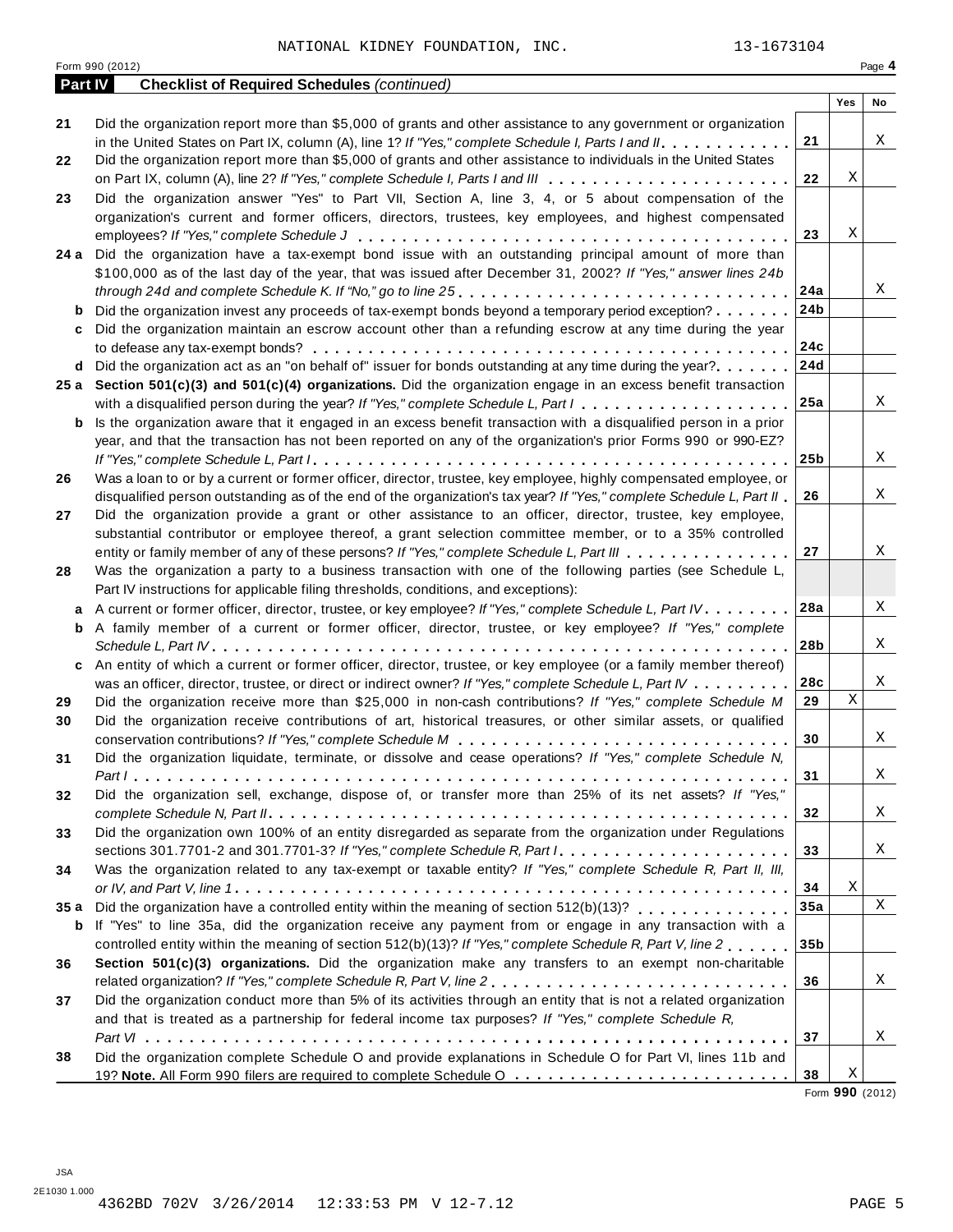|  | NATIONAL KIDNEY FOUNDATION, INC. | 13-1673104 |
|--|----------------------------------|------------|
|  |                                  |            |

Form 990 (2012) Page **5**

|    | <b>Statements Regarding Other IRS Filings and Tax Compliance</b><br><b>Part V</b><br>Check if Schedule O contains a response to any question in this Part V.                                                           |                |                  |    |
|----|------------------------------------------------------------------------------------------------------------------------------------------------------------------------------------------------------------------------|----------------|------------------|----|
|    |                                                                                                                                                                                                                        |                | <b>Yes</b>       | No |
|    | 239<br>1a<br>1a Enter the number reported in Box 3 of Form 1096. Enter -0- if not applicable                                                                                                                           |                |                  |    |
|    | <b>b</b> Enter the number of Forms W-2G included in line 1a. Enter -0- if not applicable<br>1b                                                                                                                         |                |                  |    |
|    | c Did the organization comply with backup withholding rules for reportable payments to vendors and                                                                                                                     |                |                  |    |
|    |                                                                                                                                                                                                                        | 1c             | Χ                |    |
|    | 2a Enter the number of employees reported on Form W-3, Transmittal of Wage and Tax                                                                                                                                     |                |                  |    |
|    | 237<br>Statements, filed for the calendar year ending with or within the year covered by this return<br>  2a                                                                                                           |                |                  |    |
|    | <b>b</b> If at least one is reported on line 2a, did the organization file all required federal employment tax returns?                                                                                                | 2b             | Χ                |    |
|    | Note. If the sum of lines 1a and 2a is greater than 250, you may be required to e-file (see instructions)                                                                                                              |                |                  |    |
|    | 3a Did the organization have unrelated business gross income of \$1,000 or more during the year?                                                                                                                       | 3a             |                  | Χ  |
|    | <b>b</b> If "Yes," has it filed a Form 990-T for this year? If "No," provide an explanation in Schedule O                                                                                                              | 3 <sub>b</sub> |                  |    |
|    | 4a At any time during the calendar year, did the organization have an interest in, or a signature or other authority                                                                                                   |                |                  |    |
|    | over, a financial account in a foreign country (such as a bank account, securities account, or other financial                                                                                                         | 4a             |                  | Х  |
|    | <b>b</b> If "Yes," enter the name of the foreign country: $\blacktriangleright$                                                                                                                                        |                |                  |    |
|    | __________________________________<br>See instructions for filing requirements for Form TD F 90-22.1, Report of Foreign Bank and Financial Accounts.                                                                   |                |                  |    |
|    | 5a Was the organization a party to a prohibited tax shelter transaction at any time during the tax year?                                                                                                               | 5a             |                  | X  |
|    | <b>b</b> Did any taxable party notify the organization that it was or is a party to a prohibited tax shelter transaction?                                                                                              | 5b             |                  | Χ  |
|    | c If "Yes" to line 5a or 5b, did the organization file Form 8886-T?                                                                                                                                                    | 5 <sub>c</sub> |                  |    |
|    | 6a Does the organization have annual gross receipts that are normally greater than \$100,000, and did the                                                                                                              |                |                  |    |
|    | organization solicit any contributions that were not tax deductible as charitable contributions?                                                                                                                       | 6a             |                  | Χ  |
|    | b If "Yes," did the organization include with every solicitation an express statement that such contributions or                                                                                                       |                |                  |    |
|    |                                                                                                                                                                                                                        | 6b             |                  |    |
| 7  | Organizations that may receive deductible contributions under section 170(c).                                                                                                                                          |                |                  |    |
|    | a Did the organization receive a payment in excess of \$75 made partly as a contribution and partly for goods                                                                                                          |                |                  |    |
|    |                                                                                                                                                                                                                        | 7a             | Χ<br>$\mathbf X$ |    |
|    | <b>b</b> If "Yes," did the organization notify the donor of the value of the goods or services provided?                                                                                                               | 7b             |                  |    |
|    | c Did the organization sell, exchange, or otherwise dispose of tangible personal property for which it was                                                                                                             | 7c             |                  | Х  |
|    | 7d<br>d If "Yes," indicate the number of Forms 8282 filed during the year                                                                                                                                              |                |                  |    |
|    | e Did the organization receive any funds, directly or indirectly, to pay premiums on a personal benefit contract?                                                                                                      | 7е             |                  | X  |
|    | Did the organization, during the year, pay premiums, directly or indirectly, on a personal benefit contract?                                                                                                           | 7f             |                  | Χ  |
|    | If the organization received a contribution of qualified intellectual property, did the organization file Form 8899 as required?                                                                                       | 7g             |                  |    |
|    | h If the organization received a contribution of cars, boats, airplanes, or other vehicles, did the organization file a Form 1098-C?                                                                                   | 7h             | X                |    |
| 8  | Sponsoring organizations maintaining donor advised funds and section 509(a)(3) supporting                                                                                                                              |                |                  |    |
|    | organizations. Did the supporting organization, or a donor advised fund maintained by a sponsoring                                                                                                                     |                |                  |    |
|    |                                                                                                                                                                                                                        | 8              |                  |    |
| 9  | Sponsoring organizations maintaining donor advised funds.                                                                                                                                                              |                |                  |    |
|    |                                                                                                                                                                                                                        | 9a             |                  |    |
|    | <b>b</b> Did the organization make a distribution to a donor, donor advisor, or related person?                                                                                                                        | 9b             |                  |    |
| 10 | Section 501(c)(7) organizations. Enter:                                                                                                                                                                                |                |                  |    |
|    | 10a<br>a Initiation fees and capital contributions included on Part VIII, line 12                                                                                                                                      |                |                  |    |
|    | 10 <sub>b</sub><br><b>b</b> Gross receipts, included on Form 990, Part VIII, line 12, for public use of club facilities                                                                                                |                |                  |    |
| 11 | Section 501(c)(12) organizations. Enter:<br>11a                                                                                                                                                                        |                |                  |    |
|    | a Gross income from members or shareholders                                                                                                                                                                            |                |                  |    |
|    | <b>b</b> Gross income from other sources (Do not net amounts due or paid to other sources                                                                                                                              |                |                  |    |
|    |                                                                                                                                                                                                                        |                |                  |    |
|    | 11 <sub>b</sub>                                                                                                                                                                                                        |                |                  |    |
|    | 12a Section 4947(a)(1) non-exempt charitable trusts. Is the organization filing Form 990 in lieu of Form 1041?                                                                                                         | 12a            |                  |    |
|    | <b>b</b> If "Yes," enter the amount of tax-exempt interest received or accrued during the year<br>12b                                                                                                                  |                |                  |    |
| 13 | Section 501(c)(29) qualified nonprofit health insurance issuers.                                                                                                                                                       | 13a            |                  |    |
|    | a Is the organization licensed to issue qualified health plans in more than one state?                                                                                                                                 |                |                  |    |
|    | Note. See the instructions for additional information the organization must report on Schedule O.                                                                                                                      |                |                  |    |
|    | <b>b</b> Enter the amount of reserves the organization is required to maintain by the states in which<br>13 <sub>b</sub>                                                                                               |                |                  |    |
|    | 13c                                                                                                                                                                                                                    |                |                  |    |
|    | 14a Did the organization receive any payments for indoor tanning services during the tax year?<br><b>b</b> If "Yes," has it filed a Form 720 to report these payments? If "No," provide an explanation in Schedule $0$ | 14a<br>14b     |                  | X  |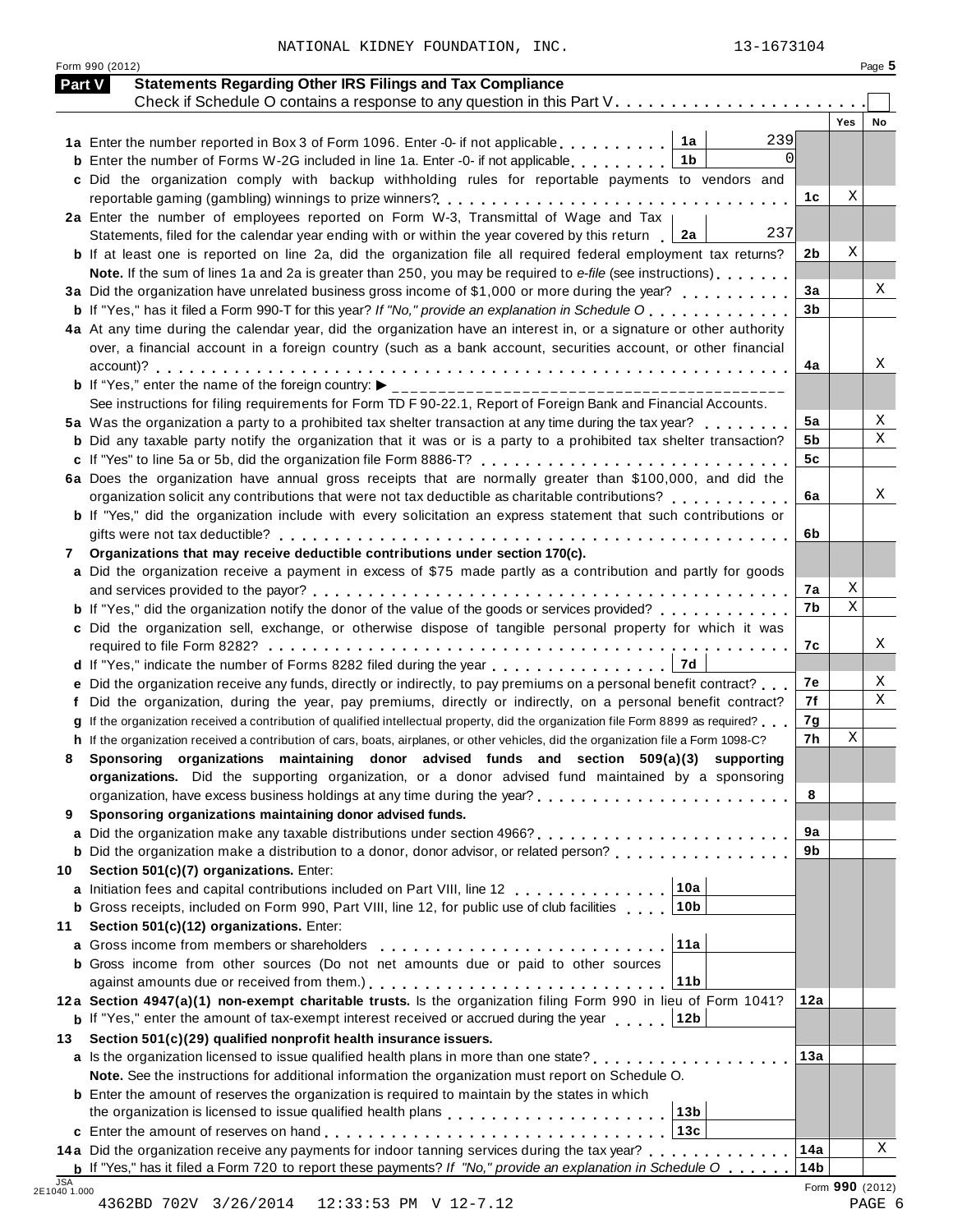|                | Form 990 (2012)<br>NATIONAL KIDNEY FOUNDATION, INC.                                                                                                                                                                | 13-1673104      |                 | Page 6      |
|----------------|--------------------------------------------------------------------------------------------------------------------------------------------------------------------------------------------------------------------|-----------------|-----------------|-------------|
| <b>Part VI</b> | Governance, Management, and Disclosure For each "Yes" response to lines 2 through 7b below, and for a "No"                                                                                                         |                 |                 |             |
|                | response to line 8a, 8b, or 10b below, describe the circumstances, processes, or changes in Schedule O. See instructions.                                                                                          |                 |                 |             |
|                |                                                                                                                                                                                                                    |                 |                 | $\mathbf X$ |
|                | <b>Section A. Governing Body and Management</b>                                                                                                                                                                    |                 | Yes             | No          |
|                | 1a                                                                                                                                                                                                                 | 24              |                 |             |
|                | 1a Enter the number of voting members of the governing body at the end of the tax year.                                                                                                                            |                 |                 |             |
|                | If there are material differences in voting rights among members of the governing body, or if the governing                                                                                                        |                 |                 |             |
|                | body delegated broad authority to an executive committee or similar committee, explain in Schedule O.<br>1b                                                                                                        | 23              |                 |             |
| b              | Enter the number of voting members included in line 1a, above, who are independent                                                                                                                                 |                 |                 |             |
| 2              | Did any officer, director, trustee, or key employee have a family relationship or a business relationship with                                                                                                     | 2               |                 | Χ           |
|                |                                                                                                                                                                                                                    |                 |                 |             |
| 3              | Did the organization delegate control over management duties customarily performed by or under the direct                                                                                                          | 3               |                 | Χ           |
|                | supervision of officers, directors, or trustees, or key employees to a management company or other person?                                                                                                         | 4               |                 | X           |
| 4              | Did the organization make any significant changes to its governing documents since the prior Form 990 was filed?                                                                                                   | 5               |                 | Χ           |
| 5              | Did the organization become aware during the year of a significant diversion of the organization's assets?.                                                                                                        | 6               |                 | X           |
| 6              |                                                                                                                                                                                                                    |                 |                 |             |
| 7a             | Did the organization have members, stockholders, or other persons who had the power to elect or appoint                                                                                                            | 7a              |                 | Χ           |
|                |                                                                                                                                                                                                                    |                 |                 |             |
| b              | Are any governance decisions of the organization reserved to (or subject to approval by) members,                                                                                                                  | 7b              |                 | Χ           |
|                |                                                                                                                                                                                                                    |                 |                 |             |
| 8              | Did the organization contemporaneously document the meetings held or written actions undertaken during                                                                                                             |                 |                 |             |
|                | the year by the following:                                                                                                                                                                                         | 8а              | Χ               |             |
| а              |                                                                                                                                                                                                                    | 8b              | Χ               |             |
| b              |                                                                                                                                                                                                                    |                 |                 |             |
| 9              | Is there any officer, director, trustee, or key employee listed in Part VII, Section A, who cannot be reached at<br>the organization's mailing address? If "Yes," provide the names and addresses in Schedule O    | 9               |                 | Χ           |
|                | Section B. Policies (This Section B requests information about policies not required by the Internal Revenue Code.)                                                                                                |                 |                 |             |
|                |                                                                                                                                                                                                                    |                 | Yes             | No          |
| 10a            | Did the organization have local chapters, branches, or affiliates?                                                                                                                                                 | 10a             | X               |             |
| b              | If "Yes," did the organization have written policies and procedures governing the activities of such chapters,                                                                                                     |                 |                 |             |
|                | affiliates, and branches to ensure their operations are consistent with the organization's exempt purposes?                                                                                                        | 10 <sub>b</sub> | Χ               |             |
| 11 a           | Has the organization provided a complete copy of this Form 990 to all members of its governing body before filing the form?                                                                                        | 11a             | Χ               |             |
| b              | Describe in Schedule O the process, if any, used by the organization to review this Form 990.                                                                                                                      |                 |                 |             |
| 12a            | Did the organization have a written conflict of interest policy? If "No," go to line 13                                                                                                                            | 12a             | Χ               |             |
| b              | Were officers, directors, or trustees, and key employees required to disclose annually interests that could give                                                                                                   |                 |                 |             |
|                |                                                                                                                                                                                                                    | 12 <sub>b</sub> | X               |             |
|                | Did the organization regularly and consistently monitor and enforce compliance with the policy? If "Yes,                                                                                                           |                 |                 |             |
|                |                                                                                                                                                                                                                    | 12c             | Χ               |             |
| 13             |                                                                                                                                                                                                                    | 13              | X               |             |
| 14             | Did the organization have a written document retention and destruction policy?                                                                                                                                     | 14              | Χ               |             |
| 15             | Did the process for determining compensation of the following persons include a review and approval by                                                                                                             |                 |                 |             |
|                | independent persons, comparability data, and contemporaneous substantiation of the deliberation and decision?                                                                                                      |                 |                 |             |
| a              |                                                                                                                                                                                                                    | 15a             | Χ               |             |
| b              |                                                                                                                                                                                                                    | 15 <sub>b</sub> | Χ               |             |
|                | If "Yes" to line 15a or 15b, describe the process in Schedule O (see instructions).                                                                                                                                |                 |                 |             |
|                | 16a Did the organization invest in, contribute assets to, or participate in a joint venture or similar arrangement                                                                                                 |                 |                 |             |
|                |                                                                                                                                                                                                                    | 16a             |                 | Χ           |
| b              | If "Yes," did the organization follow a written policy or procedure requiring the organization to evaluate its                                                                                                     |                 |                 |             |
|                | participation in joint venture arrangements under applicable federal tax law, and take steps to safeguard the                                                                                                      |                 |                 |             |
|                |                                                                                                                                                                                                                    |                 |                 |             |
|                | <b>Section C. Disclosure</b>                                                                                                                                                                                       |                 |                 |             |
| 17             | List the states with which a copy of this Form 990 is required to be filed $\blacktriangleright$ $\frac{\text{ATTACHMENT}}{\text{2.1}}$ 5                                                                          |                 |                 |             |
| 18             | Section 6104 requires an organization to make its Forms 1023 (or 1024 if applicable), 990, and 990-T (Section 501(c)(3)s only)                                                                                     |                 |                 |             |
|                | available for public inspection. Indicate how you made these available. Check all that apply.<br>Another's website<br>$\mathbf{X}$<br>$\mathbf{X}$<br>Own website<br>Upon request<br>Other (explain in Schedule O) |                 |                 |             |
| 19             | Describe in Schedule O whether (and if so, how), the organization made its governing documents, conflict of interest policy,                                                                                       |                 |                 |             |
|                | and financial statements available to the public during the tax year.                                                                                                                                              |                 |                 |             |
| 20             | State the name, physical address, and telephone number of the person who possesses the books and records of the                                                                                                    |                 |                 |             |
| <b>JSA</b>     | Organization: PETROS GREGORIOU, 30 EAST 33RD STREET, NEW YORK, NY 10016<br>212-889-2210                                                                                                                            |                 |                 |             |
|                |                                                                                                                                                                                                                    |                 | Form 990 (2012) |             |

2E1042 1.000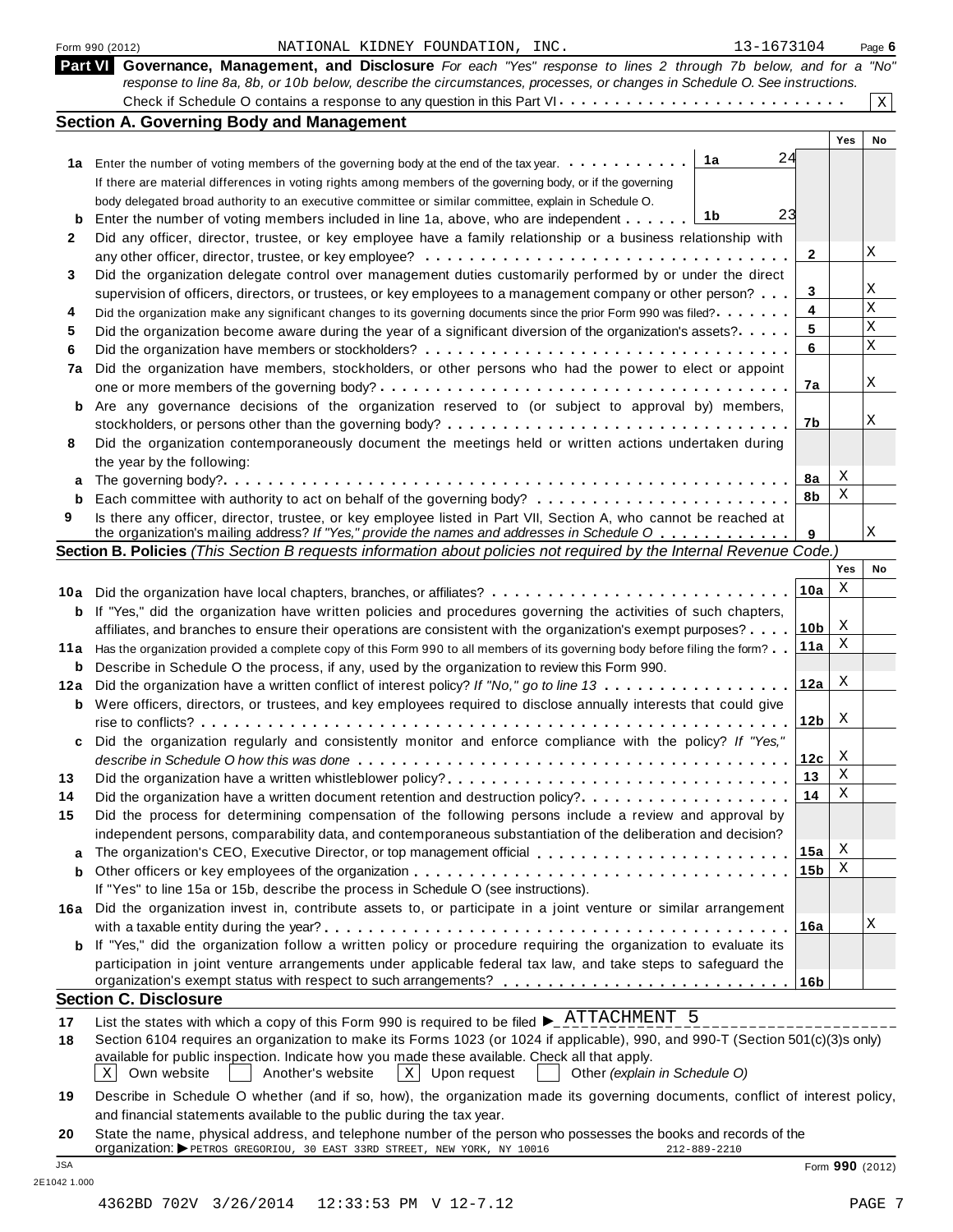| <b>Part VII</b> | Compensation of Officers, Directors, Trustees, Key Employees, Highest Compensated Employees, and<br><b>Independent Contractors</b> |  |
|-----------------|------------------------------------------------------------------------------------------------------------------------------------|--|
|                 | Check if Schedule O contains a response to any question in this Part VII $\ldots \ldots \ldots \ldots \ldots \ldots \mathbb{X}$    |  |

**Section A. Officers, Directors, Trustees, Key Employees, and Highest Compensated Employees**

**1a** Complete this table for all persons required to be listed. Report compensation for the calendar year ending with or within the organization's tax year.

anization's lax year.<br>● List all of the organization's **current** officers, directors, trustees (whether individuals or organizations), regardless of amount of<br>pensation Enter -0- in columns (D) (E) and (E) if no compensat compensation. Enter -0- in columns (D), (E), and (F) if no compensation was paid.

% List all of the organization's **current** key employees, if any. See instructions for definition of "key employee."

List all of the organization's **current** highest compensated employees (other than an officer, director, trustee, or key employee)<br>List the organization's five **current** highest compensated employees (other than an officer who received reportable compensation (Box 5 of Form W-2 and/or Box 7 of Form 1099-MISC) of more than \$100,000 from the

organization and any related organizations.<br>• List all of the organization's **former** officers, key employees, and highest compensated employees who received more than<br>\$1.00.000 of reportable componention from the erganiza \$100,000 of reportable compensation from the organization and any related organizations.

% List all of the organization's **former directors or trustees** that received, in the capacity as a former director or trustee of the organization, more than \$10,000 of reportable compensation from the organization and any related organizations.

List persons in the following order: individual trustees or directors; institutional trustees; officers; key employees; highest compensated employees; and former such persons.

Check this box if neither the organization nor any related organization compensated any current officer, director, or trustee.

─

| (A)<br>Name and Title                                       | (B)<br>Average<br>hours per<br>Week (list any                  |                                  |                       |         | (C)<br>Position | (do not check more than one<br>box, unless person is both an<br>officer and a director/trustee) |        | (D)<br>Reportable<br>compensation<br>from | (E)<br>Reportable<br>compensation from<br>related | (F)<br>Estimated<br>amount of<br>other                                   |
|-------------------------------------------------------------|----------------------------------------------------------------|----------------------------------|-----------------------|---------|-----------------|-------------------------------------------------------------------------------------------------|--------|-------------------------------------------|---------------------------------------------------|--------------------------------------------------------------------------|
|                                                             | hours for<br>related<br>organizations<br>below dotted<br>line) | or directo<br>Individual trustee | Institutional trustee | Officer | Key employee    | Highest compensated<br>employee                                                                 | Former | the<br>organization<br>(W-2/1099-MISC)    | organizations<br>(W-2/1099-MISC)                  | compensation<br>from the<br>organization<br>and related<br>organizations |
| (1) BRUCE SKYER                                             | 35.00                                                          |                                  |                       |         |                 |                                                                                                 |        |                                           |                                                   |                                                                          |
| CHIEF EXECUTIVE OFFICER                                     |                                                                | Χ                                |                       | Χ       |                 |                                                                                                 |        | 370,596.                                  | 0                                                 | 51,841.                                                                  |
| (2) ED WALTER<br>CHAIRMAN                                   | 2.00                                                           | X                                |                       | X       |                 |                                                                                                 |        | C                                         | 0                                                 | 0                                                                        |
| (3) GREGORY W. SCOTT                                        | 2.00                                                           |                                  |                       |         |                 |                                                                                                 |        |                                           |                                                   |                                                                          |
| CHAIRMAN - ELECT                                            |                                                                | X                                |                       | X       |                 |                                                                                                 |        | 0                                         | 0                                                 | $\Omega$                                                                 |
| (4) BETH PIRAINO, MD                                        | 2.00                                                           |                                  |                       |         |                 |                                                                                                 |        |                                           |                                                   |                                                                          |
| PRESIDENT                                                   |                                                                | X                                |                       | X       |                 |                                                                                                 |        | C                                         | 0                                                 | $\Omega$                                                                 |
| (5) JEFFREY S BERNS MD (FROM 2/13)<br>PRESIDENT - ELECT     | 2.00                                                           | Χ                                |                       | Χ       |                 |                                                                                                 |        | C                                         | 0                                                 | $\Omega$                                                                 |
| (6) LYNDA A. SZCZECH, MD, MSCE<br>IMMEDIATE PAST PRESIDENT  | 2.00                                                           | X                                |                       | Χ       |                 |                                                                                                 |        | 0                                         | 0                                                 | $\Omega$                                                                 |
| (7) WILLIAM G. DESSOFFY, CFA<br>SECRETARY                   | 2.00                                                           | X                                |                       | Χ       |                 |                                                                                                 |        | C                                         | 0                                                 | 0                                                                        |
| (8) JEROME BILL AIKEN (THRU 1/13)<br><b>BOARD MEMBER</b>    | 1.00                                                           | X                                |                       |         |                 |                                                                                                 |        | C                                         | 0                                                 | 0                                                                        |
| (9) GEORGE L. BAKRIS, MD<br><b>BOARD MEMBER</b>             | 1.00                                                           | Χ                                |                       |         |                 |                                                                                                 |        | $\Omega$                                  | 0                                                 | $\Omega$                                                                 |
| (10)R.D. TODD BAUR<br><b>BOARD MEMBER</b>                   | 1.00                                                           | X                                |                       |         |                 |                                                                                                 |        | $\Omega$                                  | 0                                                 | $\Omega$                                                                 |
| (11) BRYAN N. BECKER, MD<br><b>BOARD MEMBER</b>             | 1.00                                                           | X                                |                       |         |                 |                                                                                                 |        | 0                                         | 0                                                 | $\Omega$                                                                 |
| (12) A. BRUCE BOWDEN, ESQ.<br><b>BOARD MEMBER</b>           | 1.00                                                           | Χ                                |                       |         |                 |                                                                                                 |        | C                                         | 0                                                 | $\Omega$                                                                 |
| (13) DEREK E. BRUCE, ESQ.<br><b>BOARD MEMBER</b>            | 1.00                                                           | Χ                                |                       |         |                 |                                                                                                 |        | 0                                         | 0                                                 | $\Omega$                                                                 |
| (14) ALEXANDER M CAPRON (THRU 10/12)<br><b>BOARD MEMBER</b> | 1.00                                                           | Χ                                |                       |         |                 |                                                                                                 |        | $\Omega$                                  | 0                                                 | 0                                                                        |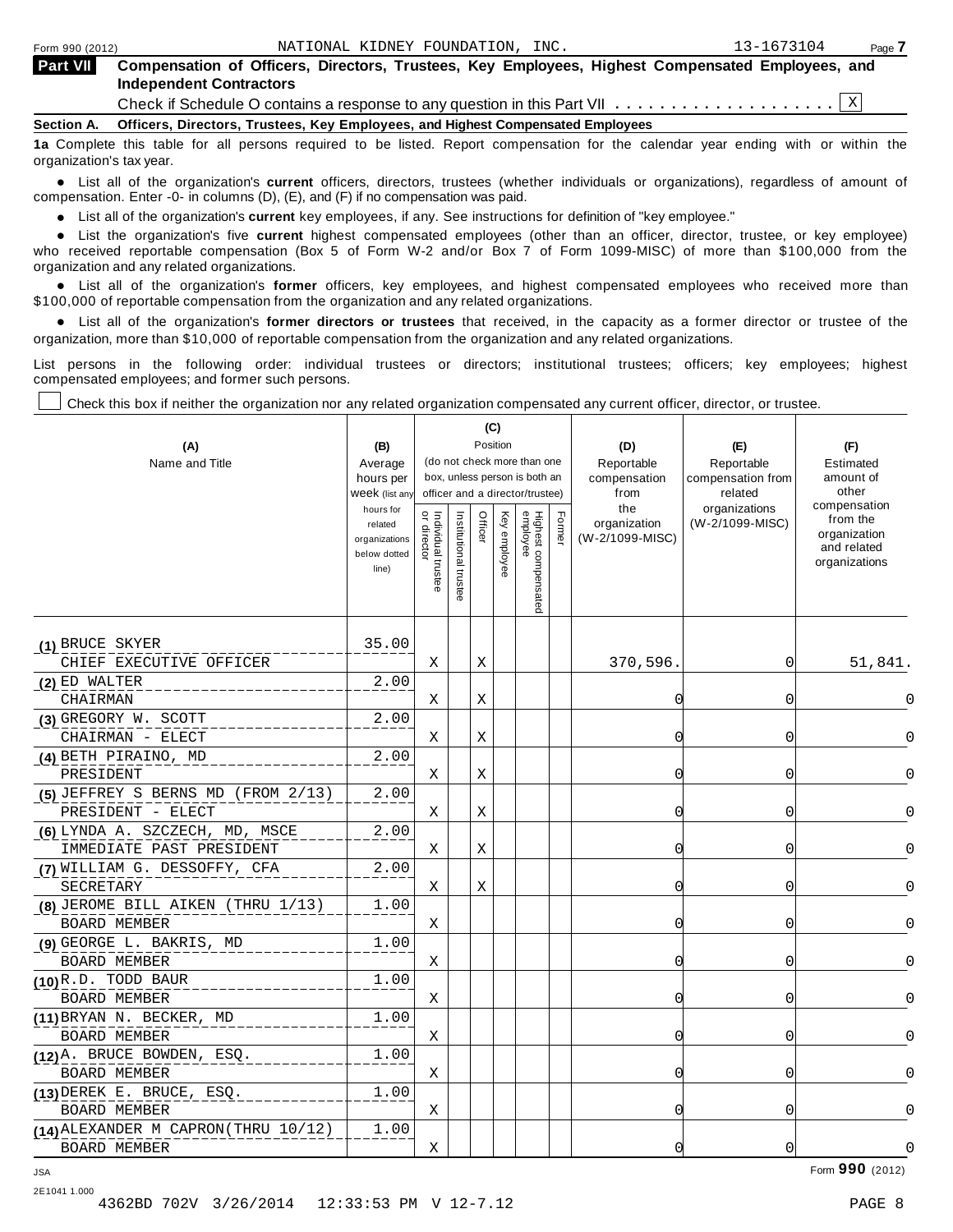#### NATIONAL KIDNEY FOUNDATION, INC. 13-1673104

| (A)<br>Name and title                                                                                                                                                                      | (B)<br>Average<br>hours per<br>week (list any<br>hours for<br>related<br>organizations<br>below dotted<br>line) | $\overline{a}$<br>Individual trustee<br>director | Institutional trustee | (C)<br>Position<br>Officer | Key employee | (do not check more than one<br>box, unless person is both an<br>officer and a director/trustee)<br>Highest compensated<br>employee | Former | (D)<br>Reportable<br>compensation<br>from<br>the<br>organization<br>(W-2/1099-MISC) | (E)<br>Reportable<br>compensation from<br>related<br>organizations<br>(W-2/1099-MISC) | (F)<br>Estimated<br>amount of<br>other<br>compensation<br>from the<br>organization<br>and related<br>organizations |
|--------------------------------------------------------------------------------------------------------------------------------------------------------------------------------------------|-----------------------------------------------------------------------------------------------------------------|--------------------------------------------------|-----------------------|----------------------------|--------------|------------------------------------------------------------------------------------------------------------------------------------|--------|-------------------------------------------------------------------------------------|---------------------------------------------------------------------------------------|--------------------------------------------------------------------------------------------------------------------|
| (15) JAMES G. CARLSON                                                                                                                                                                      | 1.00                                                                                                            |                                                  |                       |                            |              |                                                                                                                                    |        |                                                                                     |                                                                                       |                                                                                                                    |
| BOARD MEMBER                                                                                                                                                                               |                                                                                                                 | X                                                |                       |                            |              |                                                                                                                                    |        | 0                                                                                   | O                                                                                     | 0                                                                                                                  |
| (16) PAUL CRAWFORD, MD                                                                                                                                                                     | 1.00                                                                                                            |                                                  |                       |                            |              |                                                                                                                                    |        |                                                                                     |                                                                                       |                                                                                                                    |
| <b>BOARD MEMBER</b>                                                                                                                                                                        |                                                                                                                 | Χ                                                |                       |                            |              |                                                                                                                                    |        | 0                                                                                   | Ω                                                                                     | 0                                                                                                                  |
| (17) JANE S. DAVIS, CRNP                                                                                                                                                                   | 1.00                                                                                                            |                                                  |                       |                            |              |                                                                                                                                    |        |                                                                                     |                                                                                       |                                                                                                                    |
| BOARD MEMBER                                                                                                                                                                               |                                                                                                                 | Χ                                                |                       |                            |              |                                                                                                                                    |        | $\Omega$                                                                            | U                                                                                     | 0                                                                                                                  |
| 18) FRANCIS L DELMONICO (THRU 10/12                                                                                                                                                        | 1.00                                                                                                            |                                                  |                       |                            |              |                                                                                                                                    |        |                                                                                     |                                                                                       |                                                                                                                    |
| <b>BOARD MEMBER</b>                                                                                                                                                                        |                                                                                                                 | Χ                                                |                       |                            |              |                                                                                                                                    |        | $\Omega$                                                                            | Ω                                                                                     | $\Omega$                                                                                                           |
| (19) BRIAN DILSHEIMER                                                                                                                                                                      | 1.00                                                                                                            |                                                  |                       |                            |              |                                                                                                                                    |        |                                                                                     |                                                                                       |                                                                                                                    |
| <b>BOARD MEMBER</b>                                                                                                                                                                        |                                                                                                                 | Χ                                                |                       |                            |              |                                                                                                                                    |        | $\Omega$                                                                            | 0                                                                                     | 0                                                                                                                  |
| (20) JIM ELKIN (FROM 2/13)<br>BOARD MEMBER                                                                                                                                                 | 1.00                                                                                                            | Χ                                                |                       |                            |              |                                                                                                                                    |        | 0                                                                                   | O                                                                                     | 0                                                                                                                  |
| (21) TOM HOUGH                                                                                                                                                                             | 1.00                                                                                                            |                                                  |                       |                            |              |                                                                                                                                    |        |                                                                                     |                                                                                       |                                                                                                                    |
| BOARD MEMBER                                                                                                                                                                               |                                                                                                                 | X                                                |                       |                            |              |                                                                                                                                    |        | 0                                                                                   | 0                                                                                     | 0                                                                                                                  |
| 22) JAY JUSTICE (THRU 10/12)<br>BOARD MEMBER                                                                                                                                               | 1.00                                                                                                            | Χ                                                |                       |                            |              |                                                                                                                                    |        | 0                                                                                   | 0                                                                                     | $\Omega$                                                                                                           |
| 23) KEVIN LONGINO                                                                                                                                                                          | 1.00                                                                                                            |                                                  |                       |                            |              |                                                                                                                                    |        |                                                                                     |                                                                                       |                                                                                                                    |
| BOARD MEMBER                                                                                                                                                                               |                                                                                                                 | Χ                                                |                       |                            |              |                                                                                                                                    |        | 0                                                                                   | 0                                                                                     | 0                                                                                                                  |
| 24) THOMAS P. MCDONOUGH                                                                                                                                                                    | 1.00                                                                                                            |                                                  |                       |                            |              |                                                                                                                                    |        |                                                                                     |                                                                                       |                                                                                                                    |
| <b>BOARD MEMBER</b>                                                                                                                                                                        |                                                                                                                 | Χ                                                |                       |                            |              |                                                                                                                                    |        | $\Omega$                                                                            | 0                                                                                     | 0                                                                                                                  |
| 25) DENNIS W. MORGAN (THRU 10/12)                                                                                                                                                          | 1.00                                                                                                            |                                                  |                       |                            |              |                                                                                                                                    |        |                                                                                     |                                                                                       |                                                                                                                    |
| <b>BOARD MEMBER</b>                                                                                                                                                                        |                                                                                                                 | X                                                |                       |                            |              |                                                                                                                                    |        |                                                                                     |                                                                                       | 0                                                                                                                  |
| 1b Sub-total                                                                                                                                                                               |                                                                                                                 |                                                  |                       |                            |              |                                                                                                                                    |        | 370,596.                                                                            | $\Omega$                                                                              | 51,841.                                                                                                            |
| c Total from continuation sheets to Part VII, Section A                                                                                                                                    | .                                                                                                               |                                                  |                       |                            |              |                                                                                                                                    |        | 2,189,250.                                                                          |                                                                                       | 271,674.                                                                                                           |
|                                                                                                                                                                                            |                                                                                                                 |                                                  |                       |                            |              |                                                                                                                                    | ▶.     | 2,559,846.                                                                          |                                                                                       | 323,515.                                                                                                           |
| 2 Total number of individuals (including but not limited to those listed above) who received more than \$100,000 of<br>reportable compensation from the organization $\blacktriangleright$ |                                                                                                                 | 17                                               |                       |                            |              |                                                                                                                                    |        |                                                                                     |                                                                                       |                                                                                                                    |

| employee on line 1a? If Yes, complete Screaule J for such individual enterprise enterprise on line 1a Press, complete                                                                                                  | . 3 |  |
|------------------------------------------------------------------------------------------------------------------------------------------------------------------------------------------------------------------------|-----|--|
| 4 For any individual listed on line 1a, is the sum of reportable compensation and other compensation from the<br>organization and related organizations greater than \$150,000? If "Yes," complete Schedule J for such |     |  |
|                                                                                                                                                                                                                        | -4  |  |
| 5 Did any person listed on line 1a receive or accrue compensation from any unrelated organization or individual                                                                                                        |     |  |
| for services rendered to the organization? If "Yes," complete Schedule J for such person enterprise on the services results.                                                                                           | -5  |  |

|   | <b>Yes</b> | No |
|---|------------|----|
|   |            |    |
| 3 | X          |    |
|   |            |    |
|   |            |    |
| 4 | X          |    |
|   |            |    |
| 5 |            | X  |

#### **Section B. Independent Contractors**

**1** Complete this table for your five highest compensated independent contractors that received more than \$100,000 of compensation from the organization. Report compensation for the calendar year ending with or within the organization's tax year.

| (A)<br>Name and business address                                                                                                                                                                          | (B)<br>Description of services | (C)<br>Compensation |
|-----------------------------------------------------------------------------------------------------------------------------------------------------------------------------------------------------------|--------------------------------|---------------------|
| ATTACHMENT 6                                                                                                                                                                                              |                                |                     |
|                                                                                                                                                                                                           |                                |                     |
|                                                                                                                                                                                                           |                                |                     |
|                                                                                                                                                                                                           |                                |                     |
|                                                                                                                                                                                                           |                                |                     |
| Total number of independent contractors (including but not limited to those listed above) who received<br>$\mathbf{2}$<br>more than \$100,000 in compensation from the organization $\blacktriangleright$ |                                |                     |
| ICA                                                                                                                                                                                                       |                                | $\sim$ $\sim$       |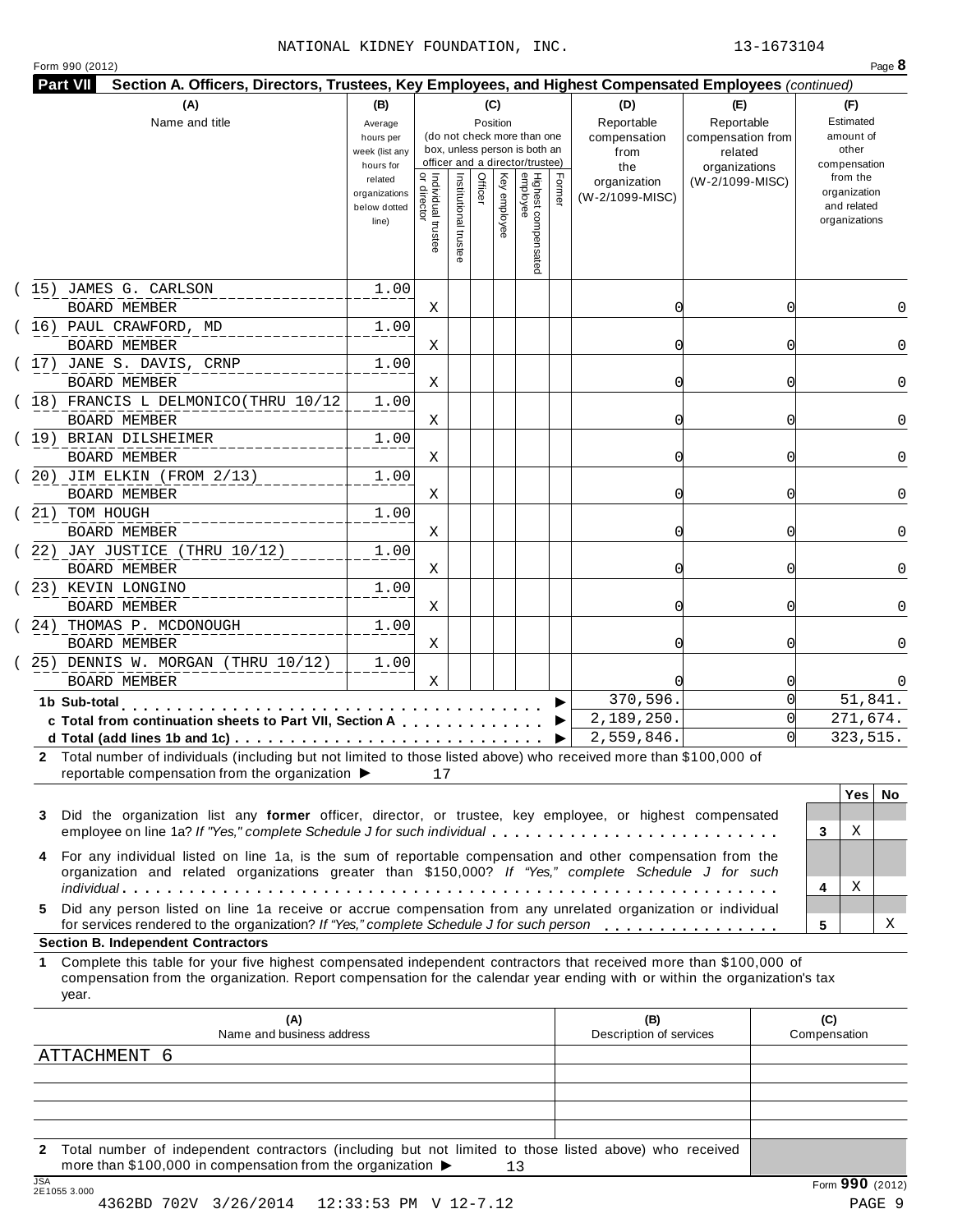| Form 990 (2012)                                                                                                                                                                         |                       |                                   |                       |         |              |                                 |        |                         |                                 | Page 8                      |
|-----------------------------------------------------------------------------------------------------------------------------------------------------------------------------------------|-----------------------|-----------------------------------|-----------------------|---------|--------------|---------------------------------|--------|-------------------------|---------------------------------|-----------------------------|
| <b>Part VII</b><br>Section A. Officers, Directors, Trustees, Key Employees, and Highest Compensated Employees (continued)                                                               |                       |                                   |                       |         |              |                                 |        |                         |                                 |                             |
| (A)<br>Name and title                                                                                                                                                                   | (B)                   |                                   |                       |         | (C)          |                                 |        | (D)<br>Reportable       | (E)                             | (F)<br>Estimated            |
|                                                                                                                                                                                         | Average<br>hours per  |                                   |                       |         | Position     | (do not check more than one     |        | compensation            | Reportable<br>compensation from | amount of                   |
|                                                                                                                                                                                         | week (list any        |                                   |                       |         |              | box, unless person is both an   |        | from                    | related                         | other                       |
|                                                                                                                                                                                         | hours for             |                                   |                       |         |              | officer and a director/trustee) |        | the                     | organizations                   | compensation                |
|                                                                                                                                                                                         | related               |                                   |                       | Officer | Key employee |                                 | Former | organization            | (W-2/1099-MISC)                 | from the                    |
|                                                                                                                                                                                         | organizations         |                                   |                       |         |              |                                 |        | (W-2/1099-MISC)         |                                 | organization<br>and related |
|                                                                                                                                                                                         | below dotted<br>line) |                                   |                       |         |              |                                 |        |                         |                                 | organizations               |
|                                                                                                                                                                                         |                       | Individual trustee<br>or director |                       |         |              |                                 |        |                         |                                 |                             |
|                                                                                                                                                                                         |                       |                                   | Institutional trustee |         |              |                                 |        |                         |                                 |                             |
|                                                                                                                                                                                         |                       |                                   |                       |         |              | Highest compensated<br>employee |        |                         |                                 |                             |
| $(26)$ HOWARD M. NATHAN (THRU $10/12$ )                                                                                                                                                 | 1.00                  |                                   |                       |         |              |                                 |        |                         |                                 |                             |
| <b>BOARD MEMBER</b>                                                                                                                                                                     |                       | Χ                                 |                       |         |              |                                 |        | 0                       | Ω                               | 0                           |
| (27) ART PASQUARELLA CRE                                                                                                                                                                | 1.00                  |                                   |                       |         |              |                                 |        |                         |                                 |                             |
| BOARD MEMBER                                                                                                                                                                            |                       | Χ                                 |                       |         |              |                                 |        | 0                       |                                 | 0                           |
| (28) STEPHEN PASTAN, MD                                                                                                                                                                 | 1.00                  |                                   |                       |         |              |                                 |        |                         |                                 |                             |
| <b>BOARD MEMBER</b>                                                                                                                                                                     |                       | Χ                                 |                       |         |              |                                 |        | 0                       | O                               | 0                           |
| (29) MICHAEL W. SEXTON                                                                                                                                                                  | 1.00                  |                                   |                       |         |              |                                 |        |                         |                                 |                             |
| <b>BOARD MEMBER</b>                                                                                                                                                                     |                       | Χ                                 |                       |         |              |                                 |        | 0                       | O                               | 0                           |
| 30) MICHAEL WATTS, CPA                                                                                                                                                                  | 1.00                  |                                   |                       |         |              |                                 |        |                         |                                 |                             |
| <b>BOARD MEMBER</b>                                                                                                                                                                     |                       | Χ                                 |                       |         |              |                                 |        |                         | O                               | 0                           |
| (31) PETROS A. GREGORIOU                                                                                                                                                                | 35.00                 |                                   |                       |         |              |                                 |        |                         |                                 |                             |
| VICE PRESIDENT OF FINANCE                                                                                                                                                               |                       |                                   |                       |         |              |                                 |        |                         | 0                               |                             |
|                                                                                                                                                                                         |                       |                                   |                       | Χ       |              |                                 |        | 164,091.                |                                 | 22,085.                     |
| (32) JOAN SHEPARD LUSTIG (THRU 8/12                                                                                                                                                     | 35.00                 |                                   |                       |         |              |                                 |        |                         |                                 |                             |
| SENIOR VP, FIELD SERVICES                                                                                                                                                               |                       |                                   |                       |         | Χ            |                                 |        | 221,042.                | 0                               | 12,673.                     |
| (33) KERRY WILLIS                                                                                                                                                                       | 35.00                 |                                   |                       |         |              |                                 |        |                         |                                 |                             |
| SENIOR VP, SCIENTIFIC ACTIVI.                                                                                                                                                           |                       |                                   |                       |         | Χ            |                                 |        | 208,688.                | 0                               | 39,251.                     |
| 34) JOANN VECCHIONE                                                                                                                                                                     | 35.00                 |                                   |                       |         |              |                                 |        |                         |                                 |                             |
| SR VP, ORGANIZATIONAL RESOUR.                                                                                                                                                           |                       |                                   |                       |         | Χ            |                                 |        | 188,481.                | 0                               | 48,241.                     |
| (35) JOSEPH VASSALOTTI                                                                                                                                                                  | 35.00                 |                                   |                       |         |              |                                 |        |                         |                                 |                             |
| CHIEF MEDICAL OFFICER                                                                                                                                                                   |                       |                                   |                       |         | Χ            |                                 |        | 177,996.                | 0                               | 18,786.                     |
| 36) ANTHONY GUCCIARDO                                                                                                                                                                   | 35.00                 |                                   |                       |         |              |                                 |        |                         |                                 |                             |
| SENIOR VICE PRESIDENT                                                                                                                                                                   |                       |                                   |                       |         | Χ            |                                 |        | 173,810.                | 0l                              | 16,702.                     |
| 1b Sub-total                                                                                                                                                                            |                       |                                   |                       |         |              |                                 |        |                         |                                 |                             |
| c Total from continuation sheets to Part VII, Section A                                                                                                                                 |                       |                                   |                       |         |              |                                 |        |                         |                                 |                             |
|                                                                                                                                                                                         |                       |                                   |                       |         |              |                                 |        |                         |                                 |                             |
| Total number of individuals (including but not limited to those listed above) who received more than \$100,000 of                                                                       |                       |                                   |                       |         |              |                                 |        |                         |                                 |                             |
| reportable compensation from the organization ▶                                                                                                                                         |                       | 17                                |                       |         |              |                                 |        |                         |                                 |                             |
|                                                                                                                                                                                         |                       |                                   |                       |         |              |                                 |        |                         |                                 | Yes<br>No                   |
|                                                                                                                                                                                         |                       |                                   |                       |         |              |                                 |        |                         |                                 |                             |
| Did the organization list any former officer, director, or trustee, key employee, or highest compensated<br>3<br>employee on line 1a? If "Yes," complete Schedule J for such individual |                       |                                   |                       |         |              |                                 |        |                         |                                 | Χ                           |
|                                                                                                                                                                                         |                       |                                   |                       |         |              |                                 |        |                         |                                 | 3                           |
| For any individual listed on line 1a, is the sum of reportable compensation and other compensation from the                                                                             |                       |                                   |                       |         |              |                                 |        |                         |                                 |                             |
| organization and related organizations greater than \$150,000? If "Yes," complete Schedule J for such                                                                                   |                       |                                   |                       |         |              |                                 |        |                         |                                 |                             |
|                                                                                                                                                                                         |                       |                                   |                       |         |              |                                 |        |                         |                                 | Χ<br>4                      |
| Did any person listed on line 1a receive or accrue compensation from any unrelated organization or individual<br>5.                                                                     |                       |                                   |                       |         |              |                                 |        |                         |                                 |                             |
| for services rendered to the organization? If "Yes," complete Schedule J for such person                                                                                                |                       |                                   |                       |         |              |                                 |        |                         |                                 | Χ<br>5                      |
| <b>Section B. Independent Contractors</b>                                                                                                                                               |                       |                                   |                       |         |              |                                 |        |                         |                                 |                             |
| Complete this table for your five highest compensated independent contractors that received more than \$100,000 of<br>1                                                                 |                       |                                   |                       |         |              |                                 |        |                         |                                 |                             |
| compensation from the organization. Report compensation for the calendar year ending with or within the organization's tax                                                              |                       |                                   |                       |         |              |                                 |        |                         |                                 |                             |
| year.                                                                                                                                                                                   |                       |                                   |                       |         |              |                                 |        |                         |                                 |                             |
| (A)                                                                                                                                                                                     |                       |                                   |                       |         |              |                                 |        | (B)                     |                                 | (C)                         |
| Name and business address                                                                                                                                                               |                       |                                   |                       |         |              |                                 |        | Description of services |                                 | Compensation                |
|                                                                                                                                                                                         |                       |                                   |                       |         |              |                                 |        |                         |                                 |                             |
|                                                                                                                                                                                         |                       |                                   |                       |         |              |                                 |        |                         |                                 |                             |
|                                                                                                                                                                                         |                       |                                   |                       |         |              |                                 |        |                         |                                 |                             |
|                                                                                                                                                                                         |                       |                                   |                       |         |              |                                 |        |                         |                                 |                             |
|                                                                                                                                                                                         |                       |                                   |                       |         |              |                                 |        |                         |                                 |                             |

**2** Total number of independent contractors (including but not limited to those listed above) who received more than \$100,000 in compensation from the organization  $\triangleright$ <br>  $\frac{\text{JSA}}{2510553.000}$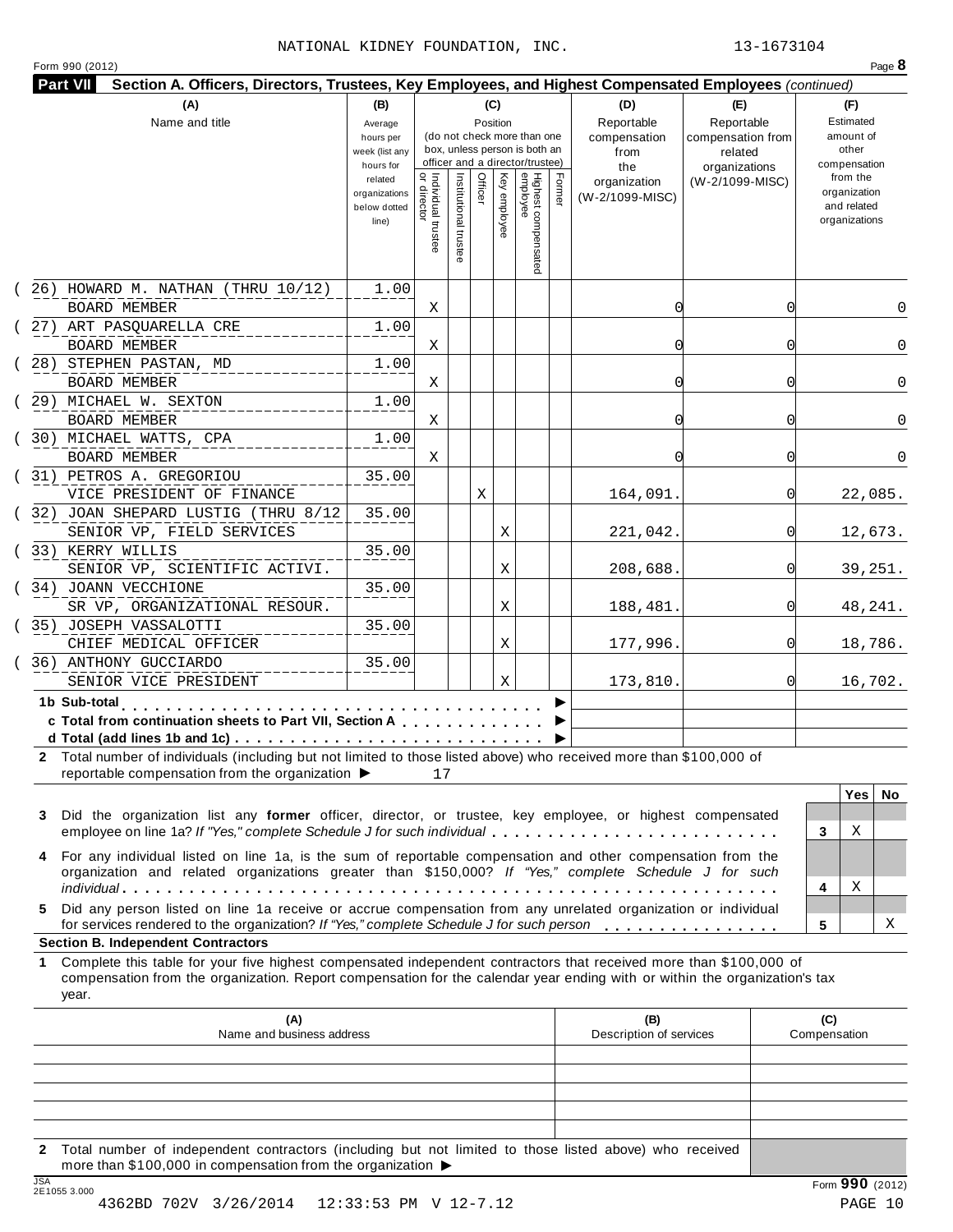Form <sup>990</sup> (2012) Page **8**

| Part VII                                                                                                                                                                                                                                                       | Section A. Officers, Directors, Trustees, Key Employees, and Highest Compensated Employees (continued)<br>(C)<br>(D)<br>(A)<br>(B)<br>(E)<br>(F)<br>Name and title<br>Reportable<br>Reportable<br>Estimated<br>Position<br>Average<br>(do not check more than one<br>amount of<br>compensation from<br>compensation<br>hours per<br>box, unless person is both an<br>other<br>week (list any<br>from<br>related<br>officer and a director/trustee)<br>compensation<br>hours for<br>organizations<br>the<br>Individual trustee<br>  or director<br>Highest compensated<br>employee<br>Institutional trust<br>Officer<br>Former<br>from the<br>Key employee<br>related<br>(W-2/1099-MISC)<br>organization<br>organization<br>organizations<br>(W-2/1099-MISC)<br>and related<br>below dotted<br>organizations<br>line)<br>35.00 |    |  |  |   |   |   |                                |          |                     |
|----------------------------------------------------------------------------------------------------------------------------------------------------------------------------------------------------------------------------------------------------------------|-------------------------------------------------------------------------------------------------------------------------------------------------------------------------------------------------------------------------------------------------------------------------------------------------------------------------------------------------------------------------------------------------------------------------------------------------------------------------------------------------------------------------------------------------------------------------------------------------------------------------------------------------------------------------------------------------------------------------------------------------------------------------------------------------------------------------------|----|--|--|---|---|---|--------------------------------|----------|---------------------|
|                                                                                                                                                                                                                                                                |                                                                                                                                                                                                                                                                                                                                                                                                                                                                                                                                                                                                                                                                                                                                                                                                                               |    |  |  |   |   |   |                                |          |                     |
|                                                                                                                                                                                                                                                                |                                                                                                                                                                                                                                                                                                                                                                                                                                                                                                                                                                                                                                                                                                                                                                                                                               |    |  |  |   |   |   |                                |          |                     |
| (37) ERIC ALBRECHT                                                                                                                                                                                                                                             |                                                                                                                                                                                                                                                                                                                                                                                                                                                                                                                                                                                                                                                                                                                                                                                                                               |    |  |  |   |   |   |                                |          |                     |
| VICE PRESIDENT                                                                                                                                                                                                                                                 |                                                                                                                                                                                                                                                                                                                                                                                                                                                                                                                                                                                                                                                                                                                                                                                                                               |    |  |  | Χ |   |   | 169,742.                       | $\Omega$ | 27,030.             |
| (38) INGRID MONTECINO                                                                                                                                                                                                                                          | 35.00                                                                                                                                                                                                                                                                                                                                                                                                                                                                                                                                                                                                                                                                                                                                                                                                                         |    |  |  |   |   |   |                                | $\Omega$ |                     |
| DIVISION PRES., GREATER NY<br>(39) BETH IRICK                                                                                                                                                                                                                  | 35.00                                                                                                                                                                                                                                                                                                                                                                                                                                                                                                                                                                                                                                                                                                                                                                                                                         |    |  |  |   | Χ |   | 216,995.                       |          | 12,819.             |
| DIVISION PRESIDENT                                                                                                                                                                                                                                             |                                                                                                                                                                                                                                                                                                                                                                                                                                                                                                                                                                                                                                                                                                                                                                                                                               |    |  |  |   | Χ |   | 164,599.                       | $\Omega$ | 18,125.             |
| ( 40) TROY ZIMMERMAN<br>VICE PRESIDENT                                                                                                                                                                                                                         | 35.00                                                                                                                                                                                                                                                                                                                                                                                                                                                                                                                                                                                                                                                                                                                                                                                                                         |    |  |  |   | Χ |   | 164,325.                       | $\Omega$ | 29,622.             |
| ( 41) JOANNE SPINK                                                                                                                                                                                                                                             | 35.00                                                                                                                                                                                                                                                                                                                                                                                                                                                                                                                                                                                                                                                                                                                                                                                                                         |    |  |  |   |   |   |                                |          |                     |
| DIVISION PRESIDENT                                                                                                                                                                                                                                             |                                                                                                                                                                                                                                                                                                                                                                                                                                                                                                                                                                                                                                                                                                                                                                                                                               |    |  |  |   | Χ |   | 152,935.                       | $\Omega$ | 5,025.              |
| (42) JILL EVENOCHECK<br>DIVISION PRESIDENT                                                                                                                                                                                                                     | 35.00                                                                                                                                                                                                                                                                                                                                                                                                                                                                                                                                                                                                                                                                                                                                                                                                                         |    |  |  |   | Χ |   | 147,213.                       | $\Omega$ | 21,315.             |
| 43) JOHN R. DAVIS (THRU 6/30/2011)<br>CHIEF EXECUTIVE OFFICER                                                                                                                                                                                                  | 35.00                                                                                                                                                                                                                                                                                                                                                                                                                                                                                                                                                                                                                                                                                                                                                                                                                         |    |  |  |   |   | Χ | 39,333.                        | $\Omega$ |                     |
|                                                                                                                                                                                                                                                                |                                                                                                                                                                                                                                                                                                                                                                                                                                                                                                                                                                                                                                                                                                                                                                                                                               |    |  |  |   |   |   |                                |          |                     |
|                                                                                                                                                                                                                                                                |                                                                                                                                                                                                                                                                                                                                                                                                                                                                                                                                                                                                                                                                                                                                                                                                                               |    |  |  |   |   |   |                                |          |                     |
|                                                                                                                                                                                                                                                                |                                                                                                                                                                                                                                                                                                                                                                                                                                                                                                                                                                                                                                                                                                                                                                                                                               |    |  |  |   |   |   |                                |          |                     |
|                                                                                                                                                                                                                                                                |                                                                                                                                                                                                                                                                                                                                                                                                                                                                                                                                                                                                                                                                                                                                                                                                                               |    |  |  |   |   |   |                                |          |                     |
| c Total from continuation sheets to Part VII, Section A<br>2 Total number of individuals (including but not limited to those listed above) who received more than \$100,000 of<br>reportable compensation from the organization ▶                              |                                                                                                                                                                                                                                                                                                                                                                                                                                                                                                                                                                                                                                                                                                                                                                                                                               | 17 |  |  |   |   |   |                                |          |                     |
|                                                                                                                                                                                                                                                                |                                                                                                                                                                                                                                                                                                                                                                                                                                                                                                                                                                                                                                                                                                                                                                                                                               |    |  |  |   |   |   |                                |          | Yes  <br>No         |
| Did the organization list any former officer, director, or trustee, key employee, or highest compensated<br>3<br>employee on line 1a? If "Yes," complete Schedule J for such individual                                                                        |                                                                                                                                                                                                                                                                                                                                                                                                                                                                                                                                                                                                                                                                                                                                                                                                                               |    |  |  |   |   |   |                                |          | Χ<br>3              |
| For any individual listed on line 1a, is the sum of reportable compensation and other compensation from the<br>organization and related organizations greater than \$150,000? If "Yes," complete Schedule J for such                                           |                                                                                                                                                                                                                                                                                                                                                                                                                                                                                                                                                                                                                                                                                                                                                                                                                               |    |  |  |   |   |   |                                |          |                     |
|                                                                                                                                                                                                                                                                |                                                                                                                                                                                                                                                                                                                                                                                                                                                                                                                                                                                                                                                                                                                                                                                                                               |    |  |  |   |   |   |                                |          | Χ<br>4              |
| Did any person listed on line 1a receive or accrue compensation from any unrelated organization or individual<br>5.<br>for services rendered to the organization? If "Yes," complete Schedule J for such person<br><b>Section B. Independent Contractors</b>   |                                                                                                                                                                                                                                                                                                                                                                                                                                                                                                                                                                                                                                                                                                                                                                                                                               |    |  |  |   |   |   |                                |          | 5<br>Χ              |
| Complete this table for your five highest compensated independent contractors that received more than \$100,000 of<br>1<br>compensation from the organization. Report compensation for the calendar year ending with or within the organization's tax<br>year. |                                                                                                                                                                                                                                                                                                                                                                                                                                                                                                                                                                                                                                                                                                                                                                                                                               |    |  |  |   |   |   |                                |          |                     |
| (A)<br>Name and business address                                                                                                                                                                                                                               |                                                                                                                                                                                                                                                                                                                                                                                                                                                                                                                                                                                                                                                                                                                                                                                                                               |    |  |  |   |   |   | (B)<br>Description of services |          | (C)<br>Compensation |
|                                                                                                                                                                                                                                                                |                                                                                                                                                                                                                                                                                                                                                                                                                                                                                                                                                                                                                                                                                                                                                                                                                               |    |  |  |   |   |   |                                |          |                     |
|                                                                                                                                                                                                                                                                |                                                                                                                                                                                                                                                                                                                                                                                                                                                                                                                                                                                                                                                                                                                                                                                                                               |    |  |  |   |   |   |                                |          |                     |
|                                                                                                                                                                                                                                                                |                                                                                                                                                                                                                                                                                                                                                                                                                                                                                                                                                                                                                                                                                                                                                                                                                               |    |  |  |   |   |   |                                |          |                     |
| 2 Total number of independent contractors (including but not limited to those listed above) who received<br>more than \$100,000 in compensation from the organization ▶<br>$\overline{10A}$                                                                    |                                                                                                                                                                                                                                                                                                                                                                                                                                                                                                                                                                                                                                                                                                                                                                                                                               |    |  |  |   |   |   |                                |          |                     |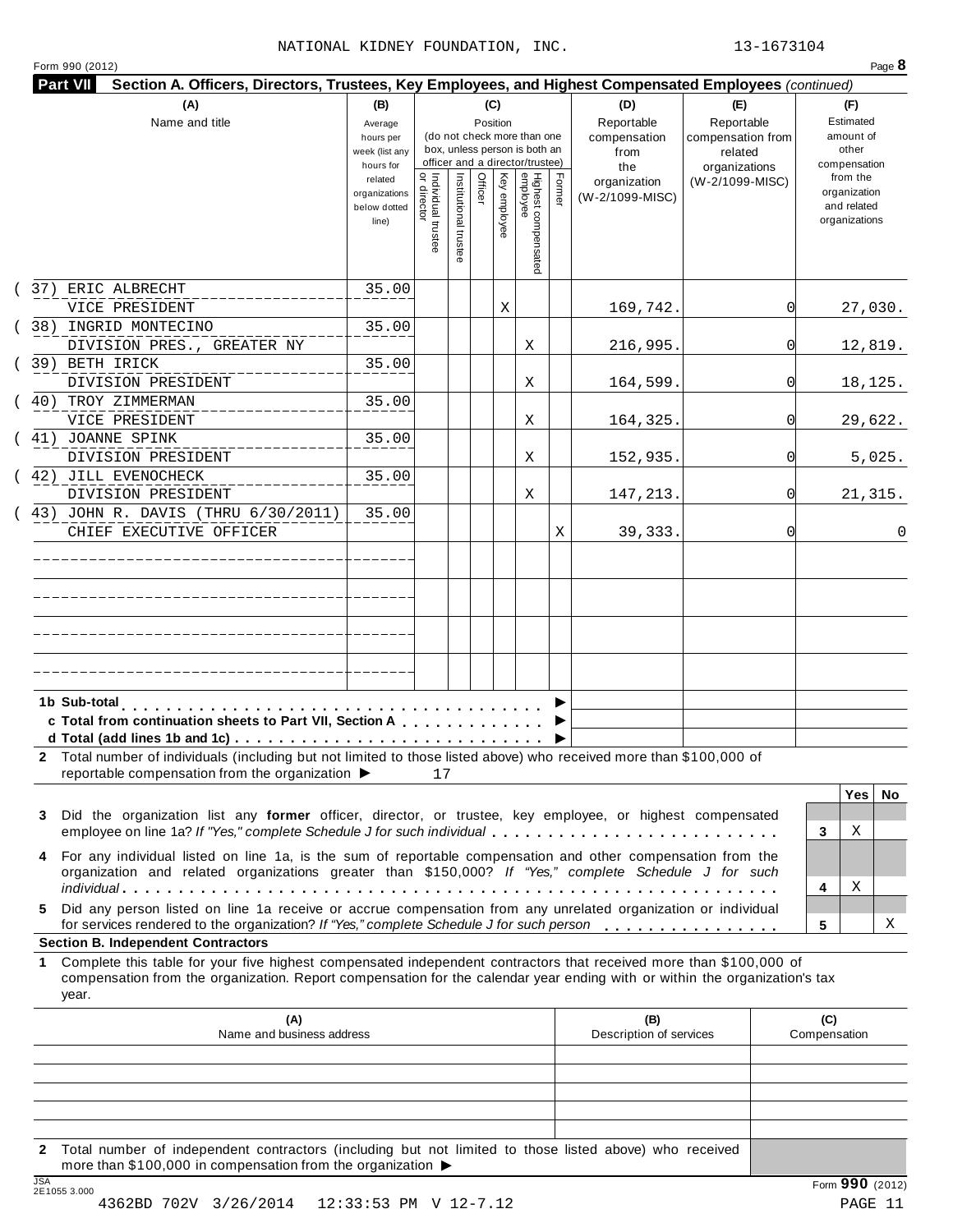| Form 990 (2012) |  |  |
|-----------------|--|--|
|                 |  |  |

|                                                                  | <b>Part VIII</b> | <b>Statement of Revenue</b>                                                                                                                                                                                                          |                |                      |                      |                                                    |                                         | Χ                                                                         |
|------------------------------------------------------------------|------------------|--------------------------------------------------------------------------------------------------------------------------------------------------------------------------------------------------------------------------------------|----------------|----------------------|----------------------|----------------------------------------------------|-----------------------------------------|---------------------------------------------------------------------------|
|                                                                  |                  |                                                                                                                                                                                                                                      |                |                      | (A)<br>Total revenue | (B)<br>Related or<br>exempt<br>function<br>revenue | (C)<br>Unrelated<br>business<br>revenue | (D)<br>Revenue<br>excluded from tax<br>under sections<br>512, 513, or 514 |
|                                                                  | 1а               | Federated campaigns                                                                                                                                                                                                                  | 1а             | 635,094.             |                      |                                                    |                                         |                                                                           |
| <b>Contributions, Gifts, Grants</b><br>and Other Similar Amounts | b                | Membership dues <b>All According to the Membership dues</b>                                                                                                                                                                          | 1b             |                      |                      |                                                    |                                         |                                                                           |
|                                                                  | c                | Fundraising events <b>Fundraising</b>                                                                                                                                                                                                | 1c             | 10,527,762.          |                      |                                                    |                                         |                                                                           |
|                                                                  | d                | Related organizations <b>and the set of the set of the set of the set of the set of the set of the set of the set of the set of the set of the set of the set of the set of the set of the set of the set of the set of the set </b> | 1d             |                      |                      |                                                    |                                         |                                                                           |
|                                                                  | е                | Government grants (contributions)                                                                                                                                                                                                    | 1е             |                      |                      |                                                    |                                         |                                                                           |
|                                                                  | Ť.               | All other contributions, gifts, grants,                                                                                                                                                                                              |                |                      |                      |                                                    |                                         |                                                                           |
|                                                                  |                  | and similar amounts not included above                                                                                                                                                                                               | 1f             | 10,860,325.          |                      |                                                    |                                         |                                                                           |
|                                                                  | g<br>h           | Noncash contributions included in lines 1a-1f: \$                                                                                                                                                                                    |                | 2,890,957.           |                      |                                                    |                                         |                                                                           |
|                                                                  |                  |                                                                                                                                                                                                                                      |                | <b>Business Code</b> | 22,023,181           |                                                    |                                         |                                                                           |
|                                                                  | 2a               | SPONSORSHIPS                                                                                                                                                                                                                         |                | 611600               | 9,788,359.           | 9,788,359.                                         |                                         |                                                                           |
|                                                                  | b                | GRANT AND CONTRACT REVENUE                                                                                                                                                                                                           |                | 611600               | 1,995,387.           | 1,995,387.                                         |                                         |                                                                           |
|                                                                  | c                | THRIFT STORE REVENUE                                                                                                                                                                                                                 |                | 448000               | 979,639.             |                                                    |                                         | 979,639.                                                                  |
|                                                                  | d                | MEMBERSHIP DUES AND SUBSCRIPTIONS                                                                                                                                                                                                    |                | 511120               | 655,150.             | 655,150.                                           |                                         |                                                                           |
| Program Service Revenue                                          |                  |                                                                                                                                                                                                                                      |                |                      |                      |                                                    |                                         |                                                                           |
|                                                                  |                  | All other program service revenue                                                                                                                                                                                                    |                |                      |                      |                                                    |                                         |                                                                           |
|                                                                  | g                |                                                                                                                                                                                                                                      |                |                      | 13, 418, 535         |                                                    |                                         |                                                                           |
|                                                                  | 3                | Investment income (including dividends, interest, and                                                                                                                                                                                |                |                      |                      |                                                    |                                         |                                                                           |
|                                                                  |                  | other similar amounts)                                                                                                                                                                                                               |                |                      | 251,659.             |                                                    |                                         | 251,659.                                                                  |
|                                                                  | 4                | Income from investment of tax-exempt bond proceeds                                                                                                                                                                                   |                |                      | $\mathbf 0$          |                                                    |                                         |                                                                           |
|                                                                  | 5                | Royalties <b>Example 2</b> and the set of the set of the set of the set of the set of the set of the set of the set of the set of the set of the set of the set of the set of the set of the set of the set of the set of the set o  | (i) Real       | (ii) Personal        | 1,986,602.           |                                                    |                                         | 1,986,602.                                                                |
|                                                                  |                  |                                                                                                                                                                                                                                      |                |                      |                      |                                                    |                                         |                                                                           |
|                                                                  | 6a               | Gross rents <b>Container and Container</b>                                                                                                                                                                                           |                |                      |                      |                                                    |                                         |                                                                           |
|                                                                  | $\mathbf b$<br>c | Less: rental expenses<br>Rental income or (loss)                                                                                                                                                                                     |                |                      |                      |                                                    |                                         |                                                                           |
|                                                                  | d                | Net rental income or (loss).                                                                                                                                                                                                         |                | .                    | $\mathbf 0$          |                                                    |                                         |                                                                           |
|                                                                  |                  |                                                                                                                                                                                                                                      | (i) Securities | (ii) Other           |                      |                                                    |                                         |                                                                           |
|                                                                  | 7a               | Gross amount from sales of<br>assets other than inventory                                                                                                                                                                            |                | 2,890,957.           |                      |                                                    |                                         |                                                                           |
|                                                                  | b                | Less: cost or other basis                                                                                                                                                                                                            |                |                      |                      |                                                    |                                         |                                                                           |
|                                                                  |                  | and sales expenses                                                                                                                                                                                                                   |                | 3,610,698.           |                      |                                                    |                                         |                                                                           |
|                                                                  | c                | Gain or (loss)                                                                                                                                                                                                                       |                | $-719,741.$          |                      |                                                    |                                         |                                                                           |
|                                                                  | d                |                                                                                                                                                                                                                                      |                |                      | $-719,741.$          |                                                    |                                         | $-719,741.$                                                               |
|                                                                  |                  | 8a Gross income from fundraising                                                                                                                                                                                                     |                | ATCH 7               |                      |                                                    |                                         |                                                                           |
|                                                                  |                  | events (not including \$ 10,527,762.                                                                                                                                                                                                 |                |                      |                      |                                                    |                                         |                                                                           |
|                                                                  |                  | of contributions reported on line 1c).                                                                                                                                                                                               |                |                      |                      |                                                    |                                         |                                                                           |
| <b>Other Revenue</b>                                             |                  | See Part IV, line 18 <b>. . . . . . . a</b> $\boxed{1,447,939}$ .<br>Less: direct expenses b                                                                                                                                         |                | 1,447,939.           |                      |                                                    |                                         |                                                                           |
|                                                                  | b<br>с           | Net income or (loss) from fundraising events $ATCH$ 8                                                                                                                                                                                |                |                      | $\Omega$             |                                                    |                                         |                                                                           |
|                                                                  |                  | 9a Gross income from gaming activities.                                                                                                                                                                                              |                |                      |                      |                                                    |                                         |                                                                           |
|                                                                  |                  | See Part IV, line 19 a                                                                                                                                                                                                               |                |                      |                      |                                                    |                                         |                                                                           |
|                                                                  | b                | Less: direct expenses b                                                                                                                                                                                                              |                |                      |                      |                                                    |                                         |                                                                           |
|                                                                  | c                | Net income or (loss) from gaming activities <u></u>                                                                                                                                                                                  |                |                      | $\Omega$             |                                                    |                                         |                                                                           |
|                                                                  | 10a              | Gross sales of inventory, less                                                                                                                                                                                                       |                |                      |                      |                                                    |                                         |                                                                           |
|                                                                  |                  | returns and allowances a                                                                                                                                                                                                             |                | 159,270.             |                      |                                                    |                                         |                                                                           |
|                                                                  | b                | Less: cost of goods sold ATCH 9 . b                                                                                                                                                                                                  |                | 44,886.              |                      |                                                    |                                         |                                                                           |
|                                                                  |                  | Net income or (loss) from sales of inventory entitled by both Dental Dental Dental Dental Dental Dental Dental D<br>Miscellaneous Revenue                                                                                            |                | <b>Business Code</b> | 114,384.             | 114,384.                                           |                                         |                                                                           |
|                                                                  |                  |                                                                                                                                                                                                                                      |                |                      |                      |                                                    |                                         |                                                                           |
|                                                                  | 11a              | MISCELLANEOUS REVENUE                                                                                                                                                                                                                |                | 611710               | 143,745.             | 143,745.                                           |                                         |                                                                           |
|                                                                  | b                |                                                                                                                                                                                                                                      |                |                      |                      |                                                    |                                         |                                                                           |
|                                                                  | c<br>d           | All other revenue entitled and the state of the state of the state of the state of the state of the state of the state of the state of the state of the state of the state of the state of the state of the state of the state       |                |                      |                      |                                                    |                                         |                                                                           |
|                                                                  | е                |                                                                                                                                                                                                                                      |                |                      | 143,745.             |                                                    |                                         |                                                                           |
|                                                                  | 12               |                                                                                                                                                                                                                                      |                |                      | 37, 218, 365.        | 12,697,025.                                        |                                         | 2,498,159.                                                                |
|                                                                  |                  |                                                                                                                                                                                                                                      |                |                      |                      |                                                    |                                         |                                                                           |

Form **990** (2012) JSA 2E1051 1.000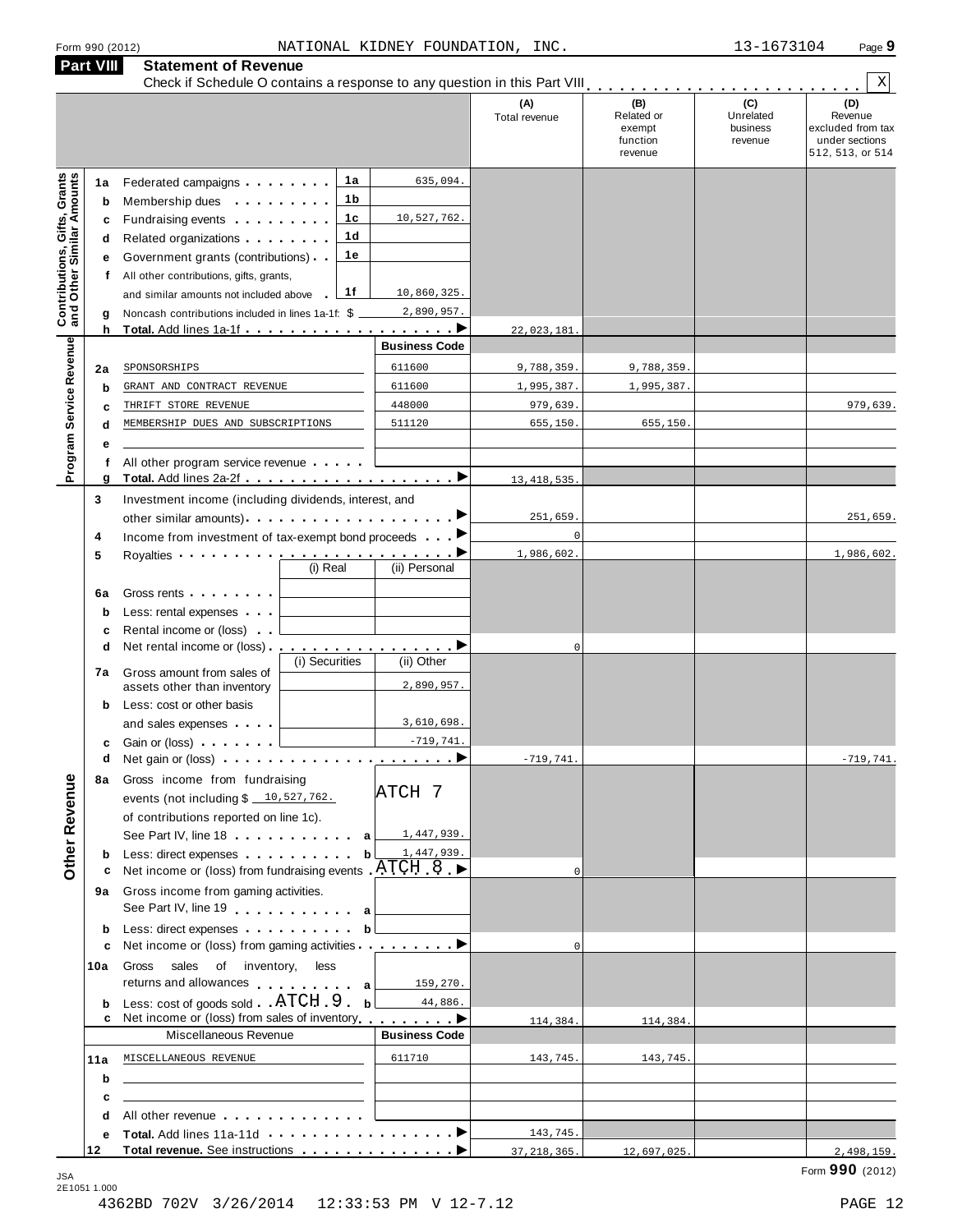#### **Part IX Statement of Functional Expenses** Section 501(c)(3) and 501(c)(4) organizations must complete all columns. All other organizations must complete column (A). Check if Schedule O contains a response to any question in this Part  $\begin{array}{c|c|c|c|c|c} \hline \textbf{Check if Schedule O contains a response to any question in this Part } \mathbf{R} & \textbf{Set } \mathbf{C} & \textbf{Set } \mathbf{C} & \textbf{Set } \mathbf{C} & \textbf{Set } \mathbf{C} \\ \hline \textbf{Check } \textbf{D} & \textbf{C} & \textbf{C} & \textbf{C} & \textbf{C} \\ \hline \textbf{C} &$ *Do no* **(A) (B) (C) (D)** *t include amounts reported on lines 6b, 7b,* **8b, 9b, and 10b of Part VIII.** The contract position of **Part Part VIII.** The contract Program services Program services expenses Management and general expenses Fundraising expenses 1 Grants and other assistance to governments and Grants and other assistance to governments and<br>organizations in the United States. See Part IV, line 21 Grants and other assistance to individuals in Grants and other assistance to individuals in<br>the United States. See Part IV, line 22 **2 3** Grants and other assistance to governments, organizations, and individuals outside the United States. See Part IV, lines 15 and 16 m. **5** Compensation of current officers, directors, trustees, and key employees m m m m m m m m m m **6** Compensation not included above, to disqualified persons (as defined under section 4958(f)(1)) and persons described in section 4958(c)(3)(B) 7 Other salaries and wages **manual manual manual m**  $\overline{a}$ **8** Pension plan accruals and contributions (include section 401(k) and 403(b) employer contributions) **9** Additional 403(b) employer contributions<br>**9** Other employee benefits **manual** manual manual manual manual manual manual manual manual manual manual manual manual manual manual manual manual manual manual manual manual Payroll taxes m m m m m m m m m m m m m m m m m m Fees for services (non-employees): Management **ab** m m m m m m m m m m m m m m m m m Legal m m m m m m m m m m m m m m m m m m m m m **c** Accounting<br>**d** Lobbying Lobbying m m m m m m m m m m m m m m m m m m m **10 11 12 13 14 15 16 17 18 19 20 21 22 23 24 e** Professional fundraising services. See Part IV, line 17 **F** Professional fundraising services. See Part IV, line 17<br>**f** Investment management fees **g** Other. (If line 11g amount exceeds 10% of line 25, column m m m m m m m m m m m m m m m m m m (A) amount, list line 11g expenses on Schedule O.) (A) amount, list line 11g expenses on Schedule O.)<br>Advertising and promotion **manual material metalliers** Office expenses **Example 20** Section 1 and 20 Section 1 and 20 Section 1 and 20 Section 1 and 20 Section 1 and 20 Section 1 and 20 Section 1 and 20 Section 1 and 20 Section 20 Section 20 Section 20 Section 20 Section 20 Se Office expenses we went went went went to the control<br>Information technology . . . . . . . . . . . . . . m m m m m m m m m m m m m m m m Royalties m m m m m m m m m m m m m m m m m m m m Royalties<br>Occupancy ................... Travel m m m m m m m m m m m m m m m m m m m m m Payments of travel or entertainment expenses for any federal, state, or local public officials for any federal, state, or local public officials<br>Conferences, conventions, and meetings Interest m m m m m m m m m m m m m m m m m m m m Payments to affiliates m m m m m m m m m m m m m m Payments to affiliates<br>Depreciation, depletion, and amortization Insurance m m m m m m m m m m m m m m m m m m m Other expenses. Itemize expenses not covered above (List miscellaneous expenses in line 24e. If line 24e amount exceeds 10% of line 25, column (A) amount, list line 24e expenses on Schedule O.) **a** <u>PRIZE EXPENSE \_\_\_\_\_\_\_\_\_\_\_\_\_\_ 205,114. 3,564.</u> [201,550. 121,532. 181,686. [201,532. 121,532. **c** D<u>UES AND SUBSCRIPTIONS</u><br>**d** A<u>WARDS AND GRANTS</u> \_\_\_\_\_\_\_\_\_\_\_\_ 5,116. 596. 4,520. 4,520. **e** All other expenses \_\_\_\_\_\_\_\_\_\_\_\_\_\_\_\_\_ **25 Total functional expenses.** Add lines 1 through 24e **26 Joint costs.** Complete this line only if the organization reported in column (B) joint costs from a combined educational campaign and  $\sqrt{ }$ 2,267,935. 2,267,935. 0  $\sqrt{ }$ 1,413,221. 1,105,986. 150,791. 156,444. 117,005. 91,571. 12,487. 12,947. 12,964,478. 10,166,442. 2,166,834. 631,202. 424,456. 307,834. 90,657. 25,965.  $1,208,365.$   $1,093,801.$   $91,856.$   $22,708.$  $1,186,389.$   $868,911.$   $237,278.$   $80,200.$ 0 13,314. 10,420. 1,421. 1,473. 90,700. 70.984. 9,680. 10,036. 53,429. 53,429. 313,739. 313,739. 20,521. 20,521. 3,620,282. 3,375,542. 118,600. 126,140. 1,263,358. 592,305. 6,088. 664,965. 3,904,375. 3,264,377. 558,697. 81,301. 690,801. 540,641. 73,724. 76,436.  $11,566$ . 9,052. 1,234. 1,230. 2,271,672. 1,679,711. 440,129. 151,832. 633,894. 497,833. 26,134. 109,927. 0 3,127,857. 1,953,476. 61,043. 1,113,338. 43,631. 34,147. 4,656. 4,828. 0 148,421. 108,704. 29,684. 10,033. 222,501. 151,558. 35,644. 35,299. **a**  $PRIZE$   $EXPENSE$  2022, 2022, 205, 205, 204.  $|$  3, 564.  $|$  201, 550. 0 DUES AND SUBSCRIPTIONS \_\_\_\_\_\_\_ 94,779. 77,241. 13,226. 4,312. 4,312.<br>d AWARDS AND GRANTS \_\_\_\_\_\_\_\_\_\_ 5,116. 596. 4,520. 187,882. 387,728. -291,197. 91,351. 36,686,487. 28,713,192. 3,919,937. 4,053,358.

 $\sqrt{ }$ 

following SOP 98-2 (ASC 958-720) <sup>m</sup> <sup>m</sup> <sup>m</sup> <sup>m</sup> <sup>m</sup> <sup>m</sup> <sup>m</sup> JSA Form **<sup>990</sup>** (2012) 2E1052 1.000

fundraising solicitation. Check here  $\triangleright$   $\Box$  if following SOP 98-2 (ASC 958-720)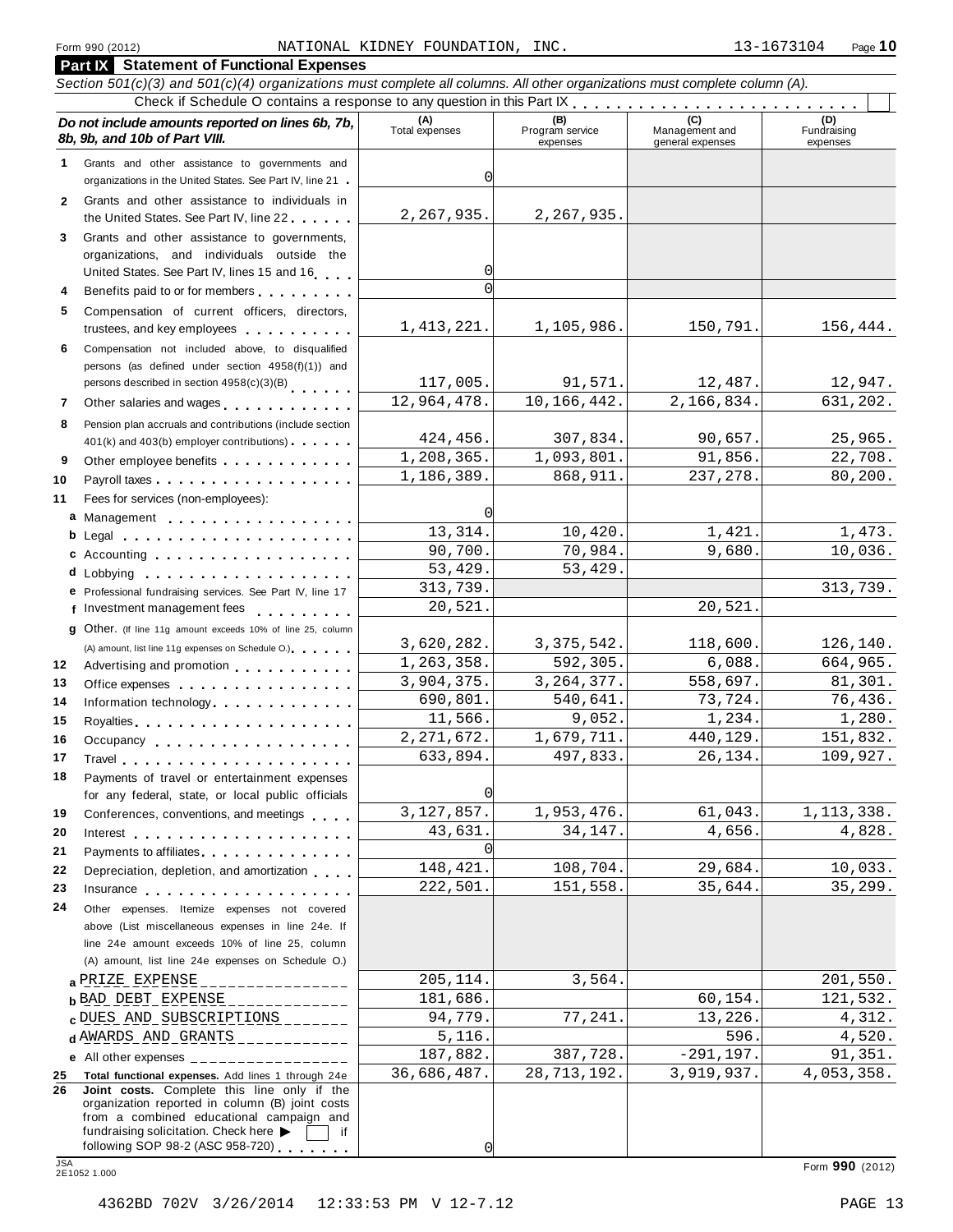#### NATIONAL KIDNEY FOUNDATION, INC.  $13-1673104$

| Form 990 (2012)            |                                                                                                                                                                                                                                |                                     | Page 11                    |
|----------------------------|--------------------------------------------------------------------------------------------------------------------------------------------------------------------------------------------------------------------------------|-------------------------------------|----------------------------|
| Part X                     | <b>Balance Sheet</b>                                                                                                                                                                                                           |                                     |                            |
|                            | Check if Schedule O contains a response to any question in this Part X                                                                                                                                                         |                                     |                            |
|                            |                                                                                                                                                                                                                                | (A)<br>Beginning of year            | (B)<br>End of year         |
| 1                          |                                                                                                                                                                                                                                | 6,050.<br>$\overline{1}$            | 5,150.                     |
| $\mathbf{2}$               |                                                                                                                                                                                                                                | 2,875,365.<br>$\overline{2}$        | 869,841.                   |
| 3                          |                                                                                                                                                                                                                                | 897,254.<br>3                       | 672,611.                   |
| 4                          |                                                                                                                                                                                                                                | 349,157.<br>$\overline{\mathbf{4}}$ | 626,481.                   |
| 5                          | Loans and other receivables from current and former officers, directors,                                                                                                                                                       |                                     |                            |
|                            | trustees, key employees, and highest compensated employees.                                                                                                                                                                    |                                     |                            |
|                            | Complete Part II of Schedule L<br>Loans and other receivables from other disqualified persons (as defined under section                                                                                                        | 0l<br>5                             | O                          |
| 6                          |                                                                                                                                                                                                                                |                                     |                            |
|                            | $4958(f)(1)$ , persons described in section $4958(c)(3)(B)$ , and contributing employers<br>and sponsoring organizations of section $501(c)(9)$ voluntary employees' beneficiary                                               |                                     |                            |
|                            | organizations (see instructions). Complete Part II of Schedule L                                                                                                                                                               | Ol<br>6                             | $\Omega$                   |
| Assets<br>7                |                                                                                                                                                                                                                                | $\overline{7}$                      |                            |
| 8                          | Inventories for sale or use enterpreteration of the contract of the contract of the contract of the contract of the contract of the contract of the contract of the contract of the contract of the contract of the contract o | 186,712.<br>8                       | 122,246.                   |
| 9                          |                                                                                                                                                                                                                                | 519,709.<br>9                       | 347,867.                   |
|                            | 10a Land, buildings, and equipment: cost or                                                                                                                                                                                    |                                     |                            |
|                            | 2,430,156.<br>│ 10a│<br>other basis. Complete Part VI of Schedule D                                                                                                                                                            |                                     |                            |
|                            | <b>b</b> Less: accumulated depreciation $ 10b $<br>2,141,754.                                                                                                                                                                  | $342, 159.$ 10c                     | 288,402.                   |
| 11                         |                                                                                                                                                                                                                                | 10, 176, 717.<br>11                 | 10,885,428.                |
| 12                         | Investments - other securities. See Part IV, line 11                                                                                                                                                                           | Ol<br>12                            |                            |
| 13                         |                                                                                                                                                                                                                                | 0l<br>13                            | $\Omega$                   |
| 14                         |                                                                                                                                                                                                                                | U<br>14                             | $\Omega$                   |
| 15                         |                                                                                                                                                                                                                                | 3,944,053.<br>15                    | 4, 111, 302.               |
| 16                         | Total assets. Add lines 1 through 15 (must equal line 34)                                                                                                                                                                      | 19, 297, 176.<br>16                 | 17,929,328.                |
| 17                         |                                                                                                                                                                                                                                | 7,400,660.<br>17                    | $\overline{5}$ , 774, 736. |
| 18                         |                                                                                                                                                                                                                                | U<br>18                             |                            |
| 19                         |                                                                                                                                                                                                                                | 4,548,313.<br>19                    | 2,630,276.                 |
| 20                         |                                                                                                                                                                                                                                | 20                                  |                            |
| 21                         | Escrow or custodial account liability. Complete Part IV of Schedule D                                                                                                                                                          | U<br>21                             |                            |
| 22                         | Loans and other payables to current and former officers, directors,                                                                                                                                                            |                                     |                            |
| Liabilities                | trustees, key employees, highest compensated employees, and                                                                                                                                                                    |                                     |                            |
|                            | disqualified persons. Complete Part II of Schedule L.                                                                                                                                                                          | $0\,22$                             |                            |
| 23                         | Secured mortgages and notes payable to unrelated third parties                                                                                                                                                                 | 1,500,000.<br>23                    | 2,500,000.                 |
| 24                         | Unsecured notes and loans payable to unrelated third parties [1, 1, 1, 1, 1, 1]                                                                                                                                                | 0l<br>24                            | 0                          |
| 25                         | Other liabilities (including federal income tax, payables to related third                                                                                                                                                     |                                     |                            |
|                            | parties, and other liabilities not included on lines 17-24). Complete Part X                                                                                                                                                   |                                     |                            |
|                            |                                                                                                                                                                                                                                | OI.<br>25                           |                            |
| 26                         |                                                                                                                                                                                                                                | 13, 448, 973.<br>26                 | 10,905,012.                |
|                            | $ X $ and<br>Organizations that follow SFAS 117 (ASC 958), check here ▶<br>complete lines 27 through 29, and lines 33 and 34.                                                                                                  |                                     |                            |
| <b>Fund Balances</b><br>27 |                                                                                                                                                                                                                                | $-4,033,071.$<br>27                 | $-860, 113.$               |
| 28                         |                                                                                                                                                                                                                                | 8,530,316.<br>28                    | 6,689,332.                 |
| 29                         |                                                                                                                                                                                                                                | 1,350,958.<br>29                    | 1,195,097.                 |
| ŏ                          | Organizations that do not follow SFAS 117 (ASC 958), check here ▶<br>and<br>complete lines 30 through 34.                                                                                                                      |                                     |                            |
| 30                         |                                                                                                                                                                                                                                | 30                                  |                            |
| Assets<br>31               | Paid-in or capital surplus, or land, building, or equipment fund<br>                                                                                                                                                           | 31                                  |                            |
| 32                         | Retained earnings, endowment, accumulated income, or other funds                                                                                                                                                               | 32                                  |                            |
| Net<br>33                  |                                                                                                                                                                                                                                | $\overline{5,848,203}$ .<br>33      | 7,024,316.                 |
|                            |                                                                                                                                                                                                                                |                                     |                            |

Form **990** (2012)

**33 34**

 $5,848,203.$  33 7,024,316.  $19,297,176.$  34 17,929,328.

Total liabilities and net assets/fund balances m m m m m m m m m m m m m m m m m m

**33 34**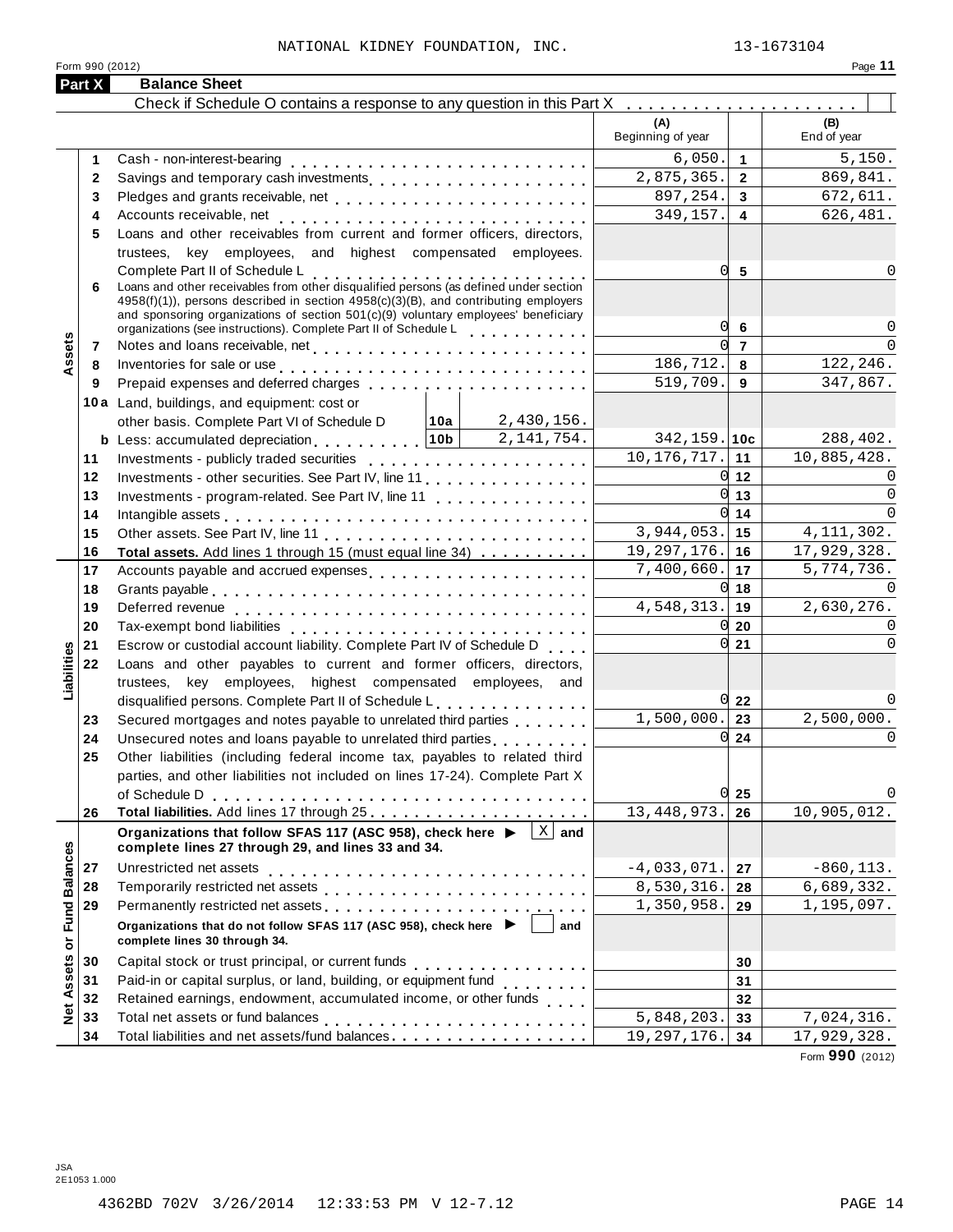|          | Form 990 (2012)                                                                                                       |                         |                |               | Page 12     |
|----------|-----------------------------------------------------------------------------------------------------------------------|-------------------------|----------------|---------------|-------------|
| Part XI  | <b>Reconciliation of Net Assets</b>                                                                                   |                         |                |               |             |
|          | Check if Schedule O contains a response to any question in this Part XI                                               |                         |                | $\mathbf X$   |             |
| 1        |                                                                                                                       | $\mathbf{1}$            |                | 37, 218, 365. |             |
| 2        |                                                                                                                       | $\mathbf{2}$            |                | 36,686,487.   |             |
| 3        |                                                                                                                       | $\overline{3}$          |                | 531,878.      |             |
| 4        | Net assets or fund balances at beginning of year (must equal Part X, line 33, column (A))                             | $\overline{\mathbf{4}}$ |                | 5,848,203.    |             |
| 5        |                                                                                                                       | 5                       |                | 644, 234.     |             |
| 6        |                                                                                                                       | 6                       |                |               | $\Omega$    |
| 7        |                                                                                                                       | $\overline{7}$          |                |               | $\mathbf 0$ |
| 8        |                                                                                                                       | 8                       |                |               | $\mathbf 0$ |
| 9        | Other changes in net assets or fund balances (explain in Schedule O)                                                  | 9                       |                |               | 1.          |
| 10       | Net assets or fund balances at end of year. Combine lines 3 through 9 (must equal Part X, line                        |                         |                |               |             |
|          |                                                                                                                       | 10                      |                | 7,024,316.    |             |
| Part XII | <b>Financial Statements and Reporting</b>                                                                             |                         |                |               |             |
|          | Check if Schedule O contains a response to any question in this Part XII                                              |                         |                |               |             |
|          |                                                                                                                       |                         |                | Yes           | No          |
| 1        | $ X $ Accrual<br>Accounting method used to prepare the Form 990:     Cash<br>Other                                    |                         |                |               |             |
|          | If the organization changed its method of accounting from a prior year or checked "Other," explain in                 |                         |                |               |             |
|          | Schedule O.                                                                                                           |                         |                |               |             |
|          | 2a Were the organization's financial statements compiled or reviewed by an independent accountant?                    |                         | 2a             |               | Χ           |
|          | If "Yes," check a box below to indicate whether the financial statements for the year were compiled or                |                         |                |               |             |
|          | reviewed on a separate basis, consolidated basis, or both:                                                            |                         |                |               |             |
|          | Separate basis<br><b>Consolidated basis</b><br>Both consolidated and separate basis                                   |                         |                |               |             |
|          | <b>b</b> Were the organization's financial statements audited by an independent accountant?                           |                         | 2b             | X             |             |
|          | If "Yes," check a box below to indicate whether the financial statements for the year were audited on a               |                         |                |               |             |
|          | separate basis, consolidated basis, or both:                                                                          |                         |                |               |             |
|          | $X$ Consolidated basis<br>Separate basis<br>Both consolidated and separate basis                                      |                         |                |               |             |
|          | c If "Yes" to line 2a or 2b, does the organization have a committee that assumes responsibility for oversight         |                         |                |               |             |
|          | of the audit, review, or compilation of its financial statements and selection of an independent accountant?          |                         | 2c             | X             |             |
|          | If the organization changed either its oversight process or selection process during the tax year, explain in         |                         |                |               |             |
|          | Schedule O.                                                                                                           |                         |                |               |             |
|          |                                                                                                                       |                         |                |               |             |
|          | 3a As a result of a federal award, was the organization required to undergo an audit or audits as set forth in        |                         | 3a             |               | Χ           |
|          |                                                                                                                       |                         |                |               |             |
|          | <b>b</b> If "Yes," did the organization undergo the required audit or audits? If the organization did not undergo the |                         | 3 <sub>b</sub> |               |             |
|          | required audit or audits, explain why in Schedule O and describe any steps taken to undergo such audits               |                         |                |               |             |

Form **990** (2012)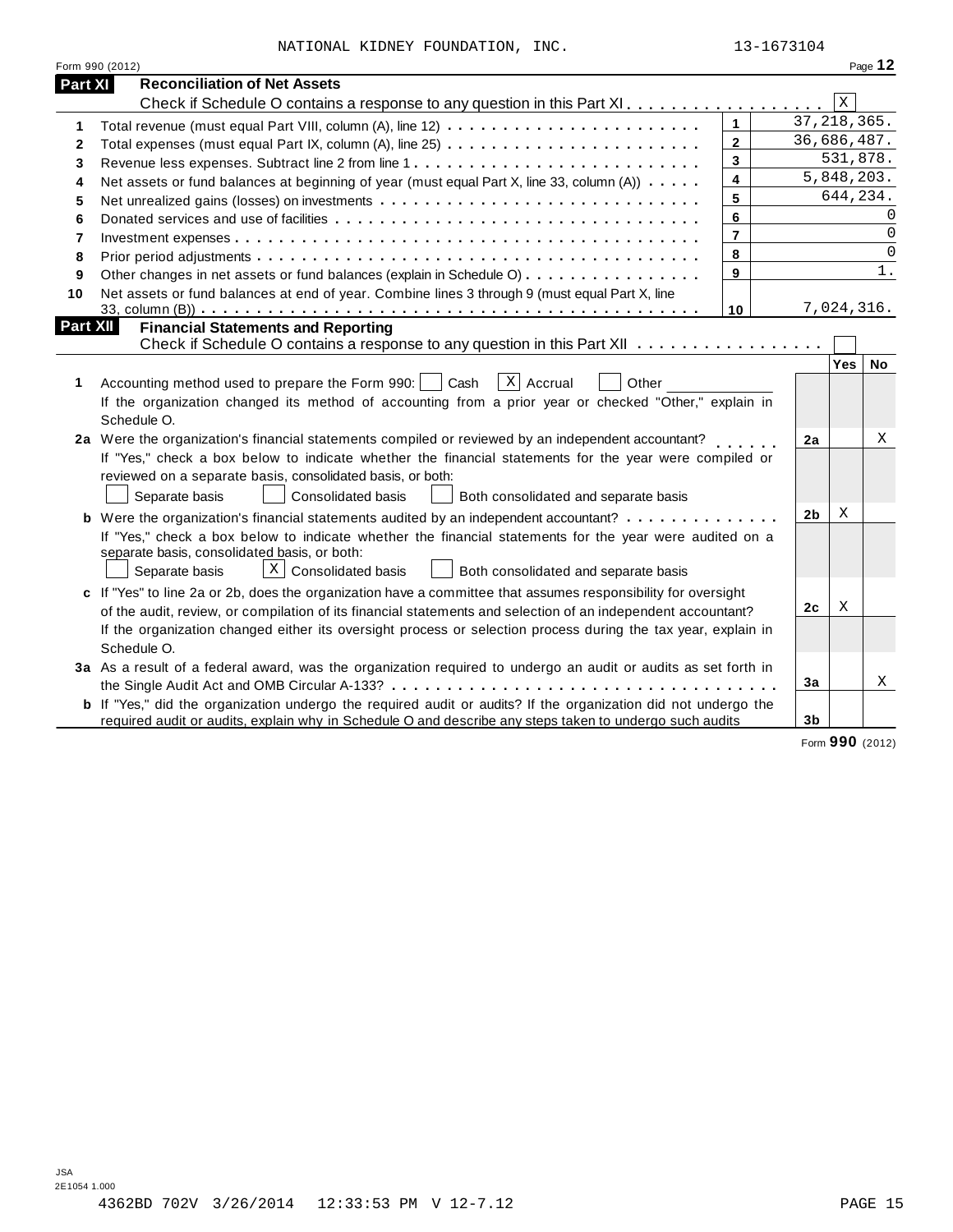**(Form 990 or 990-EZ)**

# **SCHEDULE A Public Charity Status and Public Support**  $\frac{\text{OMB No. 1545-0047}}{\text{OMB No. 1545-0047}}$

**Complete if the organization is a section 501(c)(3) organization or a section**  $\frac{1}{20}$  **12**<br> **4947(a)(1)** nonexempt charitable trust. Department of the Treasury **Contract Contract Contract Contract Contract Contract Contract Contract Contract Contract Contract Contract Contract Contract Contract Contract Contract Contract Contract Contract Contract Contr** 

| <b>Internal Revenue Service</b> | Department of the Treasury            |                                                            | 4947(a)(1) Honexempt charitable trust.<br>Attach to Form 990 or Form 990-EZ. $\triangleright$ See separate instructions.<br><b>Inspection</b> |     |                                      |                  |                    |     |                                | Open to Public                        |
|---------------------------------|---------------------------------------|------------------------------------------------------------|-----------------------------------------------------------------------------------------------------------------------------------------------|-----|--------------------------------------|------------------|--------------------|-----|--------------------------------|---------------------------------------|
|                                 | Name of the organization              |                                                            |                                                                                                                                               |     |                                      |                  |                    |     |                                | <b>Employer identification number</b> |
|                                 |                                       | NATIONAL KIDNEY FOUNDATION, INC.                           |                                                                                                                                               |     |                                      |                  |                    |     |                                | 13-1673104                            |
| Part I                          |                                       |                                                            | Reason for Public Charity Status (All organizations must complete this part.) See instructions.                                               |     |                                      |                  |                    |     |                                |                                       |
|                                 |                                       |                                                            | The organization is not a private foundation because it is: (For lines 1 through 11, check only one box.)                                     |     |                                      |                  |                    |     |                                |                                       |
| 1                               |                                       |                                                            | A church, convention of churches, or association of churches described in section 170(b)(1)(A)(i).                                            |     |                                      |                  |                    |     |                                |                                       |
| $\mathbf{2}$                    |                                       |                                                            | A school described in section 170(b)(1)(A)(ii). (Attach Schedule E.)                                                                          |     |                                      |                  |                    |     |                                |                                       |
| 3                               |                                       |                                                            | A hospital or a cooperative hospital service organization described in section 170(b)(1)(A)(iii).                                             |     |                                      |                  |                    |     |                                |                                       |
| 4                               |                                       |                                                            | A medical research organization operated in conjunction with a hospital described in section 170(b)(1)(A)(iii). Enter the                     |     |                                      |                  |                    |     |                                |                                       |
|                                 |                                       | hospital's name, city, and state:                          |                                                                                                                                               |     |                                      |                  |                    |     |                                |                                       |
| 5                               |                                       |                                                            | An organization operated for the benefit of a college or university owned or operated by a governmental unit described in                     |     |                                      |                  |                    |     |                                |                                       |
|                                 |                                       | section 170(b)(1)(A)(iv). (Complete Part II.)              |                                                                                                                                               |     |                                      |                  |                    |     |                                |                                       |
| 6                               |                                       |                                                            | A federal, state, or local government or governmental unit described in section 170(b)(1)(A)(v).                                              |     |                                      |                  |                    |     |                                |                                       |
| $\mathbf X$<br>7                |                                       |                                                            | An organization that normally receives a substantial part of its support from a governmental unit or from the general public                  |     |                                      |                  |                    |     |                                |                                       |
|                                 |                                       | described in section 170(b)(1)(A)(vi). (Complete Part II.) |                                                                                                                                               |     |                                      |                  |                    |     |                                |                                       |
| 8                               |                                       |                                                            | A community trust described in section 170(b)(1)(A)(vi). (Complete Part II.)                                                                  |     |                                      |                  |                    |     |                                |                                       |
| 9                               |                                       |                                                            | An organization that normally receives: (1) more than 331/3% of its support from contributions, membership fees, and gross                    |     |                                      |                  |                    |     |                                |                                       |
|                                 |                                       |                                                            | receipts from activities related to its exempt functions - subject to certain exceptions, and (2) no more than 331/3% of its                  |     |                                      |                  |                    |     |                                |                                       |
|                                 |                                       |                                                            | support from gross investment income and unrelated business taxable income (less section 511 tax) from businesses                             |     |                                      |                  |                    |     |                                |                                       |
|                                 |                                       |                                                            | acquired by the organization after June 30, 1975. See section 509(a)(2). (Complete Part III.)                                                 |     |                                      |                  |                    |     |                                |                                       |
| 10                              |                                       |                                                            | An organization organized and operated exclusively to test for public safety. See section 509(a)(4).                                          |     |                                      |                  |                    |     |                                |                                       |
| 11                              |                                       |                                                            | An organization organized and operated exclusively for the benefit of, to perform the functions of, or to carry out the                       |     |                                      |                  |                    |     |                                |                                       |
|                                 |                                       |                                                            | purposes of one or more publicly supported organizations described in section 509(a)(1) or section 509(a)(2). See section                     |     |                                      |                  |                    |     |                                |                                       |
|                                 |                                       |                                                            | 509(a)(3). Check the box that describes the type of supporting organization and complete lines 11e through 11h.                               |     |                                      |                  |                    |     |                                |                                       |
|                                 | Type I<br>а                           | b<br>Type II                                               | Type III-Functionally integrated<br>c                                                                                                         |     |                                      |                  | d                  |     |                                | Type III-Non-functionally integrated  |
| e                               |                                       |                                                            | By checking this box, I certify that the organization is not controlled directly or indirectly by one or more disqualified                    |     |                                      |                  |                    |     |                                |                                       |
|                                 |                                       |                                                            | persons other than foundation managers and other than one or more publicly supported organizations described in section                       |     |                                      |                  |                    |     |                                |                                       |
|                                 |                                       | 509(a)(1) or section 509(a)(2).                            |                                                                                                                                               |     |                                      |                  |                    |     |                                |                                       |
| f                               |                                       |                                                            | If the organization received a written determination from the IRS that it is a Type I, Type II, or Type III supporting                        |     |                                      |                  |                    |     |                                |                                       |
|                                 |                                       | organization, check this box                               |                                                                                                                                               |     |                                      |                  |                    |     |                                |                                       |
| g                               |                                       |                                                            | Since August 17, 2006, has the organization accepted any gift or contribution from any of the                                                 |     |                                      |                  |                    |     |                                |                                       |
|                                 | following persons?                    |                                                            |                                                                                                                                               |     |                                      |                  |                    |     |                                |                                       |
|                                 |                                       |                                                            | (i) A person who directly or indirectly controls, either alone or together with persons described in (ii)                                     |     |                                      |                  |                    |     |                                | <b>Yes</b><br>No                      |
|                                 |                                       |                                                            | and (iii) below, the governing body of the supported organization?                                                                            |     |                                      |                  |                    |     |                                | 11g(i)                                |
|                                 |                                       | (ii) A family member of a person described in (i) above?   |                                                                                                                                               |     |                                      |                  |                    |     |                                | 11g(ii)                               |
|                                 |                                       |                                                            | (iii) A 35% controlled entity of a person described in (i) or (ii) above?                                                                     |     |                                      |                  |                    |     |                                | 11g(iii)                              |
| n                               |                                       |                                                            | Provide the following information about the supported organization(s).                                                                        |     |                                      |                  |                    |     |                                |                                       |
|                                 | (i) Name of supported<br>organization | (ii) EIN                                                   | (iii) Type of organization<br>(described on lines 1-9                                                                                         |     | (iv) is the<br>organization in       | the organization | (v) Did you notify |     | (vi) Is the<br>organization in | (vii) Amount of monetary<br>support   |
|                                 |                                       |                                                            | above or IRC section                                                                                                                          |     | col. (i) listed in<br>your governing | in col. (i) of   |                    |     | col. (i) organized             |                                       |
|                                 |                                       |                                                            | (see instructions))                                                                                                                           |     | document?                            | your support?    |                    |     | in the U.S.?                   |                                       |
|                                 |                                       |                                                            |                                                                                                                                               | Yes | No                                   | Yes              | No                 | Yes | No                             |                                       |
| (A)                             |                                       |                                                            |                                                                                                                                               |     |                                      |                  |                    |     |                                |                                       |
|                                 |                                       |                                                            |                                                                                                                                               |     |                                      |                  |                    |     |                                |                                       |
| (B)                             |                                       |                                                            |                                                                                                                                               |     |                                      |                  |                    |     |                                |                                       |
|                                 |                                       |                                                            |                                                                                                                                               |     |                                      |                  |                    |     |                                |                                       |
| (C)                             |                                       |                                                            |                                                                                                                                               |     |                                      |                  |                    |     |                                |                                       |
|                                 |                                       |                                                            |                                                                                                                                               |     |                                      |                  |                    |     |                                |                                       |
| (D)                             |                                       |                                                            |                                                                                                                                               |     |                                      |                  |                    |     |                                |                                       |

**Total**

**(E)**

For Paperwork Reduction Act Notice, see the Instructions for the controlled and the controlled a Schedule A (Form 990 or 990-EZ) 2012<br>Form 990 or 990-EZ.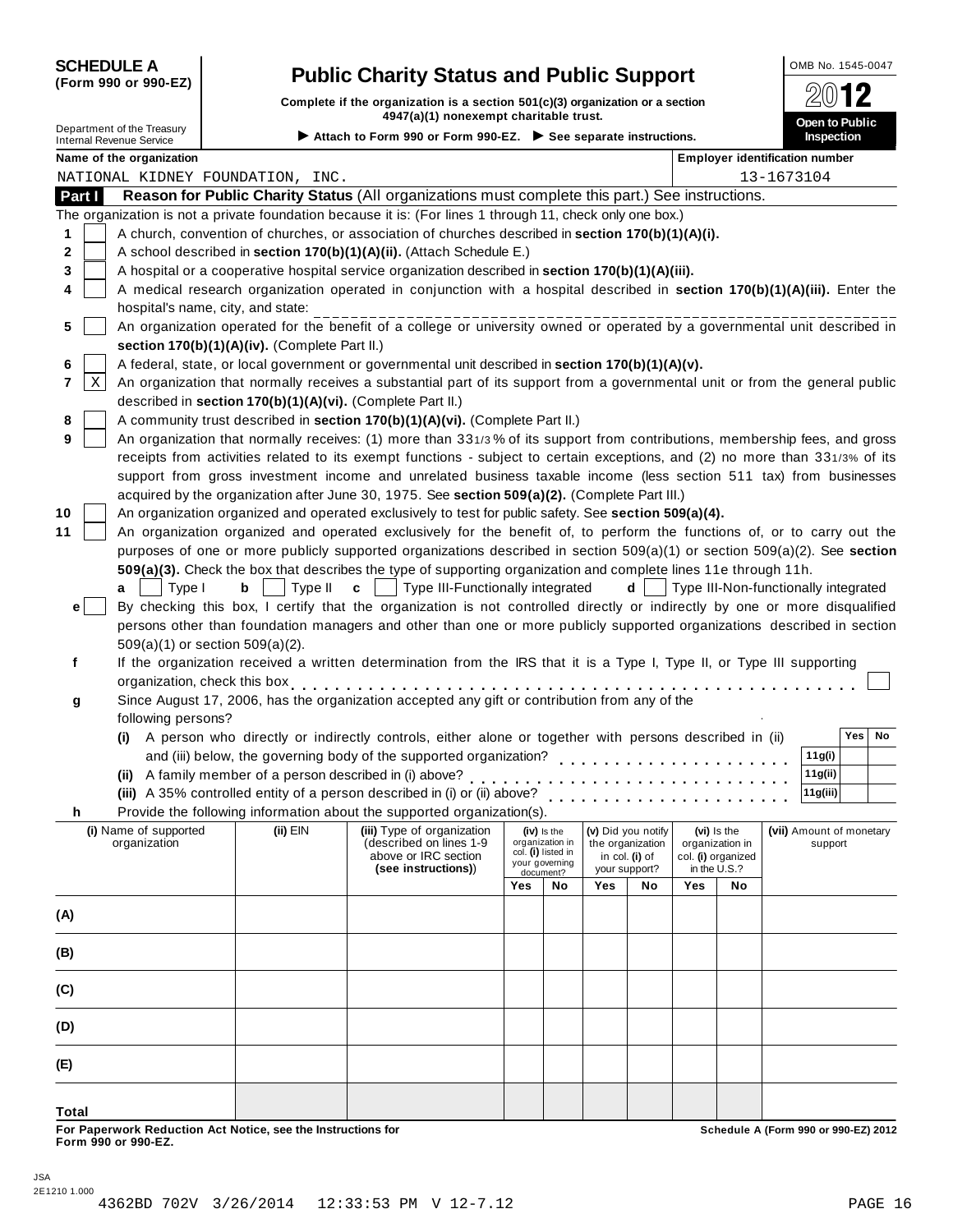#### Schedule A (Form 990 or 990-EZ) 2012 Page **2**

**Support Schedule for Organizations Described in Sections 170(b)(1)(A)(iv) and 170(b)(1)(A)(vi)** (Complete only if you checked the box on line 5, 7, or 8 of Part I or if the organization failed to qualify under Part III. If the organization fails to qualify under the tests listed below, please complete Part III.) **Part II**

|                | <b>Section A. Public Support</b>                                                                                                                                                                                                                                                                                                                                                     |             |             |               |               |             |               |
|----------------|--------------------------------------------------------------------------------------------------------------------------------------------------------------------------------------------------------------------------------------------------------------------------------------------------------------------------------------------------------------------------------------|-------------|-------------|---------------|---------------|-------------|---------------|
|                | Calendar year (or fiscal year beginning in)<br>▶                                                                                                                                                                                                                                                                                                                                     | (a) 2008    | (b) 2009    | (c) 2010      | $(d)$ 2011    | (e) $2012$  | (f) Total     |
| 1.             | Gifts,<br>grants,<br>contributions,<br>and<br>membership fees received. (Do not<br>include any "unusual grants.")                                                                                                                                                                                                                                                                    | 23,570,061. | 28,044,857. | 27, 779, 768. | 25, 519, 115. | 22,023,181. | 126,936,982.  |
| $\mathbf{2}$   | Tax<br>levied<br>revenues<br>for<br>the<br>organization's benefit and either paid<br>to or expended on its behalf                                                                                                                                                                                                                                                                    |             |             |               |               |             | $\mathbf 0$   |
| 3              | The value of services or facilities<br>furnished by a governmental unit to the<br>organization without charge                                                                                                                                                                                                                                                                        |             |             |               |               |             | $\Omega$      |
|                | Total. Add lines 1 through 3                                                                                                                                                                                                                                                                                                                                                         | 23,570,061. | 28,044,857. | 27, 779, 768. | 25, 519, 115. | 22,023,181. | 126,936,982.  |
| 5              | The portion of total contributions by<br>each<br>person<br>(other<br>than<br>governmental<br>unit<br>or<br>publicly<br>supported organization) included on<br>line 1 that exceeds 2% of the amount<br>shown on line 11, column (f)                                                                                                                                                   |             |             |               |               |             |               |
| 6              | Public support. Subtract line 5 from line 4.                                                                                                                                                                                                                                                                                                                                         |             |             |               |               |             | 126,936,982.  |
|                | <b>Section B. Total Support</b>                                                                                                                                                                                                                                                                                                                                                      |             |             |               |               |             |               |
|                | Calendar year (or fiscal year beginning in)<br>▶                                                                                                                                                                                                                                                                                                                                     | (a) 2008    | (b) 2009    | (c) 2010      | (d) $2011$    | (e) $2012$  | (f) Total     |
| 7              | Amounts from line 4                                                                                                                                                                                                                                                                                                                                                                  | 23,570,061. | 28,044,857. | 27, 779, 768. | 25, 519, 115. | 22,023,181  | 126,936,982.  |
| 8              | Gross income from interest, dividends,<br>payments received on securities loans,<br>rents, royalties and income from similar<br>sources and the set of the set of the set of the set of the set of the set of the set of the set of the set of                                                                                                                                       | 2,082,885.  | 2,156,806.  | 2,335,769.    | 2,085,993.    | 2,238,261.  | 10,899,714.   |
| 9              | Net income from unrelated business<br>activities, whether or not the business<br>is regularly carried on each property of the set of the set of the set of the set of the set of the set of the                                                                                                                                                                                      |             |             |               |               |             | $\mathbf 0$   |
| 10             | Other income. Do not include gain or<br>loss from the sale of capital assets<br>(Explain in Part IV.)                                                                                                                                                                                                                                                                                |             |             |               |               |             |               |
| 11             | <b>Total support.</b> Add lines 7 through 10                                                                                                                                                                                                                                                                                                                                         |             |             |               |               |             | 137,836,696.  |
| 12             | Gross receipts from related activities, etc. (see instructions)                                                                                                                                                                                                                                                                                                                      |             |             |               |               | 12          | 75, 495, 464. |
| 13             | First five years. If the Form 990 is for the organization's first, second, third, fourth, or fifth tax year as a section 501(c)(3)<br>organization, check this box and stop here entitled by the state of the state of the state of the state of the state of the state of the state of the state of the state of the state of the state of the state of the state o                 |             |             |               |               |             |               |
|                | <b>Section C. Computation of Public Support Percentage</b>                                                                                                                                                                                                                                                                                                                           |             |             |               |               |             |               |
|                | Public support percentage for 2012 (line 6, column (f) divided by line 11, column (f)                                                                                                                                                                                                                                                                                                |             |             |               |               | 14          | 92.09%        |
|                |                                                                                                                                                                                                                                                                                                                                                                                      |             |             |               |               |             |               |
|                |                                                                                                                                                                                                                                                                                                                                                                                      |             |             |               |               | 15          | 91.39%        |
|                | 16a 331/3% support test - 2012. If the organization did not check the box on line 13, and line 14 is 331/3% or more, check                                                                                                                                                                                                                                                           |             |             |               |               |             |               |
|                |                                                                                                                                                                                                                                                                                                                                                                                      |             |             |               |               |             |               |
|                | b 331/3% support test - 2011. If the organization did not check a box on line 13 or 16a, and line 15 is 331/3% or more,                                                                                                                                                                                                                                                              |             |             |               |               |             |               |
|                | check this box and stop here. The organization qualifies as a publicly supported organization                                                                                                                                                                                                                                                                                        |             |             |               |               |             |               |
|                | 17a 10%-facts-and-circumstances test - 2012. If the organization did not check a box on line 13, 16a, or 16b, and line 14 is<br>10% or more, and if the organization meets the "facts-and-circumstances" test, check this box and stop here. Explain in<br>Part IV how the organization meets the "facts-and-circumstances" test. The organization qualifies as a publicly supported |             |             |               |               |             |               |
|                | b 10%-facts-and-circumstances test - 2011. If the organization did not check a box on line 13, 16a, 16b, or 17a, and line<br>15 is 10% or more, and if the organization meets the "facts-and-circumstances" test, check this box and stop here.                                                                                                                                      |             |             |               |               |             |               |
| 14<br>15<br>18 | Explain in Part IV how the organization meets the "facts-and-circumstances" test. The organization qualifies as a publicly<br>Private foundation. If the organization did not check a box on line 13, 16a, 16b, 17a, or 17b, check this box and see                                                                                                                                  |             |             |               |               |             |               |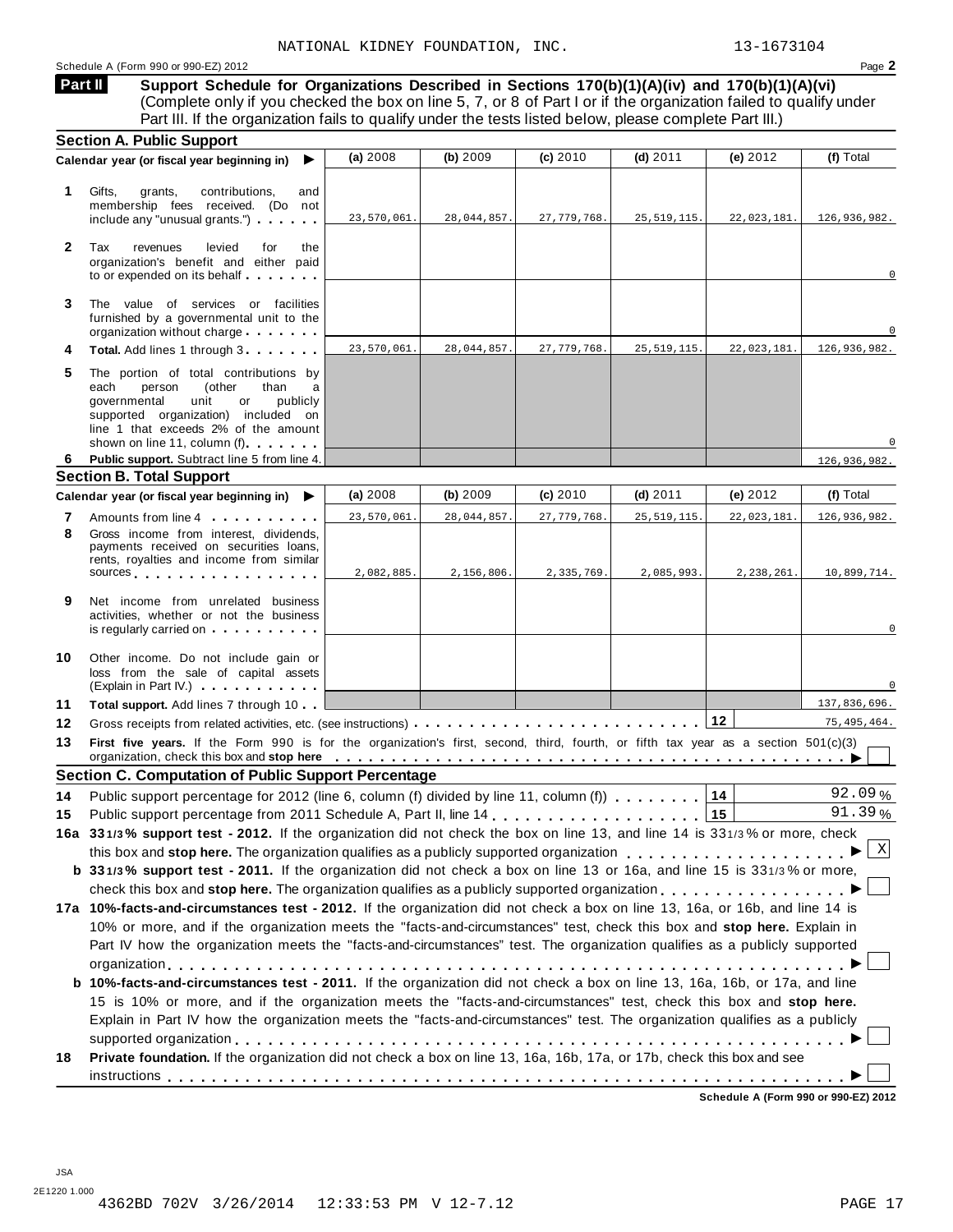#### Schedule <sup>A</sup> (Form <sup>990</sup> or 990-EZ) <sup>2012</sup> Page **3**

#### **Support Schedule for Organizations Described in Section 509(a)(2) Part III**

(Complete only if you checked the box on line 9 of Part I or if the organization failed to qualify under Part II. If the organization fails to qualify under the tests listed below, please complete Part II.)

|                      | Calendar year (or fiscal year beginning in) $\blacktriangleright$                                                                                                                                                              | (a) 2008 | (b) 2009 | (c) 2010 | $(d)$ 2011 | (e) $2012$ | (f) Total        |
|----------------------|--------------------------------------------------------------------------------------------------------------------------------------------------------------------------------------------------------------------------------|----------|----------|----------|------------|------------|------------------|
|                      | 1 Gifts, grants, contributions, and membership fees                                                                                                                                                                            |          |          |          |            |            |                  |
|                      | received. (Do not include any "unusual grants.")                                                                                                                                                                               |          |          |          |            |            |                  |
| 2                    | Gross receipts from admissions, merchandise                                                                                                                                                                                    |          |          |          |            |            |                  |
|                      | sold or services performed, or facilities                                                                                                                                                                                      |          |          |          |            |            |                  |
|                      | furnished in any activity that is related to the                                                                                                                                                                               |          |          |          |            |            |                  |
|                      | organization's tax-exempt purpose                                                                                                                                                                                              |          |          |          |            |            |                  |
| 3                    | Gross receipts from activities that are not an                                                                                                                                                                                 |          |          |          |            |            |                  |
|                      | unrelated trade or business under section 513                                                                                                                                                                                  |          |          |          |            |            |                  |
| 4                    | levied<br>Tax<br>revenues<br>for<br>the                                                                                                                                                                                        |          |          |          |            |            |                  |
|                      | organization's benefit and either paid                                                                                                                                                                                         |          |          |          |            |            |                  |
|                      | to or expended on its behalf                                                                                                                                                                                                   |          |          |          |            |            |                  |
| 5                    | The value of services or facilities                                                                                                                                                                                            |          |          |          |            |            |                  |
|                      | furnished by a governmental unit to the                                                                                                                                                                                        |          |          |          |            |            |                  |
|                      | organization without charge                                                                                                                                                                                                    |          |          |          |            |            |                  |
| 6                    | Total. Add lines 1 through 5                                                                                                                                                                                                   |          |          |          |            |            |                  |
|                      | 7a Amounts included on lines 1, 2, and 3                                                                                                                                                                                       |          |          |          |            |            |                  |
|                      | received from disqualified persons                                                                                                                                                                                             |          |          |          |            |            |                  |
|                      | Amounts included on lines 2 and 3<br>received from other than disqualified                                                                                                                                                     |          |          |          |            |            |                  |
|                      | persons that exceed the greater of \$5,000                                                                                                                                                                                     |          |          |          |            |            |                  |
|                      | or 1% of the amount on line 13 for the year                                                                                                                                                                                    |          |          |          |            |            |                  |
|                      | c Add lines $7a$ and $7b$                                                                                                                                                                                                      |          |          |          |            |            |                  |
| 8                    | <b>Public support</b> (Subtract line 7c from                                                                                                                                                                                   |          |          |          |            |            |                  |
|                      | $line 6.)$ $\ldots$ $\ldots$ $\ldots$ $\ldots$ $\ldots$ $\ldots$                                                                                                                                                               |          |          |          |            |            |                  |
|                      | <b>Section B. Total Support</b>                                                                                                                                                                                                |          |          |          |            |            |                  |
|                      | Calendar year (or fiscal year beginning in)                                                                                                                                                                                    | (a) 2008 | (b) 2009 | (c) 2010 | (d) $2011$ | (e) $2012$ | (f) Total        |
| 9                    | Amounts from line 6                                                                                                                                                                                                            |          |          |          |            |            |                  |
|                      | 10 a Gross income from interest, dividends,<br>payments received on securities loans,                                                                                                                                          |          |          |          |            |            |                  |
|                      | rents, royalties and income from similar                                                                                                                                                                                       |          |          |          |            |            |                  |
|                      | sources and the set of the set of the set of the set of the set of the set of the set of the set of the set of the set of the set of the set of the set of the set of the set of the set of the set of the set of the set of t |          |          |          |            |            |                  |
|                      | <b>b</b> Unrelated business taxable income (less                                                                                                                                                                               |          |          |          |            |            |                  |
|                      | section 511 taxes) from businesses                                                                                                                                                                                             |          |          |          |            |            |                  |
|                      | acquired after June 30, 1975                                                                                                                                                                                                   |          |          |          |            |            |                  |
|                      | c Add lines 10a and 10b                                                                                                                                                                                                        |          |          |          |            |            |                  |
| 11                   | Net income from unrelated business                                                                                                                                                                                             |          |          |          |            |            |                  |
|                      | activities not included in line 10b,<br>whether or not the business is regularly                                                                                                                                               |          |          |          |            |            |                  |
|                      | carried on the carried on the contract of the care of the contract of the contract of the contract of the contract of                                                                                                          |          |          |          |            |            |                  |
|                      |                                                                                                                                                                                                                                |          |          |          |            |            |                  |
| 12                   | Other income. Do not include gain or                                                                                                                                                                                           |          |          |          |            |            |                  |
|                      | loss from the sale of capital assets                                                                                                                                                                                           |          |          |          |            |            |                  |
|                      | (Explain in Part IV.) <b>CONTAINS</b>                                                                                                                                                                                          |          |          |          |            |            |                  |
| 13                   | Total support. (Add lines 9, 10c, 11,                                                                                                                                                                                          |          |          |          |            |            |                  |
|                      | and 12.) $\cdots$ $\cdots$ $\cdots$ $\cdots$                                                                                                                                                                                   |          |          |          |            |            |                  |
| 14                   | First five years. If the Form 990 is for the organization's first, second, third, fourth, or fifth tax year as a section 501(c)(3)                                                                                             |          |          |          |            |            |                  |
|                      |                                                                                                                                                                                                                                |          |          |          |            |            |                  |
|                      | <b>Section C. Computation of Public Support Percentage</b>                                                                                                                                                                     |          |          |          |            |            |                  |
|                      | Public support percentage for 2012 (line 8, column (f) divided by line 13, column (f)) [ [ [ ] ] [ ] [ ] [ ] [                                                                                                                 |          |          |          |            | 15         |                  |
|                      | Public support percentage from 2011 Schedule A, Part III, line 15.                                                                                                                                                             |          |          |          |            | 16         |                  |
|                      | Section D. Computation of Investment Income Percentage                                                                                                                                                                         |          |          |          |            |            |                  |
|                      | Investment income percentage for 2012 (line 10c, column (f) divided by line 13, column (f))                                                                                                                                    |          |          |          |            | 17         |                  |
|                      |                                                                                                                                                                                                                                |          |          |          |            | 18         |                  |
| 15<br>16<br>17<br>18 | 19a 331/3% support tests - 2012. If the organization did not check the box on line 14, and line 15 is more than 331/3%, and line                                                                                               |          |          |          |            |            |                  |
|                      | 17 is not more than 331/3%, check this box and stop here. The organization qualifies as a publicly supported organization                                                                                                      |          |          |          |            |            |                  |
|                      | <b>b</b> 331/3% support tests - 2011. If the organization did not check a box on line 14 or line 19a, and line 16 is more than 331/3%, and                                                                                     |          |          |          |            |            |                  |
|                      | line 18 is not more than 331/3%, check this box and stop here. The organization qualifies as a publicly supported organization                                                                                                 |          |          |          |            |            | %<br>%<br>%<br>% |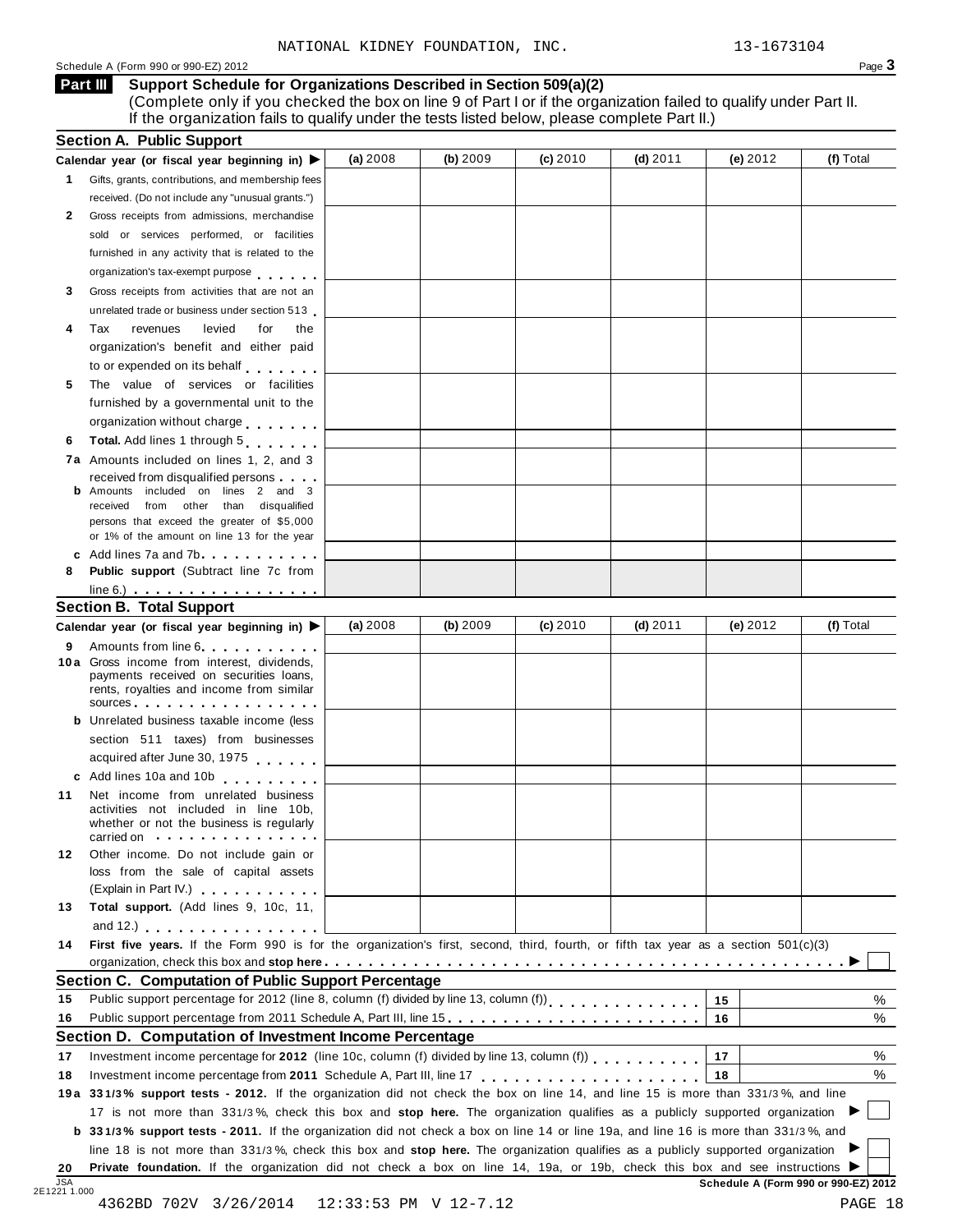Schedule A (Form 990 or 990-EZ) 2012 Page **4**

**Supplemental Information.** Complete this part to provide the explanations required by Part II, line 10; **Part IV** Part II, line 17a or 17b; and Part III, line 12. Also complete this part for any additional information. (See instructions).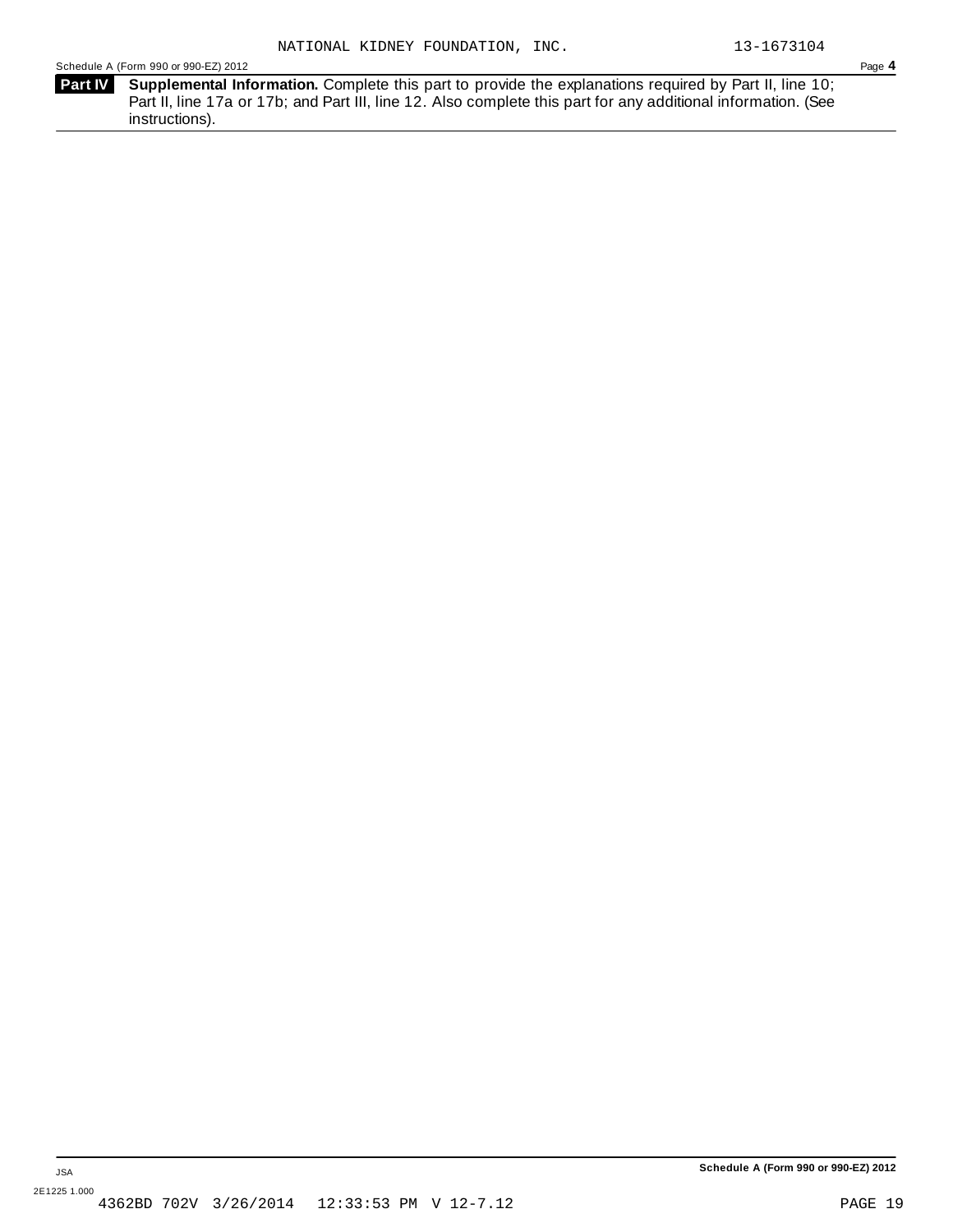**(Form 990, 990-EZ, or 990-PF)** I Department of the Treasury Internal Revenue Service

## **Schedule B**  $\begin{array}{c|c|c|c|c} \hline \textbf{S} & \textbf{S} & \textbf{S} \\ \hline \end{array}$  **Schedule of Contributors**  $\begin{array}{c|c|c|c} \hline \textbf{S} & \textbf{S} & \textbf{S} & \textbf{S} & \textbf{S} & \textbf{S} & \textbf{S} & \textbf{S} & \textbf{S} & \textbf{S} & \textbf{S} & \textbf{S} & \textbf{S} & \textbf{S} & \textbf{S} & \textbf{S} & \textbf$

**Attach to Form 990, Form 990-EZ, or Form 990-PF.**

**2012** 

**Name of the organization interval <b>Employer identification interval <b>Employer identification interval Employer identification interval employer identification interval** 

NATIONAL KIDNEY FOUNDATION, INC.

13-1673104

| Organization type (check one): |  |  |  |  |
|--------------------------------|--|--|--|--|
|--------------------------------|--|--|--|--|

| Filers of:         | Section:                                                                    |
|--------------------|-----------------------------------------------------------------------------|
| Form 990 or 990-EZ | $X$ 501(c)(3) (enter number) organization                                   |
|                    | $4947(a)(1)$ nonexempt charitable trust not treated as a private foundation |
|                    | 527 political organization                                                  |
| Form 990-PF        | $501(c)(3)$ exempt private foundation                                       |
|                    | 4947(a)(1) nonexempt charitable trust treated as a private foundation       |
|                    | 501(c)(3) taxable private foundation                                        |

Check if your organization is covered by the **General Rule** or a **Special Rule. Note.** Only a section 501(c)(7), (8), or (10) organization can check boxes for both the General Rule and a Special Rule. See instructions.

#### **General Rule**

For an organization filing Form 990, 990-EZ, or 990-PF that received, during the year, \$5,000 or more (in money or property) from any one contributor. Complete Parts I and II.

#### **Special Rules**

 $\text{X}$  For a section 501(c)(3) organization filing Form 990 or 990-EZ that met the 33 1/3 % support test of the regulations under sections 509(a)(1) and 170(b)(1)(A)(vi) and received from any one contributor, during the year, a contribution of the greater of **(1)** \$5,000 or **(2)** 2% of the amount on (i) Form 990, Part VIII, line 1h, or (ii) Form 990-EZ, line 1. Complete Parts I and II.

For a section 501(c)(7), (8), or (10) organization filing Form 990 or 990-EZ that received from any one contributor, during the year, total contributions of more than \$1,000 for use *exclusively* for religious, charitable, scientific, literary, or educational purposes, or the prevention of cruelty to children or animals. Complete Parts I, II, and III.

For a section 501(c)(7), (8), or (10) organization filing Form 990 or 990-EZ that received from any one contributor, during the year, contributions for use *exclusively* for religious, charitable, etc., purposes, but these contributions did not total to more than \$1,000. If this box is checked, enter here the total contributions that were received during the year for an *exclusively* religious, charitable, etc., purpose. Do not complete any of the parts unless the **General Rule** applies to this organization because it received nonexclusively religious, charitable, etc., contributions of \$5,000 or applies to this organization because it received nonexclusively religious, charitable, etc., contributions of  $\phi$ <br>more during the year<br> $\phi$ 

**Caution.** An organization that is not covered by the General Rule and/or the Special Rules does not file Schedule B (Form 990, 990-EZ, or 990-PF), but it **must** answer "No" on Part IV, line 2 of its Form 990; or check the box on line H of its Form 990-EZ or on Part I, line 2 of its Form 990-PF, to certify that it does not meet the filing requirements of Schedule B (Form 990, 990-EZ, or 990-PF).

For Paperwork Reduction Act Notice, see the Instructions for Form 990, 990-EZ, or 990-PF. Schedule B (Form 990, 990-EZ, or 990-PF) (2012)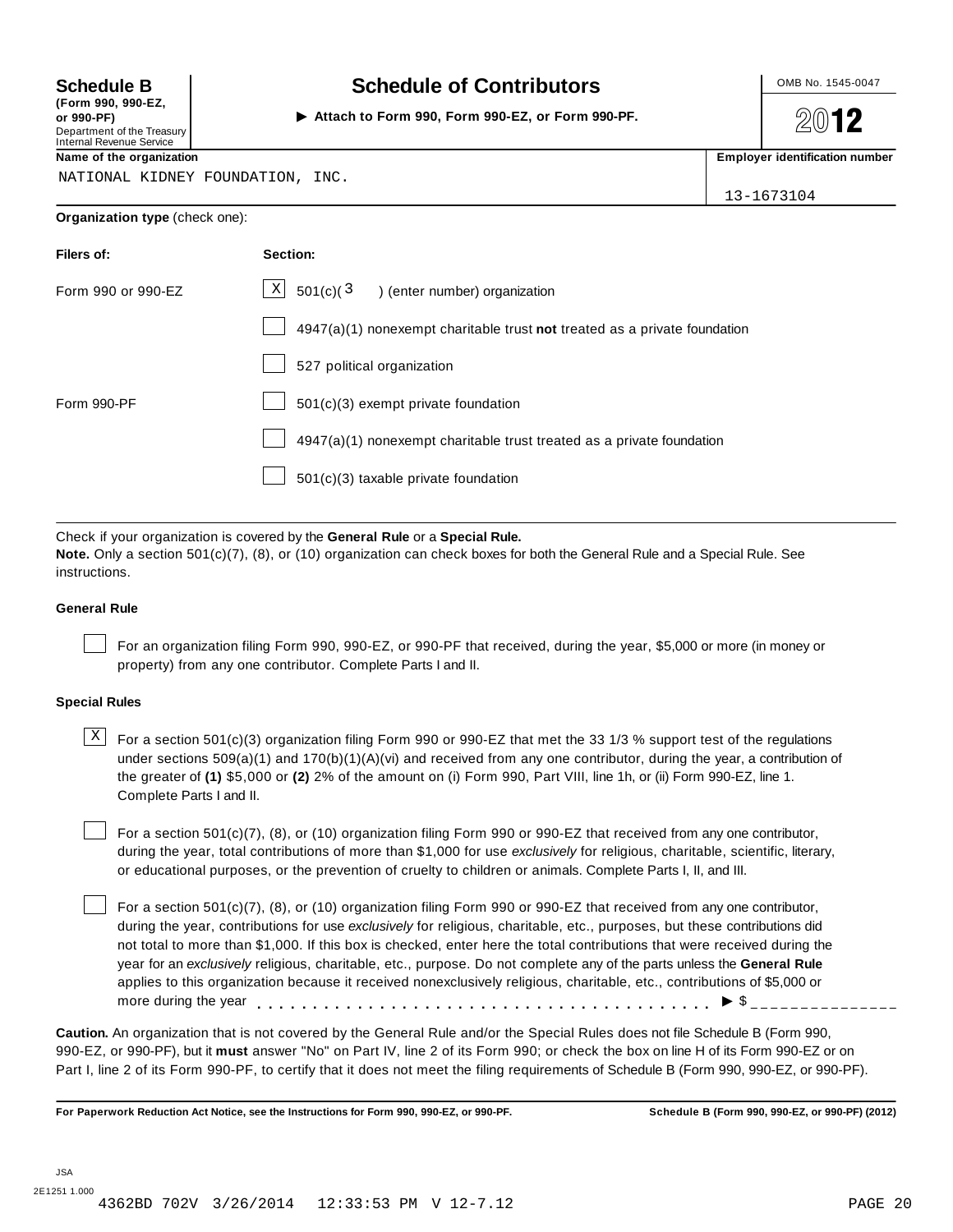**Name of organization** NATIONAL KIDNEY FOUNDATION, INC.

13-1673104

| (a)         | (b)                               | (c)                               | (d)                                                       |
|-------------|-----------------------------------|-----------------------------------|-----------------------------------------------------------|
| No.         | Name, address, and ZIP + 4        | <b>Total contributions</b>        | Type of contribution                                      |
| $\mathbf 1$ | LEE ANN GARWOOD REVOCABLE TRUST   |                                   | $\mathbf X$<br>Person                                     |
|             |                                   |                                   | Payroll                                                   |
|             | 15760 VENTURA BOULEVARD           | 626,077.<br>S.                    | Noncash                                                   |
|             | ENCINO, CA 91436                  |                                   | (Complete Part II if there is                             |
|             |                                   |                                   | a noncash contribution.)                                  |
| (a)<br>No.  | (b)<br>Name, address, and ZIP + 4 | (c)<br><b>Total contributions</b> | (d)<br>Type of contribution                               |
|             |                                   |                                   |                                                           |
| 2           | DOROTHY A. VAUGHN TRUST           |                                   | $\mathbf X$<br>Person                                     |
|             | PO BOX 583                        | 503,886.<br>\$.                   | Payroll<br>Noncash                                        |
|             |                                   |                                   | (Complete Part II if there is                             |
|             | CORTE MADERA, CA 94976            |                                   | a noncash contribution.)                                  |
| (a)         | (b)                               | (c)                               | (d)                                                       |
| No.         | Name, address, and ZIP + 4        | <b>Total contributions</b>        | Type of contribution                                      |
|             |                                   |                                   | Person                                                    |
|             |                                   |                                   | Payroll                                                   |
|             |                                   | $\mathsf{S}_-$                    | Noncash                                                   |
|             |                                   |                                   | (Complete Part II if there is<br>a noncash contribution.) |
| (a)<br>No.  | (b)<br>Name, address, and ZIP + 4 | (c)<br><b>Total contributions</b> | (d)<br>Type of contribution                               |
|             |                                   |                                   |                                                           |
|             |                                   |                                   | Person                                                    |
|             |                                   | \$                                | Payroll<br>Noncash                                        |
|             |                                   |                                   | (Complete Part II if there is                             |
|             |                                   |                                   | a noncash contribution.)                                  |
| (a)         | (b)                               | (c)                               | (d)                                                       |
| No.         | Name, address, and ZIP + 4        | <b>Total contributions</b>        | Type of contribution                                      |
|             |                                   |                                   | Person                                                    |
|             |                                   |                                   | Payroll                                                   |
|             |                                   | \$                                | <b>Noncash</b>                                            |
|             |                                   |                                   | (Complete Part II if there is                             |
|             |                                   |                                   | a noncash contribution.)                                  |
| (a)<br>No.  | (b)<br>Name, address, and ZIP + 4 | (c)<br><b>Total contributions</b> | (d)<br>Type of contribution                               |
|             |                                   |                                   |                                                           |
|             |                                   |                                   | Person                                                    |
|             |                                   | \$                                | Payroll                                                   |
|             |                                   |                                   | <b>Noncash</b>                                            |
|             |                                   |                                   | (Complete Part II if there is                             |

**Schedule B (Form 990, 990-EZ, or 990-PF) (2012)** JSA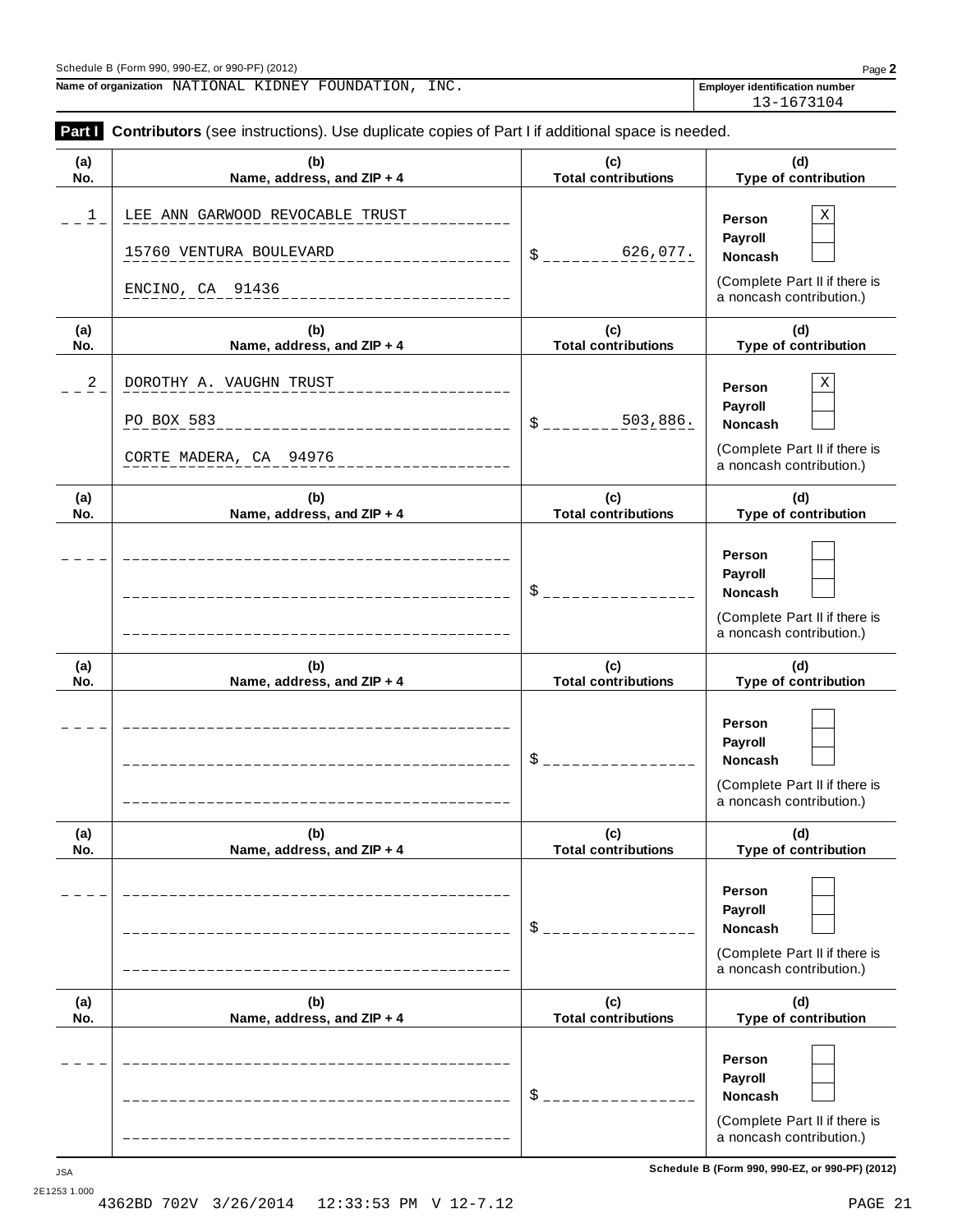|                           | Schedule B (Form 990, 990-EZ, or 990-PF) (2012)                                                     |                                                | Page 3                                |
|---------------------------|-----------------------------------------------------------------------------------------------------|------------------------------------------------|---------------------------------------|
|                           | Name of organization NATIONAL KIDNEY FOUNDATION, INC.                                               |                                                | <b>Employer identification number</b> |
|                           |                                                                                                     |                                                | 13-1673104                            |
| Part II                   | Noncash Property (see instructions). Use duplicate copies of Part II if additional space is needed. |                                                |                                       |
| (a) No.<br>from<br>Part I | (b)<br>Description of noncash property given                                                        | (c)<br>FMV (or estimate)<br>(see instructions) | (d)<br>Date received                  |
|                           |                                                                                                     |                                                |                                       |
| (a) No.<br>from<br>Part I | (b)<br>Description of noncash property given                                                        | (c)<br>FMV (or estimate)<br>(see instructions) | (d)<br>Date received                  |
|                           |                                                                                                     |                                                |                                       |
| (a) No.<br>from<br>Part I | (b)<br>Description of noncash property given                                                        | (c)<br>FMV (or estimate)<br>(see instructions) | (d)<br>Date received                  |
|                           |                                                                                                     |                                                |                                       |
| (a) No.<br>from<br>Part I | (b)<br>Description of noncash property given                                                        | (c)<br>FMV (or estimate)<br>(see instructions) | (d)<br>Date received                  |
|                           |                                                                                                     |                                                |                                       |
| (a) No.<br>from<br>Part I | (b)<br>Description of noncash property given                                                        | (c)<br>FMV (or estimate)<br>(see instructions) | (d)<br>Date received                  |
|                           |                                                                                                     |                                                |                                       |
| (a) No.<br>from<br>Part I | (b)<br>Description of noncash property given                                                        | (c)<br>FMV (or estimate)<br>(see instructions) | (d)<br>Date received                  |
|                           |                                                                                                     |                                                |                                       |

**Schedule B (Form 990, 990-EZ, or 990-PF) (2012)** JSA

\$

12:33:53 PM V 12-7.12 PAGE 22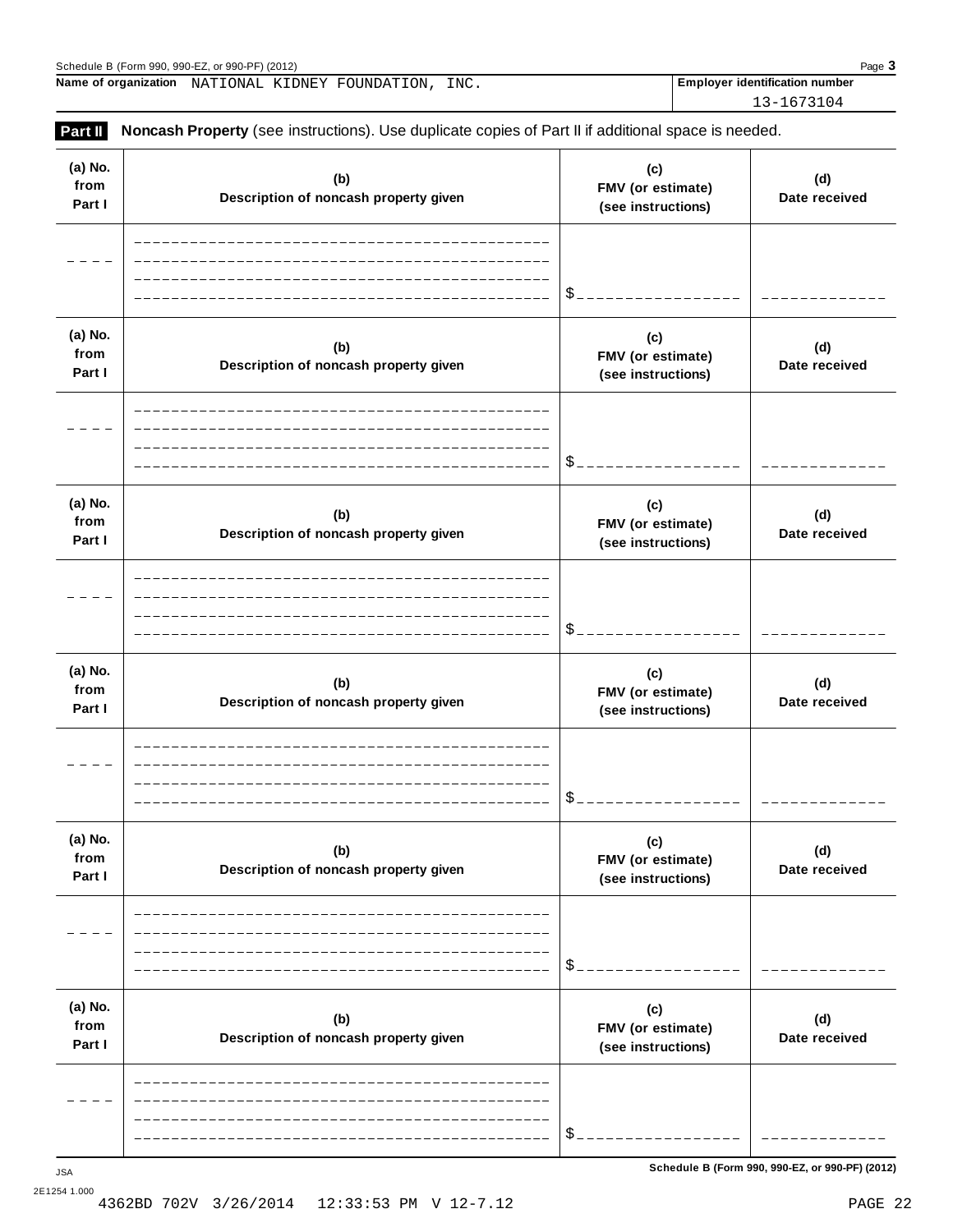|                             | Schedule B (Form 990, 990-EZ, or 990-PF) (2012)                                                                                                                                        |                      | Page 4<br><b>Employer identification number</b>                                                                                                                                                                                          |  |  |  |
|-----------------------------|----------------------------------------------------------------------------------------------------------------------------------------------------------------------------------------|----------------------|------------------------------------------------------------------------------------------------------------------------------------------------------------------------------------------------------------------------------------------|--|--|--|
|                             | Name of organization NATIONAL KIDNEY FOUNDATION, INC.                                                                                                                                  |                      | 13-1673104                                                                                                                                                                                                                               |  |  |  |
|                             | For organizations completing Part III, enter the total of exclusively religious, charitable, etc.,                                                                                     |                      | Part III Exclusively religious, charitable, etc., individual contributions to section 501(c)(7), (8), or (10) organizations<br>that total more than \$1,000 for the year. Complete columns (a) through (e) and the following line entry. |  |  |  |
|                             | contributions of \$1,000 or less for the year. (Enter this information once. See instructions.) $\triangleright$ \$<br>Use duplicate copies of Part III if additional space is needed. |                      |                                                                                                                                                                                                                                          |  |  |  |
| $(a)$ No.<br>from           |                                                                                                                                                                                        |                      |                                                                                                                                                                                                                                          |  |  |  |
| Part I                      | (b) Purpose of gift                                                                                                                                                                    | (c) Use of gift      | (d) Description of how gift is held                                                                                                                                                                                                      |  |  |  |
|                             |                                                                                                                                                                                        |                      |                                                                                                                                                                                                                                          |  |  |  |
|                             |                                                                                                                                                                                        |                      |                                                                                                                                                                                                                                          |  |  |  |
|                             |                                                                                                                                                                                        | (e) Transfer of gift |                                                                                                                                                                                                                                          |  |  |  |
|                             | Transferee's name, address, and ZIP + 4                                                                                                                                                |                      | Relationship of transferor to transferee                                                                                                                                                                                                 |  |  |  |
|                             |                                                                                                                                                                                        |                      |                                                                                                                                                                                                                                          |  |  |  |
|                             |                                                                                                                                                                                        |                      |                                                                                                                                                                                                                                          |  |  |  |
| $(a)$ No.<br>from<br>Part I | (b) Purpose of gift                                                                                                                                                                    | (c) Use of gift      | (d) Description of how gift is held                                                                                                                                                                                                      |  |  |  |
|                             |                                                                                                                                                                                        |                      |                                                                                                                                                                                                                                          |  |  |  |
|                             |                                                                                                                                                                                        |                      |                                                                                                                                                                                                                                          |  |  |  |
|                             |                                                                                                                                                                                        | (e) Transfer of gift |                                                                                                                                                                                                                                          |  |  |  |
|                             | Transferee's name, address, and ZIP + 4                                                                                                                                                |                      | Relationship of transferor to transferee                                                                                                                                                                                                 |  |  |  |
|                             |                                                                                                                                                                                        |                      |                                                                                                                                                                                                                                          |  |  |  |
|                             |                                                                                                                                                                                        |                      |                                                                                                                                                                                                                                          |  |  |  |
| $(a)$ No.<br>from<br>Part I | (b) Purpose of gift                                                                                                                                                                    | (c) Use of gift      | (d) Description of how gift is held                                                                                                                                                                                                      |  |  |  |
|                             |                                                                                                                                                                                        |                      |                                                                                                                                                                                                                                          |  |  |  |
|                             |                                                                                                                                                                                        |                      |                                                                                                                                                                                                                                          |  |  |  |
|                             |                                                                                                                                                                                        | (e) Transfer of gift |                                                                                                                                                                                                                                          |  |  |  |
|                             | Transferee's name, address, and ZIP + 4                                                                                                                                                |                      | Relationship of transferor to transferee                                                                                                                                                                                                 |  |  |  |
|                             |                                                                                                                                                                                        |                      |                                                                                                                                                                                                                                          |  |  |  |
|                             |                                                                                                                                                                                        |                      |                                                                                                                                                                                                                                          |  |  |  |
| (a) No.<br>from<br>Part I   | (b) Purpose of gift                                                                                                                                                                    | (c) Use of gift      | (d) Description of how gift is held                                                                                                                                                                                                      |  |  |  |
|                             |                                                                                                                                                                                        |                      |                                                                                                                                                                                                                                          |  |  |  |
|                             |                                                                                                                                                                                        |                      |                                                                                                                                                                                                                                          |  |  |  |
|                             | (e) Transfer of gift                                                                                                                                                                   |                      |                                                                                                                                                                                                                                          |  |  |  |
|                             | Transferee's name, address, and ZIP + 4                                                                                                                                                |                      | Relationship of transferor to transferee                                                                                                                                                                                                 |  |  |  |
|                             |                                                                                                                                                                                        |                      |                                                                                                                                                                                                                                          |  |  |  |
|                             |                                                                                                                                                                                        |                      |                                                                                                                                                                                                                                          |  |  |  |
|                             |                                                                                                                                                                                        |                      |                                                                                                                                                                                                                                          |  |  |  |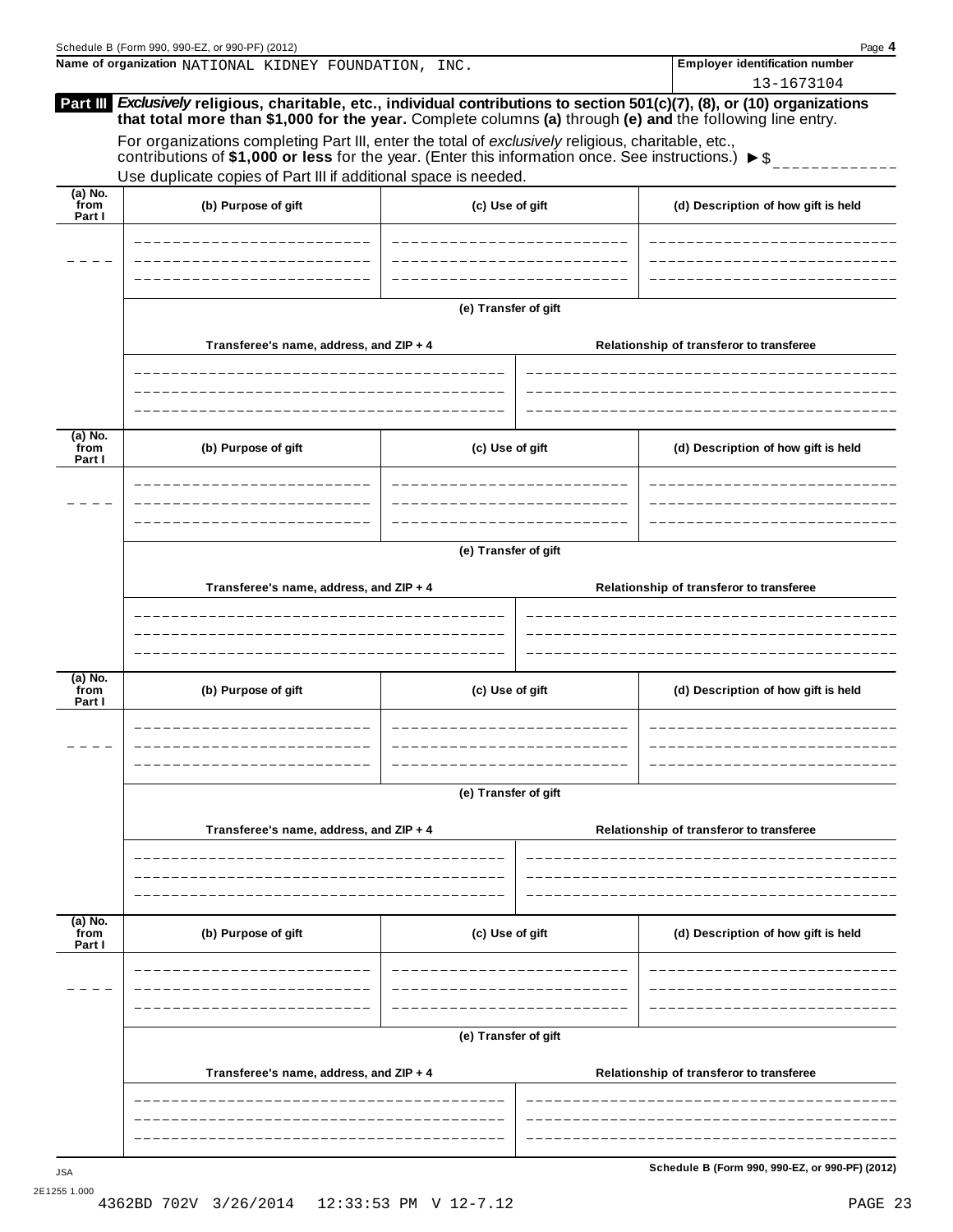|              |                                                                                                                                                                                                                                                                     | For Organizations Exempt From income Tax Under Section 301(6) and Section 327                                                                                                  |         |                                                     | AU IL                                               |  |  |  |  |
|--------------|---------------------------------------------------------------------------------------------------------------------------------------------------------------------------------------------------------------------------------------------------------------------|--------------------------------------------------------------------------------------------------------------------------------------------------------------------------------|---------|-----------------------------------------------------|-----------------------------------------------------|--|--|--|--|
|              | Attach to Form 990 or Form 990-EZ.<br>$\blacktriangleright$ Complete if the organization is described below.<br><b>Open to Public</b><br>Department of the Treasury<br>$\triangleright$ See separate instructions.<br><b>Inspection</b><br>Internal Revenue Service |                                                                                                                                                                                |         |                                                     |                                                     |  |  |  |  |
|              | If the organization answered "Yes," to Form 990, Part IV, line 3, or Form 990-EZ, Part V, line 46 (Political Campaign Activities), then                                                                                                                             |                                                                                                                                                                                |         |                                                     |                                                     |  |  |  |  |
|              |                                                                                                                                                                                                                                                                     | • Section 501(c)(3) organizations: Complete Parts I-A and B. Do not complete Part I-C.                                                                                         |         |                                                     |                                                     |  |  |  |  |
|              | Section 501(c) (other than section 501(c)(3)) organizations: Complete Parts I-A and C below. Do not complete Part I-B.                                                                                                                                              |                                                                                                                                                                                |         |                                                     |                                                     |  |  |  |  |
|              | Section 527 organizations: Complete Part I-A only.                                                                                                                                                                                                                  |                                                                                                                                                                                |         |                                                     |                                                     |  |  |  |  |
|              |                                                                                                                                                                                                                                                                     | If the organization answered "Yes," to Form 990, Part IV, line 4, or Form 990-EZ, Part VI, line 47 (Lobbying Activities), then                                                 |         |                                                     |                                                     |  |  |  |  |
|              |                                                                                                                                                                                                                                                                     | ● Section 501(c)(3) organizations that have filed Form 5768 (election under section 501(h)): Complete Part II-A. Do not complete Part II-B.                                    |         |                                                     |                                                     |  |  |  |  |
|              |                                                                                                                                                                                                                                                                     | • Section 501(c)(3) organizations that have NOT filed Form 5768 (election under section 501(h)): Complete Part II-B. Do not complete Part II-A.                                |         |                                                     |                                                     |  |  |  |  |
|              |                                                                                                                                                                                                                                                                     | If the organization answered "Yes," to Form 990, Part IV, line 5 (Proxy Tax) or Form 990-EZ, Part V, line 35c (Proxy Tax), then                                                |         |                                                     |                                                     |  |  |  |  |
|              | • Section 501(c)(4), (5), or (6) organizations: Complete Part III.<br>Name of organization                                                                                                                                                                          |                                                                                                                                                                                |         |                                                     | <b>Employer identification number</b>               |  |  |  |  |
|              | NATIONAL KIDNEY FOUNDATION, INC.                                                                                                                                                                                                                                    |                                                                                                                                                                                |         | 13-1673104                                          |                                                     |  |  |  |  |
|              | <b>Part I-A</b>                                                                                                                                                                                                                                                     | Complete if the organization is exempt under section 501(c) or is a section 527 organization.                                                                                  |         |                                                     |                                                     |  |  |  |  |
| 1            |                                                                                                                                                                                                                                                                     | Provide a description of the organization's direct and indirect political campaign activities in Part IV.                                                                      |         |                                                     |                                                     |  |  |  |  |
| 2            |                                                                                                                                                                                                                                                                     |                                                                                                                                                                                |         |                                                     |                                                     |  |  |  |  |
| 3            |                                                                                                                                                                                                                                                                     |                                                                                                                                                                                |         |                                                     |                                                     |  |  |  |  |
|              |                                                                                                                                                                                                                                                                     |                                                                                                                                                                                |         |                                                     |                                                     |  |  |  |  |
|              | Part I-B                                                                                                                                                                                                                                                            | Complete if the organization is exempt under section 501(c)(3).                                                                                                                |         |                                                     |                                                     |  |  |  |  |
| 1            |                                                                                                                                                                                                                                                                     | Enter the amount of any excise tax incurred by the organization under section 4955. $\triangleright$ \$                                                                        |         |                                                     |                                                     |  |  |  |  |
| $\mathbf{2}$ |                                                                                                                                                                                                                                                                     | Enter the amount of any excise tax incurred by organization managers under section 4955 $\bullet$ \$                                                                           |         |                                                     |                                                     |  |  |  |  |
| 3            |                                                                                                                                                                                                                                                                     | If the organization incurred a section 4955 tax, did it file Form 4720 for this year?<br>If the organization incurred a section 4955 tax, did it file Form 4720 for this year? |         |                                                     | Yes<br>No                                           |  |  |  |  |
|              |                                                                                                                                                                                                                                                                     |                                                                                                                                                                                |         |                                                     | Yes<br>No                                           |  |  |  |  |
|              | <b>b</b> If "Yes," describe in Part IV.                                                                                                                                                                                                                             |                                                                                                                                                                                |         |                                                     |                                                     |  |  |  |  |
|              | <b>Part I-C</b>                                                                                                                                                                                                                                                     | Complete if the organization is exempt under section 501(c), except section 501(c)(3).                                                                                         |         |                                                     |                                                     |  |  |  |  |
| 1.           |                                                                                                                                                                                                                                                                     | Enter the amount directly expended by the filing organization for section 527 exempt function                                                                                  |         |                                                     |                                                     |  |  |  |  |
|              |                                                                                                                                                                                                                                                                     | Enter the amount of the filing organization's funds contributed to other organizations for section                                                                             |         |                                                     | $\triangleright$ \$                                 |  |  |  |  |
| 2            |                                                                                                                                                                                                                                                                     |                                                                                                                                                                                |         |                                                     |                                                     |  |  |  |  |
| 3            |                                                                                                                                                                                                                                                                     | Total exempt function expenditures. Add lines 1 and 2. Enter here and on Form 1120-POL,                                                                                        |         |                                                     | $\triangleright$ \$                                 |  |  |  |  |
|              |                                                                                                                                                                                                                                                                     |                                                                                                                                                                                |         |                                                     |                                                     |  |  |  |  |
| 4            |                                                                                                                                                                                                                                                                     |                                                                                                                                                                                |         |                                                     | Yes<br><b>No</b>                                    |  |  |  |  |
| 5            |                                                                                                                                                                                                                                                                     | Enter the names, addresses and employer identification number (EIN) of all section 527 political organizations to which the filing                                             |         |                                                     |                                                     |  |  |  |  |
|              |                                                                                                                                                                                                                                                                     | organization made payments. For each organization listed, enter the amount paid from the filing organization's funds. Also enter                                               |         |                                                     |                                                     |  |  |  |  |
|              |                                                                                                                                                                                                                                                                     | the amount of political contributions received that were promptly and directly delivered to a separate political organization, such                                            |         |                                                     |                                                     |  |  |  |  |
|              |                                                                                                                                                                                                                                                                     | as a separate segregated fund or a political action committee (PAC). If additional space is needed, provide information in Part IV.                                            |         |                                                     |                                                     |  |  |  |  |
|              | (a) Name                                                                                                                                                                                                                                                            | (b) Address                                                                                                                                                                    | (c) EIN |                                                     | (d) Amount paid from   (e) Amount of political      |  |  |  |  |
|              |                                                                                                                                                                                                                                                                     |                                                                                                                                                                                |         | filing organization's<br>funds. If none, enter -0-. | contributions received and<br>promptly and directly |  |  |  |  |
|              |                                                                                                                                                                                                                                                                     |                                                                                                                                                                                |         |                                                     | delivered to a separate                             |  |  |  |  |
|              |                                                                                                                                                                                                                                                                     |                                                                                                                                                                                |         |                                                     | political organization. If<br>none, enter -0-.      |  |  |  |  |
|              |                                                                                                                                                                                                                                                                     |                                                                                                                                                                                |         |                                                     |                                                     |  |  |  |  |
| (1)          |                                                                                                                                                                                                                                                                     |                                                                                                                                                                                |         |                                                     |                                                     |  |  |  |  |
|              |                                                                                                                                                                                                                                                                     |                                                                                                                                                                                |         |                                                     |                                                     |  |  |  |  |
| (2)          |                                                                                                                                                                                                                                                                     |                                                                                                                                                                                |         |                                                     |                                                     |  |  |  |  |
| (3)          |                                                                                                                                                                                                                                                                     |                                                                                                                                                                                |         |                                                     |                                                     |  |  |  |  |
|              |                                                                                                                                                                                                                                                                     |                                                                                                                                                                                |         |                                                     |                                                     |  |  |  |  |
| (4)          |                                                                                                                                                                                                                                                                     |                                                                                                                                                                                |         |                                                     |                                                     |  |  |  |  |
|              |                                                                                                                                                                                                                                                                     |                                                                                                                                                                                |         |                                                     |                                                     |  |  |  |  |
| (5)          |                                                                                                                                                                                                                                                                     |                                                                                                                                                                                |         |                                                     |                                                     |  |  |  |  |
|              |                                                                                                                                                                                                                                                                     |                                                                                                                                                                                |         |                                                     |                                                     |  |  |  |  |
| (6)          |                                                                                                                                                                                                                                                                     |                                                                                                                                                                                |         |                                                     |                                                     |  |  |  |  |
|              |                                                                                                                                                                                                                                                                     | For Paperwork Reduction Act Notice, see the Instructions for Form 990 or 990-EZ.                                                                                               |         |                                                     | Schedule C (Form 990 or 990-EZ) 2012                |  |  |  |  |
|              |                                                                                                                                                                                                                                                                     |                                                                                                                                                                                |         |                                                     |                                                     |  |  |  |  |

JSA 2E1264 1.000

# **SCHEDULE C Political Campaign and Lobbying Activities DOMB No. 1545-0047**

**For Organizations Exempt From Income Tax Under section 501(c)** and section 527  $\Box$ 

|  | (Form 990 or 990-EZ) |
|--|----------------------|
|  |                      |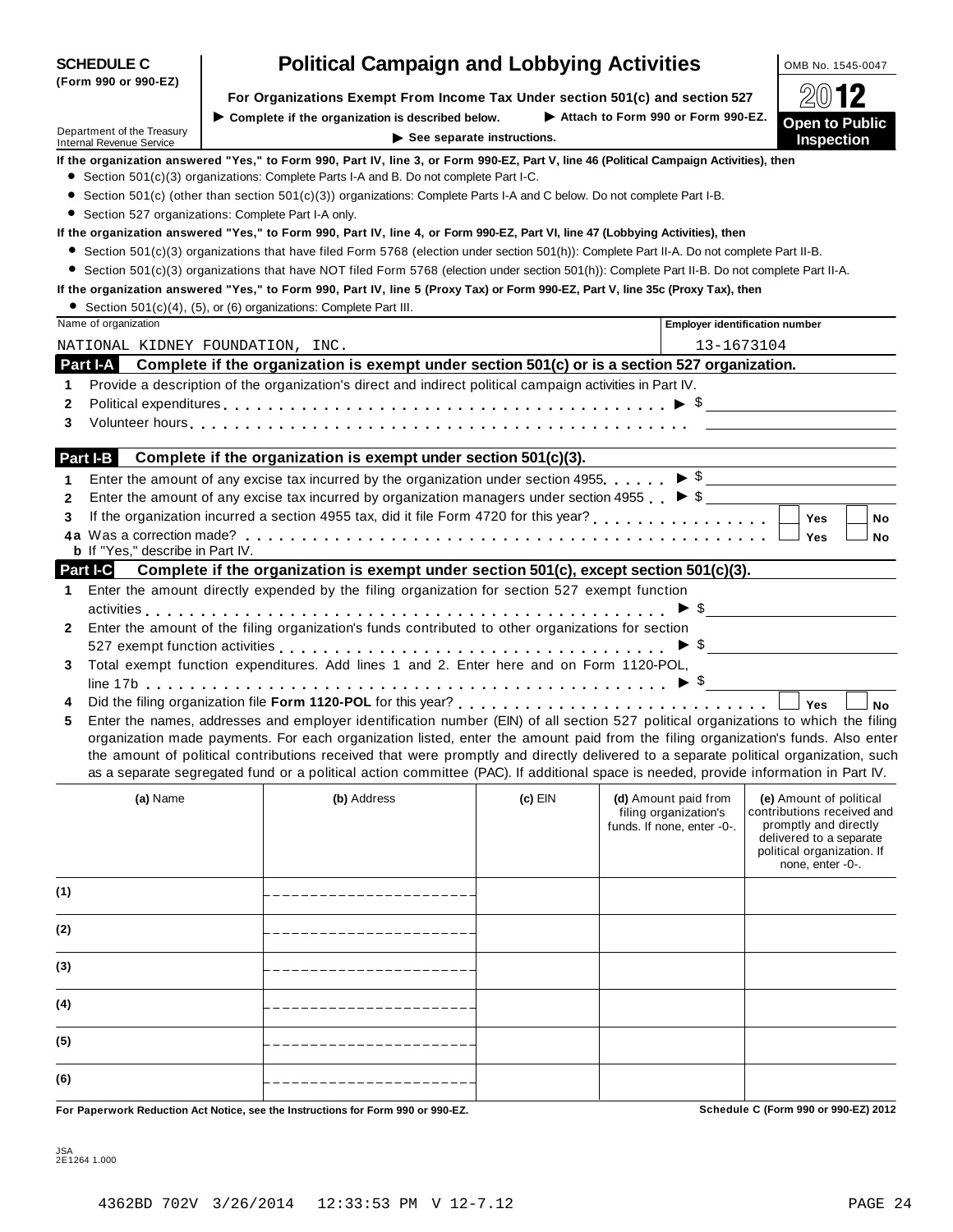| Schedule C (Form 990 or 990-EZ) 2012                           | NATIONAL KIDNEY FOUNDATION, INC.                                                                              |                                     | 13-1673104<br>Page 2           |
|----------------------------------------------------------------|---------------------------------------------------------------------------------------------------------------|-------------------------------------|--------------------------------|
| Part II-A<br>section 501(h)).                                  | Complete if the organization is exempt under section 501(c)(3) and filed Form 5768 (election under            |                                     |                                |
| A Check $\blacktriangleright$                                  | if the filing organization belongs to an affiliated group (and list in Part IV each affiliated group member's |                                     |                                |
|                                                                | name, address, EIN, expenses, and share of excess lobbying expenditures).                                     |                                     |                                |
| Check $\blacktriangleright$<br>B                               | if the filing organization checked box A and "limited control" provisions apply.                              |                                     |                                |
|                                                                | <b>Limits on Lobbying Expenditures</b><br>(The term "expenditures" means amounts paid or incurred.)           | (a) Filing<br>organization's totals | (b) Affiliated<br>group totals |
| 1 a                                                            | Total lobbying expenditures to influence public opinion (grass roots lobbying)                                | 1,429.                              |                                |
| b                                                              | Total lobbying expenditures to influence a legislative body (direct lobbying)                                 | 52,000.                             |                                |
| с                                                              |                                                                                                               | 53,429.                             |                                |
| d                                                              |                                                                                                               | 32,579,700.                         |                                |
|                                                                | Total exempt purpose expenditures (add lines 1c and 1d) [1] [1]                                               | 32,633,129.                         |                                |
|                                                                | Lobbying nontaxable amount. Enter the amount from the following table in both                                 |                                     |                                |
| columns.                                                       |                                                                                                               | 1,000,000.                          |                                |
|                                                                | If the amount on line 1e, column (a) or (b) is: The lobbying nontaxable amount is:                            |                                     |                                |
| Not over \$500,000                                             | 20% of the amount on line 1e.                                                                                 |                                     |                                |
| Over \$500,000 but not over \$1,000,000                        | \$100,000 plus 15% of the excess over \$500,000.                                                              |                                     |                                |
| Over \$1,000,000 but not over \$1,500,000                      | \$175,000 plus 10% of the excess over \$1,000,000.                                                            |                                     |                                |
| Over \$1,500,000 but not over \$17,000,000                     | \$225,000 plus 5% of the excess over \$1,500,000.                                                             |                                     |                                |
| Over \$17,000,000                                              | \$1,000,000.                                                                                                  |                                     |                                |
| Grassroots nontaxable amount (enter 25% of line 1f)<br>a       | . . <b>.</b> .                                                                                                | 250,000.                            |                                |
| Subtract line 1g from line 1a. If zero or less, enter -0-<br>h | .                                                                                                             |                                     |                                |
| Subtract line 1f from line 1c. If zero or less, enter -0-      |                                                                                                               |                                     |                                |
|                                                                | If there is an amount other than zero on either line 1h or line 1i, did the organization file Form 4720       |                                     |                                |
|                                                                |                                                                                                               |                                     | Yes<br>No                      |

**4-Year Averaging Period Under Section 501(h) (Some organizations that made a section 501(h) election do not have to complete all of the five columns below. See the instructions for lines 2a through 2f on page 4.)**

|     | Lobbying Expenditures During 4-Year Averaging Period                                   |            |            |            |            |            |  |  |  |
|-----|----------------------------------------------------------------------------------------|------------|------------|------------|------------|------------|--|--|--|
|     | Calendar year (or fiscal year<br>beginning in)                                         | (a) 2009   | (b) 2010   | $(c)$ 2011 | $(d)$ 2012 | (e) Total  |  |  |  |
| 2 a | Lobbying nontaxable amount                                                             | 1,000,000. | 1,000,000. | 1,000,000. | 1,000,000. | 4,000,000. |  |  |  |
|     | <b>b</b> Lobbying ceiling amount<br>$(150\% \text{ of line } 2a, \text{ column } (e))$ |            |            |            |            | 6,000,000. |  |  |  |
| C   | Total lobbying expenditures                                                            | 232,895.   | 42,028.    | 81,074.    | 53,429.    | 409,426.   |  |  |  |
| d   | Grassroots nontaxable amount                                                           | 250,000.   | 250,000.   | 250,000.   | 250,000.   | 1,000,000. |  |  |  |
|     | <b>e</b> Grassroots ceiling amount<br>(150% of line 2d, column (e))                    |            |            |            |            | 1,500,000. |  |  |  |
|     | Grassroots lobbying expenditures                                                       | 31,078.    | 6,588.     | 599.       | 1,429.     | 39,694.    |  |  |  |

**Schedule C (Form 990 or 990-EZ) 2012**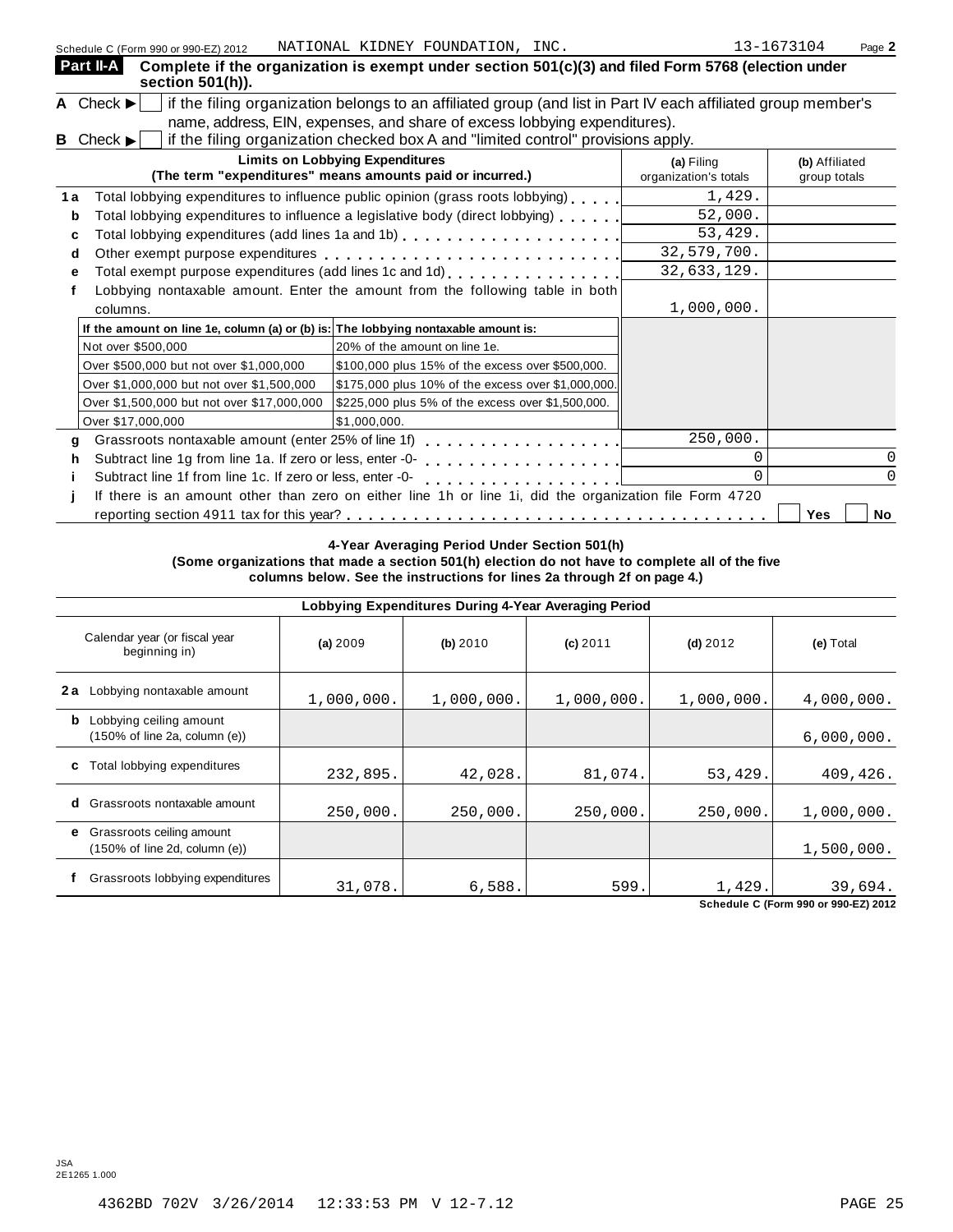|                     | Part II-B<br>Complete if the organization is exempt under section 501(c)(3) and has NOT filed Form 5768<br>(election under section 501(h)).                                                                                                                            |     |     |                |                        |           |
|---------------------|------------------------------------------------------------------------------------------------------------------------------------------------------------------------------------------------------------------------------------------------------------------------|-----|-----|----------------|------------------------|-----------|
|                     | For each "Yes," response to lines 1a through 1i below, provide in Part IV a detailed                                                                                                                                                                                   |     | (a) |                | (b)                    |           |
|                     | description of the lobbying activity.                                                                                                                                                                                                                                  | Yes | No  |                | Amount                 |           |
| 1.                  | During the year, did the filing organization attempt to influence foreign, national, state or local<br>legislation, including any attempt to influence public opinion on a legislative matter or<br>referendum, through the use of:                                    |     |     |                |                        |           |
| a<br>b              | Volunteers?<br>Paid staff or management (include compensation in expenses reported on lines 1c through 1i)?                                                                                                                                                            |     |     |                |                        |           |
| c                   | Media advertisements?                                                                                                                                                                                                                                                  |     |     |                |                        |           |
| d                   | Mailings to members, legislators, or the public?<br>Publications, or published or broadcast statements?<br>Allen was considered as the publications, or published or broadcast statements?                                                                             |     |     |                |                        |           |
| e                   |                                                                                                                                                                                                                                                                        |     |     |                |                        |           |
| f                   | Grants to other organizations for lobbying purposes?                                                                                                                                                                                                                   |     |     |                |                        |           |
| g                   | Direct contact with legislators, their staffs, government officials, or a legislative body?                                                                                                                                                                            |     |     |                |                        |           |
| h                   | Rallies, demonstrations, seminars, conventions, speeches, lectures, or any similar means?                                                                                                                                                                              |     |     |                |                        |           |
| j.                  | Other activities?                                                                                                                                                                                                                                                      |     |     |                |                        |           |
|                     |                                                                                                                                                                                                                                                                        |     |     |                |                        |           |
| 2 a                 | Did the activities in line 1 cause the organization to be not described in section 501(c)(3)?                                                                                                                                                                          |     |     |                |                        |           |
| b                   | If "Yes," enter the amount of any tax incurred under section 4912                                                                                                                                                                                                      |     |     |                |                        |           |
| c                   | If "Yes," enter the amount of any tax incurred by organization managers under section 4912                                                                                                                                                                             |     |     |                |                        |           |
| d                   | If the filing organization incurred a section 4912 tax, did it file Form 4720 for this year?                                                                                                                                                                           |     |     |                |                        |           |
|                     | Part III-A Complete if the organization is exempt under section 501(c)(4), section 501(c)(5), or section<br>$501(c)(6)$ .                                                                                                                                              |     |     |                |                        |           |
| 1<br>2<br>3         | Were substantially all (90% or more) dues received nondeductible by members?<br>Did the organization make only in-house lobbying expenditures of \$2,000 or less?<br>Did the organization agree to carry over lobbying and political expenditures from the prior year? |     |     |                | 1<br>$\mathbf{2}$<br>3 | Yes<br>No |
|                     | Complete if the organization is exempt under section 501(c)(4), section 501(c)(5), or section<br>Part III-B<br>501(c)(6) and if either (a) BOTH Part III-A, lines 1 and 2, are answered "No," OR (b) Part III-A, line 3, is<br>answered "Yes."                         |     |     |                |                        |           |
| 1                   | Dues, assessments and similar amounts from members production and contact the state of                                                                                                                                                                                 |     |     | 1              |                        |           |
| $\mathbf{2}$        | Section 162(e) nondeductible lobbying and political expenditures (do not include amounts of<br>political expenses for which the section 527(f) tax was paid).                                                                                                          |     |     |                |                        |           |
|                     | Current year                                                                                                                                                                                                                                                           |     |     | 2a             |                        |           |
| b                   |                                                                                                                                                                                                                                                                        |     |     | 2 <sub>b</sub> |                        |           |
| C                   |                                                                                                                                                                                                                                                                        |     |     | 2 <sub>c</sub> |                        |           |
|                     | Aggregate amount reported in section 6033(e)(1)(A) notices of nondeductible section 162(e) dues                                                                                                                                                                        |     |     | 3              |                        |           |
|                     | If notices were sent and the amount on line 2c exceeds the amount on line 3, what portion of the                                                                                                                                                                       |     |     |                |                        |           |
|                     |                                                                                                                                                                                                                                                                        |     |     |                |                        |           |
| 3<br>4              | excess does the organization agree to carryover to the reasonable estimate of nondeductible lobbying                                                                                                                                                                   |     |     |                |                        |           |
|                     |                                                                                                                                                                                                                                                                        |     |     | 4              |                        |           |
|                     |                                                                                                                                                                                                                                                                        |     |     | 5              |                        |           |
| 5<br><b>Part IV</b> | <b>Supplemental Information</b>                                                                                                                                                                                                                                        |     |     |                |                        |           |

 $=$   $= -$ 

L.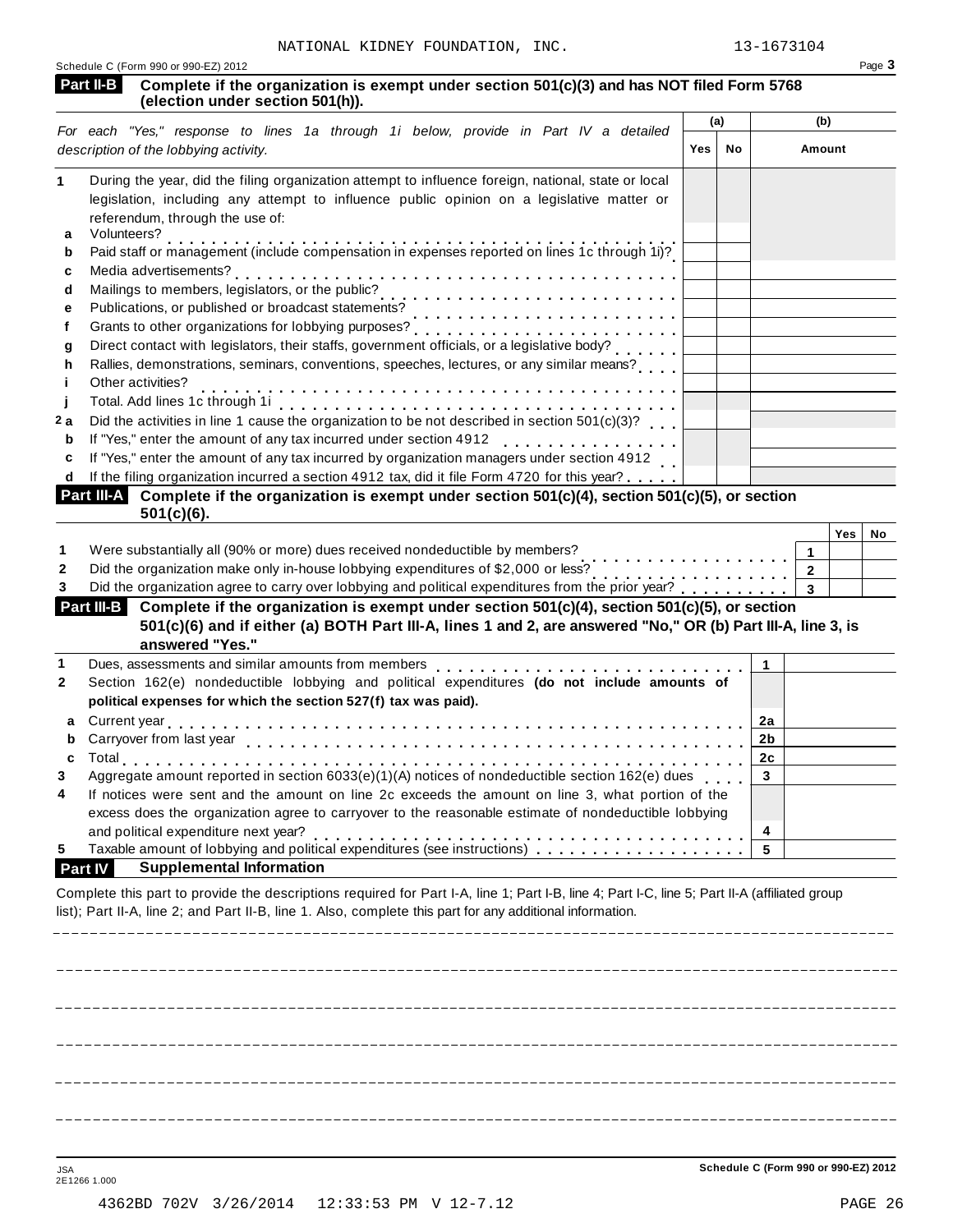**Part IV Supplemental Information** *(continued)*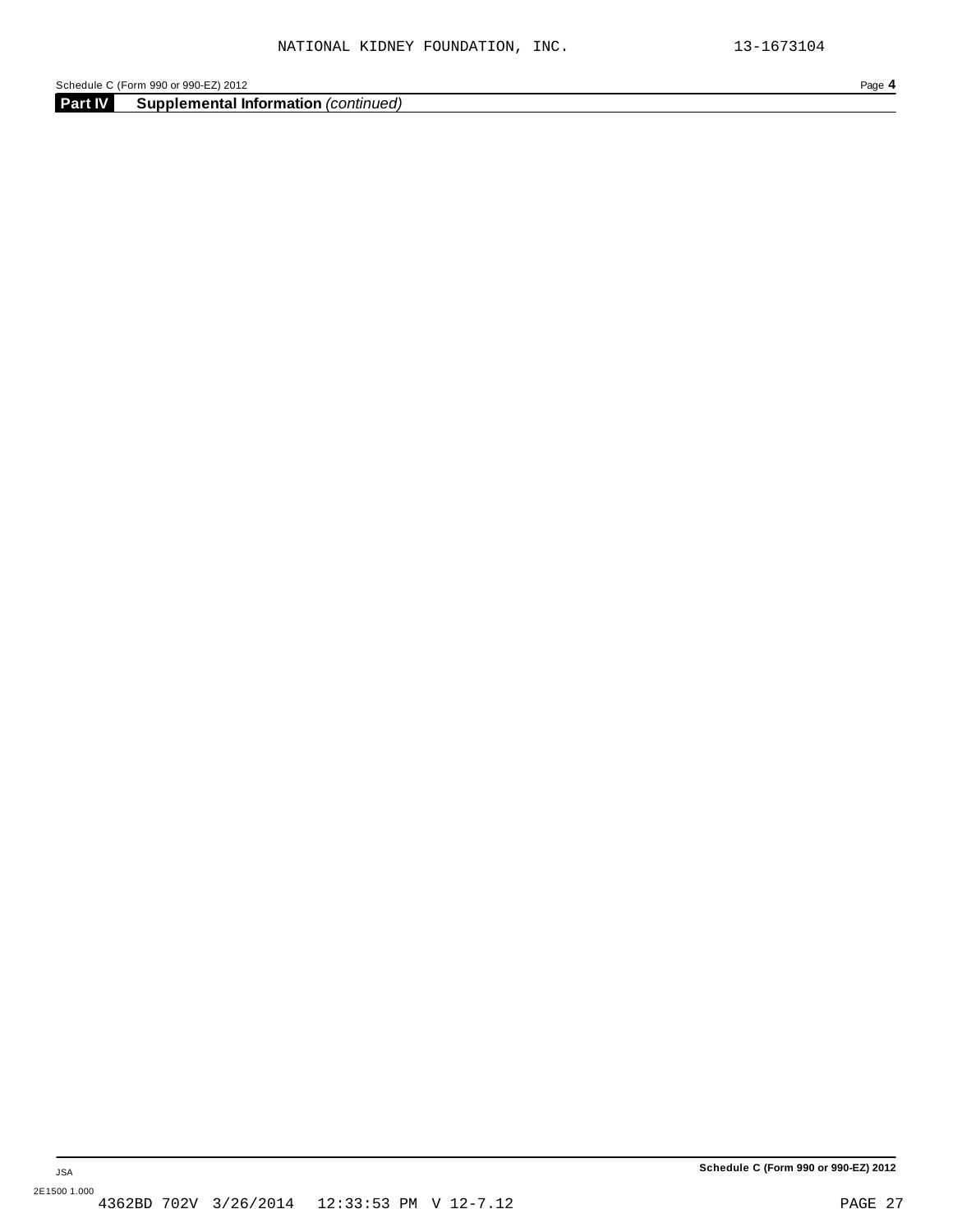| <b>SCHEDULE D</b> |  |
|-------------------|--|
| (Form 990)        |  |

# **Supplemental Financial Statements**<br> **Complete if the organization answered "Yes," to Form 990, 2012**

(Form 990)<br>  $\bullet$  Complete if the organization answered "Yes," to Form 990,<br>
Department of the Treasury Part IV, line 6, 7, 8, 9, 10, 11a, 11b, 11c, 11d, 11e, 11f, 12a, or 12b. Internal Revenue Service I**Attach to Form 990.** I**See separate instructions. Inspection**

| <u>.</u>              |
|-----------------------|
| $\mathfrak{D}$ M12    |
| <b>Open to Public</b> |
|                       |

|              | Name of the organization                                                                                                                                                                                                                                  |                         | <b>Employer identification number</b>               |
|--------------|-----------------------------------------------------------------------------------------------------------------------------------------------------------------------------------------------------------------------------------------------------------|-------------------------|-----------------------------------------------------|
|              | NATIONAL KIDNEY FOUNDATION, INC.                                                                                                                                                                                                                          |                         | 13-1673104                                          |
|              | Organizations Maintaining Donor Advised Funds or Other Similar Funds or Accounts. Complete if the<br>Part I<br>organization answered "Yes" to Form 990, Part IV, line 6.                                                                                  |                         |                                                     |
|              |                                                                                                                                                                                                                                                           | (a) Donor advised funds | (b) Funds and other accounts                        |
| 1            | Total number at end of year                                                                                                                                                                                                                               |                         |                                                     |
| 2            | Aggregate contributions to (during year)                                                                                                                                                                                                                  |                         |                                                     |
| 3            | Aggregate grants from (during year)                                                                                                                                                                                                                       |                         |                                                     |
| 4            | Aggregate value at end of year expression and Aggregate value                                                                                                                                                                                             |                         |                                                     |
| 5            | Did the organization inform all donors and donor advisors in writing that the assets held in donor advised                                                                                                                                                |                         |                                                     |
|              | funds are the organization's property, subject to the organization's exclusive legal control? $\ldots \ldots \ldots$                                                                                                                                      |                         | <sup>∃</sup> Yes<br><b>No</b>                       |
| 6            | Did the organization inform all grantees, donors, and donor advisors in writing that grant funds can be used                                                                                                                                              |                         |                                                     |
|              | only for charitable purposes and not for the benefit of the donor or donor advisor, or for any other purpose                                                                                                                                              |                         |                                                     |
|              |                                                                                                                                                                                                                                                           |                         |                                                     |
|              | Conservation Easements. Complete if the organization answered "Yes" to Form 990, Part IV, line 7.<br>Part II                                                                                                                                              |                         | <b>No</b><br>Yes                                    |
| 1            | Purpose(s) of conservation easements held by the organization (check all that apply).                                                                                                                                                                     |                         |                                                     |
|              |                                                                                                                                                                                                                                                           |                         |                                                     |
|              | Preservation of land for public use (e.g., recreation or education)                                                                                                                                                                                       |                         | Preservation of an historically important land area |
|              | Protection of natural habitat                                                                                                                                                                                                                             |                         | Preservation of a certified historic structure      |
|              | Preservation of open space                                                                                                                                                                                                                                |                         |                                                     |
| 2            | Complete lines 2a through 2d if the organization held a qualified conservation contribution in the form of a conservation                                                                                                                                 |                         |                                                     |
|              | easement on the last day of the tax year.                                                                                                                                                                                                                 |                         |                                                     |
|              |                                                                                                                                                                                                                                                           |                         | Held at the End of the Tax Year                     |
| a            |                                                                                                                                                                                                                                                           |                         | 2a                                                  |
| b            |                                                                                                                                                                                                                                                           |                         | 2b                                                  |
| c            | Number of conservation easements on a certified historic structure included in (a)                                                                                                                                                                        |                         | 2c                                                  |
| d            | Number of conservation easements included in (c) acquired after 8/17/06, and not on a                                                                                                                                                                     |                         |                                                     |
|              |                                                                                                                                                                                                                                                           |                         | 2d                                                  |
| 3            | Number of conservation easements modified, transferred, released, extinguished, or terminated by the organization during the                                                                                                                              |                         |                                                     |
|              | $\text{tax year}$ $\rightarrow$ _________________                                                                                                                                                                                                         |                         |                                                     |
| 4            | Number of states where property subject to conservation easement is located $\blacktriangleright$ _______________                                                                                                                                         |                         |                                                     |
| 5            | Does the organization have a written policy regarding the periodic monitoring, inspection, handling of                                                                                                                                                    |                         |                                                     |
|              | violations, and enforcement of the conservation easements it holds?                                                                                                                                                                                       |                         | $\Box$ Yes<br><b>No</b>                             |
| 6            | Staff and volunteer hours devoted to monitoring, inspecting, and enforcing conservation easements during the year                                                                                                                                         |                         |                                                     |
|              | _________________                                                                                                                                                                                                                                         |                         |                                                     |
| 7            | Amount of expenses incurred in monitoring, inspecting, and enforcing conservation easements during the year                                                                                                                                               |                         |                                                     |
|              | $\triangleright$ \$ ___________________                                                                                                                                                                                                                   |                         |                                                     |
| 8            | Does each conservation easement reported on line 2(d) above satisfy the requirements of section 170(h)(4)(B)                                                                                                                                              |                         |                                                     |
|              |                                                                                                                                                                                                                                                           |                         | $\Box$                                              |
|              |                                                                                                                                                                                                                                                           |                         | <b>No</b><br>Yes                                    |
| 9            | In Part XIII, describe how the organization reports conservation easements in its revenue and expense statement, and<br>balance sheet, and include, if applicable, the text of the footnote to the organization's financial statements that describes the |                         |                                                     |
|              | organization's accounting for conservation easements.                                                                                                                                                                                                     |                         |                                                     |
|              | Organizations Maintaining Collections of Art, Historical Treasures, or Other Similar Assets.<br>Part III                                                                                                                                                  |                         |                                                     |
|              | Complete if the organization answered "Yes" to Form 990, Part IV, line 8.                                                                                                                                                                                 |                         |                                                     |
|              |                                                                                                                                                                                                                                                           |                         |                                                     |
| 1a           | If the organization elected, as permitted under SFAS 116 (ASC 958), not to report in its revenue statement and balance sheet works of art, historical treasures, or other similar assets held for public exhibition, education                            |                         |                                                     |
|              | public service, provide, in Part XIII, the text of the footnote to its financial statements that describes these items.                                                                                                                                   |                         |                                                     |
| b            | If the organization elected, as permitted under SFAS 116 (ASC 958), to report in its revenue statement and balance sheet                                                                                                                                  |                         |                                                     |
|              | works of art, historical treasures, or other similar assets held for public exhibition, education, or research in furtherance of                                                                                                                          |                         |                                                     |
|              | public service, provide the following amounts relating to these items:                                                                                                                                                                                    |                         |                                                     |
|              |                                                                                                                                                                                                                                                           |                         |                                                     |
|              |                                                                                                                                                                                                                                                           |                         |                                                     |
| $\mathbf{2}$ | If the organization received or held works of art, historical treasures, or other similar assets for financial gain, provide the                                                                                                                          |                         |                                                     |
|              | following amounts required to be reported under SFAS 116 (ASC 958) relating to these items:                                                                                                                                                               |                         |                                                     |
| a            |                                                                                                                                                                                                                                                           |                         |                                                     |
| b            |                                                                                                                                                                                                                                                           |                         |                                                     |
|              | For Paperwork Reduction Act Notice, see the Instructions for Form 990.                                                                                                                                                                                    |                         | Schedule D (Form 990) 2012                          |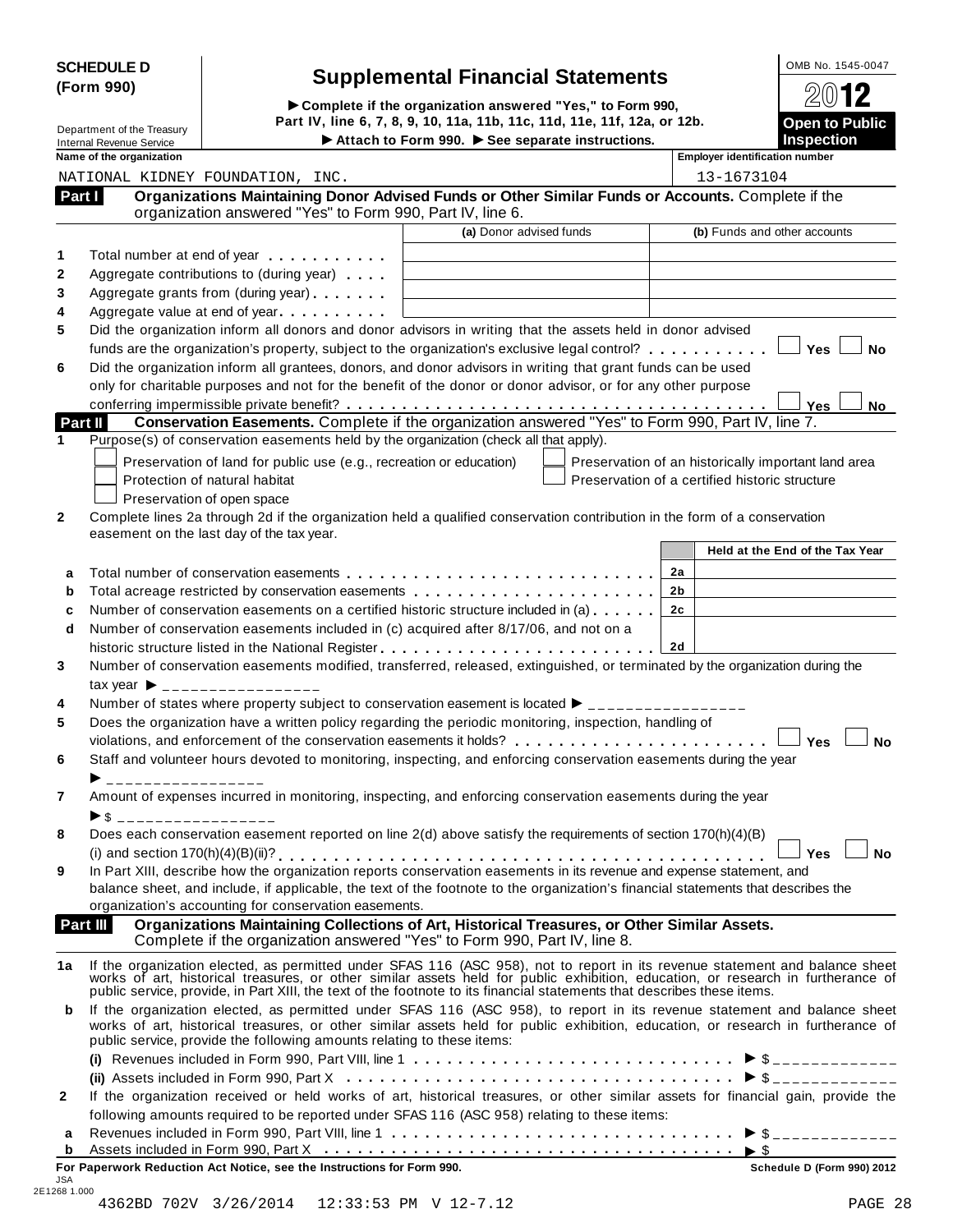NATIONAL KIDNEY FOUNDATION, INC. 13-1673104

| Using the organization's acquisition, accession, and other records, check any of the following that are a significant use of its<br>3<br>collection items (check all that apply):<br>Public exhibition<br>Loan or exchange programs<br>a<br>d<br>Scholarly research<br>e<br>b<br>Preservation for future generations<br>c<br>Provide a description of the organization's collections and explain how they further the organization's exempt purpose in Part<br>4<br>XIII.<br>5<br>During the year, did the organization solicit or receive donations of art, historical treasures, or other similar<br>assets to be sold to raise funds rather than to be maintained as part of the organization's collection?<br>Yes<br>No<br>Escrow and Custodial Arrangements. Complete if the organization answered "Yes" to Form 990, Part IV,<br>Part IV<br>line 9, or reported an amount on Form 990, Part X, line 21.<br>1a Is the organization an agent, trustee, custodian or other intermediary for contributions or other assets not<br>Yes<br>No<br>b If "Yes," explain the arrangement in Part XIII and complete the following table:<br>Amount<br>1c<br>1d<br>1e<br>1f<br>Did the organization include an amount on Form 990, Part X, line 21?<br><br><b>Yes</b><br>No<br>2a<br><b>b</b> If "Yes," explain the arrangement in Part XIII. Check here if the explanation has been provided in Part XIII.<br>Endowment Funds. Complete if the organization answered "Yes" to Form 990, Part IV, line 10.<br><b>Part V</b><br>(e) Four years back<br>(a) Current year<br>(b) Prior year<br>(c) Two years back<br>(d) Three years back<br>Beginning of year balance<br>7,772,979.<br>9,885,142.<br>9,387,737.<br>8,830,253.<br>11,926,721.<br>1a<br>Contributions<br>667,192.<br>30,530.<br>18,451.<br>65,973.<br>381,012.<br>Net investment earnings, gains,<br>c<br>and losses and the set of the set of the set of the set of the set of the set of the set of the set of the set<br>1,824,600.<br>$-2,992,846.$<br>$-401,375.$<br>854, 414.<br>2, 171, 254.<br><b>d</b> Grants or scholarships <b>contains</b><br>1,729,239.<br>1,393,168.<br>964,122.<br>484,634.<br>e Other expenditures for facilities<br>and programs expansion and programs<br>f Administrative expenses<br>5,632,255.<br>7,772,979.<br>8,830,253.<br>End of year balance expansion of year balance<br>9,885,142.<br>9,387,737.<br>Provide the estimated percentage of the current year end balance (line 1g, column (a)) held as:<br>2<br>$\mathbf{a}$<br>Board designated or quasi-endowment $\blacktriangleright$<br>℅<br>Permanent endowment ▶ 21.2188 %<br>b<br>Temporarily restricted endowment > 78.7812 %<br>c<br>The percentages in lines 2a, 2b, and 2c should equal 100%.<br>3a Are there endowment funds not in the possession of the organization that are held and administered for the<br><b>Yes</b><br>No<br>organization by:<br>3a(i)<br>$\mathbf x$<br>3a(ii)<br>Χ<br>3b<br>Describe in Part XIII the intended uses of the organization's endowment funds.<br>4<br><b>Part VI</b><br>Land, Buildings, and Equipment. See Form 990, Part X, line 10.<br>Description of property<br>(b) Cost or other basis<br>(a) Cost or other basis<br>(c) Accumulated<br>(d) Book value<br>(investment)<br>(other)<br>depreciation<br>1а<br>Buildings<br>b<br>Leasehold improvements <b>contains</b> and the set of the set of the set of the set of the set of the set of the set of the set of the set of the set of the set of the set of the set of the set of the set of the set of the set<br>264,964.<br>203,946.<br>61,018.<br>Equipment<br>211,580.<br>46,619.<br>258,199.<br>d<br>1,906,993.<br>1,726,228.<br>180,765.<br>Total. Add lines 1a through 1e. (Column (d) must equal Form 990, Part X, column (B), line $10(c)$ .)<br>288,402.<br>Schedule D (Form 990) 2012 | Schedule D (Form 990) 2012<br>Organizations Maintaining Collections of Art, Historical Treasures, or Other Similar Assets (continued)<br>Part III |  |  | Page 2 |
|-----------------------------------------------------------------------------------------------------------------------------------------------------------------------------------------------------------------------------------------------------------------------------------------------------------------------------------------------------------------------------------------------------------------------------------------------------------------------------------------------------------------------------------------------------------------------------------------------------------------------------------------------------------------------------------------------------------------------------------------------------------------------------------------------------------------------------------------------------------------------------------------------------------------------------------------------------------------------------------------------------------------------------------------------------------------------------------------------------------------------------------------------------------------------------------------------------------------------------------------------------------------------------------------------------------------------------------------------------------------------------------------------------------------------------------------------------------------------------------------------------------------------------------------------------------------------------------------------------------------------------------------------------------------------------------------------------------------------------------------------------------------------------------------------------------------------------------------------------------------------------------------------------------------------------------------------------------------------------------------------------------------------------------------------------------------------------------------------------------------------------------------------------------------------------------------------------------------------------------------------------------------------------------------------------------------------------------------------------------------------------------------------------------------------------------------------------------------------------------------------------------------------------------------------------------------------------------------------------------------------------------------------------------------------------------------------------------------------------------------------------------------------------------------------------------------------------------------------------------------------------------------------------------------------------------------------------------------------------------------------------------------------------------------------------------------------------------------------------------------------------------------------------------------------------------------------------------------------------------------------------------------------------------------------------------------------------------------------------------------------------------------------------------------------------------------------------------------------------------------------------------------------------------------------------------------------------------------------------------------------------------------------------------------------------------------------------------------------------------------------------------------------------------------------------------------------------------------------------------|---------------------------------------------------------------------------------------------------------------------------------------------------|--|--|--------|
|                                                                                                                                                                                                                                                                                                                                                                                                                                                                                                                                                                                                                                                                                                                                                                                                                                                                                                                                                                                                                                                                                                                                                                                                                                                                                                                                                                                                                                                                                                                                                                                                                                                                                                                                                                                                                                                                                                                                                                                                                                                                                                                                                                                                                                                                                                                                                                                                                                                                                                                                                                                                                                                                                                                                                                                                                                                                                                                                                                                                                                                                                                                                                                                                                                                                                                                                                                                                                                                                                                                                                                                                                                                                                                                                                                                                                                                           |                                                                                                                                                   |  |  |        |
|                                                                                                                                                                                                                                                                                                                                                                                                                                                                                                                                                                                                                                                                                                                                                                                                                                                                                                                                                                                                                                                                                                                                                                                                                                                                                                                                                                                                                                                                                                                                                                                                                                                                                                                                                                                                                                                                                                                                                                                                                                                                                                                                                                                                                                                                                                                                                                                                                                                                                                                                                                                                                                                                                                                                                                                                                                                                                                                                                                                                                                                                                                                                                                                                                                                                                                                                                                                                                                                                                                                                                                                                                                                                                                                                                                                                                                                           |                                                                                                                                                   |  |  |        |
|                                                                                                                                                                                                                                                                                                                                                                                                                                                                                                                                                                                                                                                                                                                                                                                                                                                                                                                                                                                                                                                                                                                                                                                                                                                                                                                                                                                                                                                                                                                                                                                                                                                                                                                                                                                                                                                                                                                                                                                                                                                                                                                                                                                                                                                                                                                                                                                                                                                                                                                                                                                                                                                                                                                                                                                                                                                                                                                                                                                                                                                                                                                                                                                                                                                                                                                                                                                                                                                                                                                                                                                                                                                                                                                                                                                                                                                           |                                                                                                                                                   |  |  |        |
|                                                                                                                                                                                                                                                                                                                                                                                                                                                                                                                                                                                                                                                                                                                                                                                                                                                                                                                                                                                                                                                                                                                                                                                                                                                                                                                                                                                                                                                                                                                                                                                                                                                                                                                                                                                                                                                                                                                                                                                                                                                                                                                                                                                                                                                                                                                                                                                                                                                                                                                                                                                                                                                                                                                                                                                                                                                                                                                                                                                                                                                                                                                                                                                                                                                                                                                                                                                                                                                                                                                                                                                                                                                                                                                                                                                                                                                           |                                                                                                                                                   |  |  |        |
|                                                                                                                                                                                                                                                                                                                                                                                                                                                                                                                                                                                                                                                                                                                                                                                                                                                                                                                                                                                                                                                                                                                                                                                                                                                                                                                                                                                                                                                                                                                                                                                                                                                                                                                                                                                                                                                                                                                                                                                                                                                                                                                                                                                                                                                                                                                                                                                                                                                                                                                                                                                                                                                                                                                                                                                                                                                                                                                                                                                                                                                                                                                                                                                                                                                                                                                                                                                                                                                                                                                                                                                                                                                                                                                                                                                                                                                           |                                                                                                                                                   |  |  |        |
|                                                                                                                                                                                                                                                                                                                                                                                                                                                                                                                                                                                                                                                                                                                                                                                                                                                                                                                                                                                                                                                                                                                                                                                                                                                                                                                                                                                                                                                                                                                                                                                                                                                                                                                                                                                                                                                                                                                                                                                                                                                                                                                                                                                                                                                                                                                                                                                                                                                                                                                                                                                                                                                                                                                                                                                                                                                                                                                                                                                                                                                                                                                                                                                                                                                                                                                                                                                                                                                                                                                                                                                                                                                                                                                                                                                                                                                           |                                                                                                                                                   |  |  |        |
|                                                                                                                                                                                                                                                                                                                                                                                                                                                                                                                                                                                                                                                                                                                                                                                                                                                                                                                                                                                                                                                                                                                                                                                                                                                                                                                                                                                                                                                                                                                                                                                                                                                                                                                                                                                                                                                                                                                                                                                                                                                                                                                                                                                                                                                                                                                                                                                                                                                                                                                                                                                                                                                                                                                                                                                                                                                                                                                                                                                                                                                                                                                                                                                                                                                                                                                                                                                                                                                                                                                                                                                                                                                                                                                                                                                                                                                           |                                                                                                                                                   |  |  |        |
|                                                                                                                                                                                                                                                                                                                                                                                                                                                                                                                                                                                                                                                                                                                                                                                                                                                                                                                                                                                                                                                                                                                                                                                                                                                                                                                                                                                                                                                                                                                                                                                                                                                                                                                                                                                                                                                                                                                                                                                                                                                                                                                                                                                                                                                                                                                                                                                                                                                                                                                                                                                                                                                                                                                                                                                                                                                                                                                                                                                                                                                                                                                                                                                                                                                                                                                                                                                                                                                                                                                                                                                                                                                                                                                                                                                                                                                           |                                                                                                                                                   |  |  |        |
|                                                                                                                                                                                                                                                                                                                                                                                                                                                                                                                                                                                                                                                                                                                                                                                                                                                                                                                                                                                                                                                                                                                                                                                                                                                                                                                                                                                                                                                                                                                                                                                                                                                                                                                                                                                                                                                                                                                                                                                                                                                                                                                                                                                                                                                                                                                                                                                                                                                                                                                                                                                                                                                                                                                                                                                                                                                                                                                                                                                                                                                                                                                                                                                                                                                                                                                                                                                                                                                                                                                                                                                                                                                                                                                                                                                                                                                           |                                                                                                                                                   |  |  |        |
|                                                                                                                                                                                                                                                                                                                                                                                                                                                                                                                                                                                                                                                                                                                                                                                                                                                                                                                                                                                                                                                                                                                                                                                                                                                                                                                                                                                                                                                                                                                                                                                                                                                                                                                                                                                                                                                                                                                                                                                                                                                                                                                                                                                                                                                                                                                                                                                                                                                                                                                                                                                                                                                                                                                                                                                                                                                                                                                                                                                                                                                                                                                                                                                                                                                                                                                                                                                                                                                                                                                                                                                                                                                                                                                                                                                                                                                           |                                                                                                                                                   |  |  |        |
|                                                                                                                                                                                                                                                                                                                                                                                                                                                                                                                                                                                                                                                                                                                                                                                                                                                                                                                                                                                                                                                                                                                                                                                                                                                                                                                                                                                                                                                                                                                                                                                                                                                                                                                                                                                                                                                                                                                                                                                                                                                                                                                                                                                                                                                                                                                                                                                                                                                                                                                                                                                                                                                                                                                                                                                                                                                                                                                                                                                                                                                                                                                                                                                                                                                                                                                                                                                                                                                                                                                                                                                                                                                                                                                                                                                                                                                           |                                                                                                                                                   |  |  |        |
|                                                                                                                                                                                                                                                                                                                                                                                                                                                                                                                                                                                                                                                                                                                                                                                                                                                                                                                                                                                                                                                                                                                                                                                                                                                                                                                                                                                                                                                                                                                                                                                                                                                                                                                                                                                                                                                                                                                                                                                                                                                                                                                                                                                                                                                                                                                                                                                                                                                                                                                                                                                                                                                                                                                                                                                                                                                                                                                                                                                                                                                                                                                                                                                                                                                                                                                                                                                                                                                                                                                                                                                                                                                                                                                                                                                                                                                           |                                                                                                                                                   |  |  |        |
|                                                                                                                                                                                                                                                                                                                                                                                                                                                                                                                                                                                                                                                                                                                                                                                                                                                                                                                                                                                                                                                                                                                                                                                                                                                                                                                                                                                                                                                                                                                                                                                                                                                                                                                                                                                                                                                                                                                                                                                                                                                                                                                                                                                                                                                                                                                                                                                                                                                                                                                                                                                                                                                                                                                                                                                                                                                                                                                                                                                                                                                                                                                                                                                                                                                                                                                                                                                                                                                                                                                                                                                                                                                                                                                                                                                                                                                           |                                                                                                                                                   |  |  |        |
|                                                                                                                                                                                                                                                                                                                                                                                                                                                                                                                                                                                                                                                                                                                                                                                                                                                                                                                                                                                                                                                                                                                                                                                                                                                                                                                                                                                                                                                                                                                                                                                                                                                                                                                                                                                                                                                                                                                                                                                                                                                                                                                                                                                                                                                                                                                                                                                                                                                                                                                                                                                                                                                                                                                                                                                                                                                                                                                                                                                                                                                                                                                                                                                                                                                                                                                                                                                                                                                                                                                                                                                                                                                                                                                                                                                                                                                           |                                                                                                                                                   |  |  |        |
|                                                                                                                                                                                                                                                                                                                                                                                                                                                                                                                                                                                                                                                                                                                                                                                                                                                                                                                                                                                                                                                                                                                                                                                                                                                                                                                                                                                                                                                                                                                                                                                                                                                                                                                                                                                                                                                                                                                                                                                                                                                                                                                                                                                                                                                                                                                                                                                                                                                                                                                                                                                                                                                                                                                                                                                                                                                                                                                                                                                                                                                                                                                                                                                                                                                                                                                                                                                                                                                                                                                                                                                                                                                                                                                                                                                                                                                           |                                                                                                                                                   |  |  |        |
|                                                                                                                                                                                                                                                                                                                                                                                                                                                                                                                                                                                                                                                                                                                                                                                                                                                                                                                                                                                                                                                                                                                                                                                                                                                                                                                                                                                                                                                                                                                                                                                                                                                                                                                                                                                                                                                                                                                                                                                                                                                                                                                                                                                                                                                                                                                                                                                                                                                                                                                                                                                                                                                                                                                                                                                                                                                                                                                                                                                                                                                                                                                                                                                                                                                                                                                                                                                                                                                                                                                                                                                                                                                                                                                                                                                                                                                           |                                                                                                                                                   |  |  |        |
|                                                                                                                                                                                                                                                                                                                                                                                                                                                                                                                                                                                                                                                                                                                                                                                                                                                                                                                                                                                                                                                                                                                                                                                                                                                                                                                                                                                                                                                                                                                                                                                                                                                                                                                                                                                                                                                                                                                                                                                                                                                                                                                                                                                                                                                                                                                                                                                                                                                                                                                                                                                                                                                                                                                                                                                                                                                                                                                                                                                                                                                                                                                                                                                                                                                                                                                                                                                                                                                                                                                                                                                                                                                                                                                                                                                                                                                           |                                                                                                                                                   |  |  |        |
|                                                                                                                                                                                                                                                                                                                                                                                                                                                                                                                                                                                                                                                                                                                                                                                                                                                                                                                                                                                                                                                                                                                                                                                                                                                                                                                                                                                                                                                                                                                                                                                                                                                                                                                                                                                                                                                                                                                                                                                                                                                                                                                                                                                                                                                                                                                                                                                                                                                                                                                                                                                                                                                                                                                                                                                                                                                                                                                                                                                                                                                                                                                                                                                                                                                                                                                                                                                                                                                                                                                                                                                                                                                                                                                                                                                                                                                           |                                                                                                                                                   |  |  |        |
|                                                                                                                                                                                                                                                                                                                                                                                                                                                                                                                                                                                                                                                                                                                                                                                                                                                                                                                                                                                                                                                                                                                                                                                                                                                                                                                                                                                                                                                                                                                                                                                                                                                                                                                                                                                                                                                                                                                                                                                                                                                                                                                                                                                                                                                                                                                                                                                                                                                                                                                                                                                                                                                                                                                                                                                                                                                                                                                                                                                                                                                                                                                                                                                                                                                                                                                                                                                                                                                                                                                                                                                                                                                                                                                                                                                                                                                           |                                                                                                                                                   |  |  |        |
|                                                                                                                                                                                                                                                                                                                                                                                                                                                                                                                                                                                                                                                                                                                                                                                                                                                                                                                                                                                                                                                                                                                                                                                                                                                                                                                                                                                                                                                                                                                                                                                                                                                                                                                                                                                                                                                                                                                                                                                                                                                                                                                                                                                                                                                                                                                                                                                                                                                                                                                                                                                                                                                                                                                                                                                                                                                                                                                                                                                                                                                                                                                                                                                                                                                                                                                                                                                                                                                                                                                                                                                                                                                                                                                                                                                                                                                           |                                                                                                                                                   |  |  |        |
|                                                                                                                                                                                                                                                                                                                                                                                                                                                                                                                                                                                                                                                                                                                                                                                                                                                                                                                                                                                                                                                                                                                                                                                                                                                                                                                                                                                                                                                                                                                                                                                                                                                                                                                                                                                                                                                                                                                                                                                                                                                                                                                                                                                                                                                                                                                                                                                                                                                                                                                                                                                                                                                                                                                                                                                                                                                                                                                                                                                                                                                                                                                                                                                                                                                                                                                                                                                                                                                                                                                                                                                                                                                                                                                                                                                                                                                           |                                                                                                                                                   |  |  |        |
|                                                                                                                                                                                                                                                                                                                                                                                                                                                                                                                                                                                                                                                                                                                                                                                                                                                                                                                                                                                                                                                                                                                                                                                                                                                                                                                                                                                                                                                                                                                                                                                                                                                                                                                                                                                                                                                                                                                                                                                                                                                                                                                                                                                                                                                                                                                                                                                                                                                                                                                                                                                                                                                                                                                                                                                                                                                                                                                                                                                                                                                                                                                                                                                                                                                                                                                                                                                                                                                                                                                                                                                                                                                                                                                                                                                                                                                           |                                                                                                                                                   |  |  |        |
|                                                                                                                                                                                                                                                                                                                                                                                                                                                                                                                                                                                                                                                                                                                                                                                                                                                                                                                                                                                                                                                                                                                                                                                                                                                                                                                                                                                                                                                                                                                                                                                                                                                                                                                                                                                                                                                                                                                                                                                                                                                                                                                                                                                                                                                                                                                                                                                                                                                                                                                                                                                                                                                                                                                                                                                                                                                                                                                                                                                                                                                                                                                                                                                                                                                                                                                                                                                                                                                                                                                                                                                                                                                                                                                                                                                                                                                           |                                                                                                                                                   |  |  |        |
|                                                                                                                                                                                                                                                                                                                                                                                                                                                                                                                                                                                                                                                                                                                                                                                                                                                                                                                                                                                                                                                                                                                                                                                                                                                                                                                                                                                                                                                                                                                                                                                                                                                                                                                                                                                                                                                                                                                                                                                                                                                                                                                                                                                                                                                                                                                                                                                                                                                                                                                                                                                                                                                                                                                                                                                                                                                                                                                                                                                                                                                                                                                                                                                                                                                                                                                                                                                                                                                                                                                                                                                                                                                                                                                                                                                                                                                           |                                                                                                                                                   |  |  |        |
|                                                                                                                                                                                                                                                                                                                                                                                                                                                                                                                                                                                                                                                                                                                                                                                                                                                                                                                                                                                                                                                                                                                                                                                                                                                                                                                                                                                                                                                                                                                                                                                                                                                                                                                                                                                                                                                                                                                                                                                                                                                                                                                                                                                                                                                                                                                                                                                                                                                                                                                                                                                                                                                                                                                                                                                                                                                                                                                                                                                                                                                                                                                                                                                                                                                                                                                                                                                                                                                                                                                                                                                                                                                                                                                                                                                                                                                           |                                                                                                                                                   |  |  |        |
|                                                                                                                                                                                                                                                                                                                                                                                                                                                                                                                                                                                                                                                                                                                                                                                                                                                                                                                                                                                                                                                                                                                                                                                                                                                                                                                                                                                                                                                                                                                                                                                                                                                                                                                                                                                                                                                                                                                                                                                                                                                                                                                                                                                                                                                                                                                                                                                                                                                                                                                                                                                                                                                                                                                                                                                                                                                                                                                                                                                                                                                                                                                                                                                                                                                                                                                                                                                                                                                                                                                                                                                                                                                                                                                                                                                                                                                           |                                                                                                                                                   |  |  |        |
|                                                                                                                                                                                                                                                                                                                                                                                                                                                                                                                                                                                                                                                                                                                                                                                                                                                                                                                                                                                                                                                                                                                                                                                                                                                                                                                                                                                                                                                                                                                                                                                                                                                                                                                                                                                                                                                                                                                                                                                                                                                                                                                                                                                                                                                                                                                                                                                                                                                                                                                                                                                                                                                                                                                                                                                                                                                                                                                                                                                                                                                                                                                                                                                                                                                                                                                                                                                                                                                                                                                                                                                                                                                                                                                                                                                                                                                           |                                                                                                                                                   |  |  |        |
|                                                                                                                                                                                                                                                                                                                                                                                                                                                                                                                                                                                                                                                                                                                                                                                                                                                                                                                                                                                                                                                                                                                                                                                                                                                                                                                                                                                                                                                                                                                                                                                                                                                                                                                                                                                                                                                                                                                                                                                                                                                                                                                                                                                                                                                                                                                                                                                                                                                                                                                                                                                                                                                                                                                                                                                                                                                                                                                                                                                                                                                                                                                                                                                                                                                                                                                                                                                                                                                                                                                                                                                                                                                                                                                                                                                                                                                           |                                                                                                                                                   |  |  |        |
|                                                                                                                                                                                                                                                                                                                                                                                                                                                                                                                                                                                                                                                                                                                                                                                                                                                                                                                                                                                                                                                                                                                                                                                                                                                                                                                                                                                                                                                                                                                                                                                                                                                                                                                                                                                                                                                                                                                                                                                                                                                                                                                                                                                                                                                                                                                                                                                                                                                                                                                                                                                                                                                                                                                                                                                                                                                                                                                                                                                                                                                                                                                                                                                                                                                                                                                                                                                                                                                                                                                                                                                                                                                                                                                                                                                                                                                           |                                                                                                                                                   |  |  |        |
|                                                                                                                                                                                                                                                                                                                                                                                                                                                                                                                                                                                                                                                                                                                                                                                                                                                                                                                                                                                                                                                                                                                                                                                                                                                                                                                                                                                                                                                                                                                                                                                                                                                                                                                                                                                                                                                                                                                                                                                                                                                                                                                                                                                                                                                                                                                                                                                                                                                                                                                                                                                                                                                                                                                                                                                                                                                                                                                                                                                                                                                                                                                                                                                                                                                                                                                                                                                                                                                                                                                                                                                                                                                                                                                                                                                                                                                           |                                                                                                                                                   |  |  |        |
|                                                                                                                                                                                                                                                                                                                                                                                                                                                                                                                                                                                                                                                                                                                                                                                                                                                                                                                                                                                                                                                                                                                                                                                                                                                                                                                                                                                                                                                                                                                                                                                                                                                                                                                                                                                                                                                                                                                                                                                                                                                                                                                                                                                                                                                                                                                                                                                                                                                                                                                                                                                                                                                                                                                                                                                                                                                                                                                                                                                                                                                                                                                                                                                                                                                                                                                                                                                                                                                                                                                                                                                                                                                                                                                                                                                                                                                           |                                                                                                                                                   |  |  |        |
|                                                                                                                                                                                                                                                                                                                                                                                                                                                                                                                                                                                                                                                                                                                                                                                                                                                                                                                                                                                                                                                                                                                                                                                                                                                                                                                                                                                                                                                                                                                                                                                                                                                                                                                                                                                                                                                                                                                                                                                                                                                                                                                                                                                                                                                                                                                                                                                                                                                                                                                                                                                                                                                                                                                                                                                                                                                                                                                                                                                                                                                                                                                                                                                                                                                                                                                                                                                                                                                                                                                                                                                                                                                                                                                                                                                                                                                           |                                                                                                                                                   |  |  |        |
|                                                                                                                                                                                                                                                                                                                                                                                                                                                                                                                                                                                                                                                                                                                                                                                                                                                                                                                                                                                                                                                                                                                                                                                                                                                                                                                                                                                                                                                                                                                                                                                                                                                                                                                                                                                                                                                                                                                                                                                                                                                                                                                                                                                                                                                                                                                                                                                                                                                                                                                                                                                                                                                                                                                                                                                                                                                                                                                                                                                                                                                                                                                                                                                                                                                                                                                                                                                                                                                                                                                                                                                                                                                                                                                                                                                                                                                           |                                                                                                                                                   |  |  |        |
|                                                                                                                                                                                                                                                                                                                                                                                                                                                                                                                                                                                                                                                                                                                                                                                                                                                                                                                                                                                                                                                                                                                                                                                                                                                                                                                                                                                                                                                                                                                                                                                                                                                                                                                                                                                                                                                                                                                                                                                                                                                                                                                                                                                                                                                                                                                                                                                                                                                                                                                                                                                                                                                                                                                                                                                                                                                                                                                                                                                                                                                                                                                                                                                                                                                                                                                                                                                                                                                                                                                                                                                                                                                                                                                                                                                                                                                           |                                                                                                                                                   |  |  |        |
|                                                                                                                                                                                                                                                                                                                                                                                                                                                                                                                                                                                                                                                                                                                                                                                                                                                                                                                                                                                                                                                                                                                                                                                                                                                                                                                                                                                                                                                                                                                                                                                                                                                                                                                                                                                                                                                                                                                                                                                                                                                                                                                                                                                                                                                                                                                                                                                                                                                                                                                                                                                                                                                                                                                                                                                                                                                                                                                                                                                                                                                                                                                                                                                                                                                                                                                                                                                                                                                                                                                                                                                                                                                                                                                                                                                                                                                           |                                                                                                                                                   |  |  |        |
|                                                                                                                                                                                                                                                                                                                                                                                                                                                                                                                                                                                                                                                                                                                                                                                                                                                                                                                                                                                                                                                                                                                                                                                                                                                                                                                                                                                                                                                                                                                                                                                                                                                                                                                                                                                                                                                                                                                                                                                                                                                                                                                                                                                                                                                                                                                                                                                                                                                                                                                                                                                                                                                                                                                                                                                                                                                                                                                                                                                                                                                                                                                                                                                                                                                                                                                                                                                                                                                                                                                                                                                                                                                                                                                                                                                                                                                           |                                                                                                                                                   |  |  |        |
|                                                                                                                                                                                                                                                                                                                                                                                                                                                                                                                                                                                                                                                                                                                                                                                                                                                                                                                                                                                                                                                                                                                                                                                                                                                                                                                                                                                                                                                                                                                                                                                                                                                                                                                                                                                                                                                                                                                                                                                                                                                                                                                                                                                                                                                                                                                                                                                                                                                                                                                                                                                                                                                                                                                                                                                                                                                                                                                                                                                                                                                                                                                                                                                                                                                                                                                                                                                                                                                                                                                                                                                                                                                                                                                                                                                                                                                           |                                                                                                                                                   |  |  |        |
|                                                                                                                                                                                                                                                                                                                                                                                                                                                                                                                                                                                                                                                                                                                                                                                                                                                                                                                                                                                                                                                                                                                                                                                                                                                                                                                                                                                                                                                                                                                                                                                                                                                                                                                                                                                                                                                                                                                                                                                                                                                                                                                                                                                                                                                                                                                                                                                                                                                                                                                                                                                                                                                                                                                                                                                                                                                                                                                                                                                                                                                                                                                                                                                                                                                                                                                                                                                                                                                                                                                                                                                                                                                                                                                                                                                                                                                           |                                                                                                                                                   |  |  |        |

JSA 2E1269 1.000 4362BD 702V 3/26/2014 12:33:53 PM V 12-7.12 PAGE 29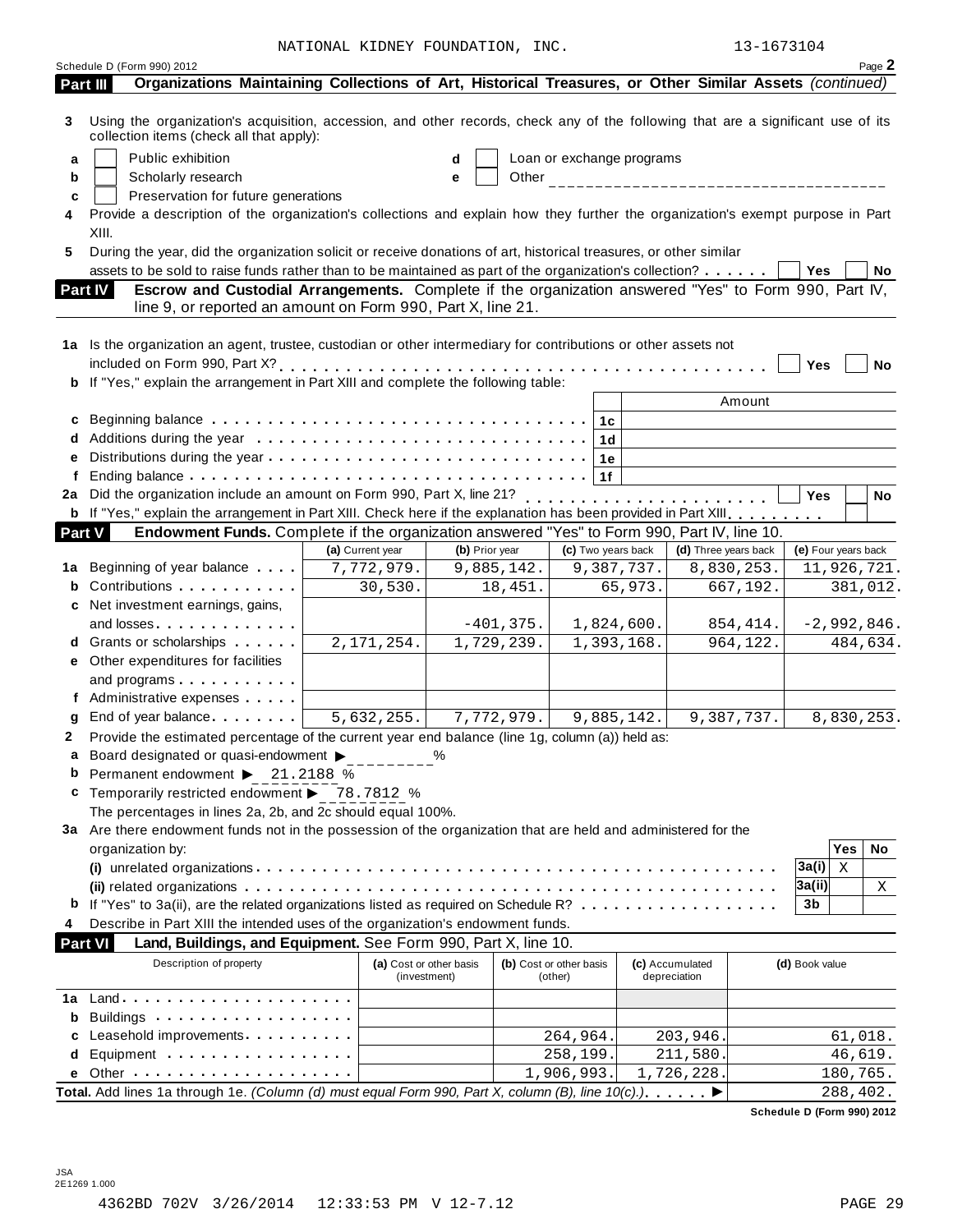| Schedule D (Form 990) 2012 |                                                                                                                                                         |                 |                                                              | Page 3                       |
|----------------------------|---------------------------------------------------------------------------------------------------------------------------------------------------------|-----------------|--------------------------------------------------------------|------------------------------|
| <b>Part VII</b>            | Investments - Other Securities. See Form 990, Part X, line 12.                                                                                          |                 |                                                              |                              |
|                            | (a) Description of security or category<br>(including name of security)                                                                                 | (b) Book value  | (c) Method of valuation:<br>Cost or end-of-year market value |                              |
|                            | (1) Financial derivatives                                                                                                                               |                 |                                                              |                              |
|                            | (2) Closely-held equity interests                                                                                                                       |                 |                                                              |                              |
|                            |                                                                                                                                                         |                 |                                                              |                              |
| (A)                        |                                                                                                                                                         |                 |                                                              |                              |
| (B)                        |                                                                                                                                                         |                 |                                                              |                              |
| (C)                        |                                                                                                                                                         |                 |                                                              |                              |
| (D)                        |                                                                                                                                                         |                 |                                                              |                              |
| (E)<br>(F)                 |                                                                                                                                                         |                 |                                                              |                              |
| (G)                        |                                                                                                                                                         |                 |                                                              |                              |
| (H)                        |                                                                                                                                                         |                 |                                                              |                              |
| (1)                        |                                                                                                                                                         |                 |                                                              |                              |
|                            | Total. (Column (b) must equal Form 990, Part X, col. (B) line 12.)<br>▶                                                                                 |                 |                                                              |                              |
| Part VIII                  | Investments - Program Related. See Form 990, Part X, line 13.                                                                                           |                 |                                                              |                              |
|                            | (a) Description of investment type                                                                                                                      | (b) Book value  | (c) Method of valuation:<br>Cost or end-of-year market value |                              |
| (1)                        |                                                                                                                                                         |                 |                                                              |                              |
| (2)                        |                                                                                                                                                         |                 |                                                              |                              |
| (3)                        |                                                                                                                                                         |                 |                                                              |                              |
| (4)                        |                                                                                                                                                         |                 |                                                              |                              |
| (5)                        |                                                                                                                                                         |                 |                                                              |                              |
| (6)                        |                                                                                                                                                         |                 |                                                              |                              |
| (7)                        |                                                                                                                                                         |                 |                                                              |                              |
| (8)                        |                                                                                                                                                         |                 |                                                              |                              |
| (9)                        |                                                                                                                                                         |                 |                                                              |                              |
| (10)                       |                                                                                                                                                         |                 |                                                              |                              |
|                            | Total. (Column (b) must equal Form 990, Part X, col. (B) line 13.)<br>▶                                                                                 |                 |                                                              |                              |
| Part IX                    | Other Assets. See Form 990, Part X, line 15.                                                                                                            |                 |                                                              |                              |
|                            | (1) DUE FROM AFFILIATES                                                                                                                                 | (a) Description |                                                              | (b) Book value<br>3,917,871. |
|                            | (2) BENEFICIAL INTEREST IN CHAR.                                                                                                                        |                 |                                                              |                              |
|                            | (3) REMAINDER TRUSTS & ESTATES                                                                                                                          |                 |                                                              | 114,702.                     |
|                            | (4) OTHER ASSETS                                                                                                                                        |                 |                                                              | 78,729.                      |
| (5)                        |                                                                                                                                                         |                 |                                                              |                              |
| (6)                        |                                                                                                                                                         |                 |                                                              |                              |
| (7)                        |                                                                                                                                                         |                 |                                                              |                              |
| (8)                        |                                                                                                                                                         |                 |                                                              |                              |
| (9)                        |                                                                                                                                                         |                 |                                                              |                              |
| (10)                       |                                                                                                                                                         |                 |                                                              |                              |
|                            | Total. (Column (b) must equal Form 990, Part X, col. (B) line 15.)                                                                                      |                 |                                                              | 4, 111, 302.                 |
| Part X                     | Other Liabilities. See Form 990, Part X, line 25.                                                                                                       |                 |                                                              |                              |
| 1.                         | (a) Description of liability                                                                                                                            | (b) Book value  |                                                              |                              |
|                            | (1) Federal income taxes                                                                                                                                |                 |                                                              |                              |
| (2)                        |                                                                                                                                                         |                 |                                                              |                              |
| (3)                        |                                                                                                                                                         |                 |                                                              |                              |
| (4)                        |                                                                                                                                                         |                 |                                                              |                              |
| (5)                        |                                                                                                                                                         |                 |                                                              |                              |
| (6)                        |                                                                                                                                                         |                 |                                                              |                              |
| (7)                        |                                                                                                                                                         |                 |                                                              |                              |
| (8)                        |                                                                                                                                                         |                 |                                                              |                              |
| (9)                        |                                                                                                                                                         |                 |                                                              |                              |
| (10)                       |                                                                                                                                                         |                 |                                                              |                              |
| (11)                       | Total. (Column (b) must equal Form 990, Part X, col. (B) line 25.)                                                                                      | ▶               |                                                              |                              |
|                            | 2. FIN 48 (ASC 740) Footnote. In Part XIII, provide the text of the footnote to the organization's financial statements that reports the organization's |                 |                                                              |                              |
|                            |                                                                                                                                                         |                 |                                                              |                              |

1. FIN 48 (ASC 740) Footnote. In Part XIII, provide the text of the footnote to the organization's financial statements that reports the organization's liability for uncertain tax positions under FIN 48 (ASC 740). Check he X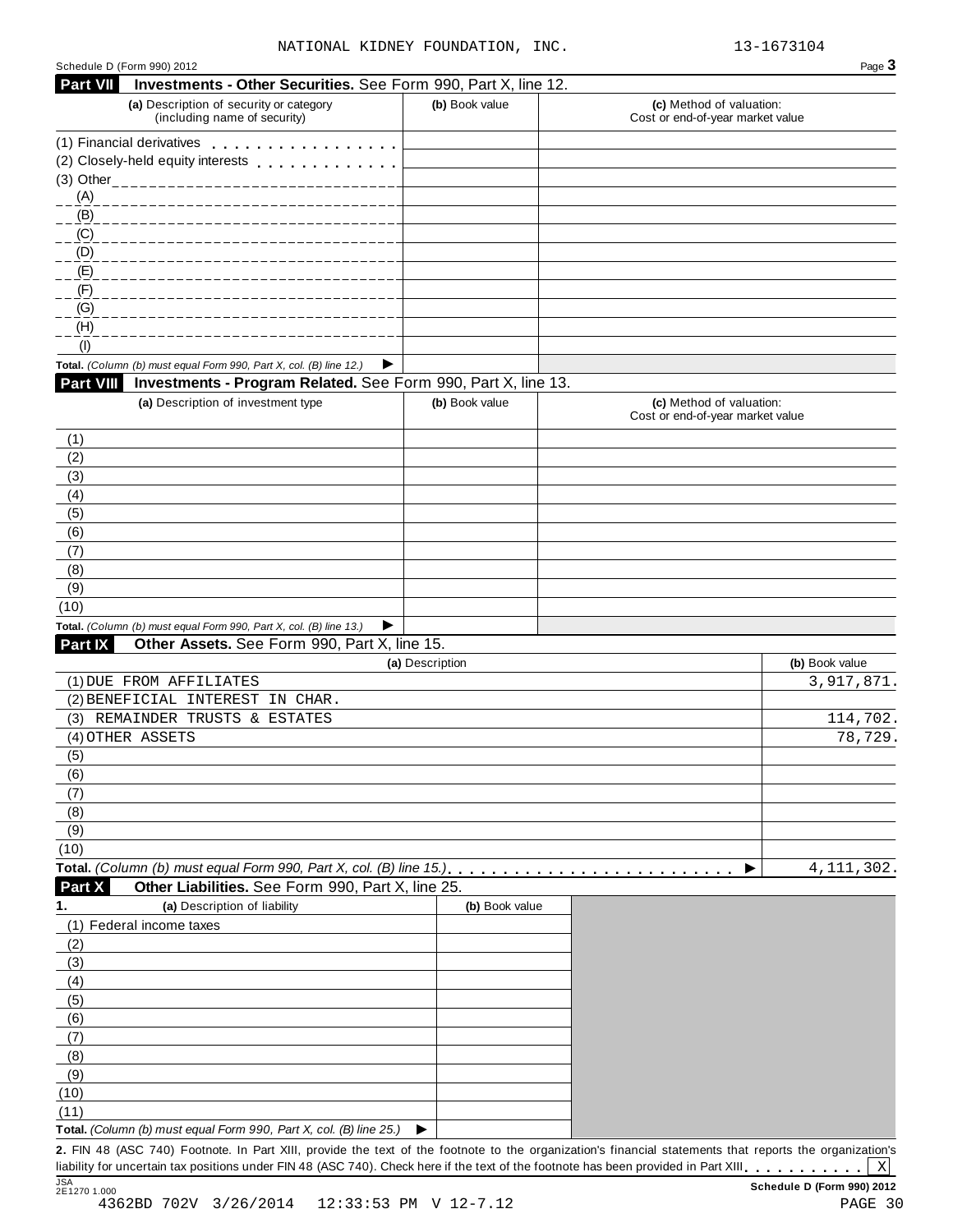|  |  | NATIONAL KIDNEY FOUNDATION, INC |  |
|--|--|---------------------------------|--|
|--|--|---------------------------------|--|

|                  | Schedule D (Form 990) 2012                                                                                                                                                                                                                                                                                |         | Page 4        |
|------------------|-----------------------------------------------------------------------------------------------------------------------------------------------------------------------------------------------------------------------------------------------------------------------------------------------------------|---------|---------------|
| Part XI          | Reconciliation of Revenue per Audited Financial Statements With Revenue per Return                                                                                                                                                                                                                        |         |               |
| 1.               | Total revenue, gains, and other support per audited financial statements                                                                                                                                                                                                                                  | 1       | 38, 231, 177. |
| 2                | Amounts included on line 1 but not on Form 990, Part VIII, line 12:                                                                                                                                                                                                                                       |         |               |
| a                | Net unrealized gains on investments<br>644,234.<br>2a                                                                                                                                                                                                                                                     |         |               |
| b                | 82,161.<br>2 <sub>b</sub>                                                                                                                                                                                                                                                                                 |         |               |
| с                | 2c                                                                                                                                                                                                                                                                                                        |         |               |
| d                | 286, 417.<br>2d                                                                                                                                                                                                                                                                                           |         |               |
| e                |                                                                                                                                                                                                                                                                                                           | 2e      | 1,012,812.    |
| 3                |                                                                                                                                                                                                                                                                                                           | 3       | 37, 218, 365. |
| 4                | Amounts included on Form 990, Part VIII, line 12, but not on line 1:                                                                                                                                                                                                                                      |         |               |
| a                | Investment expenses not included on Form 990, Part VIII, line 7b<br>4a                                                                                                                                                                                                                                    |         |               |
| b                | 4 <sub>b</sub>                                                                                                                                                                                                                                                                                            |         |               |
| c                | Add lines 4a and 4b                                                                                                                                                                                                                                                                                       | 4с      |               |
| 5                | Total revenue. Add lines 3 and 4c. (This must equal Form 990, Part I, line 12.)                                                                                                                                                                                                                           | 5       | 37, 218, 365. |
|                  | Part XII Reconciliation of Expenses per Audited Financial Statements With Expenses per Return                                                                                                                                                                                                             |         |               |
| 1                | Total expenses and losses per audited financial statements                                                                                                                                                                                                                                                | 1       | 37,102,792.   |
| 2                | Amounts included on line 1 but not on Form 990, Part IX, line 25:                                                                                                                                                                                                                                         |         |               |
| a                | Donated services and use of facilities<br>interactions interaction interaction interaction interaction interaction interaction interaction interaction interaction interaction interaction interaction interaction interaction i<br>82,161.<br>2a                                                         |         |               |
| b                | 2 <sub>b</sub>                                                                                                                                                                                                                                                                                            |         |               |
| c                | Other losses<br>2c                                                                                                                                                                                                                                                                                        |         |               |
| d                | 2d<br>334,144.                                                                                                                                                                                                                                                                                            |         |               |
| e                | Add lines 2a through 2d                                                                                                                                                                                                                                                                                   | 2e      | 416,305.      |
| 3                |                                                                                                                                                                                                                                                                                                           | 3       | 36,686,487.   |
| 4                | Amounts included on Form 990, Part IX, line 25, but not on line 1:                                                                                                                                                                                                                                        |         |               |
| a                | Investment expenses not included on Form 990, Part VIII, line 7b<br>4a                                                                                                                                                                                                                                    |         |               |
| b                | Other (Describe in Part XIII.)<br>4b                                                                                                                                                                                                                                                                      |         |               |
| C                | Add lines 4a and 4b                                                                                                                                                                                                                                                                                       |         |               |
| 5                | Total expenses. Add lines 3 and 4c. (This must equal Form 990, Part I, line 18.)                                                                                                                                                                                                                          | 4c<br>5 | 36,686,487.   |
| <b>Part XIII</b> | <b>Supplemental Information</b>                                                                                                                                                                                                                                                                           |         |               |
|                  | Complete this part to provide the descriptions required for Part II, lines 3, 5, and 9; Part III, lines 1a and 4; Part IV, lines 1b and 2b;<br>Part V, line 4; Part X, line 2; Part XI, lines 2d and 4b; and Part XII, lines 2d and 4b. Also complete this part to provide any additional<br>information. |         |               |
|                  | SEE PAGE 5                                                                                                                                                                                                                                                                                                |         |               |
|                  |                                                                                                                                                                                                                                                                                                           |         |               |
|                  |                                                                                                                                                                                                                                                                                                           |         |               |
|                  |                                                                                                                                                                                                                                                                                                           |         |               |
|                  |                                                                                                                                                                                                                                                                                                           |         |               |
|                  |                                                                                                                                                                                                                                                                                                           |         |               |

**Schedule D (Form 990) 2012**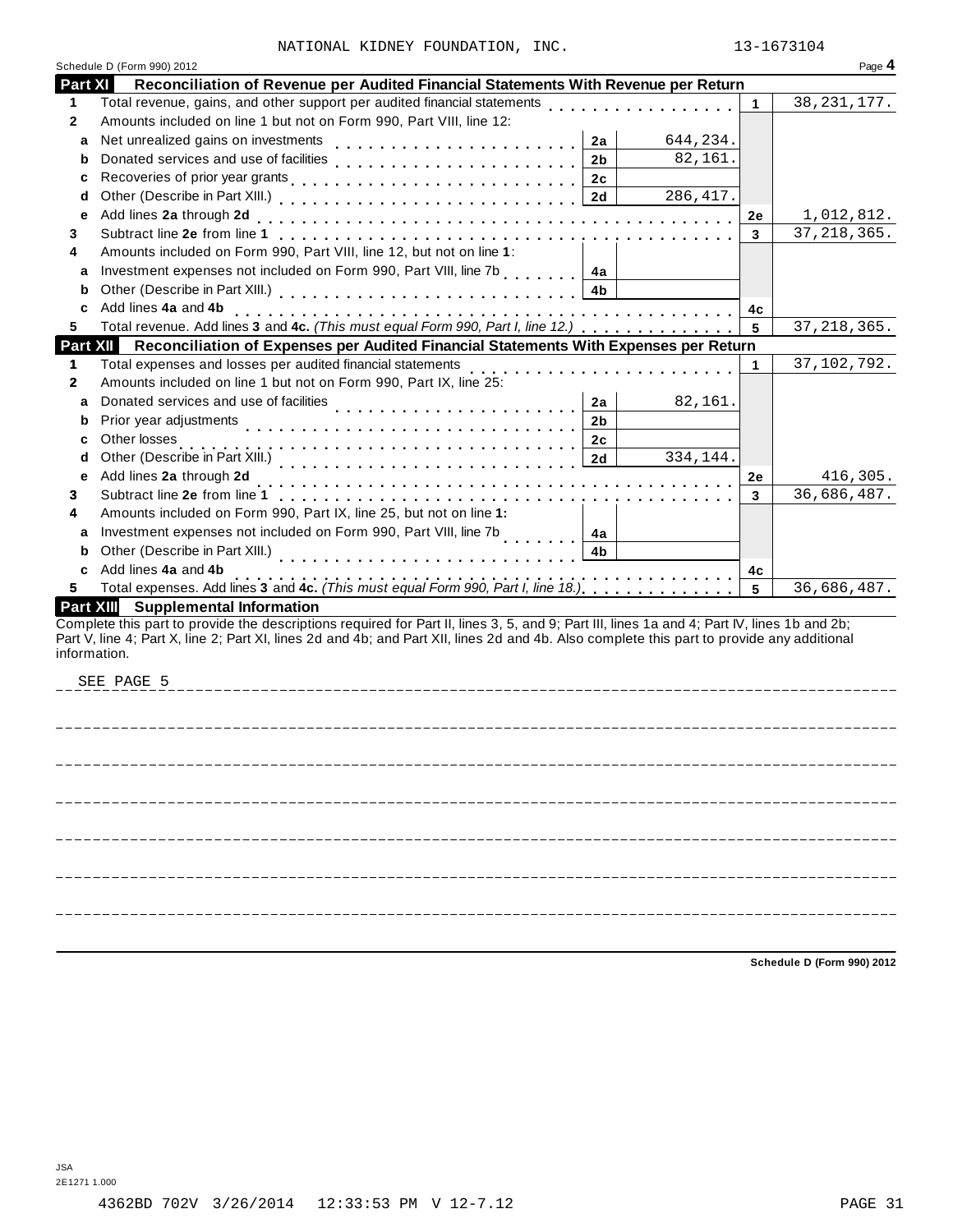PART V, LINE 4:

THE ORGANIZATION'S PERMANENTLY RESTRICTED ENDOWMENT CONSISTS OF PERMANENTLY RESTRICTED NET ASSETS HELD PRIMARILY FOR RESEARCH AND PATIENT SUPPORT. THE REMAINING PORTION OF THE DONOR-RESTRICTED ENDOWMENT FUND THAT IS NOT CLASSIFIED IN PERMANENTLY RESTRICTED NET ASSETS IS CLASSIFIED AS TEMPORARILY RESTRICTED NET ASSETS UNTIL THOSE AMOUNTS ARE EXPENDED AND RELEASED FROM RESTRICTIONS.

#### PART X, LINE 2:

NATIONAL KIDNEY FOUNDATION, INC. HAS NOT TAKEN AN UNCERTAIN TAX POSITION THAT WOULD REQUIRE PROVISION OF A LIABILITY UNDER ASC 740, "INCOME TAXES". UNDER ASC 740, AN ORGANIZATION MUST RECOGNIZE THE TAX BENEFIT ASSOCIATED WITH TAX POSITIONS TAKEN FOR TAX RETURN PURPOSES WHEN IT IS MORE LIKELY THAN NOT THAT THE POSITION WILL BE SUSTAINED. THE ORGANIZATION DOES NOT BELIEVE THERE ARE ANY MATERIAL UNCERTAIN TAX POSITIONS AND, ACCORDINGLY, HAS NOT RECOGNIZED ANY LIABILITY FOR UNRECOGNIZED TAX BENEFITS. THE ORGANIZATION HAS FILED IRS FORM 990, AS REQUIRED, AND ALL OTHER APPLICABLE RETURNS IN JURISDICTIONS WHEN IT IS REQUIRED. FOR BOTH THE YEARS ENDED JUNE 30, 2013 AND 2012, THERE WERE NO INTEREST OR PENALTIES RECORDED OR INCLUDED IN THE CONSOLIDATED FINANCIAL STATEMENTS. THE ORGANIZATION IS NO LONGER SUBJECT TO INCOME TAX EXAMINATION BY U.S. FEDERAL, STATE AND LOCAL TAX AUTHORITIES FOR YEARS BEFORE 2010, WHICH IS THE STANDARD STATUTE OF LIMITATION LOOK-BACK PERIOD.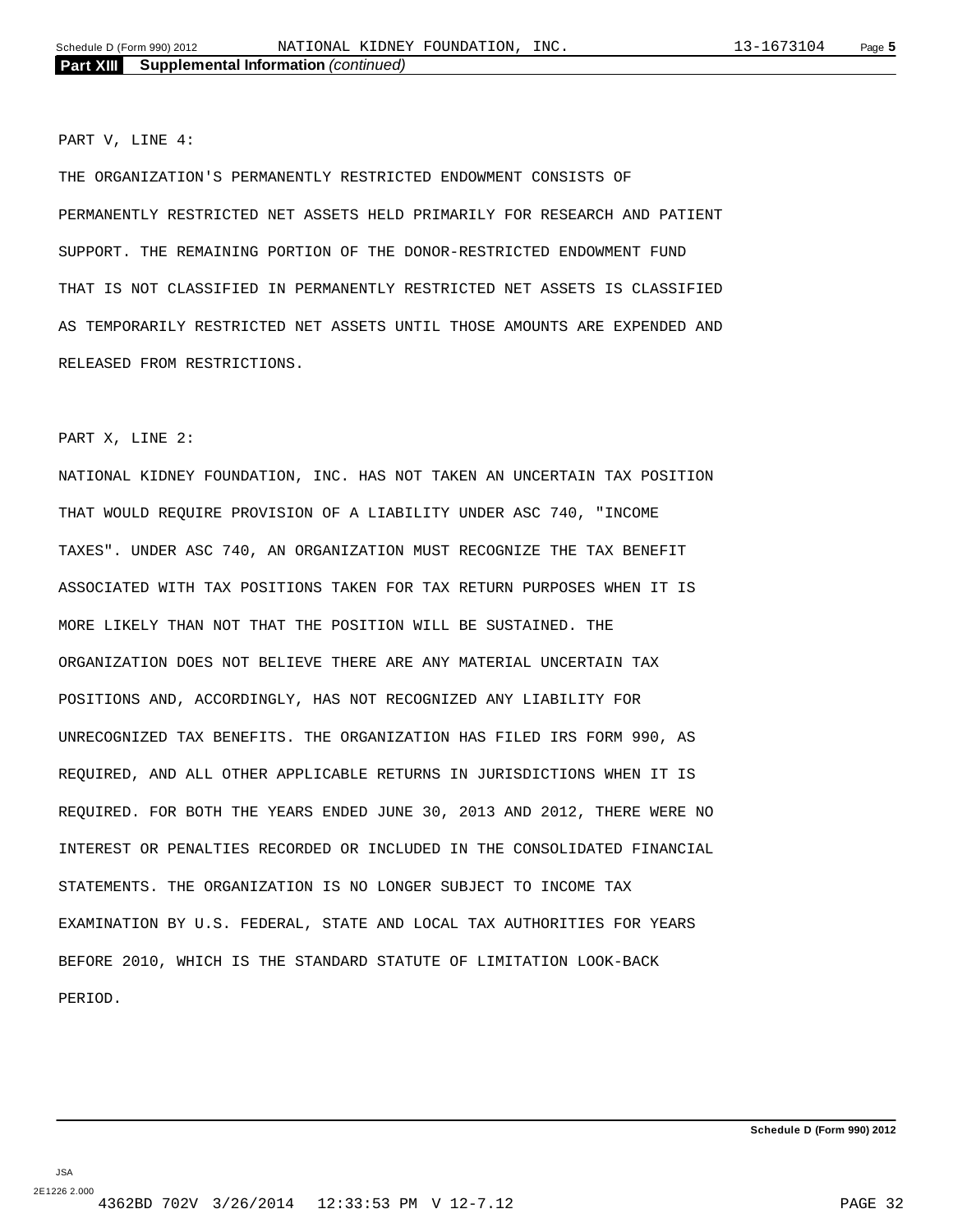PART XI, LINE 2D:

REVENUES OF RELATED ORGANIZATIONS, CAMP REYNAL AND KIDNEY DISEASE IMPROVING GLOBAL OUTCOMES, IN THE AMOUNT OF \$241,531, AND COST OF GOODS SOLD IN THE AMOUNT OF \$44,886.

PART XII, LINE 2D:

EXPENSES OF RELATED ORGANIZATIONS, CAMP REYNAL AND KIDNEY DISEASE IMPROVING GLOBAL OUTCOMES, IN THE AMOUNT OF \$289,258, AND COST OF GOODS SOLD IN THE AMOUNT OF \$44,886.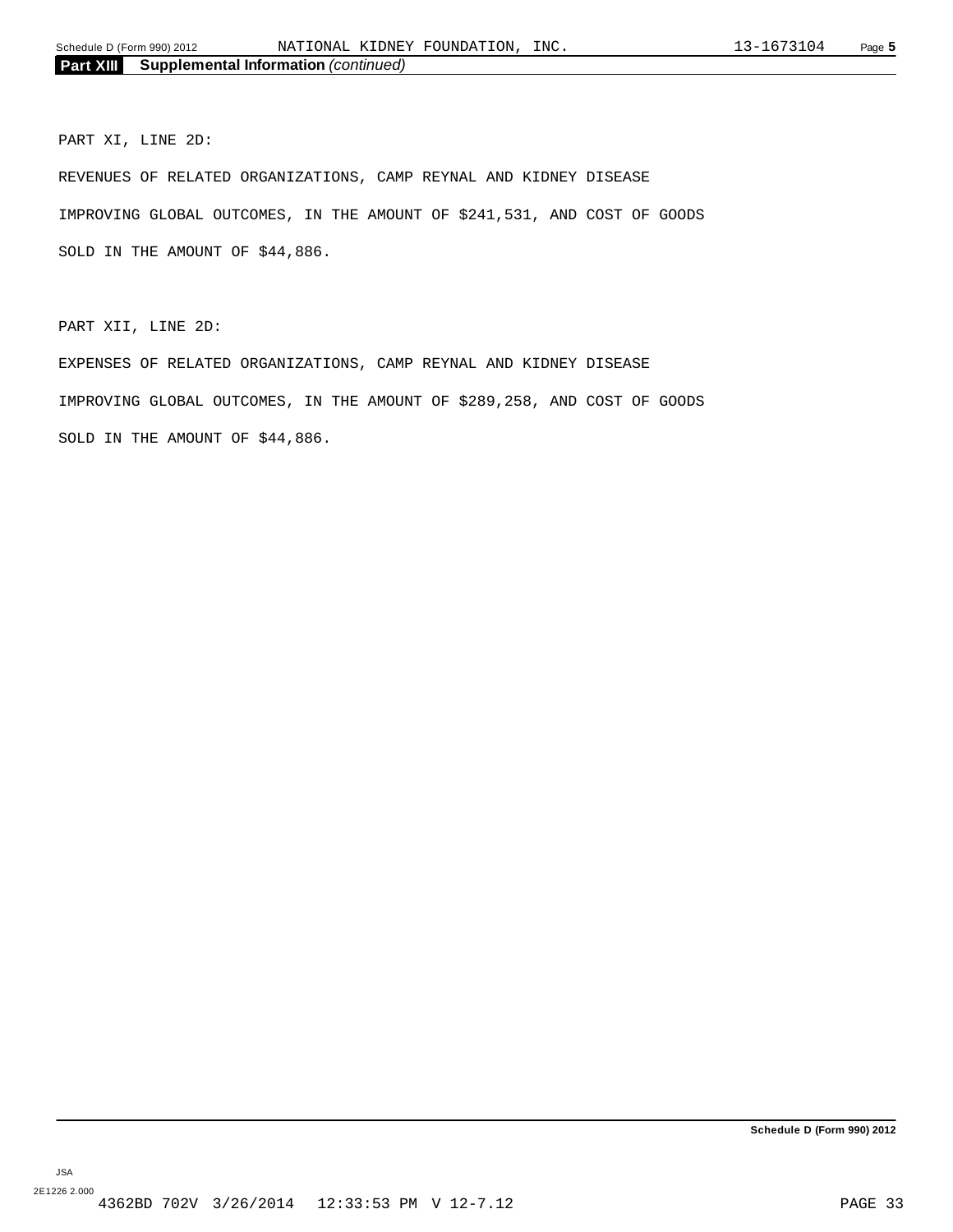**7**

**8**

**9**

**10**

| (Form 990 or 990-EZ |  |  |  |  |
|---------------------|--|--|--|--|
|---------------------|--|--|--|--|

|  | Internal Revenue Service |  |
|--|--------------------------|--|
|  |                          |  |

# Supplemental Information Regarding **COMB No. 1545-0047**

SCHEDULE G<br>
(Form 990 or 990-EZ)<br>
Complete if the organization answered "Yes" to Form 990, Part IV, lines 17, 18, or 19, or if the<br>
Department of the Treasury<br>
Internal Revenue Service<br>
Name of the organization<br>
Name of t

| $20$ 12               |
|-----------------------|
| <b>Open to Public</b> |
| Inspection            |
|                       |

| Name of the organization                                                                                                                                                                                                                                                                                                                                                                                                                         |               |                                                                      |    |                                      | <b>Employer identification number</b>                                      |                                                         |  |  |  |
|--------------------------------------------------------------------------------------------------------------------------------------------------------------------------------------------------------------------------------------------------------------------------------------------------------------------------------------------------------------------------------------------------------------------------------------------------|---------------|----------------------------------------------------------------------|----|--------------------------------------|----------------------------------------------------------------------------|---------------------------------------------------------|--|--|--|
| NATIONAL KIDNEY FOUNDATION, INC.                                                                                                                                                                                                                                                                                                                                                                                                                 |               |                                                                      |    |                                      | 13-1673104                                                                 |                                                         |  |  |  |
| Fundraising Activities. Complete if the organization answered "Yes" to Form 990, Part IV, line 17.<br>Part I<br>Form 990-EZ filers are not required to complete this part.                                                                                                                                                                                                                                                                       |               |                                                                      |    |                                      |                                                                            |                                                         |  |  |  |
| Indicate whether the organization raised funds through any of the following activities. Check all that apply.                                                                                                                                                                                                                                                                                                                                    |               |                                                                      |    |                                      |                                                                            |                                                         |  |  |  |
| X<br>Mail solicitations<br>Solicitation of non-government grants<br>X<br>a<br>e                                                                                                                                                                                                                                                                                                                                                                  |               |                                                                      |    |                                      |                                                                            |                                                         |  |  |  |
| X<br>Solicitation of government grants<br>Internet and email solicitations<br>b                                                                                                                                                                                                                                                                                                                                                                  |               |                                                                      |    |                                      |                                                                            |                                                         |  |  |  |
| X<br>Phone solicitations<br>c                                                                                                                                                                                                                                                                                                                                                                                                                    | a             | $\mathbf{X}$                                                         |    | Special fundraising events           |                                                                            |                                                         |  |  |  |
| X<br>In-person solicitations<br>d                                                                                                                                                                                                                                                                                                                                                                                                                |               |                                                                      |    |                                      |                                                                            |                                                         |  |  |  |
| Did the organization have a written or oral agreement with any individual (including officers, directors, trustees<br>2a<br>or key employees listed in Form 990, Part VII) or entity in connection with professional fundraising services?<br><b>b</b> If "Yes," list the ten highest paid individuals or entities (fundraisers) pursuant to agreements under which the fundraiser is to be<br>compensated at least \$5,000 by the organization. |               |                                                                      |    |                                      |                                                                            | - X  <br><b>Yes</b><br><b>No</b>                        |  |  |  |
| (i) Name and address of individual<br>or entity (fundraiser)                                                                                                                                                                                                                                                                                                                                                                                     | (ii) Activity | (iii) Did fundraiser have<br>custody or control of<br>contributions? |    | (iv) Gross receipts<br>from activity | (v) Amount paid to<br>(or retained by)<br>fundraiser listed in<br>col. (i) | (vi) Amount paid to<br>(or retained by)<br>organization |  |  |  |
|                                                                                                                                                                                                                                                                                                                                                                                                                                                  |               | <b>Yes</b>                                                           | No |                                      |                                                                            |                                                         |  |  |  |
| 1                                                                                                                                                                                                                                                                                                                                                                                                                                                | KIDNEY CARS   |                                                                      |    |                                      |                                                                            |                                                         |  |  |  |
| INSURANCE AUTO AUCTIONS                                                                                                                                                                                                                                                                                                                                                                                                                          | PROGRAM       | X                                                                    |    | 2,890,630.                           | 191,366.                                                                   | 2,699,264.                                              |  |  |  |
| $\mathbf{2}$                                                                                                                                                                                                                                                                                                                                                                                                                                     |               |                                                                      |    |                                      |                                                                            |                                                         |  |  |  |
| ASTIC PRODUCTIONS, LLC                                                                                                                                                                                                                                                                                                                                                                                                                           | NYC GALA      | X                                                                    |    | 556,975.                             | 51,637                                                                     | 505,338.                                                |  |  |  |
| 3                                                                                                                                                                                                                                                                                                                                                                                                                                                | NYC KIDNEY    |                                                                      |    |                                      |                                                                            |                                                         |  |  |  |
| EVENTS<br>KLO                                                                                                                                                                                                                                                                                                                                                                                                                                    | WALK          |                                                                      | Χ  | 754,483.                             | 21,308                                                                     | 733,175.                                                |  |  |  |
| 4                                                                                                                                                                                                                                                                                                                                                                                                                                                | <b>BOSTON</b> |                                                                      |    |                                      |                                                                            |                                                         |  |  |  |
| EVENTS<br>KLO                                                                                                                                                                                                                                                                                                                                                                                                                                    | KIDNEY WALK   |                                                                      | X  | 412,399.                             | 27,527.                                                                    | 384,872.                                                |  |  |  |
| 5                                                                                                                                                                                                                                                                                                                                                                                                                                                | WESTCHESTER   |                                                                      |    |                                      |                                                                            |                                                         |  |  |  |
| <b>KLO</b><br>EVENTS                                                                                                                                                                                                                                                                                                                                                                                                                             | <b>GOLF</b>   |                                                                      | X  | 401,202.                             | 21,901                                                                     | 379,301.                                                |  |  |  |
| 6                                                                                                                                                                                                                                                                                                                                                                                                                                                |               |                                                                      |    |                                      |                                                                            |                                                         |  |  |  |

**Total** m m m m m m m m m m m m m m m m m m m m m m m m m m m m m m m m m m m m m m m I **3** List all states in which the organization is registered or licensed to solicit contributions or has been notified it is exempt from registration or licensing.

|  | AL, AK, AZ, AR, CA, CO, CT, DE, DC, FL, GA, HI, ID, IL, IN, |  |  |  |  |  |  |  |  |                                                                                     |
|--|-------------------------------------------------------------|--|--|--|--|--|--|--|--|-------------------------------------------------------------------------------------|
|  |                                                             |  |  |  |  |  |  |  |  | IA, KS, KY, LA, ME, MD, MA, MI, MN, MS, MO, MT, NE, NV, NH, NJ, NM, NY, NC, ND, OH, |
|  | OK, OR, PA, RI, SC, SD, TN, TX, UT, VT, VA, WA, WV, WI, WY, |  |  |  |  |  |  |  |  |                                                                                     |

5,015,689. 313,739. 4,701,950.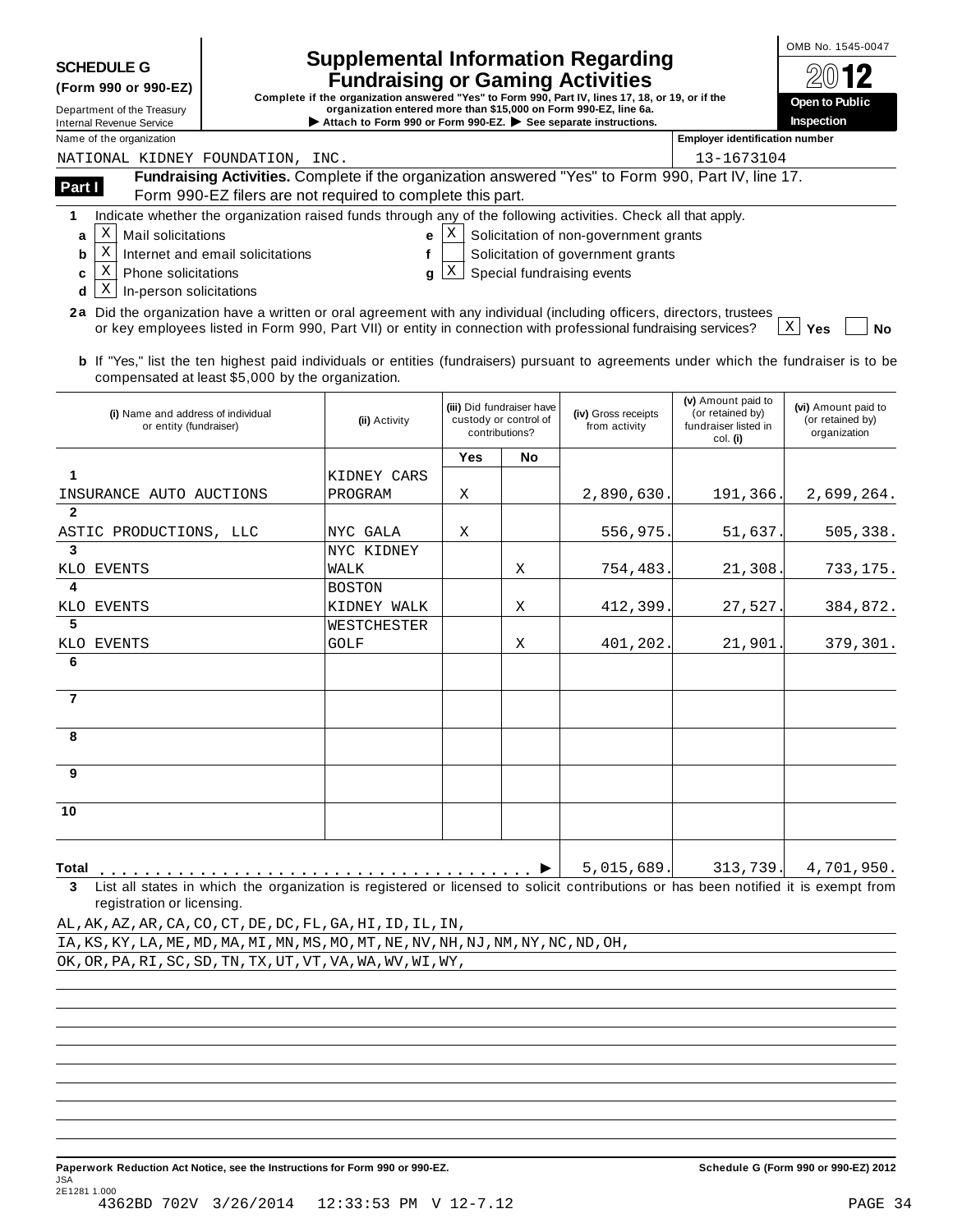Schedule <sup>G</sup> (Form <sup>990</sup> or 990-EZ) <sup>2012</sup> Page **2** Fundraising Events. Complete if the organization answered "Yes" to Form 990, Part IV, line 18, or reported more than \$15,000 of fundraising event contributions and gross income on Form 990-EZ, lines 1 and 6b. List events with gross receipts greater than \$5,000. **Part II (a)** Event #1 **(b)** Event #2 **(c)** Other events **(d)** Total events (add col. **(a)** through col. **(c)**) (event type) (event type) (total number) **1** Gross receipts **manual** measure is a manual series of the Gross receipts **manual 2** Less: Contributions **manual 3** Gross income (line 1 minus line 2) m m m m m m m m m m m m m m m m m Revenue **4** Cash prizes . . . . . . . . . . . . . **5** Noncash prizes **man m m m m m m m m m m m m m m m 6** Rent/facility costs **. . . . . . . . .** . **7** Food and beverages **.** . . . . . . . . **8** Entertainment . . . . . . . . . . . **9** Other direct expenses **manual**  $\overline{\phantom{a}}$ **10** Direct expense summary. Add lines 4 through 9 in column (d) m m m m m m m m m m m m m m m m m m m m m **11** Net income summary. Combine line 3, column (d), and line 10  $\bullet$   $($  1,447,939.) m m m m m m m m m m m m m m m m m m m m m I Direct Expenses **Part III Gaming.** Complete if the organization answered "Yes" to Form 990, Part IV, line 19, or reported more<br>than \$15,000 on Form 990-EZ, line 6a. **(d)** Total gaming (add col. **(a)** through col. **(c)**) **(b)** Pull tabs/instant (a) Bingo **(b)** Pull tabs/instant **(c)** Other gaming **(c)** Other gaming **1** Gross revenue **2** Cash prizes <sub>.</sub> . . . . . . . . . . . . . **3** Noncash prizes **man m m m m m m m m m m m m**  $\begin{bmatrix} a \\ b \\ c \\ d \end{bmatrix}$ <br> $\begin{bmatrix} a \\ c \\ d \end{bmatrix}$  1 Gross revenue  $\begin{bmatrix} a & b \\ c & d \end{bmatrix}$  1 Gross revenue **4** Rent/facility costs **manual** metal with  $\cdot$ **5** Other direct expenses **6** Volunteer labor **7** Direct expense summary. Add lines 2 through 5 in column (d) m m m m m m m m m m m m m m m m m m m m m I **8** Net gaming income summary. Combine line 1, column d, and line 7 **.** . . . . . . . . . . . . . . . . ▶ ▶ │ . <u>. . . . . . .</u> Direct Expenses **Yes No Yes No Yes No** % % % m m m m m m m m m m m  $($  ) **9** Enter the state(s) in which the organization operates gaming activities: **10** Were any of the organization's gaming licenses revoked, suspended or terminated during the tax year? **a** Enter the state(s) in which the organization operates gaming activities:<br>**a** Is the organization licensed to operate gaming activities in each of these states?<br>**a** list the state of the state of the states of the states of **b** If "No," explain: **b** If "Yes," explain: **i**  $\qquad \qquad$  Yes  $\Box$  No NATIONAL KIDNEY FOUNDATION, INC. 13-1673104 D.C. GALA | NYC WALK | 106. 847,319. 754,483. 10,373,899. 11,975,701. 655,744. 754,483. 9,117,535. 10,527,762. 191,575. 1.256,364. 1,447,939. 14,397. 164,499. 178,896. 32,250. 282,318. 314,568. 144,928.

**Schedule G (Form 990 or 990-EZ) 2012**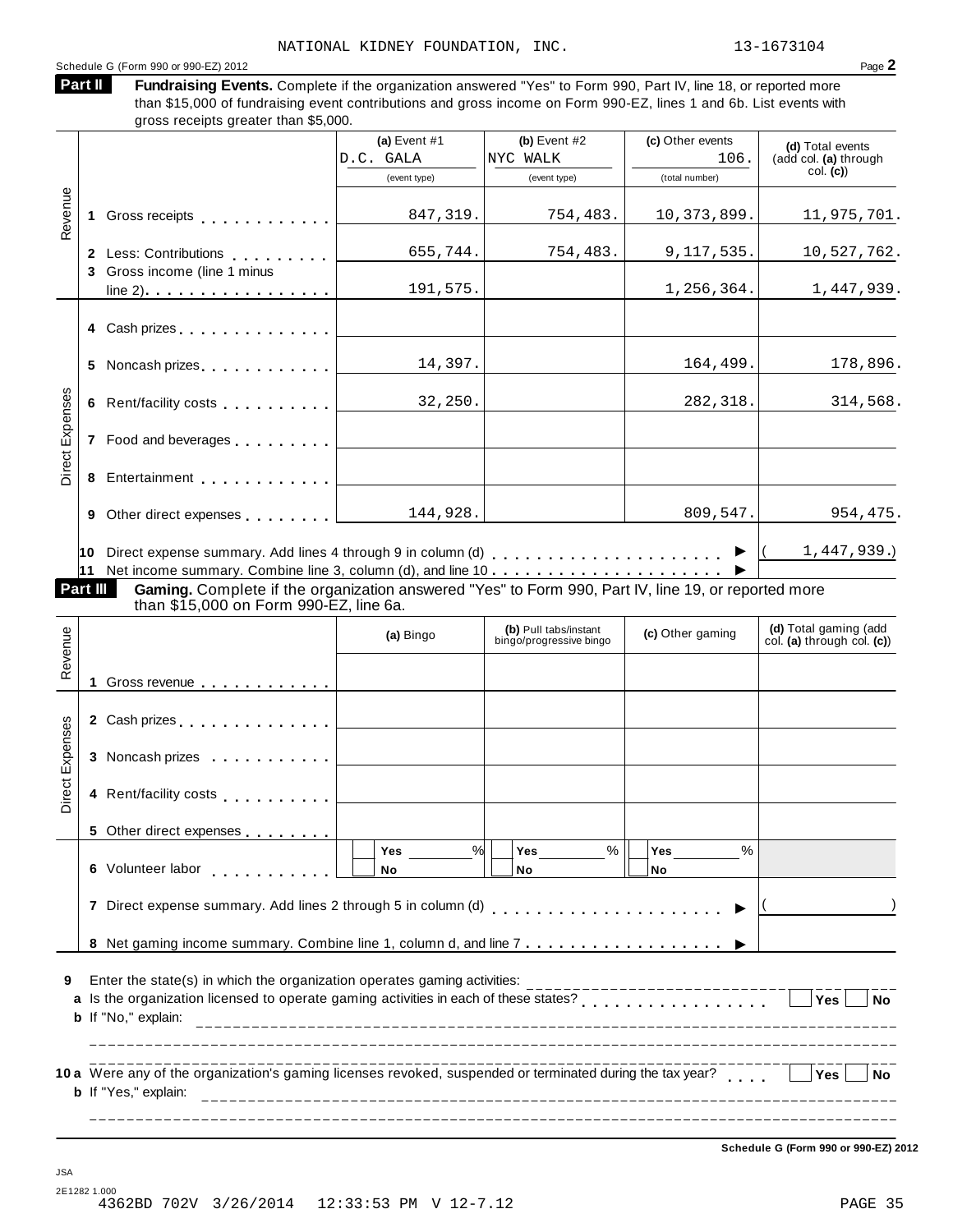|  |  | NATIONAL KIDNEY FOUNDATION, INC. |  |
|--|--|----------------------------------|--|
|--|--|----------------------------------|--|

|                | NATIONAL KIDNEY FOUNDATION, INC.                                                                                                                                                                                                                                                          | 13-1673104 |           |
|----------------|-------------------------------------------------------------------------------------------------------------------------------------------------------------------------------------------------------------------------------------------------------------------------------------------|------------|-----------|
|                | Schedule G (Form 990 or 990-EZ) 2012                                                                                                                                                                                                                                                      |            | Page 3    |
| 11             |                                                                                                                                                                                                                                                                                           | Yes        | No        |
| 12             | Is the organization a grantor, beneficiary or trustee of a trust or a member of a partnership or other entity                                                                                                                                                                             |            |           |
|                |                                                                                                                                                                                                                                                                                           | Yes        | <b>No</b> |
| 13             | Indicate the percentage of gaming activity operated in:                                                                                                                                                                                                                                   |            |           |
| a              |                                                                                                                                                                                                                                                                                           |            | $\%$      |
| b              |                                                                                                                                                                                                                                                                                           |            | $\%$      |
| 14             | Enter the name and address of the person who prepares the organization's gaming/special events books and<br>records:                                                                                                                                                                      |            |           |
|                |                                                                                                                                                                                                                                                                                           |            |           |
|                | Address $\triangleright$                                                                                                                                                                                                                                                                  |            |           |
|                | 15a Does the organization have a contract with a third party from whom the organization receives gaming                                                                                                                                                                                   |            |           |
|                |                                                                                                                                                                                                                                                                                           | Yes        | No        |
|                | <b>b</b> If "Yes," enter the amount of gaming revenue received by the organization $\triangleright$ \$______________ and the                                                                                                                                                              |            |           |
|                | amount of gaming revenue retained by the third party $\triangleright$ \$ _______________.                                                                                                                                                                                                 |            |           |
|                | If "Yes," enter name and address of the third party:                                                                                                                                                                                                                                      |            |           |
|                |                                                                                                                                                                                                                                                                                           |            |           |
|                |                                                                                                                                                                                                                                                                                           |            |           |
| 16             | Gaming manager information:                                                                                                                                                                                                                                                               |            |           |
|                |                                                                                                                                                                                                                                                                                           |            |           |
|                | Gaming manager compensation $\triangleright$ \$ _______________                                                                                                                                                                                                                           |            |           |
|                |                                                                                                                                                                                                                                                                                           |            |           |
|                | Director/officer<br>Employee<br>Independent contractor                                                                                                                                                                                                                                    |            |           |
| 17             | Mandatory distributions:                                                                                                                                                                                                                                                                  |            |           |
| a              | Is the organization required under state law to make charitable distributions from the gaming proceeds to                                                                                                                                                                                 |            |           |
|                |                                                                                                                                                                                                                                                                                           |            |           |
|                | <b>b</b> Enter the amount of distributions required under state law to be distributed to other exempt organizations                                                                                                                                                                       |            |           |
|                | or spent in the organization's own exempt activities during the tax year $\blacktriangleright$ \$                                                                                                                                                                                         |            |           |
| <b>Part IV</b> | Supplemental Information. Complete this part to provide the explanation required by Part I, line 2b,<br>columns (iii) and (v), and Part III, lines 9, 9b, 10b, 15b, 15c, 16, and 17b, as applicable. Also complete this<br>part to provide any additional information (see instructions). |            |           |

**Schedule G (Form 990 or 990-EZ) 2012**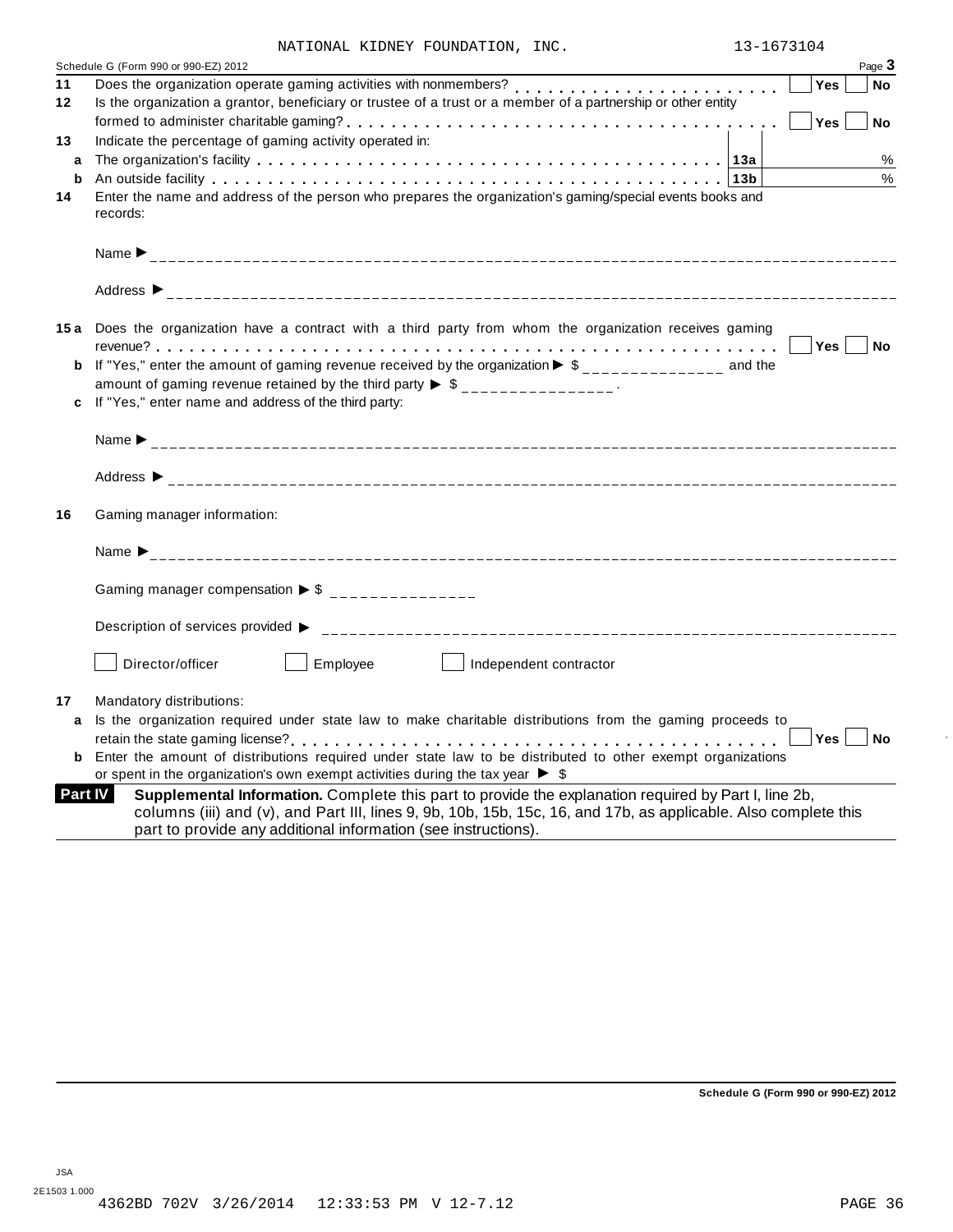| <b>SCHEDULE I</b> |  |
|-------------------|--|
| (Form 990)        |  |

## **Grants and Other Assistance to Organizations, Governments, and Individuals in the United States Assistance Assistance** *PO12*

Department of the Treasury **Department of the Treasury** Complete if the organization answered "Yes" to Form 990, Part IV, line 21 or 22.<br>Department of the Treasury **Depart of Public**<br>Department of the Treasury of the Depa

Department of the Treasury

Name of the organization **Employer identification number in the original of the original of the organization in the original of the organization in the original of the original of the original of the original of the** 

NATIONAL KIDNEY FOUNDATION, INC. 13-1673104

**Part I General Information on Grants and Assistance**

**1** Does the organization maintain records to substantiate the amount of the grants or assistance, the grantees' eligibility for the grants or assistance, and Does the organization maintain records to substantiate the amount of the grants or assistance, the grantees' eligibility for the grants or assistance, and<br>the selection criteria used to award the grants or assistance?<br>- $\overline{X}$  Yes

**2** Describe in Part IV the organization's procedures for monitoring the use of grant funds in the United States.

**Grants and Other Assistance to Governments and Organizations in the United States.** Complete ifthe organization answered "Yes" to Form 990, Part IV, line 21, for any recipient that received more than \$5,000. Part II can be duplicated if additional space is needed.

| $\mathbf{1}$ | (a) Name and address of organization<br>or government                  | $(b)$ EIN | (c) IRC section<br>if applicable | (d) Amount of cash<br>grant | (e) Amount of non-<br>cash assistance | (f) Method of valuation<br>(book, FMV, appraisal,<br>other) | (g) Description of<br>non-cash assistance | (h) Purpose of grant<br>or assistance |
|--------------|------------------------------------------------------------------------|-----------|----------------------------------|-----------------------------|---------------------------------------|-------------------------------------------------------------|-------------------------------------------|---------------------------------------|
|              |                                                                        |           |                                  |                             |                                       |                                                             |                                           |                                       |
|              |                                                                        |           |                                  |                             |                                       |                                                             |                                           |                                       |
|              |                                                                        |           |                                  |                             |                                       |                                                             |                                           |                                       |
|              |                                                                        |           |                                  |                             |                                       |                                                             |                                           |                                       |
|              |                                                                        |           |                                  |                             |                                       |                                                             |                                           |                                       |
|              |                                                                        |           |                                  |                             |                                       |                                                             |                                           |                                       |
|              |                                                                        |           |                                  |                             |                                       |                                                             |                                           |                                       |
|              |                                                                        |           |                                  |                             |                                       |                                                             |                                           |                                       |
|              |                                                                        |           |                                  |                             |                                       |                                                             |                                           |                                       |
|              |                                                                        |           |                                  |                             |                                       |                                                             |                                           |                                       |
|              |                                                                        |           |                                  |                             |                                       |                                                             |                                           |                                       |
|              |                                                                        |           |                                  |                             |                                       |                                                             |                                           |                                       |
| $\mathbf{2}$ |                                                                        |           |                                  |                             |                                       |                                                             |                                           |                                       |
| 3            |                                                                        |           |                                  |                             |                                       |                                                             |                                           |                                       |
|              | For Paperwork Reduction Act Notice, see the Instructions for Form 990. |           |                                  |                             |                                       |                                                             |                                           | Schedule I (Form 990) (2012)          |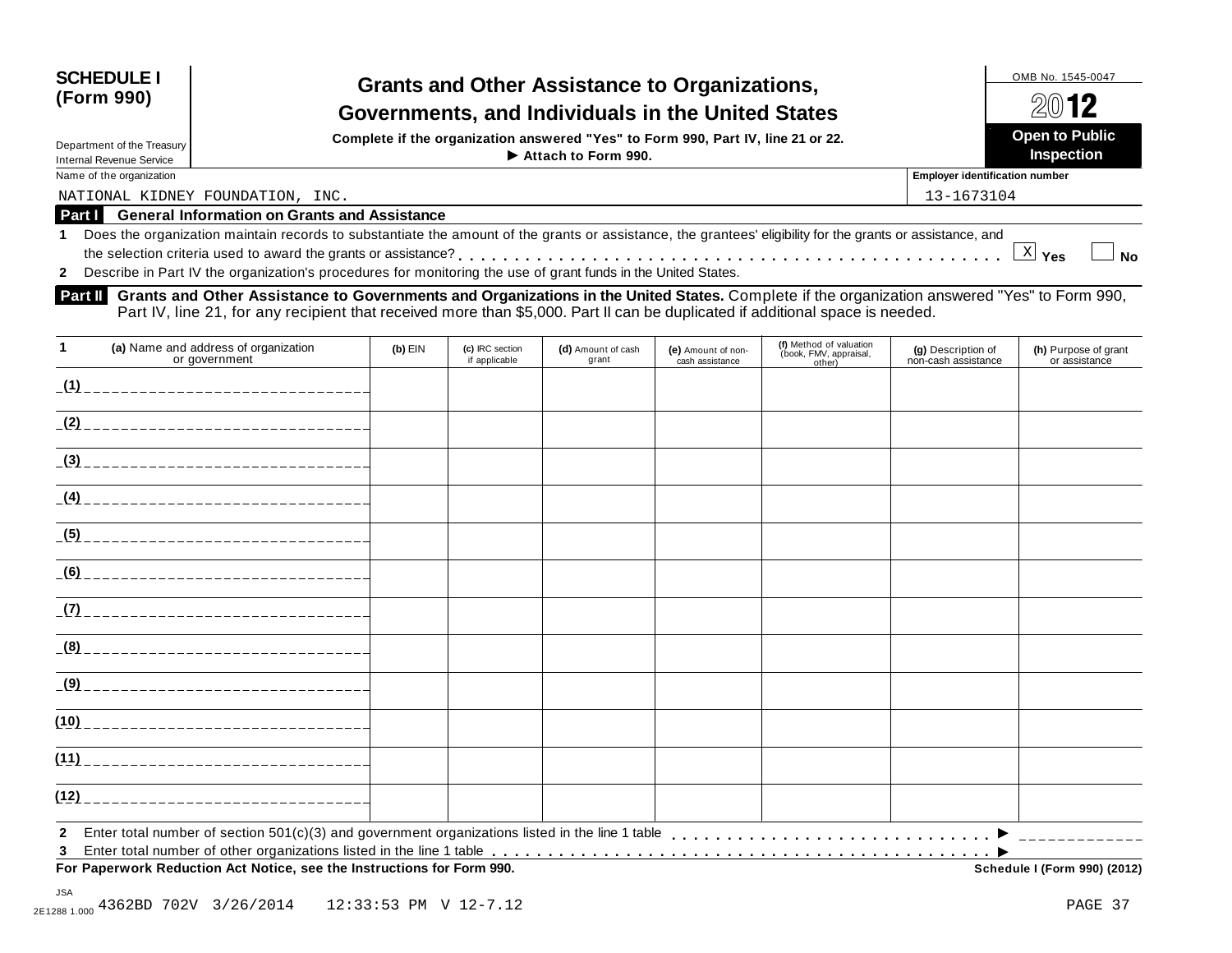| <b>Part III</b> | Grants and Other Assistance to Individuals in the United States. Complete if the organization answered "Yes" on Form 990, Part IV, line 22.<br>Part III can be duplicated if additional space is needed. |                             |                             |                                      |                                                          |                                        |
|-----------------|----------------------------------------------------------------------------------------------------------------------------------------------------------------------------------------------------------|-----------------------------|-----------------------------|--------------------------------------|----------------------------------------------------------|----------------------------------------|
|                 | (a) Type of grant or assistance                                                                                                                                                                          | (b) Number of<br>recipients | (c) Amount of<br>cash grant | (d) Amount of<br>non-cash assistance | (e) Method of valuation (book,<br>FMV, appraisal, other) | (f) Description of non-cash assistance |
|                 | PATIENT ASSISTANCE GRANTS                                                                                                                                                                                | 1,425.                      | 1,192,095.                  |                                      |                                                          |                                        |
|                 |                                                                                                                                                                                                          |                             |                             |                                      |                                                          |                                        |

| CHRONIC KIDNEY DISEASE RESEARCH FELLOWSHIP GRANTS                                                                                                                    | 30.  | 541,396. |  |  |
|----------------------------------------------------------------------------------------------------------------------------------------------------------------------|------|----------|--|--|
|                                                                                                                                                                      |      |          |  |  |
| 3 KIDNEY TRANSPLANT AND DIALYSIS RESEARCH GRANTS                                                                                                                     |      | 233,698. |  |  |
|                                                                                                                                                                      |      |          |  |  |
| RESEARCH FELLOWSHIP                                                                                                                                                  |      | 203,609. |  |  |
|                                                                                                                                                                      |      |          |  |  |
| 5 ASSISTANCE TO LOCALS AFFECTED BY SANDY                                                                                                                             | 200. | 40,000.  |  |  |
|                                                                                                                                                                      |      |          |  |  |
| 6 CAMP CHIMER ACTIVITIES                                                                                                                                             |      | 32,685.  |  |  |
|                                                                                                                                                                      |      |          |  |  |
| 7 AWARDS VOLUNTEERS, TEAM LEADERS & TOP FUNDRAISERS                                                                                                                  | 67.  | 21,452.  |  |  |
| Supplemental Information. Complete this part to provide the information required in Part I, line 2, Part III, column (b), and any other additional<br><b>Part IV</b> |      |          |  |  |
| information.                                                                                                                                                         |      |          |  |  |

JSA 2E1504 2.000 4362BD 702V 3/26/2014 12:33:53 PM V 12-7.12 PAGE 38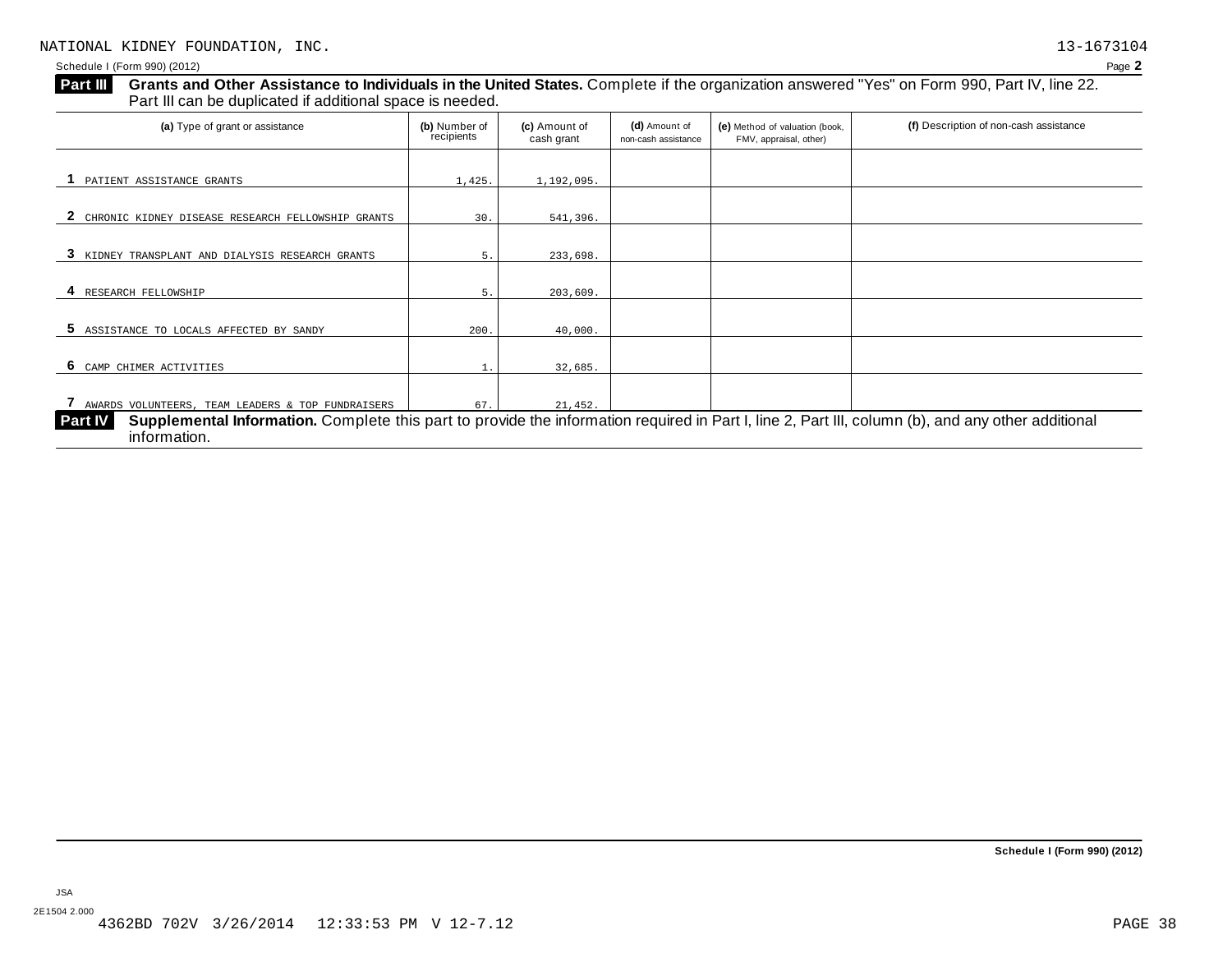#### Schedule I (Form 990) (2012) Page **2**

**3**

**4**

**5**

**Grants and Other Assistance to Individuals in the United States.** Complete ifthe organization answered "Yes" on Form 990, Part IV, line 22. **Part III** Grants and Other Assistance to Individuals in the Unit Part III can be duplicated if additional space is needed. (a) Type of grant or assistance **(b)** Number of **(c)** Amount of **(d)** Amount of **(e)** Method of valuation (book, **(f)** Description of non-cash assistance FMV, appraisal, other) **(b)** Number of recipients **(d)** Amount of non-cash assistance **(c)** Amount of cash grant 1 SCHOLARSHIPS TO KIDNEY PATIENTS AND OTHER GRANTS 3. 3. 2,500.

| Part IV | Supplemental Information. Complete this part to provide the information required in Part I, line 2, Part III, column (b), and any other additional |  |  |  |
|---------|----------------------------------------------------------------------------------------------------------------------------------------------------|--|--|--|
|         | information.                                                                                                                                       |  |  |  |

PART I, LINE 2:

THE ORGANIZATION'S MOST SIGNIFICANT GRANTS ARE FOR NEPHROLOGY RESEARCH

AND INCLUDE CLINICAL SCIENTIST GRANTS, YOUNG INVESTIGATOR GRANTS,

**2** PROFESSIONAL COUNCIL RESEARCH GRANTS 1. 1. 500.

RESEARCH FELLOWSHIP GRANTS, AND PROFESSIONAL COUNCIL GRANTS. THE

ORGANIZATION HAS ESTABLISHED A RESEARCH AWARD COMMITTEE TO REVIEW

APPLICATIONS AND SELECT RESEARCH FELLOWS ON AN ANNUAL BASIS. THE

ORGANIZATION CLOSELY MONITORS THE USE OF GRANT FUNDS. EACH AWARDEE IS

REQUIRED TO SUBMIT AN ANNUAL PROGRESS REPORT. EACH ADDITIONAL YEAR OF

FUNDING IS CONTINGENT UPON APPROVAL AND REVIEW OF THE ANNUAL PROGRESS

REPORT AND AVAILABILITY OF FUNDS. UPON COMPLETION OF THE LAST YEAR OF THE

JSA 2E1504 2.000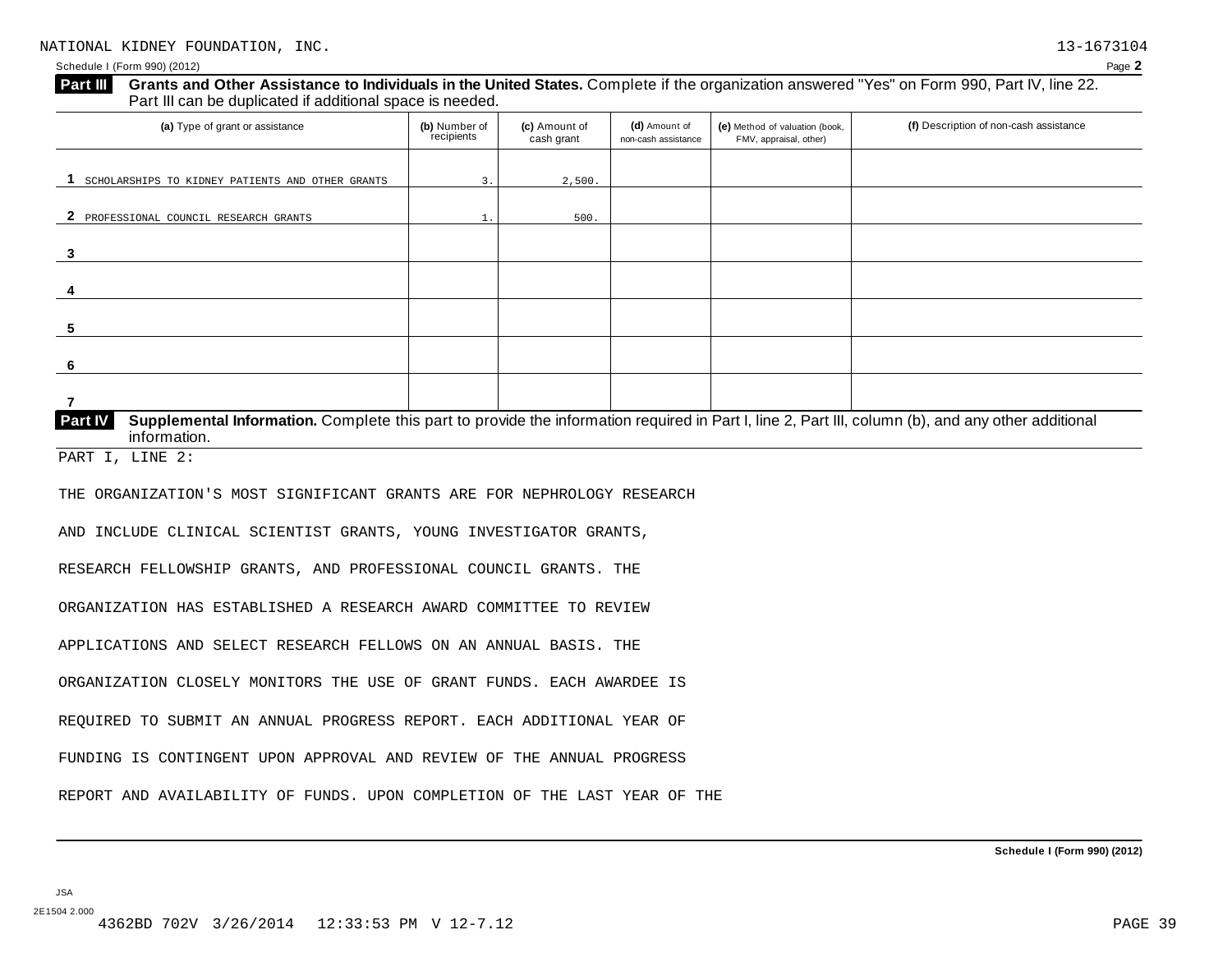#### Schedule I (Form 990) (2012) Page **2**

**Grants and Other Assistance to Individuals in the United States.** Complete ifthe organization answered "Yes" on Form 990, Part IV, line 22. **Part III** Grants and Other Assistance to Individuals in the Unit Part III can be duplicated if additional space is needed.

| (a) Type of grant or assistance                                                                                                                                                      | (b) Number of<br>recipients | (c) Amount of<br>cash grant | (d) Amount of<br>non-cash assistance | (e) Method of valuation (book,<br>FMV, appraisal, other) | (f) Description of non-cash assistance |
|--------------------------------------------------------------------------------------------------------------------------------------------------------------------------------------|-----------------------------|-----------------------------|--------------------------------------|----------------------------------------------------------|----------------------------------------|
|                                                                                                                                                                                      |                             |                             |                                      |                                                          |                                        |
|                                                                                                                                                                                      |                             |                             |                                      |                                                          |                                        |
| 3                                                                                                                                                                                    |                             |                             |                                      |                                                          |                                        |
|                                                                                                                                                                                      |                             |                             |                                      |                                                          |                                        |
|                                                                                                                                                                                      |                             |                             |                                      |                                                          |                                        |
| 6                                                                                                                                                                                    |                             |                             |                                      |                                                          |                                        |
|                                                                                                                                                                                      |                             |                             |                                      |                                                          |                                        |
| Supplemental Information. Complete this part to provide the information required in Part I, line 2, Part III, column (b), and any other additional<br><b>Part IV</b><br>information. |                             |                             |                                      |                                                          |                                        |

GRANT, A FINAL REPORT MUST BE SUBMITTED BY THE AWARDEE.

THE ORGANIZATION ALSO PROVIDES GRANTS, SCHOLARSHIPS AND PATIENT

ASSISTANCE TO PERSONS WITH KIDNEY DISEASE.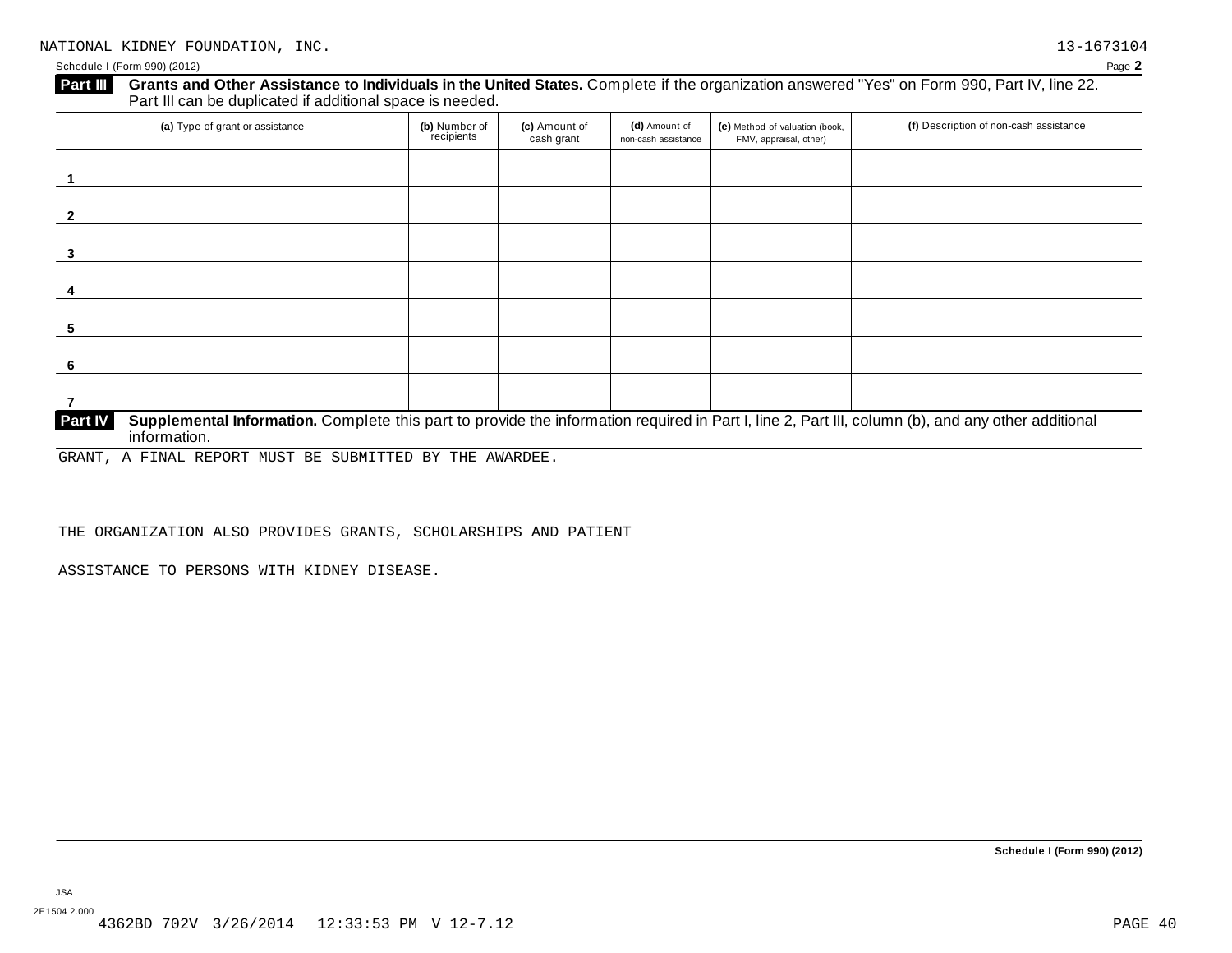|              | <b>SCHEDULE J</b>                                      | <b>Compensation Information</b>                                                                                                | OMB No. 1545-0047                   |         |             |
|--------------|--------------------------------------------------------|--------------------------------------------------------------------------------------------------------------------------------|-------------------------------------|---------|-------------|
|              | (Form 990)                                             | For certain Officers, Directors, Trustees, Key Employees, and Highest<br><b>Compensated Employees</b>                          |                                     |         |             |
|              |                                                        | Complete if the organization answered "Yes" to Form 990,                                                                       |                                     |         |             |
|              | Department of the Treasury<br>Internal Revenue Service | Part IV, line 23.<br>Attach to Form 990. See separate instructions.                                                            | <b>Open to Public</b><br>Inspection |         |             |
|              | Name of the organization                               | <b>Employer identification number</b>                                                                                          |                                     |         |             |
|              |                                                        | 13-1673104<br>NATIONAL KIDNEY FOUNDATION, INC.                                                                                 |                                     |         |             |
| Part I       |                                                        | <b>Questions Regarding Compensation</b>                                                                                        |                                     |         |             |
|              |                                                        |                                                                                                                                |                                     | Yes     | No          |
|              |                                                        | 1a Check the appropriate box(es) if the organization provided any of the following to or for a person listed in Form           |                                     |         |             |
|              |                                                        | 990, Part VII, Section A, line 1a. Complete Part III to provide any relevant information regarding these items.                |                                     |         |             |
|              |                                                        | First-class or charter travel<br>Housing allowance or residence for personal use                                               |                                     |         |             |
|              |                                                        | Travel for companions<br>Payments for business use of personal residence<br>Health or social club dues or initiation fees      |                                     |         |             |
|              |                                                        | Tax indemnification and gross-up payments<br>Discretionary spending account<br>Personal services (e.g., maid, chauffeur, chef) |                                     |         |             |
|              |                                                        |                                                                                                                                |                                     |         |             |
| b            |                                                        | If any of the boxes on line 1a are checked, did the organization follow a written policy regarding payment                     |                                     |         |             |
|              |                                                        | or reimbursement or provision of all of the expenses described above? If "No," complete Part III to                            | 1 <sub>b</sub>                      |         |             |
| $\mathbf{2}$ |                                                        | Did the organization require substantiation prior to reimbursing or allowing expenses incurred by all officers,                |                                     |         |             |
|              |                                                        | directors, trustees, and the CEO/Executive Director, regarding the items checked in line 1a?                                   | $\mathbf{2}$                        |         |             |
|              |                                                        |                                                                                                                                |                                     |         |             |
| 3            |                                                        | Indicate which, if any, of the following the filing organization used to establish the compensation of the                     |                                     |         |             |
|              |                                                        | organization's CEO/Executive Director. Check all that apply. Do not check any boxes for methods used by a                      |                                     |         |             |
|              |                                                        | related organization to establish compensation of the CEO/Executive Director, but explain in Part III.                         |                                     |         |             |
|              | Χ                                                      | Compensation committee<br>Written employment contract                                                                          |                                     |         |             |
|              | $\mathbf X$                                            | $\mathbf X$<br>Compensation survey or study<br>Independent compensation consultant                                             |                                     |         |             |
|              | $\mathbf X$                                            | $\overline{\mathbf{x}}$<br>Approval by the board or compensation committee<br>Form 990 of other organizations                  |                                     |         |             |
| 4            |                                                        | During the year, did any person listed in Form 990, Part VII, Section A, line 1a, with respect to the filing                   |                                     |         |             |
|              |                                                        | organization or a related organization:                                                                                        |                                     |         |             |
|              |                                                        |                                                                                                                                | 4a                                  | Χ       |             |
|              |                                                        |                                                                                                                                | 4b                                  | $\rm X$ |             |
| c            |                                                        |                                                                                                                                | 4c                                  |         | Χ           |
|              |                                                        | If "Yes" to any of lines 4a-c, list the persons and provide the applicable amounts for each item in Part III.                  |                                     |         |             |
|              |                                                        |                                                                                                                                |                                     |         |             |
|              |                                                        | Only section $501(c)(3)$ and $501(c)(4)$ organizations must complete lines 5-9.                                                |                                     |         |             |
| 5            |                                                        | For persons listed in Form 990, Part VII, Section A, line 1a, did the organization pay or accrue any                           |                                     |         |             |
|              |                                                        | compensation contingent on the revenues of:                                                                                    |                                     |         |             |
|              |                                                        |                                                                                                                                | 5a                                  |         | Χ<br>Χ      |
| b            |                                                        | If "Yes" to line 5a or 5b, describe in Part III.                                                                               | 5b                                  |         |             |
| 6            |                                                        | For persons listed in Form 990, Part VII, Section A, line 1a, did the organization pay or accrue any                           |                                     |         |             |
|              |                                                        | compensation contingent on the net earnings of:                                                                                |                                     |         |             |
| a            |                                                        |                                                                                                                                | 6a                                  |         | Χ           |
| b            |                                                        |                                                                                                                                | 6b                                  |         | $\mathbf X$ |
|              |                                                        | If "Yes" to line 6a or 6b, describe in Part III.                                                                               |                                     |         |             |
| 7            |                                                        | For persons listed in Form 990, Part VII, Section A, line 1a, did the organization provide any non-fixed                       |                                     |         |             |
|              |                                                        | payments not described in lines 5 and 6? If "Yes," describe in Part III                                                        | $\overline{7}$                      |         | X           |
| 8            |                                                        | Were any amounts reported in Form 990, Part VII, paid or accrued pursuant to a contract that was subject                       |                                     |         |             |
|              |                                                        | to the initial contract exception described in Regulations section 53.4958-4(a)(3)? If "Yes," describe                         |                                     |         |             |
|              |                                                        |                                                                                                                                | 8                                   |         | X           |
| 9            |                                                        | If "Yes" to line 8, did the organization also follow the rebuttable presumption procedure described in                         |                                     |         |             |
|              |                                                        |                                                                                                                                | 9                                   |         |             |
|              |                                                        | For Paperwork Reduction Act Notice, see the Instructions for Form 990.                                                         | Schedule J (Form 990) 2012          |         |             |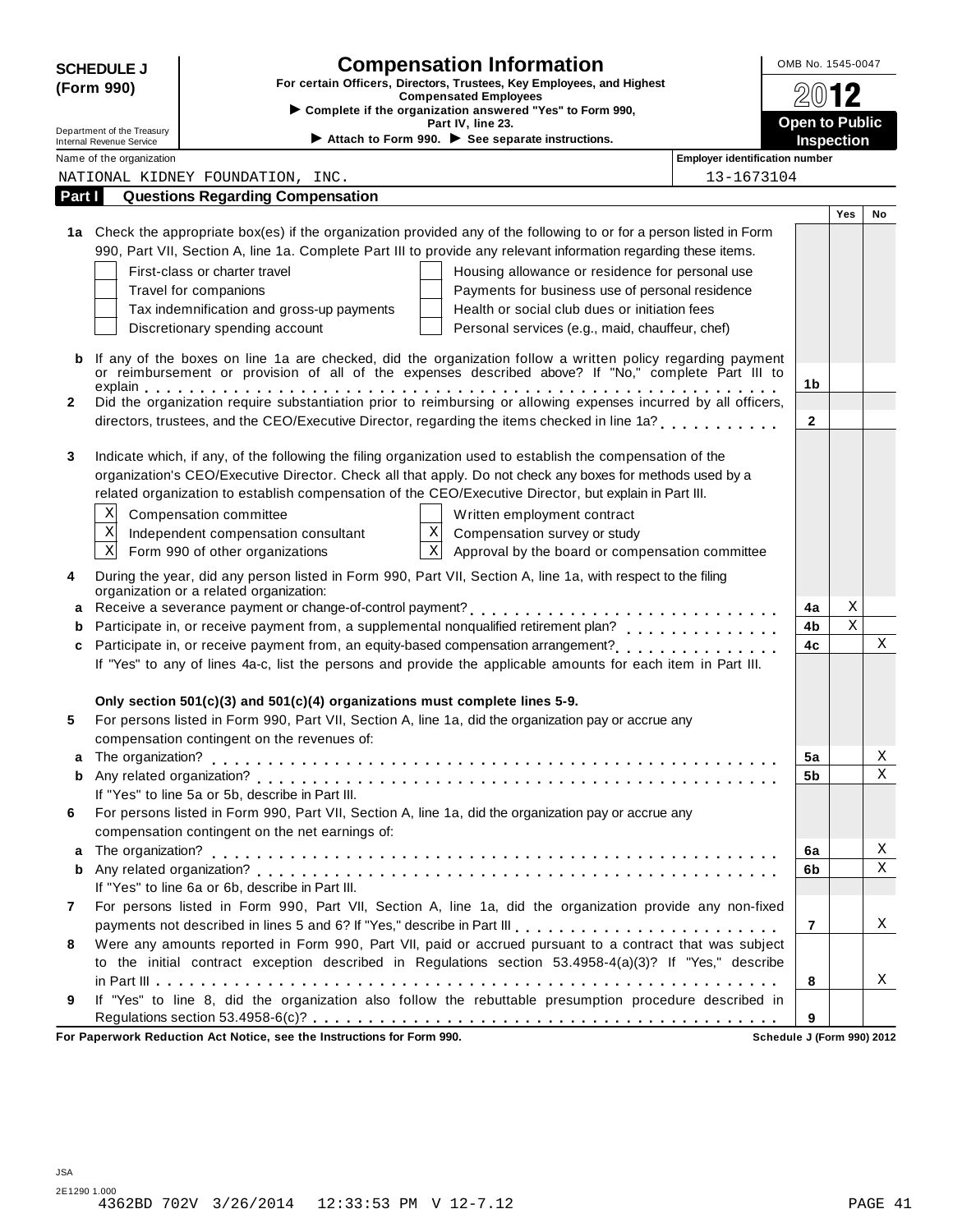Schedule J (Form 990) 2012 Page **2**

JSA 2E1291 1.000

#### **Part II Officers, Directors, Trustees, Key Employees, and Highest Compensated Employees.** Use duplicate copies ifadditional space is needed.

For each individual whose compensation must be reported in Schedule J, report compensation from the organization on row (i) and from related organizations, described in the instructions, on row (ii). Do not list any individuals that are not listed on Form 990, Part VII.

Note. The sum of columns (B)(i)-(iii) for each listed individual must equal the total amount of Form 990, Part VII, Section A, line 1a, applicable column (D) and (E) amounts for that individual.

|                                          |      |                          | (B) Breakdown of W-2 and/or 1099-MISC compensation |                                           | (C) Retirement and             | (D) Nontaxable | (E) Total of columns | (F) Compensation                          |  |
|------------------------------------------|------|--------------------------|----------------------------------------------------|-------------------------------------------|--------------------------------|----------------|----------------------|-------------------------------------------|--|
| (A) Name and Title                       |      | (i) Base<br>compensation | (ii) Bonus & incentive<br>compensation             | (iii) Other<br>reportable<br>compensation | other deferred<br>compensation | benefits       | $(B)(i)-(D)$         | reported as deferred in<br>prior Form 990 |  |
| BRUCE SKYER                              | (i)  | 370,596.                 |                                                    |                                           | 32,500.                        | 19,341.        | 422,437              |                                           |  |
| 1 CHIEF EXECUTIVE OFFICER                | (i)  |                          |                                                    |                                           |                                |                |                      |                                           |  |
| JOHN R. DAVIS (THRU 6/3                  | (i)  | 39, 333.                 |                                                    |                                           |                                |                | 39,333               |                                           |  |
| 2 CHIEF EXECUTIVE OFFICER                | (ii) |                          |                                                    |                                           |                                |                |                      |                                           |  |
| PETROS A. GREGORIOU                      | (i)  | 164,091                  |                                                    |                                           | 3,374                          | 18,711         | 186,176              |                                           |  |
| 3 VICE PRESIDENT OF FINANCE              | (i)  |                          |                                                    |                                           |                                |                |                      |                                           |  |
| JOAN SHEPARD LUSTIG (TH                  | (i)  | 187,171                  |                                                    | 33,871                                    | 11,584                         | 1,089          | 233,715              |                                           |  |
| 4 SENIOR VP, FIELD SERVICES              | (ii) |                          |                                                    |                                           |                                |                |                      |                                           |  |
| KERRY WILLIS                             | (i)  | 208,688                  |                                                    |                                           | 15,508                         | 23,743.        | 247,939              |                                           |  |
| 5 SENIOR VP, SCIENTIFIC ACTIVI.          | (ii) |                          |                                                    |                                           |                                |                |                      |                                           |  |
| JOANN VECCHIONE                          | (i)  | 188,481                  |                                                    |                                           | 25,506                         | 22,735.        | 236,722              |                                           |  |
| 6 SR VP, ORGANIZATIONAL RESOUR.          | (ii) |                          |                                                    |                                           |                                |                |                      |                                           |  |
| JOSEPH VASSALOTTI                        | (i)  | 177,996                  |                                                    |                                           |                                | 18,786.        | 196,782              |                                           |  |
| 7 CHIEF MEDICAL OFFICER                  | (i)  |                          |                                                    |                                           |                                |                |                      |                                           |  |
| ANTHONY GUCCIARDO                        | (i)  | 173,810                  |                                                    |                                           | 8,608                          | 8,094.         | 190,512              |                                           |  |
| 8 SENIOR VICE PRESIDENT                  | (ii) |                          |                                                    |                                           |                                |                |                      |                                           |  |
| ERIC ALBRECHT                            | (i)  | 169,742                  |                                                    |                                           | 7,851                          | 19,179         | 196,772              |                                           |  |
| 9 VICE PRESIDENT                         | (ii) |                          |                                                    |                                           |                                |                |                      |                                           |  |
| INGRID MONTECINO                         | (i)  | 216,995                  |                                                    |                                           | 8,494                          | 4,325.         | 229,814              |                                           |  |
| 10 <sup>DIVISION</sup> PRES., GREATER NY | (i)  |                          |                                                    |                                           |                                |                |                      |                                           |  |
| BETH IRICK                               | (i)  | 164,599                  |                                                    |                                           | 10,031                         | 8,094.         | 182,724              |                                           |  |
| 11 DIVISION PRESIDENT                    | (ii) |                          |                                                    |                                           |                                |                |                      |                                           |  |
| TROY ZIMMERMAN                           | (i)  | 164,325                  |                                                    |                                           | 9,615                          | 20,007         | 193,947              |                                           |  |
| 12 <sup>VICE</sup> PRESIDENT             | (ii) |                          |                                                    |                                           |                                |                |                      |                                           |  |
| JOANNE SPINK                             | (i)  | 152,935                  |                                                    |                                           | 4,549                          | 476.           | 157,960              |                                           |  |
| 13 <sup>DIVISION</sup> PRESIDENT         | (ii) |                          |                                                    |                                           |                                |                |                      |                                           |  |
| JILL EVENOCHECK                          | (i)  | 147,213                  |                                                    |                                           | 6,624                          | 14,691         | 168,528              |                                           |  |
| 14 <sup>DIVISION</sup> PRESIDENT         | (ii) |                          |                                                    |                                           |                                |                |                      |                                           |  |
|                                          | (i)  |                          |                                                    |                                           |                                |                |                      |                                           |  |
| 15                                       | (ii) |                          |                                                    |                                           |                                |                |                      |                                           |  |
|                                          | (i)  |                          |                                                    |                                           |                                |                |                      |                                           |  |
| 16                                       | (ii) |                          |                                                    |                                           |                                |                |                      |                                           |  |

**Schedule J (Form 990) 2012**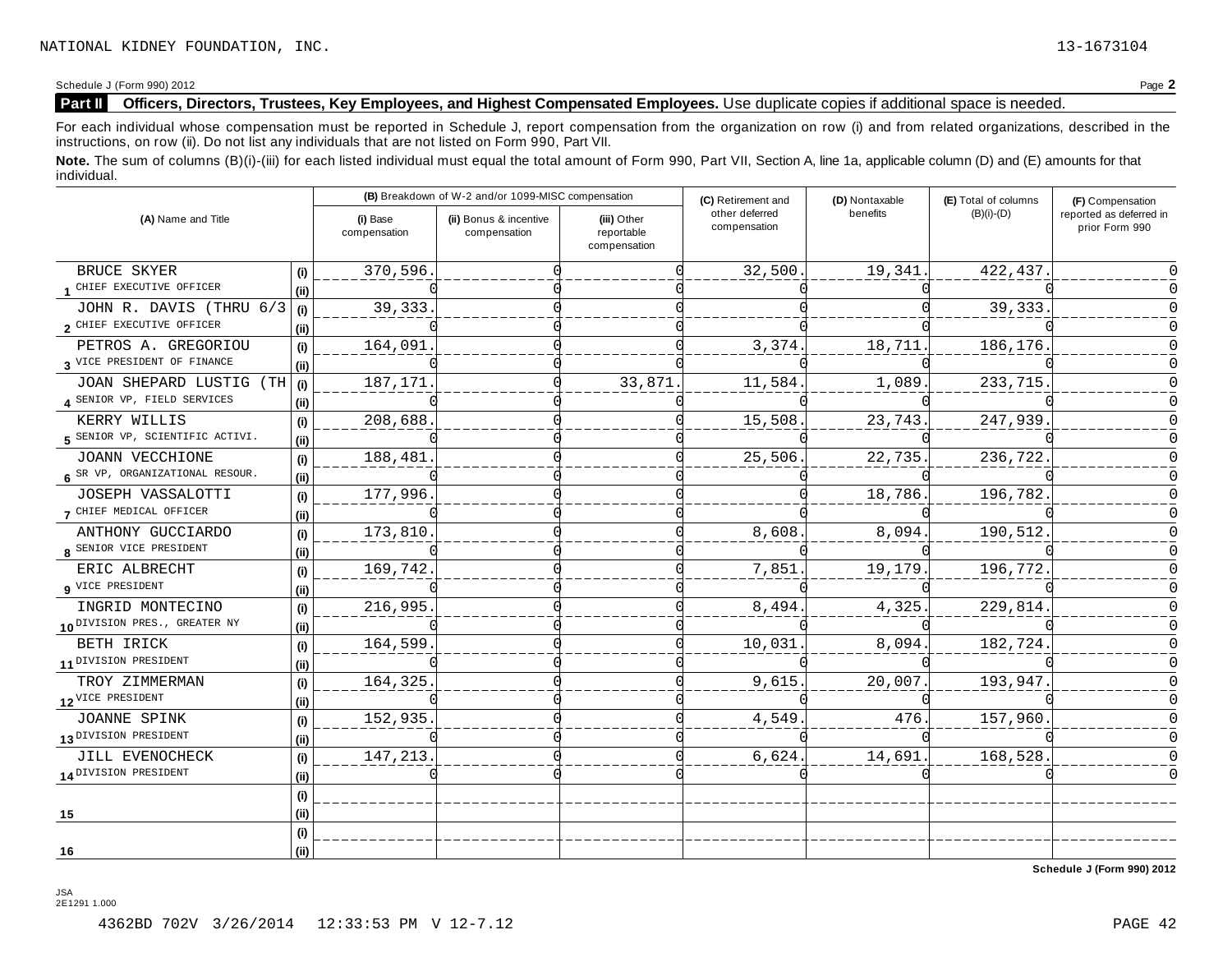Schedule J (Form 990) 2012 Page **3**

#### **Part III Supplemental Information**

Complete this part to provide the information, explanation, or descriptions required for Part I, lines 1a, 1b, 3, 4a, 4b, 4c, 5a, 5b, 6a, 6b, 7, and 8, and for Part II. Also complete this part for any additional information.

PART I, LINE 4A:

JOAN SHEPARD LUSTIG, SENIOR VP, FIELD SERVICES, RECEIVED SEVERANCE

PAYMENTS TOTALING \$33,871. THIS AMOUNT IS REPORTED ON SCHEDULE J, PART

II, COLUMN (B) (III).

PART I, LINE 4B:

THE ORGANIZATION HAS A SECTION 457(F) SENIOR STAFF FLEXIBLE BENEFIT PLAN

THAT PROVIDES SENIOR MANAGEMENT EMPLOYEES WITH A BENEFIT ALLOWANCE

CONTRIBUTED BY THE ORGANIZATION, WHICH CAN BE USED FOR VARIOUS BENEFIT

OPTIONS, INCLUDING A CAPITAL ACCUMULATION ACCOUNT.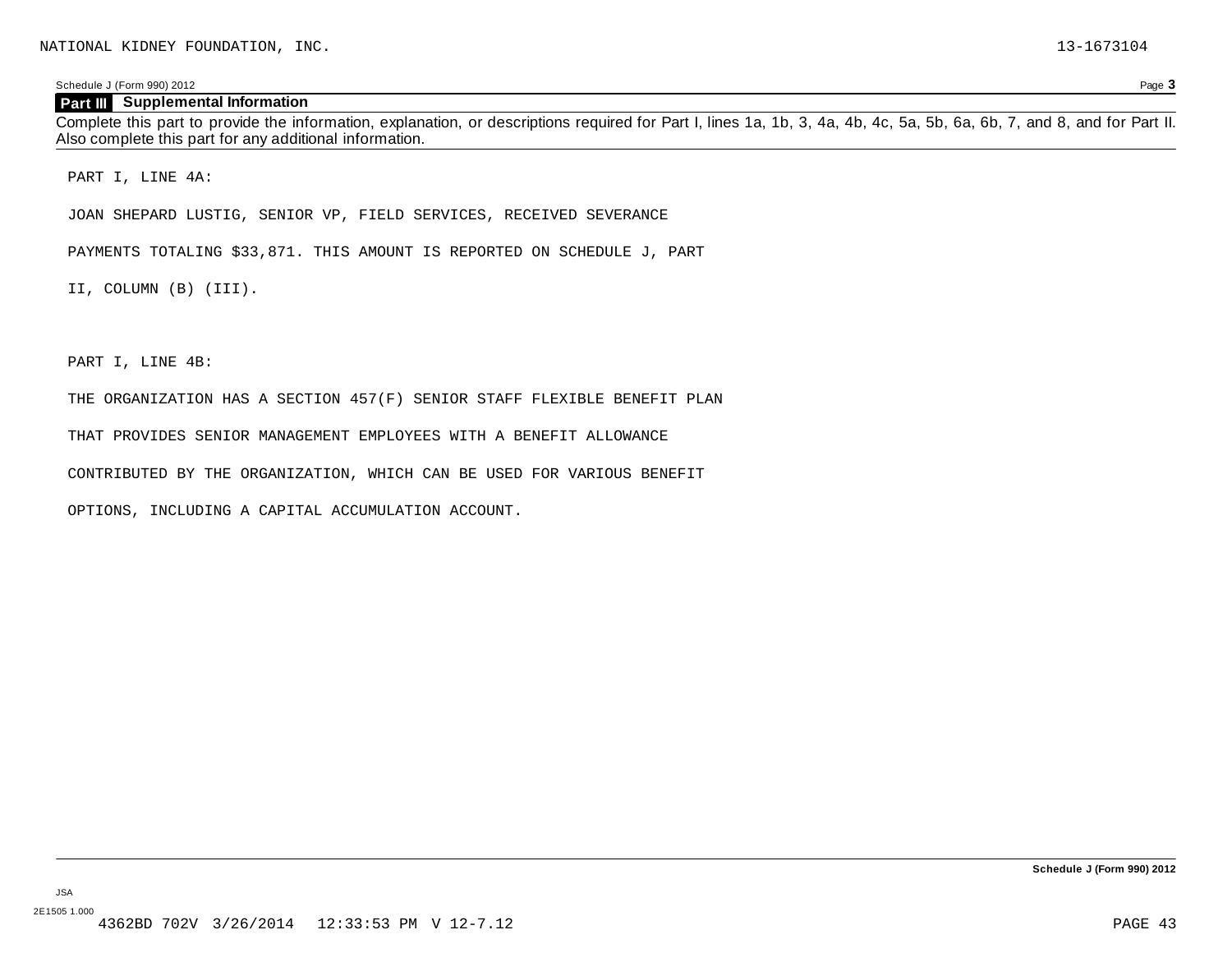SCHEDULE M<br>
Form 990) **Depends to All School Contributions**<br>
Somplete if the organizations answered "Yes" on Form and the Trees of The Complete if the organizations answered "Yes" on Form **COMB No. 1545-0047** Department of the Treasury Internal Revenue Service **Open To Public** I**Attach to Form 990. Inspection**

Name of the organization **Employer identification number**

NATIONAL KIDNEY FOUNDATION, INC. 13-1673104

| Part I       | <b>Types of Property</b>                                                                                                 |                               |                                                        |                                                                                    |                                                              |     |    |
|--------------|--------------------------------------------------------------------------------------------------------------------------|-------------------------------|--------------------------------------------------------|------------------------------------------------------------------------------------|--------------------------------------------------------------|-----|----|
|              |                                                                                                                          | (a)<br>Check if<br>applicable | (b)<br>Number of contributions or<br>items contributed | (c)<br>Noncash contribution<br>amounts reported on<br>Form 990, Part VIII, line 1g | (d)<br>Method of determining<br>noncash contribution amounts |     |    |
| 1            | Art - Works of art<br>1990 - Part II and II am a street and the street and the street and the street and the street area |                               |                                                        |                                                                                    |                                                              |     |    |
| $\mathbf{2}$ | Art - Historical treasures                                                                                               |                               |                                                        |                                                                                    |                                                              |     |    |
| 3            | Art - Fractional interests                                                                                               |                               |                                                        |                                                                                    |                                                              |     |    |
| 4            | Books and publications <b>contains</b>                                                                                   |                               |                                                        |                                                                                    |                                                              |     |    |
| 5            | Clothing and household                                                                                                   |                               |                                                        |                                                                                    |                                                              |     |    |
|              | $goods$                                                                                                                  |                               |                                                        |                                                                                    |                                                              |     |    |
| 6            | Cars and other vehicles <b>Cars</b>                                                                                      | X                             | 4,224.                                                 |                                                                                    | 2,890,957.   MARKET QUOTATION                                |     |    |
| 7            | Boats and planes [19]                                                                                                    |                               |                                                        |                                                                                    |                                                              |     |    |
| 8            | Intellectual property [19]                                                                                               |                               |                                                        |                                                                                    |                                                              |     |    |
| 9            | Securities - Publicly traded                                                                                             |                               |                                                        |                                                                                    |                                                              |     |    |
| 10           | Securities - Closely held stock                                                                                          |                               |                                                        |                                                                                    |                                                              |     |    |
| 11           | Securities - Partnership, LLC,                                                                                           |                               |                                                        |                                                                                    |                                                              |     |    |
|              | or trust interests [                                                                                                     |                               |                                                        |                                                                                    |                                                              |     |    |
| 12           | Securities - Miscellaneous                                                                                               |                               |                                                        |                                                                                    |                                                              |     |    |
| 13           | Qualified conservation                                                                                                   |                               |                                                        |                                                                                    |                                                              |     |    |
|              | contribution - Historic                                                                                                  |                               |                                                        |                                                                                    |                                                              |     |    |
|              | structures                                                                                                               |                               |                                                        |                                                                                    |                                                              |     |    |
| 14           | Qualified conservation                                                                                                   |                               |                                                        |                                                                                    |                                                              |     |    |
|              | contribution - Other [19]                                                                                                |                               |                                                        |                                                                                    |                                                              |     |    |
| 15           | Real estate - Residential                                                                                                |                               |                                                        |                                                                                    |                                                              |     |    |
| 16           | Real estate - Commercial                                                                                                 |                               |                                                        |                                                                                    |                                                              |     |    |
| 17           | Real estate - Other Products                                                                                             |                               |                                                        |                                                                                    |                                                              |     |    |
| 18           | Collectibles                                                                                                             |                               |                                                        |                                                                                    |                                                              |     |    |
| 19           | Food inventory [1, 1, 1, 1, 1, 1, 1, 1]                                                                                  |                               |                                                        |                                                                                    |                                                              |     |    |
| 20           | Drugs and medical supplies                                                                                               |                               |                                                        |                                                                                    |                                                              |     |    |
| 21           |                                                                                                                          |                               |                                                        |                                                                                    |                                                              |     |    |
| 22           | Historical artifacts [19] Nistorical artifacts                                                                           |                               |                                                        |                                                                                    |                                                              |     |    |
| 23           | Scientific specimens [1994]                                                                                              |                               |                                                        |                                                                                    |                                                              |     |    |
| 24           | Archeological artifacts                                                                                                  |                               |                                                        |                                                                                    |                                                              |     |    |
| 25           | Other $\blacktriangleright$ (_______________)                                                                            |                               |                                                        |                                                                                    |                                                              |     |    |
| 26           | Other $\blacktriangleright$ (_______________)                                                                            |                               |                                                        |                                                                                    |                                                              |     |    |
| 27           | Other $\blacktriangleright$ (_______________)                                                                            |                               |                                                        |                                                                                    |                                                              |     |    |
| 28           | Other $\blacktriangleright$ (_______________)                                                                            |                               |                                                        |                                                                                    |                                                              |     |    |
| 29           | Number of Forms 8283 received by the organization during the tax year for contributions for                              |                               |                                                        |                                                                                    |                                                              |     |    |
|              | which the organization completed Form 8283, Part IV, Donee Acknowledgement                                               |                               |                                                        |                                                                                    | 29                                                           |     |    |
|              |                                                                                                                          |                               |                                                        |                                                                                    |                                                              | Yes | No |
|              | 30 a During the year, did the organization receive by contribution any property reported in Part I, lines 1-28 that      |                               |                                                        |                                                                                    |                                                              |     |    |
|              | it must hold for at least three years from the date of the initial contribution, and which is not required to be         |                               |                                                        |                                                                                    |                                                              |     |    |
|              |                                                                                                                          |                               |                                                        |                                                                                    | 30a                                                          |     | Χ  |
|              | <b>b</b> If "Yes," describe the arrangement in Part II.                                                                  |                               |                                                        |                                                                                    |                                                              |     |    |
| 31           | Does the organization have a gift acceptance policy that requires the review of any non-standard                         |                               |                                                        |                                                                                    |                                                              |     |    |
|              |                                                                                                                          |                               |                                                        |                                                                                    | 31                                                           | Х   |    |
|              | 32 a Does the organization hire or use third parties or related organizations to solicit, process, or sell noncash       |                               |                                                        |                                                                                    |                                                              |     |    |
|              |                                                                                                                          |                               |                                                        |                                                                                    | 32a                                                          | Χ   |    |
|              | <b>b</b> If "Yes," describe in Part II.                                                                                  |                               |                                                        |                                                                                    |                                                              |     |    |
| 33           | If the organization did not report an amount in column (c) for a type of property for which column (a) is checked,       |                               |                                                        |                                                                                    |                                                              |     |    |
|              | describe in Part II.                                                                                                     |                               |                                                        |                                                                                    |                                                              |     |    |
|              | For Paperwork Reduction Act Notice, see the Instructions for Form 990.                                                   |                               |                                                        |                                                                                    | Schedule M (Form 990) (2012)                                 |     |    |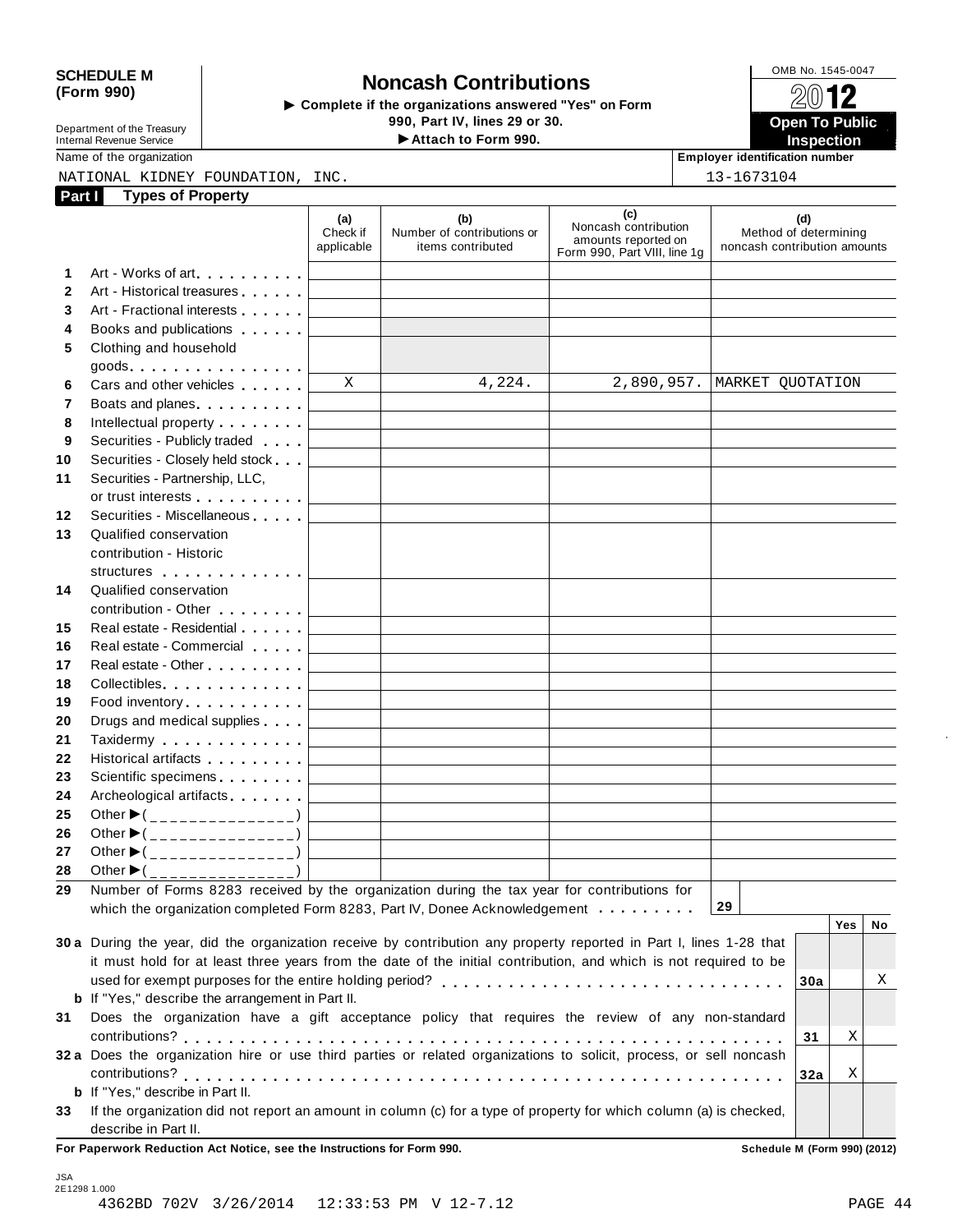Schedule M (Form 990) (2012) Page **2**

**Supplemental Information.** Complete this part to provide the information required by Part I, lines 30b, 32b, and 33, and whether the organization is reporting in Part I, column (b), the number of contributions, the number of items received, or a combination of both. Also complete this part for any additional information. **Part II**

PART I, LINE 32B:

THE ORGANIZATION CONTRACTS WITH INSURANCE AUTO AUCTIONS TO ADVERTISE FOR

THE DONATION OF VEHICLES AND TO RECEIVE AND DISPOSE OF THE DONATED

VEHICLES ON BEHALF OF THE ORGANIZATION. THE ORGANIZATION USED THE NUMBER

OF ITEMS CONTRIBUTED FOR CARS AND VEHICLES.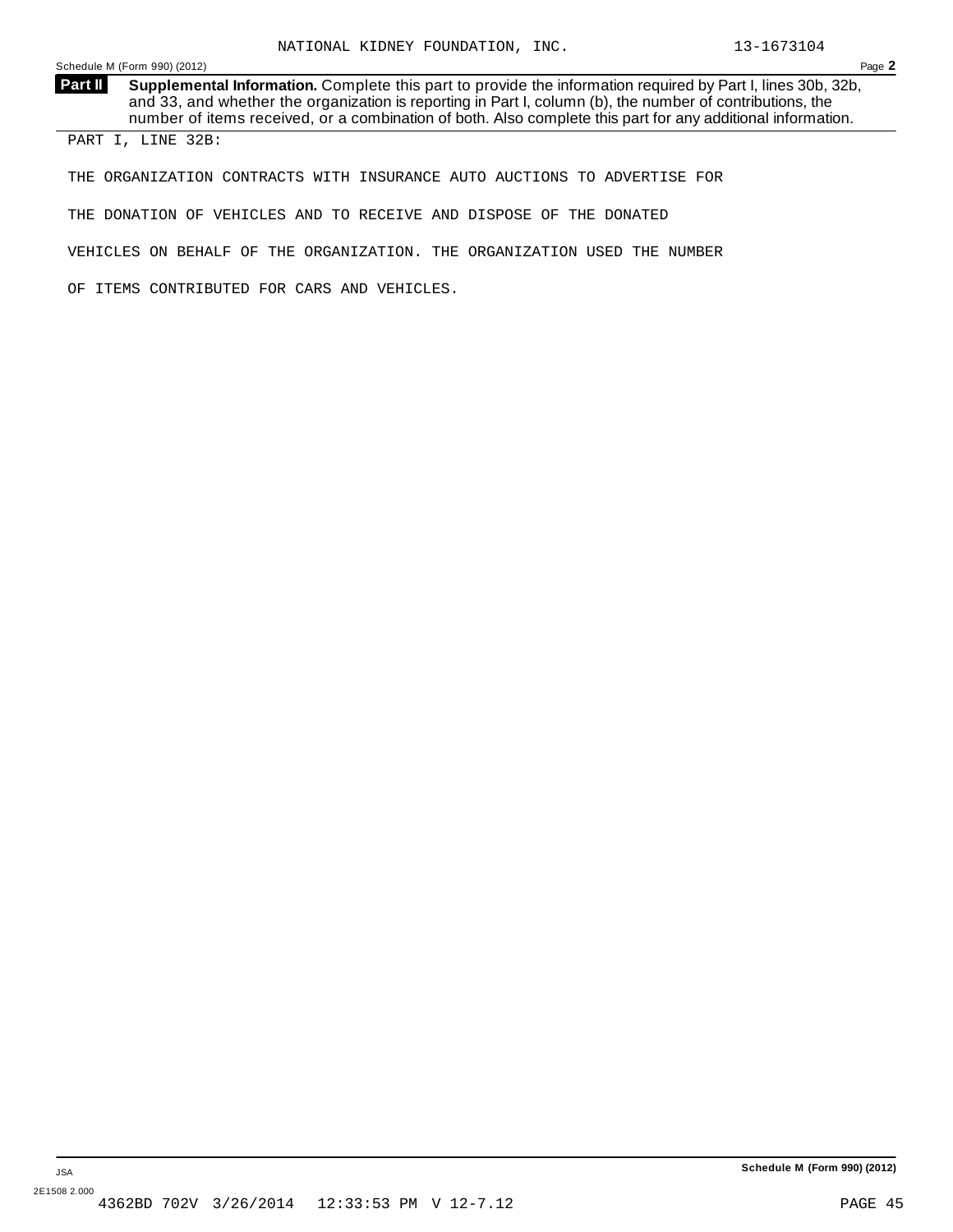**(Form 990 or 990-EZ)**

## **SCHEDULE O** Supplemental Information to Form 990 or 990-EZ  $\left\lvert \frac{\text{OMB No. 1545-0047}}{\text{OMB No. 1545-0047}} \right\rgroup$

**Complete to provide information for responses to specific questions on Form 990 or 990-EZ or to provide any additional information.** Fraction of the **Formation of the COV of the COV of the COV**<br>
10-EZ or to provide any additional information.<br>
Attach to Form 990 or 990-EZ.<br>
Attach to Form 990 or 990-EZ. Department of the Treasury Internal Revenue Service I



NATIONAL KIDNEY FOUNDATION, INC. 13-1673104

FORM 990, PART III, LINE 4D:

1) PATIENT SERVICES - INCLUDE PROGRAMS WHICH PROVIDE EMERGENCY GRANTS, TRANSPORTATION, SUPPORT GROUPS, MEDICAL JEWELRY AND WORKSHOPS FOR KIDNEY PATIENTS. OTHER PROGRAMS INCLUDE PATIENT EDUCATION, CONSTITUENT COUNCIL PROJECTS AND PATIENT EMPOWERMENT INITIATIVES. THOUSANDS OF PEOPLE USED THE ORGANIZATION'S PEERS PROGRAM WHICH MATCHES NEW PATIENTS WITH EXISTING VOLUNTEER PATIENTS. THE ORGANIZATION'S CARES PROGRAM IS A PATIENT HOTLINE FOR ANSWERS AND SUPPORT. THOUSANDS OF BROCHURES WERE DISTRIBUTED TO PATIENTS SPECIFIC TO THEIR CONDITION.

EXPENSES: \$4,361,646. GRANTS: \$1,239,648. REVENUE: \$2,509,861.

2) RESEARCH - THE ORGANIZATION GRANTED 5 RESEARCH GRANTS DURING FISCAL YEAR 2013. 4 RESEARCH AWARDS FOR YOUNG INVESTIGATORS AND 1 CLINICAL SCIENTIST AWARD. THE AIM OF THE RESEARCH GRANTS INCLUDE IMPROVING TRANSPLANT MEDICATIONS, RESEARCHING CARDIOVASCULAR DISEASE AND KIDNEY DISEASE, FINDING THE CAUSE OF DIABETIC NEPHROPATHY, AND IMPROVING THE DIALYSIS PROCESS. RESEARCH IS BEING CONDUCTED ON HOW TO MINIMIZE THE CHANCES OF ORGAN REJECTION OVER A LONG PERIOD OF TIME. THE ULTIMATE OBJECTIVE OF THIS RESEARCH IS TO CREATE IMPROVED TRANSPLANT MEDICATIONS THAT SPECIFICALLY TARGET CELLS RESPONSIBLE FOR ORGAN REJECTION, THEREBY ENSURING MORE SUCCESSFUL LONG-TERM SURVIVAL OF THE TRANSPLANTED ORGAN. CARDIOVASCULAR DISEASE, ESPECIALLY HEART FAILURE, IS THE LEADING CAUSE OF DEATH FOR KIDNEY PATIENTS. DIABETIC NEPHROPATHY (DN), A SERIOUS AND LIFE-THREATENING PROGRESSIVE KIDENY DISEASE, IS THE MOST COMMON CAUSE OF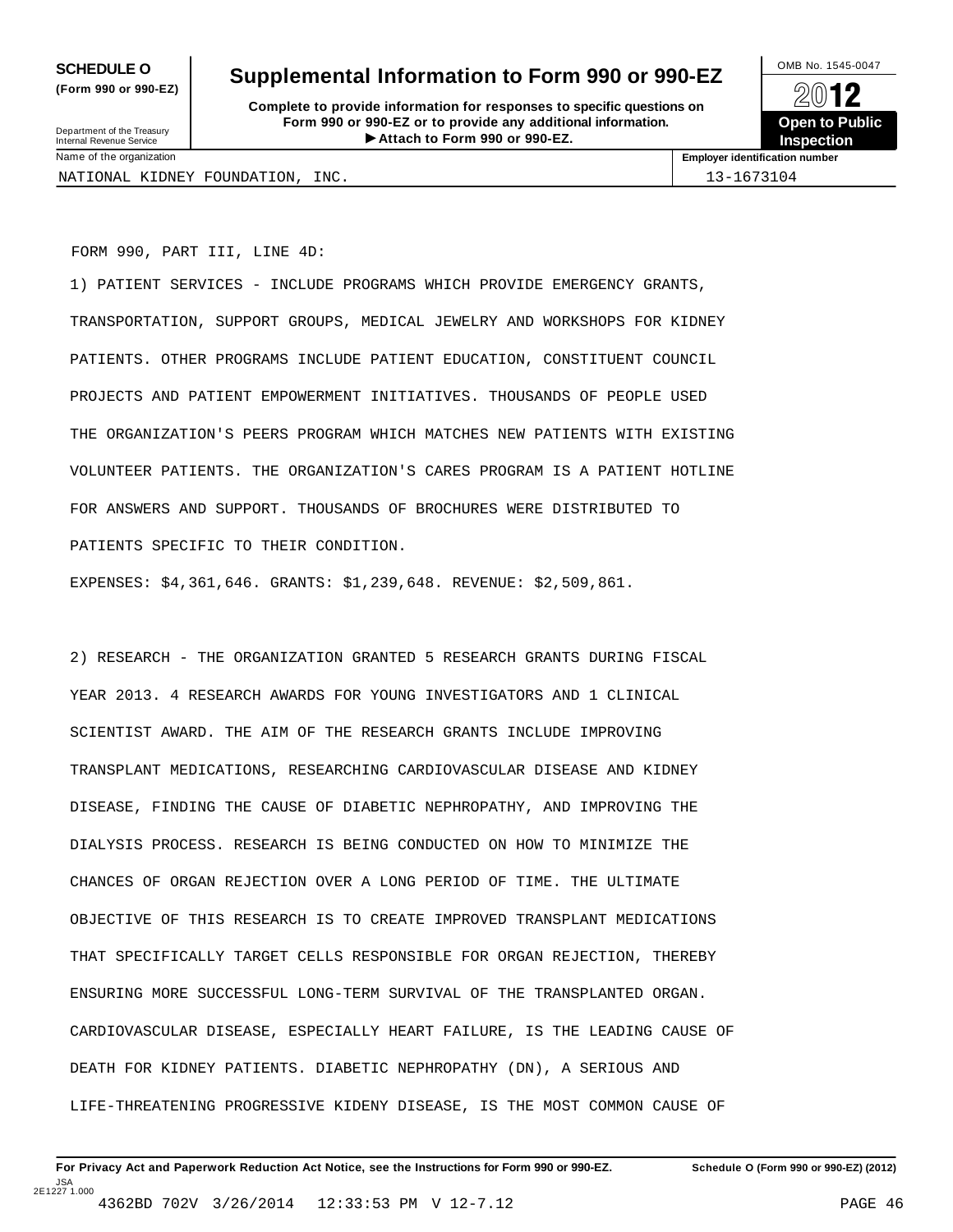KIDNEY FAILURE IN THE U.S. DISCOVERING THE MECHANISM BEHIND DN IS THE GOAL OF SOME RESEARCHERS. WITH A BETTER UNDERSTANDING OF WHAT TRIGGERS DN, THERAPEUTIC REGIMENS AIMED AT KIDNEY CELL RESTORATION CAN BE CREATED, WHICH WOULD BE BENEFICIAL FOR PATIENTS WITH TYPE 1 AND TYPE 2 DIABETES. IN THE AREA OF DIALYSIS, THE ORGANIZATION RESEARCHERS HOPE TO FIND SOME ANSWERS ON HOW TO MORE EFFICIENTLY REMOVE PROTEIN-BOUND CHEMICALS THEREBY IMPROVING DIALYSIS ITSELF.

EXPENSES: \$753,842. GRANTS: \$437,352. REVENUE: \$54,222.

#### FORM 990, PART VI, SECTION B, LINE 11B:

THE ORGANIZATION'S BOARD OF DIRECTORS ASSIGNS THE FINANCE COMMITTEE THE OVERSIGHT RESPONSIBILITY OF THE IRS FORM 990 AND ITS SUPPLEMENTAL SCHEDULES. FORM 990 IS REVIEWED BY THE CHIEF EXECUTIVE OFFICER, VICE PRESIDENT FOR FINANCE, AND FINANCE COMMITTEE PRIOR TO FILING. THE FINAL AND SIGNED FORM 990 IS MADE AVAILABLE TO THE BOARD OF DIRECTORS.

#### FORM 990, PART VI, SECTION B, LINE 12C:

TO IDENTIFY CONFLICTS OF INTEREST, OFFICERS, DIRECTORS (GOVERNING BOARD MEMBERS) AND SENIOR STAFF MUST ANNUALLY DISCLOSE ANY POTENTIAL CONFLICTS OF INTEREST. THE ORGANIZATION'S AUDIT COMMITTEE AND THE COMPLIANCE OFFICER MANAGES THE DISCLOSURE AND MONITORING PROCESSES RELATED TO POTENTIAL CONFLICTS OF INTEREST. EACH PERSON ALSO HAS THE RESPONSIBILITY TO REPORT HIS OR HER OWN CONFLICTS OF INTEREST, WHETHER ACTUAL OR PERCEIVED, WHEN SUCH CONFLICTS ARISE DURING A MEETING. AFTER DISCLOSURE OF THE MATERIAL FACTS, THE INDIVIDUAL SHALL LEAVE THE BOARD OR COMMITTEE MEETING WHILE THE POTENTIAL CONFLICT OF INTEREST IS DISCUSSED AND

JSA 2E1228 1.000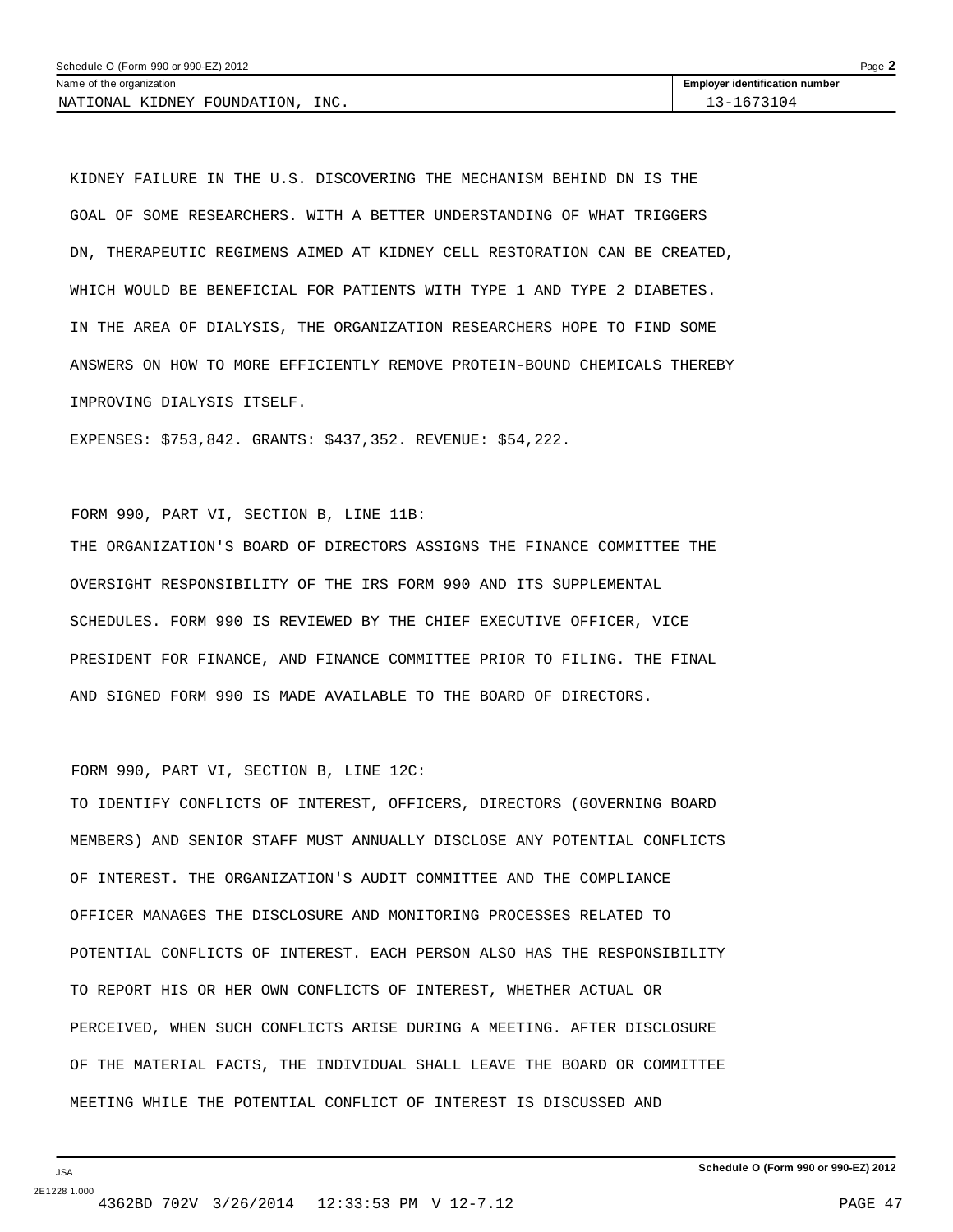DETERMINED. THE DISCLOSURE, DECISIONS MADE, AND ACTIONS TAKEN ARE DOCUMENTED IN THE MINUTES OF THE MEETING.

FORM 990, PART VI, SECTION B, LINE 15A:

THE COMPENSATION COMMITTEE IS RESPONSIBLE FOR ESTABLISHING GUIDELINES AND APPROVING COMPENSATION FOR THE CHIEF EXECUTIVE OFFICER ON AN ANNUAL BASIS. THE COMPENSATION COMMITTEE USES AN INDEPENDENT CONSULTANT AND COMPENSATION BENCHMARK STUDIES TO DETERMINE COMPENSATION FOR THE CHIEF EXECUTIVE OFFICER.

```
FORM 990, PART VI, SECTION B, LINE 15B:
```
THE COMPENSATION COMMITTEE IS RESPONSIBLE FOR ESTABLISHING GUIDELINES AND APPROVING COMPENSATION FOR SENIOR MANAGEMENT POSITIONS ON AN ANNUAL BASIS. THE COMPENSATION COMMITTEE USES AN INDEPENDENT CONSULTANT AND COMPENSATION BENCHMARK STUDIES TO DETERMINE COMPENSATION FOR SENIOR MANAGEMENT. THE CHIEF EXECUTIVE OFFICER IS RESPONSIBLE FOR THE INDIVIDUAL PERFORMANCE EVALUATIONS OF SENIOR MANAGEMENT AND DETERMINES MERIT INCREASES AND/OR BONUSES WITHIN GUIDELINES ESTABLISHED BY THE COMPENSATION COMMITTEE.

FORM 990, PART VI, SECTION C, LINE 19:

THE ORGANIZATION MAKES CERTAIN GOVERNING DOCUMENTS AVAILABLE TO THE PUBLIC THROUGH ITS WEBSITE, WWW.KIDNEY.ORG. SUCH DOCUMENTS INCLUDE THE AUDITED FINANCIAL STATEMENTS, ANNUAL REPORTS, CONFLICT OF INTEREST POLICY, IRS DETERMINATION LETTER AND THE MOST RECENT FORM 990. OTHER GOVERNING DOCUMENTS ARE AVAILABLE UPON REQUEST TO THE COMPLIANCE OFFICER.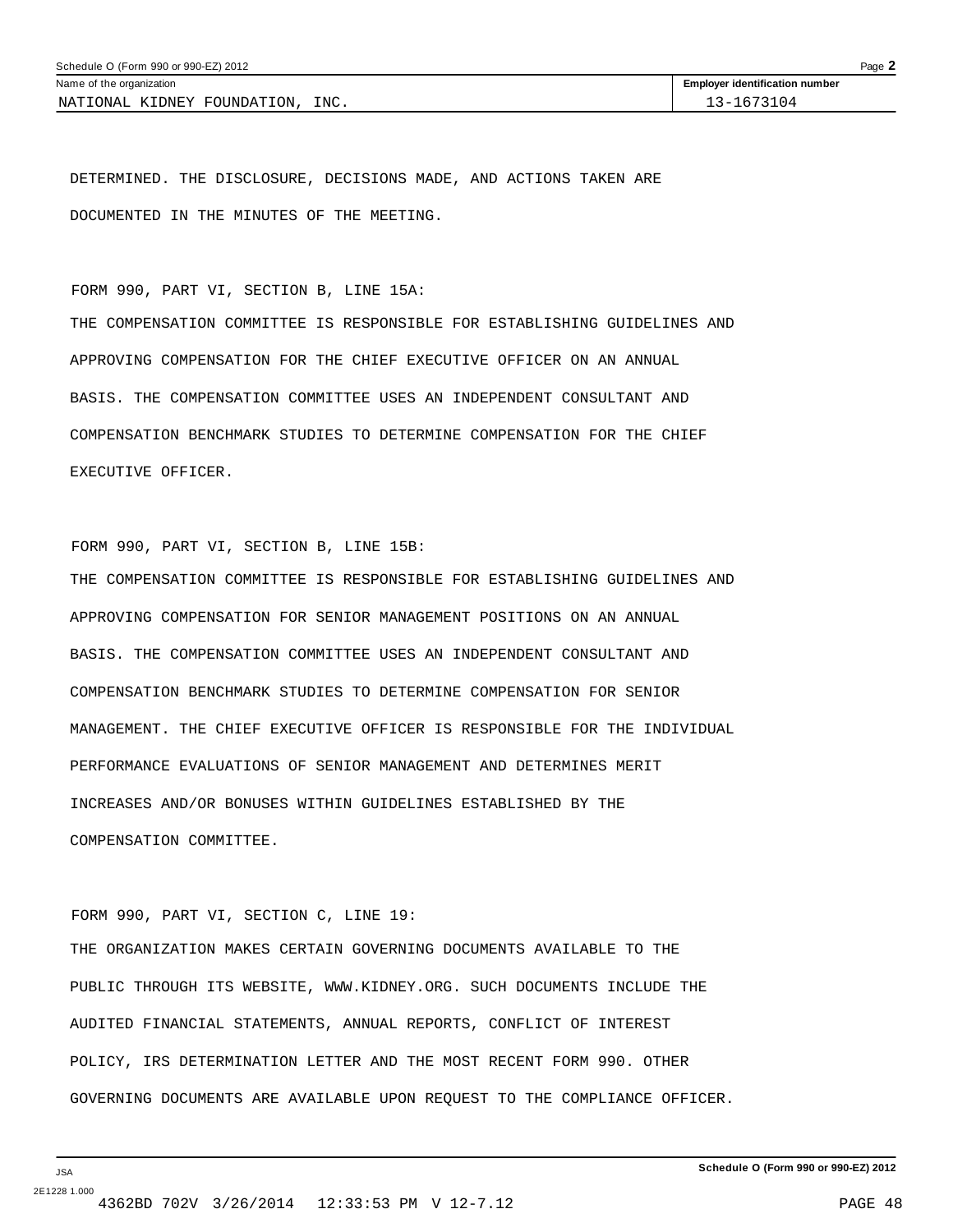<span id="page-48-0"></span>NATIONAL KIDNEY FOUNDATION, INC. 13-1673104

FORM 990, PART XI, LINE 9: OTHER ADJUSTMENTS TO NET ASSETS

**ATTACHMENT** 

#### FORM 990, PART III, LINE 1 - ORGANIZATION'S MISSION

NATIONAL KIDNEY FOUNDATION'S MISSION IS TO PREVENT KIDNEY AND URINARY TRACT DISEASES, IMPROVE THE HEALTH AND WELL-BEING OF INDIVIDUALS AND FAMILIES AFFECTED BY THESE DISEASES, AND INCREASE THE AVAILABILITY OF ALL ORGANS FOR TRANSPLANTATION. THE ORGANIZATION CONDUCTS NATIONWIDE EDUCATIONAL CAMPAIGNS ABOUT THE ROLE OF THE KIDNEY IN MAINTAINING OVERALL HEALTH, THE IMPORTANCE OF EARLY DETECTION AND ORGAN DONATION AND TRANSPLANTATION.

ATTACHMENT 2

#### FORM 990, PART III - PROGRAM SERVICE, LINE 4A

PROFESSIONAL EDUCATION - THE ORGANIZATION OFFERS MULTIDISCIPLINARY PROGRAMS TO THE ENTIRE KIDNEY HEALTH CARE TEAM. THERE ARE NATIONAL MEETINGS OFFERING A WIDE RANGE OF TOPICS AS WELL AS FOCUSED LOCAL/REGIONAL SEMINARS. THE SPRING CLINICAL NEPHROLOGY MEETING HAS GROWN INTO THE NEPHROLOGY COMMUNITY'S PREMIER LEARNING EXPERIENCE WITH OVER 3,000 IN ATTENDANCE. MORE THAN 500 POSTERS WERE PRESENTED.

SINCE 1981, THE ORGANIZTAION HAS PUBLISHED PEER-REVIEWED MEDICAL JOURNALS THAT PROVIDE TIMELY INSIGHTS AND INFORMATION ON KIDNEY DISEASE RESEARCH TO THE GLOBAL KIDNEY COMMUNITY. THREE OF THE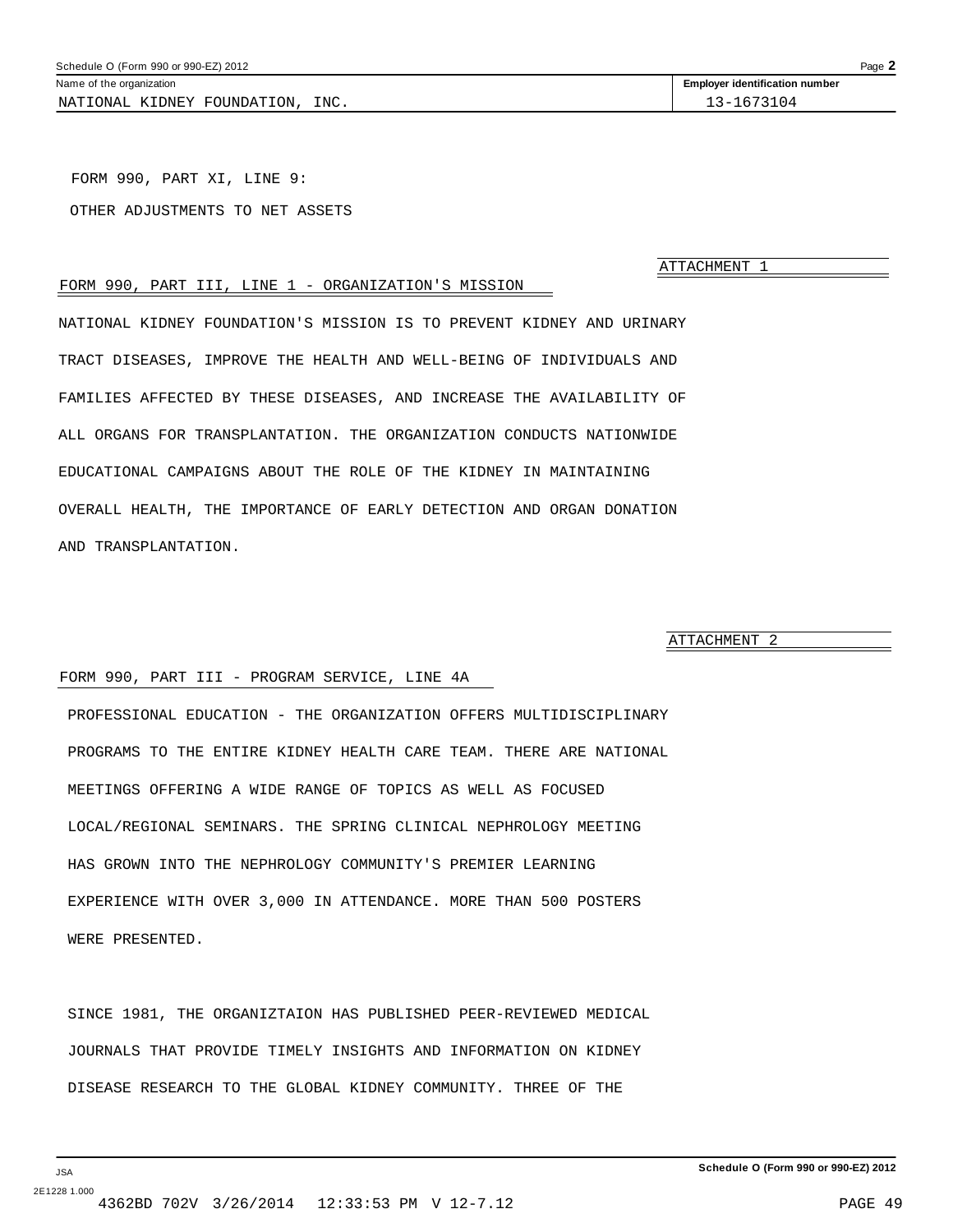ATTACHMENT 2 (CONT'D)

<span id="page-49-0"></span>PRESTIGIOUS MEDICAL JOURNALS PUBLISHED BY THE ORGANIZATION ARE PART OF SCIENCEDIRECT, THE PREMIER WEB DISTRIBUTOR OF PROFESSIONAL LEVEL SCIENTIFIC AND MEDICAL INFORMATION, WITH MORE THAN 11 MILLION USERS.

THE ORGANIZATION'S KIDNEY LEARNING SOLUTIONS CONTINUED TO PROVIDE COMPREHENSIVE EDUCATION ABOUT CHRONIC KIDNEY DISEASE (CKD) AND HOW TO PREVENT, TREAT AND MANAGE KIDNEY FRIENDLY RECIPIES AND IDENTIFYING AND MANAGING RISK FOR KIDNEY DISEASE, AND TREATING ALL STAGES OF CKD. THE GUIDELINES PUBLISHED BY THE FOUNDATION'S KIDNEY DISEASE OUTPUT QUALITY INITITIATIVE (KDOQI) HAVE BEEN UPDATED TO PROVIDE THE LATEST IN KIDNEY PATIENT MEDICAL TREATMENT. FINALLY, IN 2013, THE FOUNDATION HAS ALSO STARTED A PRIMARY CARE EDUCATION INITIATIVE.

ATTACHMENT 3

#### FORM 990, PART III - PROGRAM SERVICE, LINE 4B

COMMUNITY SERVICES AND ASSISTANCE TO AFFILIATES - THE ORGANIZATION'S KIDNEY EARLY EVALUATION PROGRAM (KEEP) SCREENS INDIVIDUALS MOST AT RISK OF POTENTIAL MEDICAL CONDITIONS THAT MAY LEAD TO FUTURE KIDNEY DISEASE. IN 2013 THE NATIONAL KIDNEY FOUNDATION LAUNCHED A SERIES OF PROGRAMS DESIGNED TO RAISE AWARENESS AMONG THE GENERAL PUBLIC ABOUT KIDNEYS, RISK FACTORS FOR KIDNEY DISEASE, AND HOW TO PROTECT YOUR KIDNEYS.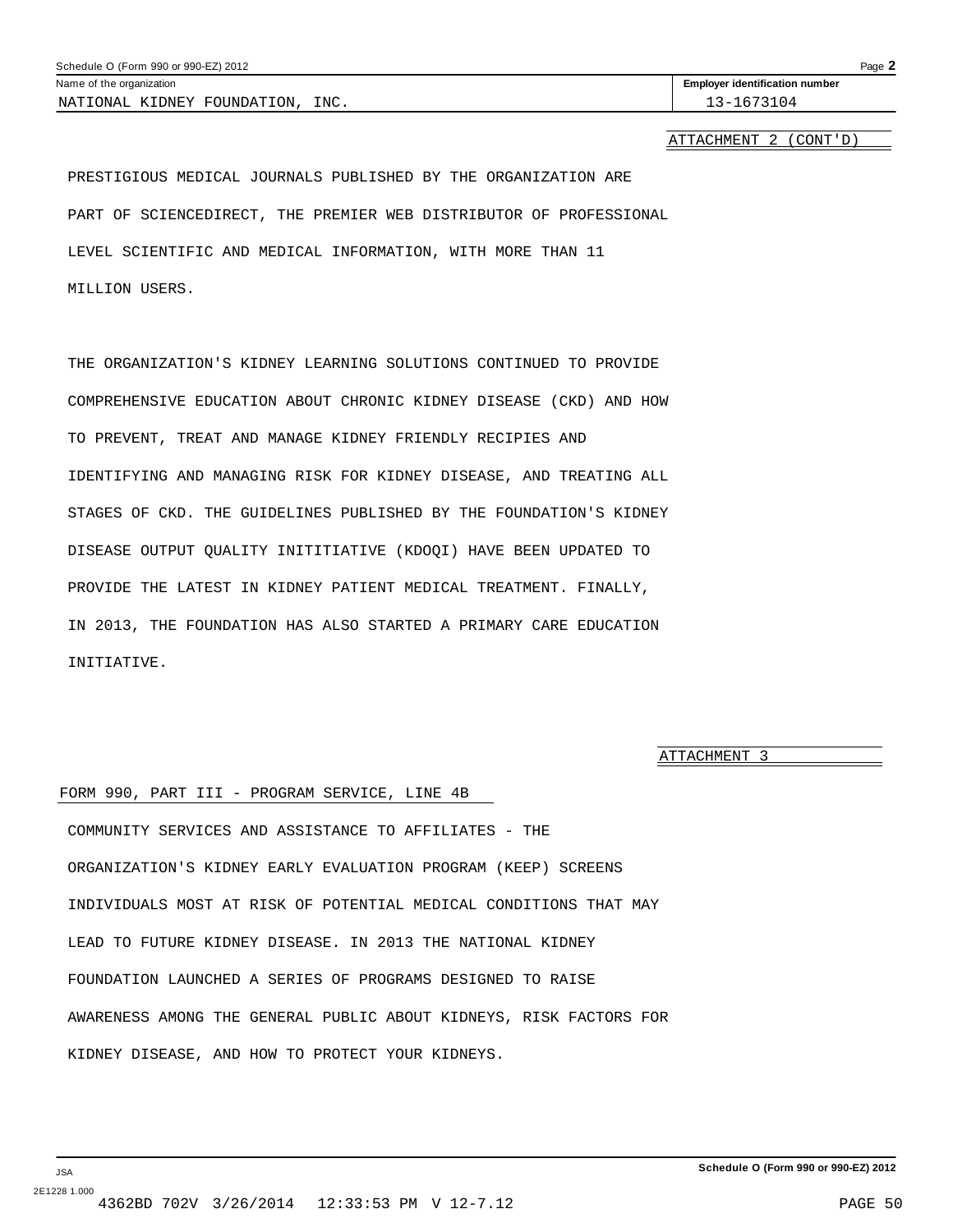<span id="page-50-0"></span>

| Schedule O (Form 990 or 990-EZ) 2012<br>Page $\blacktriangle$ |                                       |  |  |  |  |
|---------------------------------------------------------------|---------------------------------------|--|--|--|--|
| Name of the organization                                      | <b>Employer identification number</b> |  |  |  |  |
| INC.<br>NATIONAL KIDNEY FOUNDATION,                           | 13-1673104                            |  |  |  |  |
|                                                               |                                       |  |  |  |  |

#### ATTACHMENT 3 (CONT'D)

ASSISTANCE IS PROVIDED BY THE ORGANIZATION TO ITS AFFILIATES. THE ORGANIZATION PROVIDES CONSULTATION, GUIDANCE, TRAINING AND LEADERSHIP. SPECIFIC GUIDANCE IS PROVIDED THROUGH EDUCATIONAL PROGRAMS FOR HEALTH CARE PROVIDERS AND KIDNEY DISEASE PATIENTS. AFFILIATES ARE KEPT UP TO DATE WITH CURRENT PUBLICATIONS FROM THE ORGANIZATION.

ATTACHMENT 4

#### FORM 990, PART III - PROGRAM SERVICE, LINE 4C

PUBLIC HEALTH EDUCATION - WITH SEVERAL MILLION VISITORS, THE ORGANIZATION'S WEBSITE, WWW.KIDNEY.ORG, CONTINUED TO EDUCATE AND SERVE AS A RICH RESOURCE ON KIDNEY DISEASE. PATIENTS VISITED THE A-Z HEALTH GUIDE PAGES FOR COMPREHENSIVE DATA ON A VARIETY OF KIDNEY CONDITIONS AND ISSUES, INCLUDING NUTRITION AND TREATMENT OPTIONS. E-KIDNEY, THE ORGANIZATION'S MONTHLY E-NEWSLETTER, OFFERED NEWS, KIDNEY-HEALTHY RECIPES AND STORIES OF COURAGE TO NEARLY 180,000 PEOPLE. KIDNEY NEWS DAILY, A DAILY E-NEWSLETTER, DELIVERED BREAKING NEWS FROM THE PRINT, BROADCAST AND ONLINE MEDIA TO THOUSANDS IN THE KIDNEY CARE COMMUNITY. THE ORGANIZATION CONTINUES TO FOCUS ON EDUCATING GROUPS WITH HIGH RISK OF KIDNEY DISEASE. NEARLY HALF OF AFRICAN AMERICANS HAVE AT LEAST ONE RISK FACTOR FOR KIDNEY DISEASE, BUT LESS THAN 3% BELIEVE THAT CHRONIC KIDNEY DISEASE IS A "TOP HEALTH CONCERN", ACCORDING TO A REPORT RELEASED THIS YEAR IN THE AMERICAN JOURNAL OF KIDNEY DISEASES, THE OFFICIAL NKF JOURNAL. SINCE AFRICAN AMERICANS WITH CKD PROGRESS

JSA 2E1228 1.000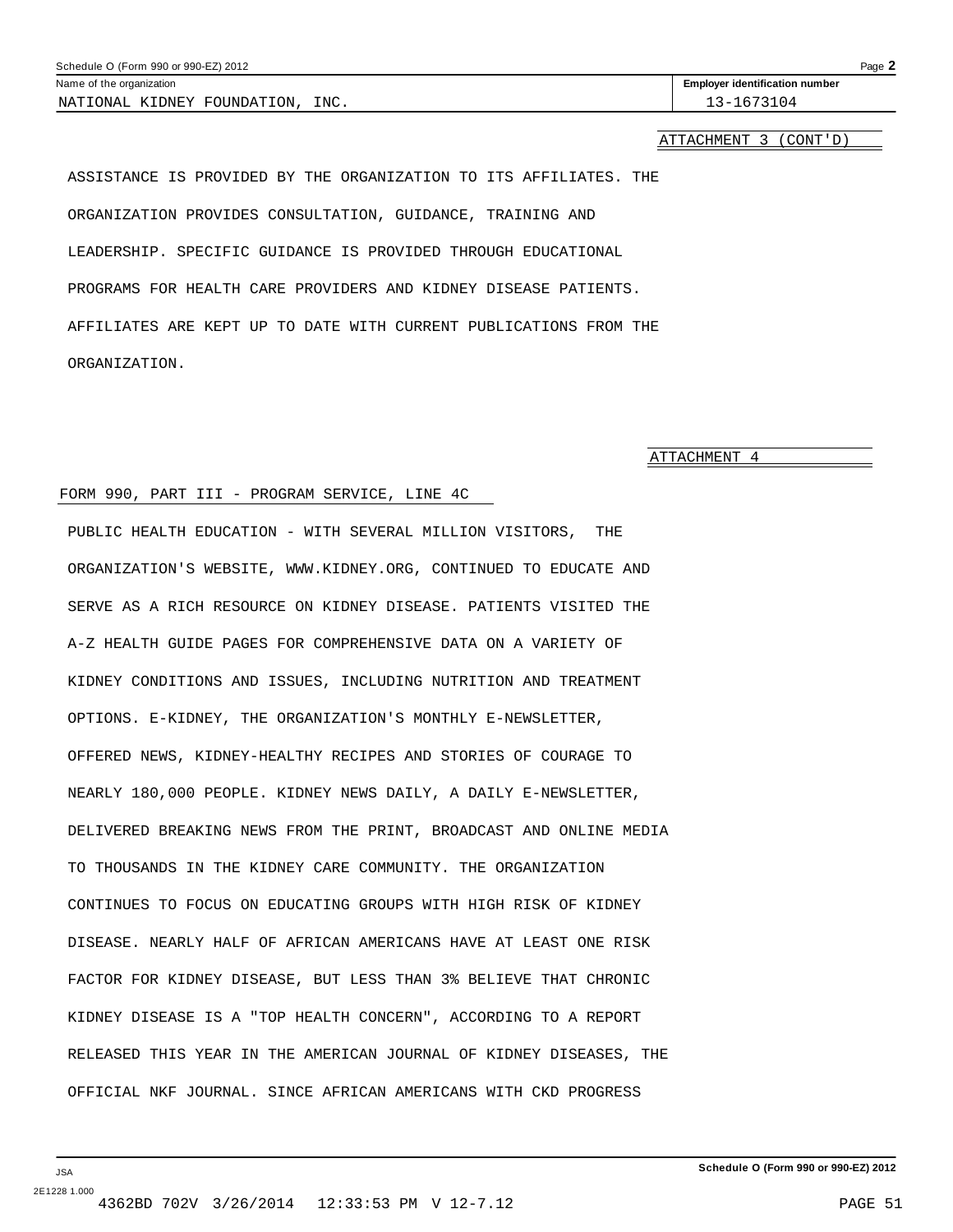<span id="page-51-0"></span>

| Schedule O (Form 990 or 990-EZ) 2012<br>Page |                                       |  |  |  |  |
|----------------------------------------------|---------------------------------------|--|--|--|--|
| Name of the organization                     | <b>Employer identification number</b> |  |  |  |  |
| INC.<br>FOUNDATION<br>NATIONAL<br>. KIDNEY   | $\pm 04$<br>. .                       |  |  |  |  |

ATTACHMENT 4 (CONT'D)

MORE QUICKLY TO KIDNEY FAILURE, THE ORGANIZATION DOUBLED ITS EFFORTS TO REACH OUT TO THIS GROUP WITH INFORMATION AND FREE SCREENINGS HELD IN CHURCHES, SCHOOLS AND COMMUNITY CENTERS IN AFRICAN-AMERICAN NEIGHBORHOODS.

ATTACHMENT 5

FORM 990, PART VI, LINE 17 - STATES

AL,AK,AZ,AR,CA,CO,CT,DE,

DC,FL,GA,HI,ID,IL,IN,IA,KS,KY,LA,ME,MD,MA,MI,

MN,MS,MO,MT,NE,NV,NH,NJ,NM,NY,NC,ND,OH,OK,OR,PA,

RI,SC,SD,TN,TX,UT,VT,VA,WA,WV,WI,WY

|                                                                                                 | ATTACHMENT 6            |              |
|-------------------------------------------------------------------------------------------------|-------------------------|--------------|
| 990, PART VII- COMPENSATION OF THE FIVE HIGHEST PAID IND. CONTRACTORS                           |                         |              |
| NAME AND ADDRESS                                                                                | DESCRIPTION OF SERVICES | COMPENSATION |
| TUFTS MEDICAL CENTER<br>750 WASHINGTON STREET<br>BOSTON, MA 02111                               | RESEARCH                | 875, 244.    |
| COVANCE, INC.<br>PO BOX 820805<br>PHILADELPHIA, PA 19182                                        | RESEARCH                | 446,633.     |
| JOHNS HOPKINS UNIVERSITY<br>615 N. WOLFE STREET<br>BALTIMORE, MD 21202                          | RESEARCH                | 273,750.     |
| MINNEAPOLIS MEDICAL RESEARCH<br>914 SOUTH 8TH STREET, SHAPIRO BUILDING<br>MINNEAPOLIS, MN 55404 | CKD SCREENINGS          | 260,000.     |
| ALVAREZ & MARSAL<br>600 LEXINGTON AVENUE, 6TH FLOOR<br>NEW YORK, NY 10022                       | BUSINESS ADVISORY       | 216,529.     |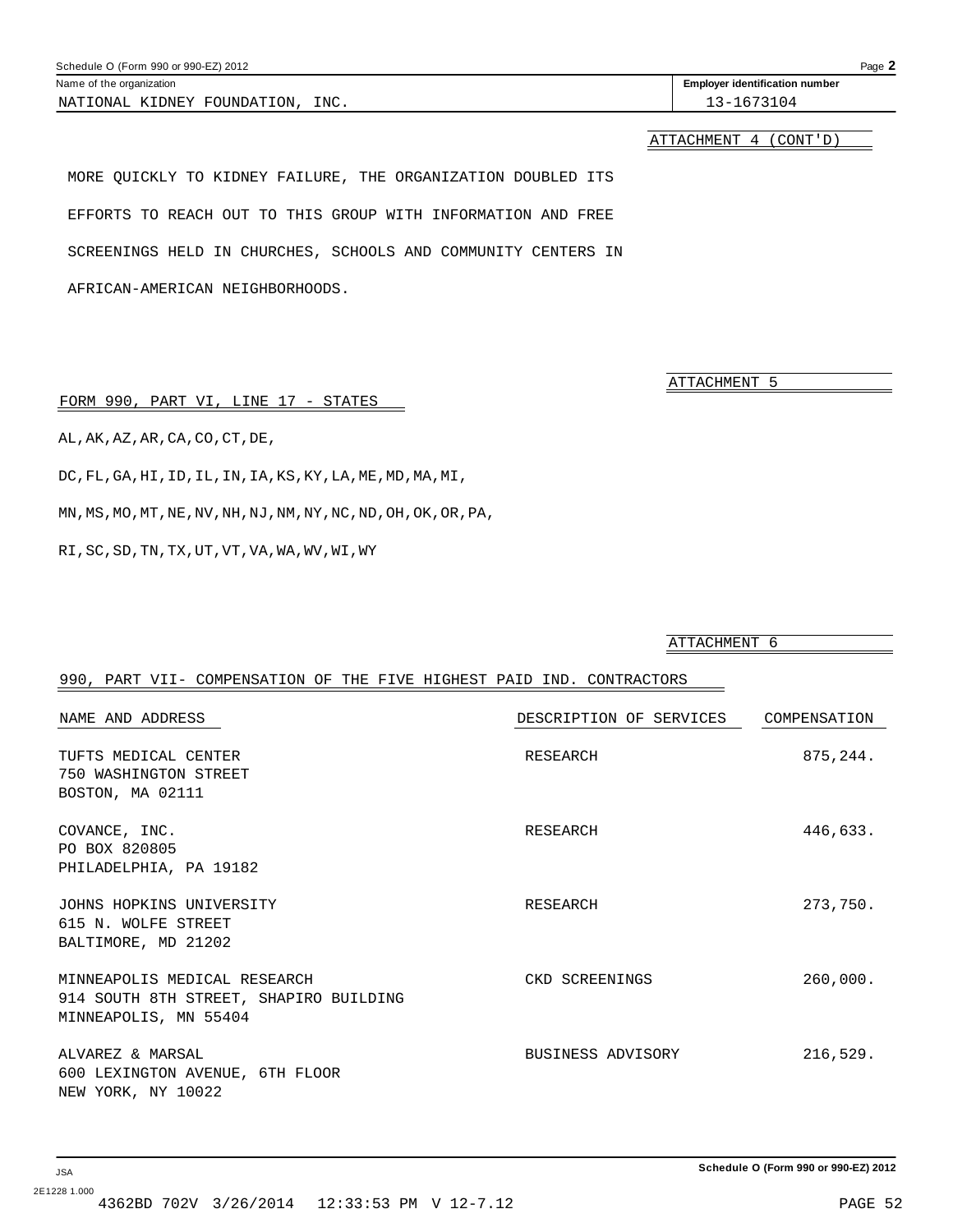<span id="page-52-0"></span>

| Schedule O (Form 990 or 990-EZ) 2012         | Page 2       |                                       |
|----------------------------------------------|--------------|---------------------------------------|
| Name of the organization                     |              | <b>Employer identification number</b> |
| NATIONAL KIDNEY FOUNDATION, INC.             |              | 13-1673104                            |
|                                              |              | ATTACHMENT 7                          |
| FORM 990, PART VIII - EXCLUDED CONTRIBUTIONS |              |                                       |
| DESCRIPTION                                  | AMOUNT       |                                       |
| D.C. GALA                                    | 655,744.     |                                       |
| NYC WALK                                     | 754,483.     |                                       |
| OTHER SPECIAL EVENTS                         | 9, 117, 535. |                                       |
| TOTAL                                        | 10,527,762.  |                                       |
|                                              |              |                                       |
|                                              |              |                                       |
|                                              |              | ATTACHMENT 8                          |

### FORM 990, PART VIII - FUNDRAISING EVENTS

| DESCRIPTION          | GROSS<br>INCOME | DIRECT<br><b>EXPENSES</b> | NET<br>INCOME |
|----------------------|-----------------|---------------------------|---------------|
| D.C. GALA            | 191,575.        | 191,575.                  |               |
| NYC WALK             |                 |                           |               |
| OTHER SPECIAL EVENTS | 1,256,364.      | 1,256,364.                |               |
| TOTALS               | 1,447,939.      | 1,447,939.                |               |

|                                                          | ATTACHMENT 9 |
|----------------------------------------------------------|--------------|
| FORM 990, PART VIII - GROSS SALES AND COST OF GOODS SOLD |              |
| GROSS SALES LESS RETURNS AND ALLOWANCES                  | 159,270.     |
| INVENTORY AT BEGINNING OF YEAR                           | 27,382.      |
|                                                          | 131,888.     |
|                                                          |              |
|                                                          |              |
|                                                          | 159,270.     |
|                                                          | 114,384.     |
|                                                          | 44,886.      |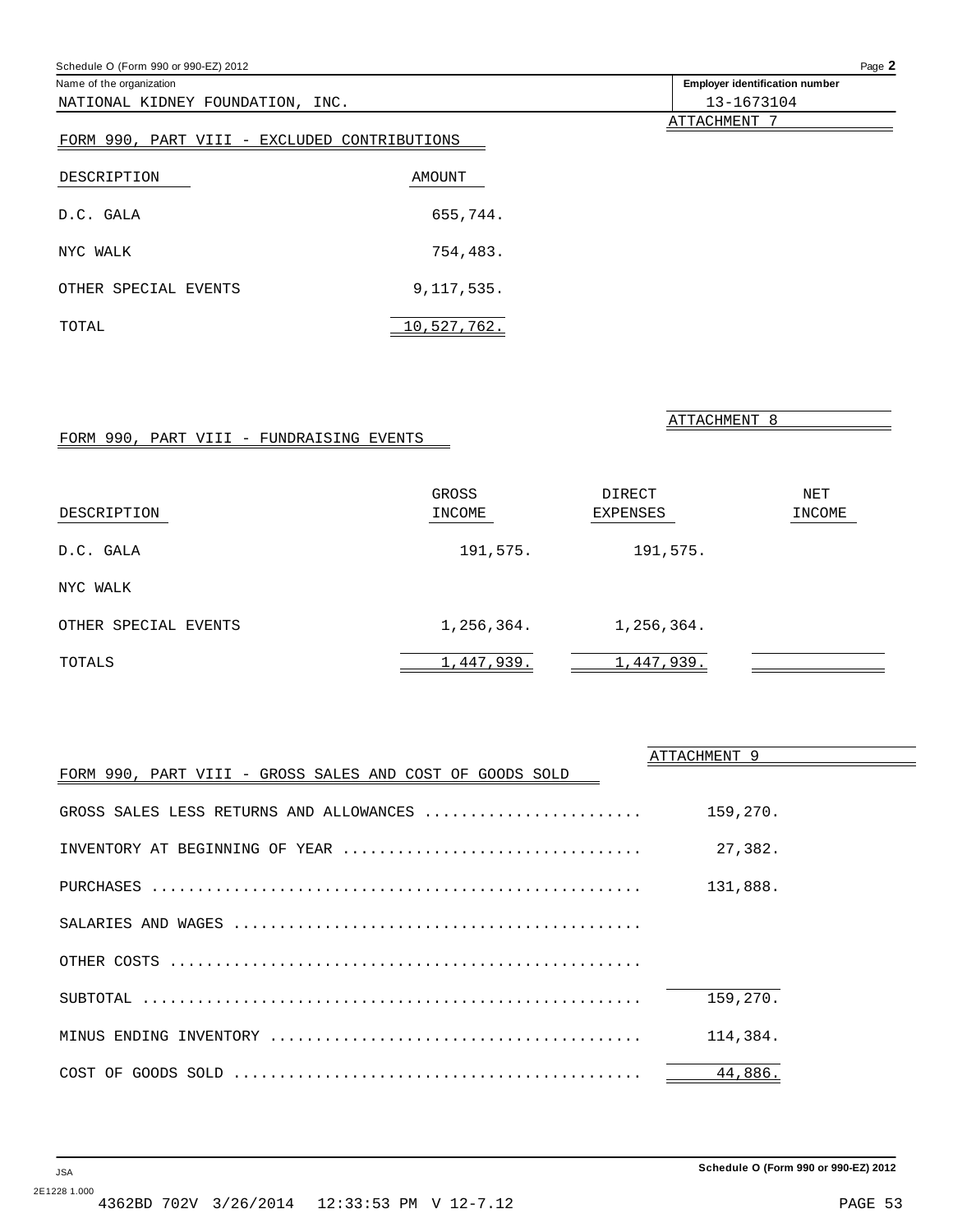| <b>SCHEDULE R</b><br>(Form 990)                                                                                                                                                                                                      | <b>Related Organizations and Unrelated Partnerships</b>                                                             |                         |                                                     |                     |                           |                                       |  |  |
|--------------------------------------------------------------------------------------------------------------------------------------------------------------------------------------------------------------------------------------|---------------------------------------------------------------------------------------------------------------------|-------------------------|-----------------------------------------------------|---------------------|---------------------------|---------------------------------------|--|--|
| > Complete if the organization answered "Yes" to Form 990, Part IV, line 33, 34, 35, 36, or 37.<br>Department of the Treasury<br>Attach to Form 990.<br>$\blacktriangleright$ See separate instructions.<br>Internal Revenue Service |                                                                                                                     |                         |                                                     |                     |                           |                                       |  |  |
| Name of the organization                                                                                                                                                                                                             |                                                                                                                     |                         |                                                     |                     |                           | <b>Employer identification number</b> |  |  |
|                                                                                                                                                                                                                                      | NATIONAL KIDNEY FOUNDATION, INC.                                                                                    |                         |                                                     |                     | 13-1673104                |                                       |  |  |
| <b>Part I</b>                                                                                                                                                                                                                        | Identification of Disregarded Entities (Complete if the organization answered "Yes" to Form 990, Part IV, line 33.) |                         |                                                     |                     |                           |                                       |  |  |
|                                                                                                                                                                                                                                      | (a)<br>Name, address, and EIN (if applicable) of disregarded entity                                                 | (b)<br>Primary activity | (c)<br>Legal domicile (state<br>or foreign country) | (d)<br>Total income | (e)<br>End-of-year assets | (f)<br>Direct controlling<br>entity   |  |  |
| (1)                                                                                                                                                                                                                                  |                                                                                                                     |                         |                                                     |                     |                           |                                       |  |  |
| (2)                                                                                                                                                                                                                                  |                                                                                                                     |                         |                                                     |                     |                           |                                       |  |  |
| (3)                                                                                                                                                                                                                                  |                                                                                                                     |                         |                                                     |                     |                           |                                       |  |  |
| (4)                                                                                                                                                                                                                                  |                                                                                                                     |                         |                                                     |                     |                           |                                       |  |  |
| (5)                                                                                                                                                                                                                                  |                                                                                                                     |                         |                                                     |                     |                           |                                       |  |  |
| (6)                                                                                                                                                                                                                                  |                                                                                                                     |                         |                                                     |                     |                           |                                       |  |  |

#### **Identification of Related Tax-Exempt Organizations** (Complete if the organization answered "Yes" to Form 990, Part IV, line 34 because it had one or more related tax-exempt organizations during the tax year.) **Part II**

| (a)<br>Name, address, and EIN of related organization | (b)<br>Primary activity | (c)<br>Legal domicile (state<br>or foreign country) | (d)<br>Exempt Code section | (e)<br>Public charity status<br>(if section $501(c)(3)$ ) | (f)<br>Direct controlling<br>entity |     | (g)<br>Section 512(b)(13)<br>controlled<br>entity? |
|-------------------------------------------------------|-------------------------|-----------------------------------------------------|----------------------------|-----------------------------------------------------------|-------------------------------------|-----|----------------------------------------------------|
|                                                       |                         |                                                     |                            |                                                           |                                     | Yes | <b>No</b>                                          |
| $(1)$ CAMP REYNAL, INC.<br>06-1738038                 |                         |                                                     |                            |                                                           |                                     |     |                                                    |
| 5429 LBJ FREEWAY, SUITE 250<br>DALLAS, TX 75240       | CHILDREN CAMP           | TX                                                  | 501(C)(3)                  | 7                                                         | N/A                                 |     | Χ                                                  |
| $(2)$ KDIGO                                           |                         |                                                     |                            |                                                           |                                     |     |                                                    |
| AVENUE EUGENE PLASKYLAAN 140B,<br>BRUSSELS, BELGIUM   | PATIENT CARE            | BE                                                  | N/A                        | N/A                                                       | N/A                                 |     | X                                                  |
| (3)                                                   |                         |                                                     |                            |                                                           |                                     |     |                                                    |
| (4)                                                   |                         |                                                     |                            |                                                           |                                     |     |                                                    |
| (5)                                                   |                         |                                                     |                            |                                                           |                                     |     |                                                    |
| (6)                                                   |                         |                                                     |                            |                                                           |                                     |     |                                                    |
| (7)                                                   |                         |                                                     |                            |                                                           |                                     |     |                                                    |

**For Paperwork Reduction Act Notice, see the Instructions for Form 990. Schedule R (Form 990) 2012**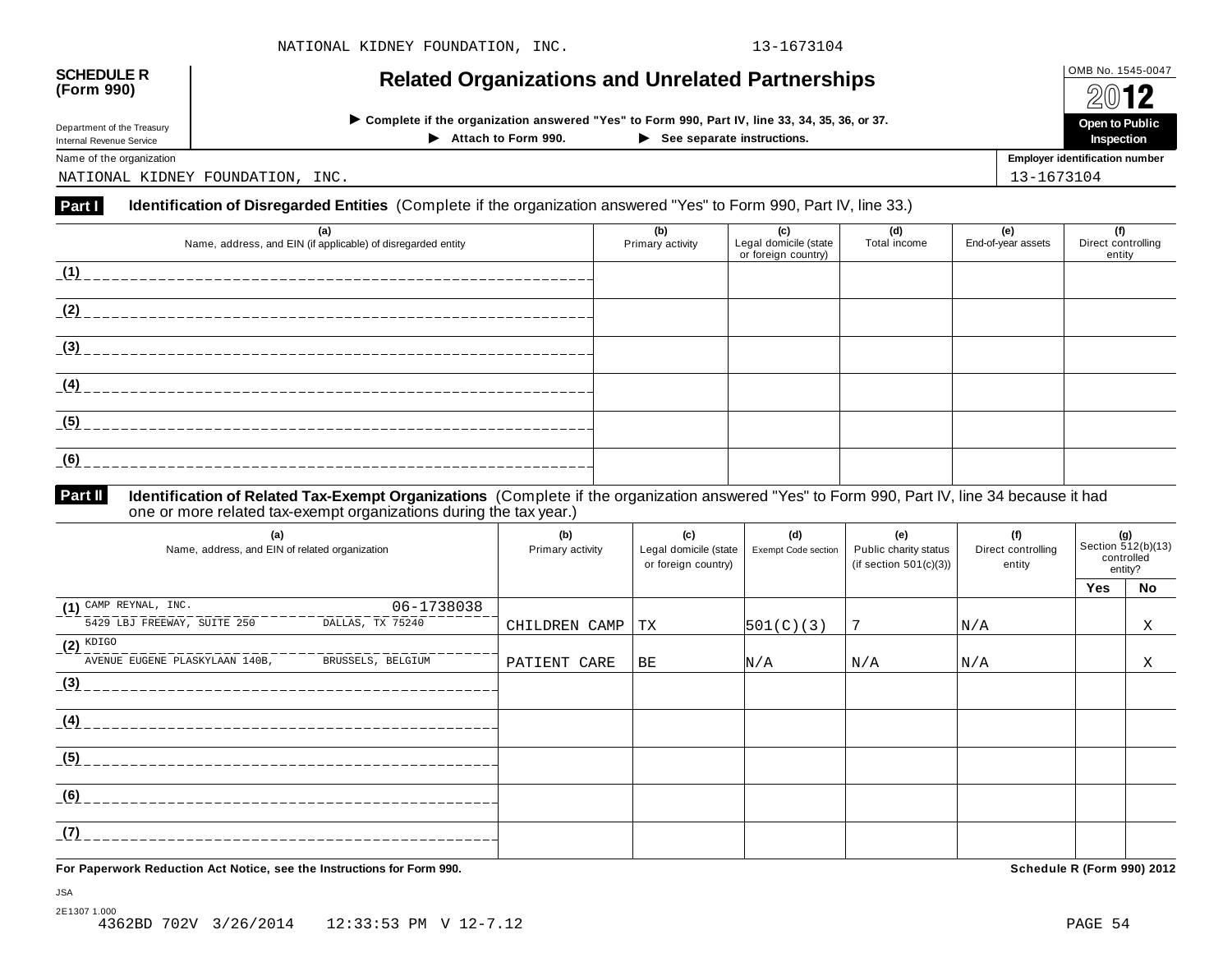Schedule R (Form 990) 2012 Page **2**

#### **Identification of Related Organizations Taxable as a Partnership** (Complete if the organization answered "Yes" to Form 990, Part IV, line 34 **because it had one or more related organizations i axable as a Partnership (Complete if the organizations) because it had one or more related organizations treated as a partnership during the tax year.)**

| <u>booddoo it had ono of more related organizations treated as a partnereinplaaning the tax jean;</u><br>(a)<br>Name, address, and EIN of<br>related organization | (b)<br>Primary activity | (c)<br>Legal<br>domicile<br>(state or<br>foreign | (d)<br>Direct controlling<br>entity | (e)<br>Predominant<br>income (related,<br>unrelated,<br>excluded from<br>tax under | (f)<br>Share of total<br>income | (g)<br>Share of end-of-<br>year assets | (h)<br>Disproportionate<br>allocations? | (i)<br>Code V-UBI<br>amount in box 20<br>of Schedule K-1<br>(Form 1065) |  | (i)<br>General or<br>managing<br>partner? | (k)<br>Percentage<br>ownership |
|-------------------------------------------------------------------------------------------------------------------------------------------------------------------|-------------------------|--------------------------------------------------|-------------------------------------|------------------------------------------------------------------------------------|---------------------------------|----------------------------------------|-----------------------------------------|-------------------------------------------------------------------------|--|-------------------------------------------|--------------------------------|
|                                                                                                                                                                   |                         | country)                                         |                                     | sections 512-514)                                                                  |                                 |                                        | Yes No                                  |                                                                         |  | Yes No                                    |                                |
| (1)                                                                                                                                                               |                         |                                                  |                                     |                                                                                    |                                 |                                        |                                         |                                                                         |  |                                           |                                |
| (2)                                                                                                                                                               |                         |                                                  |                                     |                                                                                    |                                 |                                        |                                         |                                                                         |  |                                           |                                |
| (3)                                                                                                                                                               |                         |                                                  |                                     |                                                                                    |                                 |                                        |                                         |                                                                         |  |                                           |                                |
| (4)                                                                                                                                                               |                         |                                                  |                                     |                                                                                    |                                 |                                        |                                         |                                                                         |  |                                           |                                |
| (5)                                                                                                                                                               |                         |                                                  |                                     |                                                                                    |                                 |                                        |                                         |                                                                         |  |                                           |                                |
| (6)                                                                                                                                                               |                         |                                                  |                                     |                                                                                    |                                 |                                        |                                         |                                                                         |  |                                           |                                |
| (7)                                                                                                                                                               |                         |                                                  |                                     |                                                                                    |                                 |                                        |                                         |                                                                         |  |                                           |                                |

# Part IV Identification of Related Organizations Taxable as a Corporation or Trust (Complete if the organization answered "Yes" to Form 990, Part IV,<br>line 34 because it had one or more related organizations treated as a cor

| (a)<br>Name, address, and EIN of related organization | (b)<br>Primary activity | (c)<br>Legal domicile<br>(state or foreign<br>country) | (d)<br>Direct controlling<br>entity | (e)<br>Type of entity<br>(C corp, S corp, or<br>trust) | (f)<br>Share of total<br>income | (g)<br>Share of<br>end-of-year assets | (h)<br>Percen-<br>tage<br>ownership | (i)<br>Section<br>512(b)(13)<br>controlled<br>entity? |  |
|-------------------------------------------------------|-------------------------|--------------------------------------------------------|-------------------------------------|--------------------------------------------------------|---------------------------------|---------------------------------------|-------------------------------------|-------------------------------------------------------|--|
|                                                       |                         |                                                        |                                     |                                                        |                                 |                                       |                                     | Yes No                                                |  |
| (1)                                                   |                         |                                                        |                                     |                                                        |                                 |                                       |                                     |                                                       |  |
| (2)                                                   |                         |                                                        |                                     |                                                        |                                 |                                       |                                     |                                                       |  |
| (3)                                                   |                         |                                                        |                                     |                                                        |                                 |                                       |                                     |                                                       |  |
| (4)                                                   |                         |                                                        |                                     |                                                        |                                 |                                       |                                     |                                                       |  |
| (5)                                                   |                         |                                                        |                                     |                                                        |                                 |                                       |                                     |                                                       |  |
| (6)                                                   |                         |                                                        |                                     |                                                        |                                 |                                       |                                     |                                                       |  |
| (7)<br><u>. 2000 - 2000 - 2000 - 2000 - 20</u>        |                         |                                                        |                                     |                                                        |                                 |                                       |                                     |                                                       |  |

**Schedule R (Form 990) 2012**

JSA 2E1308 3.000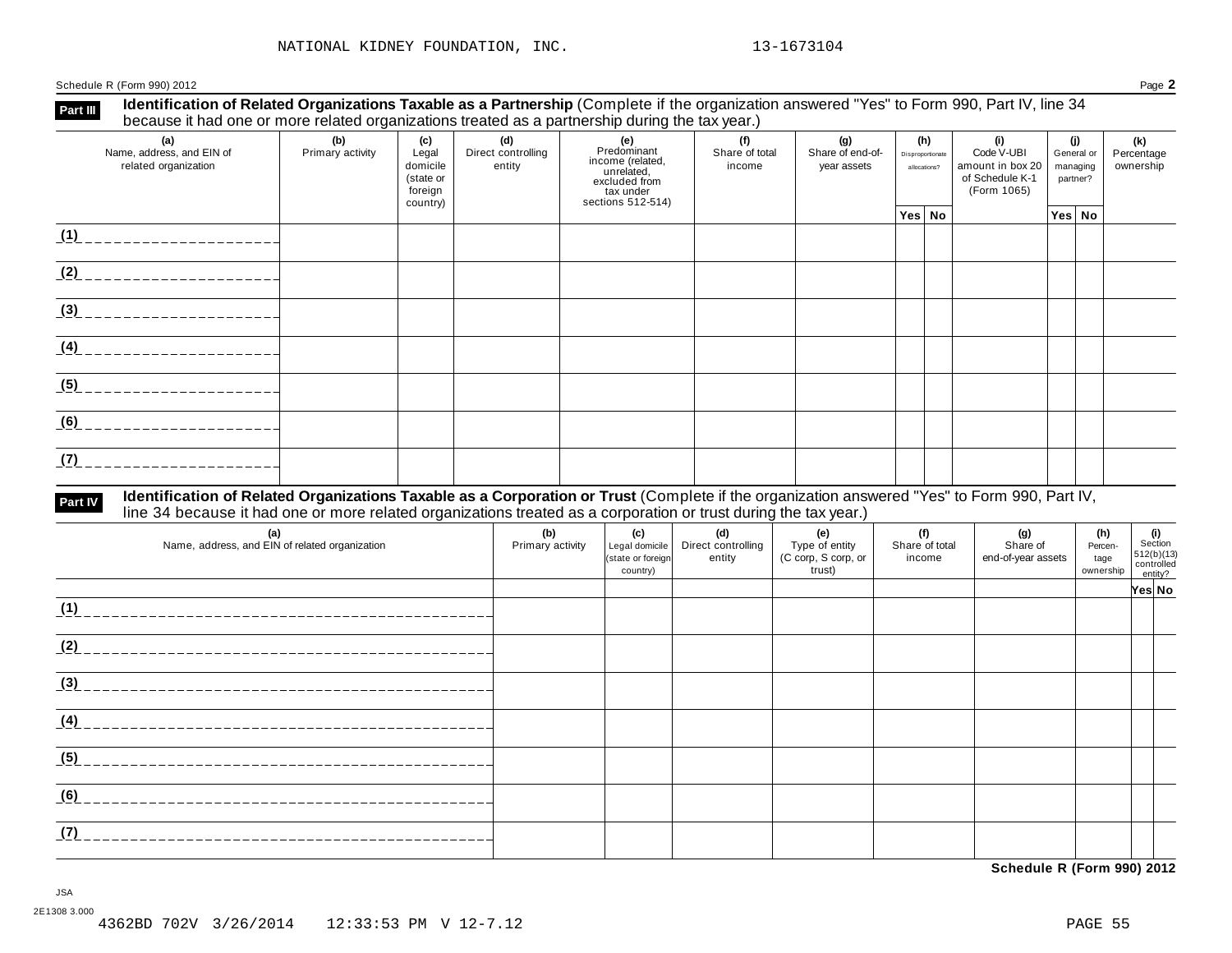NATIONAL KIDNEY FOUNDATION, INC. 13-1673104

Schedule <sup>R</sup> (Form 990) <sup>2012</sup> Page **3**

2E1309 1.000

| <b>Part V</b> | Transactions With Related Organizations (Complete if the organization answered "Yes" to Form 990, Part IV, line 34, 35b, or 36.)                                                                                                  |             |                 |                            |                           |               |  |  |  |  |
|---------------|-----------------------------------------------------------------------------------------------------------------------------------------------------------------------------------------------------------------------------------|-------------|-----------------|----------------------------|---------------------------|---------------|--|--|--|--|
|               | Note. Complete line 1 if any entity is listed in Parts II, III, or IV of this schedule.                                                                                                                                           |             |                 |                            |                           | $Yes \mid No$ |  |  |  |  |
|               | During the tax year, did the organization engage in any of the following transactions with one or more related organizations listed in Parts II-IV?                                                                               |             |                 |                            |                           |               |  |  |  |  |
| a             |                                                                                                                                                                                                                                   |             |                 | 1a                         |                           | X             |  |  |  |  |
| b             |                                                                                                                                                                                                                                   |             |                 |                            |                           |               |  |  |  |  |
| c             |                                                                                                                                                                                                                                   |             |                 | 1c                         |                           | $\mathbf{X}$  |  |  |  |  |
| d             | oans or loan guarantees to or for related organization(s) enters as a series of the content of the content of the content of the content of the content of the content of the content of the content of the content of the con    |             |                 | 1 <sub>d</sub>             | $\mathbf X$               |               |  |  |  |  |
| е             |                                                                                                                                                                                                                                   |             |                 | 1e                         |                           | X             |  |  |  |  |
|               |                                                                                                                                                                                                                                   |             |                 |                            |                           |               |  |  |  |  |
| f             |                                                                                                                                                                                                                                   |             |                 | 1f                         |                           | X             |  |  |  |  |
| g             |                                                                                                                                                                                                                                   |             |                 | 1 <sub>g</sub>             |                           | $\mathbf X$   |  |  |  |  |
| h             |                                                                                                                                                                                                                                   |             |                 | 1h                         |                           | $\mathbf X$   |  |  |  |  |
|               |                                                                                                                                                                                                                                   |             |                 | 11                         |                           | $\mathbf X$   |  |  |  |  |
|               |                                                                                                                                                                                                                                   |             |                 | 1j                         |                           | X             |  |  |  |  |
|               |                                                                                                                                                                                                                                   |             |                 |                            |                           |               |  |  |  |  |
| k             |                                                                                                                                                                                                                                   |             |                 | 1k                         |                           | X             |  |  |  |  |
|               | Performance of services or membership or fundraising solicitations for related organization(s)<br>examination(s) examination(s) examples and an analyzer or an analyzer or an analyzer and reading solicitations for relations of |             |                 | 11                         | $\boldsymbol{\mathrm{X}}$ |               |  |  |  |  |
| m             |                                                                                                                                                                                                                                   |             |                 |                            |                           |               |  |  |  |  |
|               |                                                                                                                                                                                                                                   |             |                 | 1 <sub>m</sub><br>1n       | $\mathbf X$               |               |  |  |  |  |
| o             |                                                                                                                                                                                                                                   |             |                 | 1o                         | $\boldsymbol{\mathrm{X}}$ |               |  |  |  |  |
|               |                                                                                                                                                                                                                                   |             |                 |                            |                           |               |  |  |  |  |
| p             |                                                                                                                                                                                                                                   |             |                 | 1p                         |                           | X             |  |  |  |  |
| a             |                                                                                                                                                                                                                                   |             |                 | 1q                         |                           | $\mathbf X$   |  |  |  |  |
|               |                                                                                                                                                                                                                                   |             |                 |                            |                           |               |  |  |  |  |
|               |                                                                                                                                                                                                                                   |             |                 | 1r                         |                           | X             |  |  |  |  |
|               |                                                                                                                                                                                                                                   |             |                 |                            |                           | $\mathbf{X}$  |  |  |  |  |
| $\mathbf{2}$  | If the answer to any of the above is "Yes," see the instructions for information on who must complete this line, including covered relationships and transaction thresholds.                                                      |             |                 |                            |                           |               |  |  |  |  |
|               | (a)                                                                                                                                                                                                                               | (b)         | (c)             | (d)                        |                           |               |  |  |  |  |
|               | Name of other organization                                                                                                                                                                                                        | Transaction | Amount involved | Method of determining      |                           |               |  |  |  |  |
|               |                                                                                                                                                                                                                                   | type (a-s)  |                 | amount involved            |                           |               |  |  |  |  |
|               |                                                                                                                                                                                                                                   | B           | 25,409.         | <b>FMV</b>                 |                           |               |  |  |  |  |
| (1)           | KDIGO                                                                                                                                                                                                                             |             |                 |                            |                           |               |  |  |  |  |
|               | KDIGO                                                                                                                                                                                                                             | D           | 4,081,935.      | <b>FMV</b>                 |                           |               |  |  |  |  |
| (2)           |                                                                                                                                                                                                                                   |             |                 |                            |                           |               |  |  |  |  |
| (3)           | KDIGO                                                                                                                                                                                                                             | L           | 25,409.         | <b>FMV</b>                 |                           |               |  |  |  |  |
|               |                                                                                                                                                                                                                                   |             |                 |                            |                           |               |  |  |  |  |
| (4)           | KDIGO                                                                                                                                                                                                                             | N           | 12,500.         | <b>FMV</b>                 |                           |               |  |  |  |  |
|               |                                                                                                                                                                                                                                   |             |                 |                            |                           |               |  |  |  |  |
| (5)           | KDIGO                                                                                                                                                                                                                             | $\circ$     | 137,500.        | <b>FMV</b>                 |                           |               |  |  |  |  |
|               |                                                                                                                                                                                                                                   |             |                 |                            |                           |               |  |  |  |  |
| (6)           |                                                                                                                                                                                                                                   |             |                 |                            |                           |               |  |  |  |  |
| JSA           |                                                                                                                                                                                                                                   |             |                 | Schedule R (Form 990) 2012 |                           |               |  |  |  |  |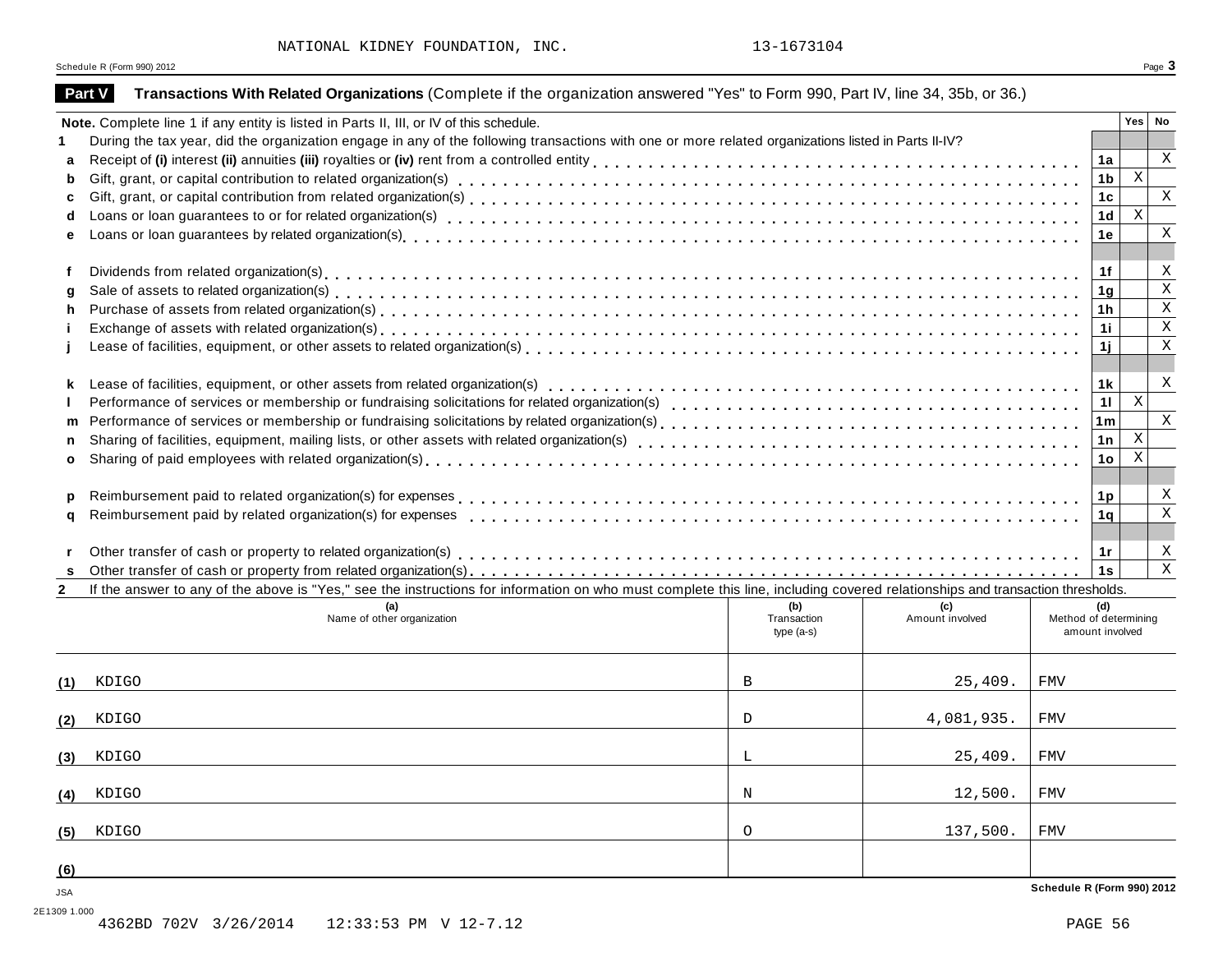#### **Part VI Unrelated Organizations Taxable as a Partnership** (Complete if the organization answered "Yes" on Form 990, Part IV, line 37.)

Provide the following information for each entity taxed as a partnership through which the organization conducted more than five percent of its activities (measured by total assets or gross revenue) that was not a related organization. See instructions regarding exclusion for certain investment partnerships.

| (a)<br>Name, address, and EIN of entity | (b)<br>Primary activity | (c)<br>Legal domicile<br>(state or foreign<br>country) | (d)<br>Predominant<br>income (related,<br>unrelated, excluded<br>from tax under | (e)<br>section |    | Are all partners<br>501(c)(3)<br>organizations? |  | (f)<br>Share of<br>total income | (g)<br>Share of<br>end-of-year<br>assets | Disproportionate | (h)<br>allocations? | (i)<br>Code V-UBI<br>amount in box 20<br>of Schedule K-1<br>(Form 1065) | (i)<br>General or<br>managing<br>partner? |  | (k)<br>Percentage<br>ownership |  |
|-----------------------------------------|-------------------------|--------------------------------------------------------|---------------------------------------------------------------------------------|----------------|----|-------------------------------------------------|--|---------------------------------|------------------------------------------|------------------|---------------------|-------------------------------------------------------------------------|-------------------------------------------|--|--------------------------------|--|
|                                         |                         |                                                        | section 512-514)                                                                | Yes            | No |                                                 |  | Yes                             | No                                       |                  | Yes                 | No                                                                      |                                           |  |                                |  |
| (1)                                     |                         |                                                        |                                                                                 |                |    |                                                 |  |                                 |                                          |                  |                     |                                                                         |                                           |  |                                |  |
| (2)                                     |                         |                                                        |                                                                                 |                |    |                                                 |  |                                 |                                          |                  |                     |                                                                         |                                           |  |                                |  |
| (3)                                     |                         |                                                        |                                                                                 |                |    |                                                 |  |                                 |                                          |                  |                     |                                                                         |                                           |  |                                |  |
|                                         |                         |                                                        |                                                                                 |                |    |                                                 |  |                                 |                                          |                  |                     |                                                                         |                                           |  |                                |  |
|                                         |                         |                                                        |                                                                                 |                |    |                                                 |  |                                 |                                          |                  |                     |                                                                         |                                           |  |                                |  |
|                                         |                         |                                                        |                                                                                 |                |    |                                                 |  |                                 |                                          |                  |                     |                                                                         |                                           |  |                                |  |
| (7)                                     |                         |                                                        |                                                                                 |                |    |                                                 |  |                                 |                                          |                  |                     |                                                                         |                                           |  |                                |  |
|                                         |                         |                                                        |                                                                                 |                |    |                                                 |  |                                 |                                          |                  |                     |                                                                         |                                           |  |                                |  |
| (9)                                     |                         |                                                        |                                                                                 |                |    |                                                 |  |                                 |                                          |                  |                     |                                                                         |                                           |  |                                |  |
| (10)<br>___________________________     |                         |                                                        |                                                                                 |                |    |                                                 |  |                                 |                                          |                  |                     |                                                                         |                                           |  |                                |  |
| (11)                                    |                         |                                                        |                                                                                 |                |    |                                                 |  |                                 |                                          |                  |                     |                                                                         |                                           |  |                                |  |
| (12)                                    |                         |                                                        |                                                                                 |                |    |                                                 |  |                                 |                                          |                  |                     |                                                                         |                                           |  |                                |  |
| (13)                                    |                         |                                                        |                                                                                 |                |    |                                                 |  |                                 |                                          |                  |                     |                                                                         |                                           |  |                                |  |
| (14)                                    |                         |                                                        |                                                                                 |                |    |                                                 |  |                                 |                                          |                  |                     |                                                                         |                                           |  |                                |  |
| (15)<br>______________________          |                         |                                                        |                                                                                 |                |    |                                                 |  |                                 |                                          |                  |                     |                                                                         |                                           |  |                                |  |
| (16)<br>___________________             |                         |                                                        |                                                                                 |                |    |                                                 |  |                                 |                                          |                  |                     |                                                                         |                                           |  |                                |  |

**Schedule R (Form 990) 2012**

JSA 2E1310 1.000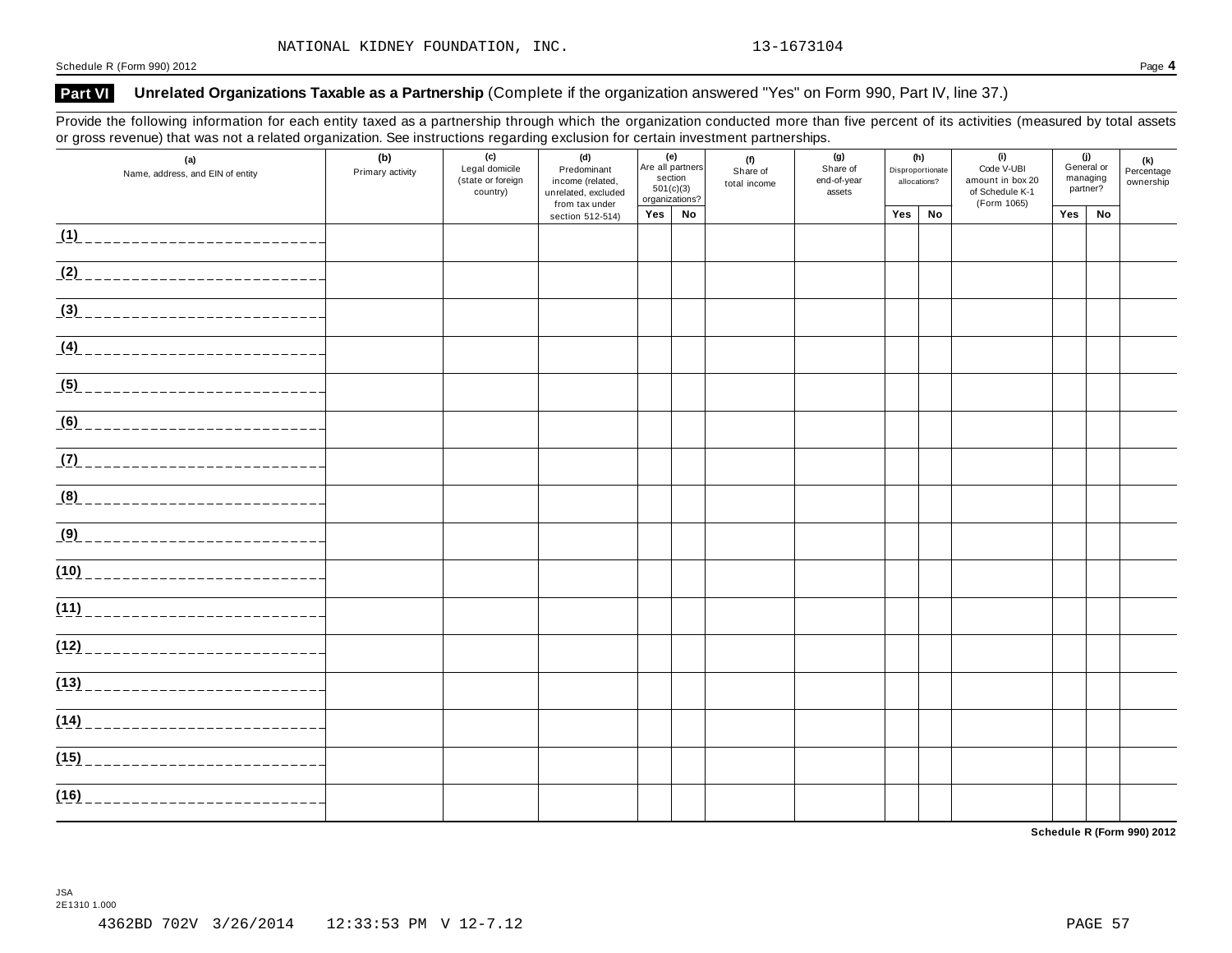Schedule R (Form 990) 2012 Page **5**

| <b>Part VII</b> Supplemental Information                                                           |
|----------------------------------------------------------------------------------------------------|
| Complete this part to provide additional information for responses to questions on Schedule R (see |
| instructions).                                                                                     |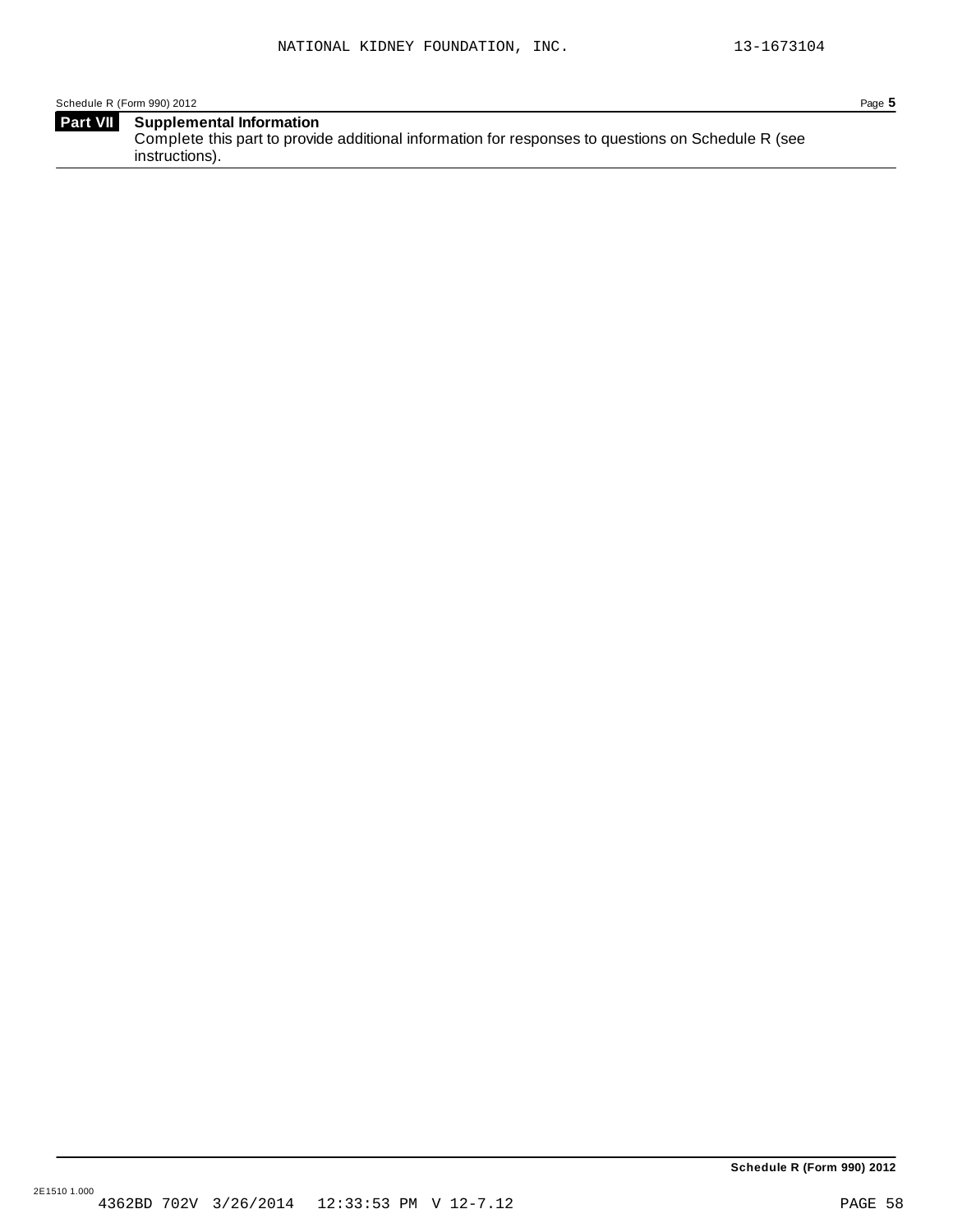|          | Form 4562                                                                                                                                                                          |                             |                                                                                                     |                          |                  | <b>Depreciation and Amortization</b> |                  |                              | OMB No. 1545-0172          |
|----------|------------------------------------------------------------------------------------------------------------------------------------------------------------------------------------|-----------------------------|-----------------------------------------------------------------------------------------------------|--------------------------|------------------|--------------------------------------|------------------|------------------------------|----------------------------|
|          |                                                                                                                                                                                    |                             | (Including Information on Listed Property)                                                          |                          |                  |                                      |                  |                              |                            |
|          | Department of the Treasury                                                                                                                                                         |                             |                                                                                                     |                          |                  |                                      |                  |                              | Attachment                 |
|          | Internal Revenue Service<br>(99)                                                                                                                                                   |                             | $\blacktriangleright$ See separate instructions.                                                    |                          |                  | Attach to your tax return.           |                  |                              | Sequence No. 179           |
|          | Name(s) shown on return                                                                                                                                                            |                             |                                                                                                     |                          |                  |                                      |                  |                              | Identifying number         |
|          | NATIONAL KIDNEY FOUNDATION, INC.<br>Business or activity to which this form relates                                                                                                |                             |                                                                                                     |                          |                  |                                      |                  |                              | 13-1673104                 |
|          | GENERAL DEPRECIATION                                                                                                                                                               |                             |                                                                                                     |                          |                  |                                      |                  |                              |                            |
| Part I L | <b>Election To Expense Certain Property Under Section 179</b>                                                                                                                      |                             |                                                                                                     |                          |                  |                                      |                  |                              |                            |
|          |                                                                                                                                                                                    |                             | Note: If you have any listed property, complete Part V before you complete Part I.                  |                          |                  |                                      |                  |                              |                            |
|          |                                                                                                                                                                                    |                             |                                                                                                     |                          |                  |                                      |                  | $\mathbf{1}$                 |                            |
| 2        |                                                                                                                                                                                    |                             |                                                                                                     |                          |                  |                                      |                  | $\overline{2}$               |                            |
|          | Threshold cost of section 179 property before reduction in limitation (see instructions)                                                                                           |                             |                                                                                                     |                          |                  |                                      |                  | 3                            |                            |
| 5        | Dollar limitation for tax year. Subtract line 4 from line 1. If zero or less, enter -0-. If married filing                                                                         |                             |                                                                                                     |                          |                  |                                      |                  | $\overline{\mathbf{4}}$<br>5 |                            |
| 6        |                                                                                                                                                                                    | (a) Description of property |                                                                                                     |                          |                  | (b) Cost (business use only)         | (c) Elected cost |                              |                            |
|          |                                                                                                                                                                                    |                             |                                                                                                     |                          |                  |                                      |                  |                              |                            |
|          |                                                                                                                                                                                    |                             |                                                                                                     |                          |                  |                                      |                  |                              |                            |
|          |                                                                                                                                                                                    |                             |                                                                                                     |                          |                  |                                      |                  |                              |                            |
| 8        | Total elected cost of section 179 property. Add amounts in column (c), lines 6 and 7 [1] [1]                                                                                       |                             |                                                                                                     |                          |                  |                                      |                  | 8                            |                            |
| 9        |                                                                                                                                                                                    |                             |                                                                                                     |                          |                  |                                      |                  | 9                            |                            |
| 10       |                                                                                                                                                                                    |                             |                                                                                                     |                          |                  |                                      |                  | 10                           |                            |
| 11       | Business income limitation. Enter the smaller of business income (not less than zero) or line 5 (see instructions)                                                                 |                             |                                                                                                     |                          |                  |                                      |                  | 11                           |                            |
| 12       | Section 179 expense deduction. Add lines 9 and 10, but do not enter more than line 11                                                                                              |                             |                                                                                                     |                          |                  |                                      |                  | 12                           |                            |
| 13       | Carryover of disallowed deduction to 2013. Add lines 9 and 10, less line 12 $\dots$ .                                                                                              |                             |                                                                                                     |                          |                  |                                      |                  |                              |                            |
|          | Note: Do not use Part II or Part III below for listed property. Instead, use Part V.                                                                                               |                             |                                                                                                     |                          |                  |                                      |                  |                              |                            |
|          | <b>Part II</b> Special Depreciation Allowance and Other Depreciation (Do not include listed property.) (See instructions.)                                                         |                             |                                                                                                     |                          |                  |                                      |                  |                              |                            |
| 14.      | Special depreciation allowance for qualified property (other than listed property) placed in service                                                                               |                             |                                                                                                     |                          |                  |                                      |                  |                              |                            |
|          |                                                                                                                                                                                    |                             |                                                                                                     |                          |                  |                                      |                  | 14                           |                            |
| 15<br>16 |                                                                                                                                                                                    |                             |                                                                                                     |                          |                  |                                      |                  | 15<br>16                     | 148,421.                   |
| Part III |                                                                                                                                                                                    |                             | <b>MACRS Depreciation (Do not include listed property.) (See instructions.)</b>                     |                          |                  |                                      |                  |                              |                            |
|          |                                                                                                                                                                                    |                             |                                                                                                     |                          | <b>Section A</b> |                                      |                  |                              |                            |
| 17       | MACRS deductions for assets placed in service in tax years beginning before 2012                                                                                                   |                             |                                                                                                     |                          |                  |                                      |                  | 17                           |                            |
| 18       | If you are electing to group any assets placed in service during the tax year into one or more general                                                                             |                             |                                                                                                     |                          |                  |                                      |                  |                              |                            |
|          |                                                                                                                                                                                    |                             |                                                                                                     |                          |                  |                                      |                  |                              |                            |
|          |                                                                                                                                                                                    |                             |                                                                                                     |                          |                  |                                      |                  |                              |                            |
|          |                                                                                                                                                                                    |                             | Section B - Assets Placed in Service During 2012 Tax Year Using the General Depreciation System     |                          |                  |                                      |                  |                              |                            |
|          | (a) Classification of property                                                                                                                                                     |                             | $\sqrt{(b)}$ Month and year $\sqrt{(c)}$ Basis for depreciation $\frac{1}{(d)}$<br>placed in        | (business/investment use |                  | (d) Recovery<br>period               | (e) Convention   | (f) Method                   | (g) Depreciation deduction |
|          | <b>19a</b> 3-year property                                                                                                                                                         |                             | service                                                                                             | only - see instructions) |                  |                                      |                  |                              |                            |
|          | <b>b</b> 5-year property                                                                                                                                                           |                             |                                                                                                     |                          |                  |                                      |                  |                              |                            |
|          | c 7-year property                                                                                                                                                                  |                             |                                                                                                     |                          |                  |                                      |                  |                              |                            |
|          | d 10-year property                                                                                                                                                                 |                             |                                                                                                     |                          |                  |                                      |                  |                              |                            |
|          | e 15-year property                                                                                                                                                                 |                             |                                                                                                     |                          |                  |                                      |                  |                              |                            |
|          | f 20-year property                                                                                                                                                                 |                             |                                                                                                     |                          |                  |                                      |                  |                              |                            |
|          | g 25-year property                                                                                                                                                                 |                             |                                                                                                     |                          |                  | 25 yrs.                              |                  | S/L                          |                            |
|          | h Residential rental                                                                                                                                                               |                             |                                                                                                     |                          |                  | 27.5 yrs.                            | мм               | S/L                          |                            |
|          | property                                                                                                                                                                           |                             |                                                                                                     |                          |                  | 27.5 yrs.                            | мм               | S/L                          |                            |
|          | <i>i</i> Nonresidential real                                                                                                                                                       |                             |                                                                                                     |                          |                  | 39 yrs.                              | мм               | S/L                          |                            |
|          | property                                                                                                                                                                           |                             |                                                                                                     |                          |                  |                                      | МM               | S/L                          |                            |
|          |                                                                                                                                                                                    |                             | Section C - Assets Placed in Service During 2012 Tax Year Using the Alternative Depreciation System |                          |                  |                                      |                  |                              |                            |
|          | 20a Class life                                                                                                                                                                     |                             |                                                                                                     |                          |                  |                                      |                  | S/L                          |                            |
|          | $b$ 12-year                                                                                                                                                                        |                             |                                                                                                     |                          |                  | 12 yrs.                              |                  | S/L                          |                            |
|          | $c$ 40-year                                                                                                                                                                        |                             |                                                                                                     |                          |                  | 40 yrs.                              | мм               | S/L                          |                            |
|          | <b>Part IV</b> Summary (See instructions.)                                                                                                                                         |                             |                                                                                                     |                          |                  |                                      |                  |                              |                            |
| 21       | Listed property. Enter amount from line 28                                                                                                                                         |                             |                                                                                                     |                          |                  |                                      |                  | 21                           |                            |
|          | Total. Add amounts from line 12, lines 14 through 17, lines 19 and 20 in column (g), and line 21. Enter here                                                                       |                             |                                                                                                     |                          |                  |                                      |                  | 22                           |                            |
| 22<br>23 | and on the appropriate lines of your return. Partnerships and S corporations - see instructions<br>For assets shown above and placed in service during the current year, enter the |                             |                                                                                                     |                          |                  |                                      |                  |                              | 148,421.                   |

### JSA **For Paperwork Reduction Act Notice, see separate instructions.** Form **4562** (2012) 2X2300 2.000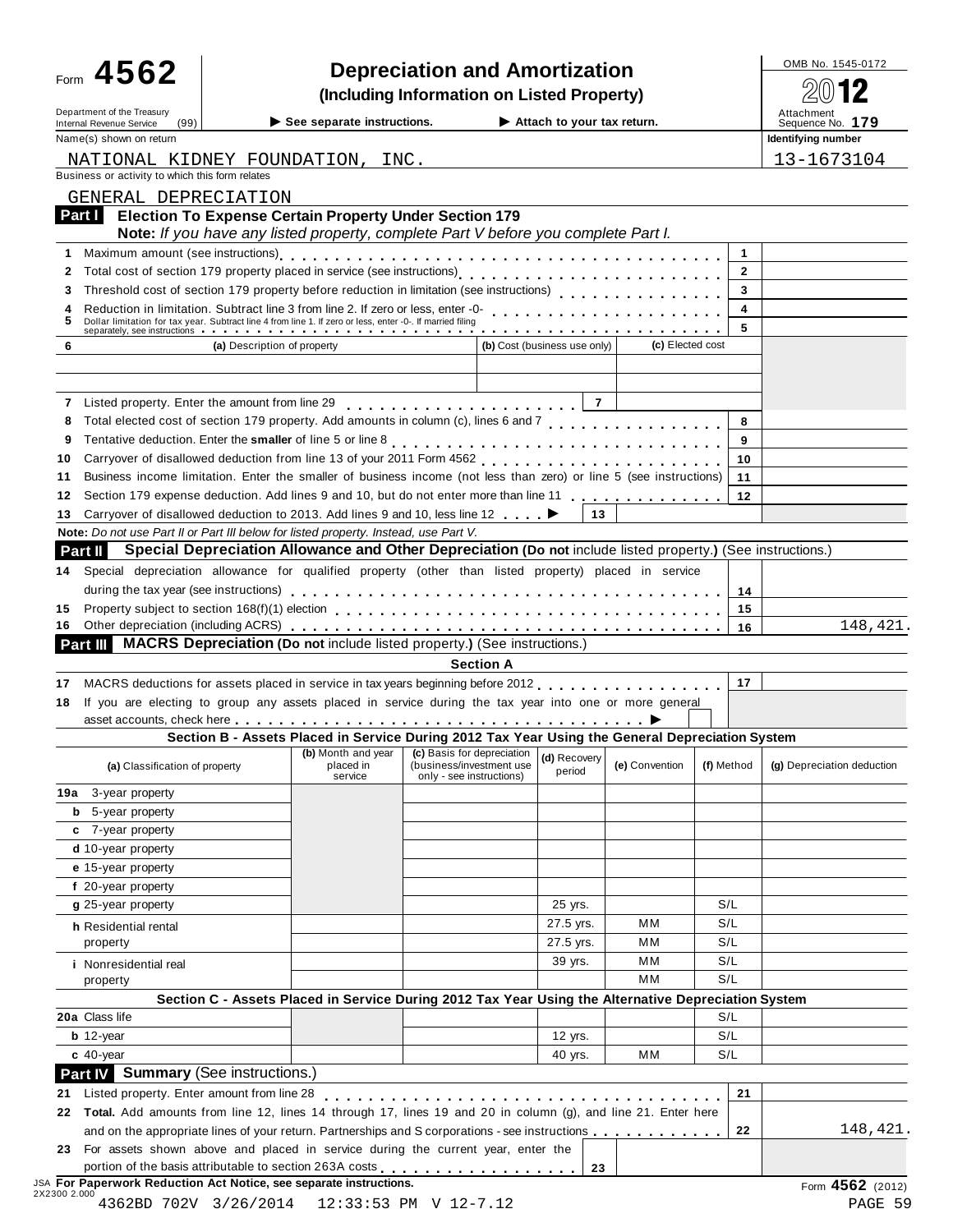|                       | (a)                                                                                                                                                                                                                                                                                            | (b)                                                                                 | (C)                         |           | (d)                                                                                |     | (e)                |                                             | (f)          | (g)       |                           | (h)       |                             | (i)                        |     |
|-----------------------|------------------------------------------------------------------------------------------------------------------------------------------------------------------------------------------------------------------------------------------------------------------------------------------------|-------------------------------------------------------------------------------------|-----------------------------|-----------|------------------------------------------------------------------------------------|-----|--------------------|---------------------------------------------|--------------|-----------|---------------------------|-----------|-----------------------------|----------------------------|-----|
|                       | Type of property (list<br>vehicles first)                                                                                                                                                                                                                                                      | Business/<br>Date placed<br>investment use<br>in service<br>percentage              |                             |           | Basis for depreciation<br>Cost or other basis<br>(business/investment<br>use only) |     |                    | Method/<br>Recovery<br>period<br>Convention |              |           | Depreciation<br>deduction |           | Elected section<br>179 cost |                            |     |
| 25                    | Special depreciation allowance for qualified listed property placed in service during the tax<br>year and used more than 50% in a qualified business use (see instructions)                                                                                                                    |                                                                                     |                             |           |                                                                                    |     |                    |                                             |              |           | 25                        |           |                             |                            |     |
| 26                    | Property used more than 50% in a qualified business use:                                                                                                                                                                                                                                       |                                                                                     |                             |           |                                                                                    |     |                    |                                             |              |           |                           |           |                             |                            |     |
|                       |                                                                                                                                                                                                                                                                                                |                                                                                     |                             | %         |                                                                                    |     |                    |                                             |              |           |                           |           |                             |                            |     |
|                       |                                                                                                                                                                                                                                                                                                |                                                                                     |                             | %         |                                                                                    |     |                    |                                             |              |           |                           |           |                             |                            |     |
|                       |                                                                                                                                                                                                                                                                                                |                                                                                     |                             | %         |                                                                                    |     |                    |                                             |              |           |                           |           |                             |                            |     |
| 27                    | Property used 50% or less in a qualified business use:                                                                                                                                                                                                                                         |                                                                                     |                             |           |                                                                                    |     |                    |                                             |              |           |                           |           |                             |                            |     |
|                       |                                                                                                                                                                                                                                                                                                |                                                                                     |                             | %         |                                                                                    |     |                    |                                             |              | $S/L -$   |                           |           |                             |                            |     |
|                       |                                                                                                                                                                                                                                                                                                |                                                                                     |                             | %         |                                                                                    |     |                    |                                             |              | $S/L -$   |                           |           |                             |                            |     |
|                       |                                                                                                                                                                                                                                                                                                |                                                                                     |                             | %         |                                                                                    |     |                    |                                             |              | $S/L -$   |                           |           |                             |                            |     |
| 28                    | Add amounts in column (h), lines 25 through 27. Enter here and on line 21, page 1.                                                                                                                                                                                                             |                                                                                     |                             |           |                                                                                    |     |                    |                                             |              |           | 28                        |           |                             |                            |     |
| 29                    |                                                                                                                                                                                                                                                                                                |                                                                                     |                             |           |                                                                                    |     |                    |                                             |              |           |                           |           | 29                          |                            |     |
|                       |                                                                                                                                                                                                                                                                                                |                                                                                     |                             |           | Section B - Information on Use of Vehicles                                         |     |                    |                                             |              |           |                           |           |                             |                            |     |
|                       | Complete this section for vehicles used by a sole proprietor, partner, or other "more than 5% owner," or related person. If you provided vehicles to your<br>employees, first answer the questions in Section C to see if you meet an exception to completing this section for those vehicles. |                                                                                     |                             |           |                                                                                    |     |                    |                                             |              |           |                           |           |                             |                            |     |
|                       |                                                                                                                                                                                                                                                                                                |                                                                                     |                             |           | (a)                                                                                |     | (b)                |                                             | (c)          | (d)       |                           | (e)       |                             |                            | (f) |
| 30                    | Total business/investment miles driven during                                                                                                                                                                                                                                                  |                                                                                     |                             | Vehicle 1 |                                                                                    |     | Vehicle 2          |                                             | Vehicle 3    | Vehicle 4 |                           | Vehicle 5 |                             | Vehicle 6                  |     |
|                       | the year (do not include commuting miles)                                                                                                                                                                                                                                                      |                                                                                     |                             |           |                                                                                    |     |                    |                                             |              |           |                           |           |                             |                            |     |
| 31                    | Total commuting miles driven during the year                                                                                                                                                                                                                                                   |                                                                                     |                             |           |                                                                                    |     |                    |                                             |              |           |                           |           |                             |                            |     |
| 32                    | Total other personal (noncommuting) miles                                                                                                                                                                                                                                                      |                                                                                     |                             |           |                                                                                    |     |                    |                                             |              |           |                           |           |                             |                            |     |
|                       |                                                                                                                                                                                                                                                                                                |                                                                                     |                             |           |                                                                                    |     |                    |                                             |              |           |                           |           |                             |                            |     |
| 33                    | Total miles driven during the year. Add lines                                                                                                                                                                                                                                                  |                                                                                     |                             |           |                                                                                    |     |                    |                                             |              |           |                           |           |                             |                            |     |
|                       |                                                                                                                                                                                                                                                                                                |                                                                                     |                             |           |                                                                                    |     |                    |                                             |              |           |                           |           |                             |                            |     |
| 34                    | Was the vehicle available for personal use                                                                                                                                                                                                                                                     |                                                                                     |                             | Yes       | No                                                                                 | Yes | No                 | Yes                                         | No           | Yes       | No                        | Yes       | No                          | Yes                        | No  |
|                       | during off-duty hours?                                                                                                                                                                                                                                                                         |                                                                                     |                             |           |                                                                                    |     |                    |                                             |              |           |                           |           |                             |                            |     |
| 35.                   | Was the vehicle used primarily by a more                                                                                                                                                                                                                                                       |                                                                                     |                             |           |                                                                                    |     |                    |                                             |              |           |                           |           |                             |                            |     |
|                       | than 5% owner or related person?                                                                                                                                                                                                                                                               |                                                                                     |                             |           |                                                                                    |     |                    |                                             |              |           |                           |           |                             |                            |     |
| 36                    | ls l                                                                                                                                                                                                                                                                                           | another vehicle available for personal                                              |                             |           |                                                                                    |     |                    |                                             |              |           |                           |           |                             |                            |     |
|                       |                                                                                                                                                                                                                                                                                                |                                                                                     |                             |           |                                                                                    |     |                    |                                             |              |           |                           |           |                             |                            |     |
|                       |                                                                                                                                                                                                                                                                                                | Section C - Questions for Employers Who Provide Vehicles for Use by Their Employees |                             |           |                                                                                    |     |                    |                                             |              |           |                           |           |                             |                            |     |
|                       | Answer these questions to determine if you meet an exception to completing Section B for vehicles used by employees who are not                                                                                                                                                                |                                                                                     |                             |           |                                                                                    |     |                    |                                             |              |           |                           |           |                             |                            |     |
|                       |                                                                                                                                                                                                                                                                                                |                                                                                     |                             |           |                                                                                    |     |                    |                                             |              |           |                           |           |                             |                            |     |
|                       | more than 5% owners or related persons (see instructions).                                                                                                                                                                                                                                     |                                                                                     |                             |           |                                                                                    |     |                    |                                             |              |           |                           |           |                             |                            |     |
|                       |                                                                                                                                                                                                                                                                                                |                                                                                     |                             |           |                                                                                    |     |                    |                                             |              |           |                           |           |                             | Yes                        | No  |
|                       | 37 Do you maintain a written policy statement that prohibits all personal use of vehicles, including commuting, by                                                                                                                                                                             |                                                                                     |                             |           |                                                                                    |     |                    |                                             |              |           |                           |           |                             |                            |     |
|                       |                                                                                                                                                                                                                                                                                                |                                                                                     |                             |           |                                                                                    |     |                    |                                             |              |           |                           |           |                             |                            |     |
|                       | Do you maintain a written policy statement that prohibits personal use of vehicles, except commuting, by your employees?                                                                                                                                                                       |                                                                                     |                             |           |                                                                                    |     |                    |                                             |              |           |                           |           |                             |                            |     |
|                       | See the instructions for vehicles used by corporate officers, directors, or 1% or more owners processes and contact the set of the set of the set of the set of the context of the set of the set of the context of the contex                                                                 |                                                                                     |                             |           |                                                                                    |     |                    |                                             |              |           |                           |           |                             |                            |     |
|                       | Do you treat all use of vehicles by employees as personal use?<br>                                                                                                                                                                                                                             |                                                                                     |                             |           |                                                                                    |     |                    |                                             | .            |           |                           |           |                             |                            |     |
|                       | Do you provide more than five vehicles to your employees, obtain information from your employees about the                                                                                                                                                                                     |                                                                                     |                             |           |                                                                                    |     |                    |                                             |              |           |                           |           |                             |                            |     |
|                       | use of the vehicles, and retain the information received?                                                                                                                                                                                                                                      |                                                                                     |                             |           |                                                                                    |     |                    |                                             |              |           |                           |           |                             |                            |     |
|                       | Do you meet the requirements concerning qualified automobile demonstration use? (See instructions.)                                                                                                                                                                                            |                                                                                     |                             |           |                                                                                    |     |                    |                                             |              |           |                           |           |                             |                            |     |
|                       | Note: If your answer to 37, 38, 39, 40, or 41 is "Yes," do not complete Section B for the covered vehicles.                                                                                                                                                                                    |                                                                                     |                             |           |                                                                                    |     |                    |                                             |              |           |                           |           |                             |                            |     |
|                       | <b>Part VI</b> Amortization                                                                                                                                                                                                                                                                    |                                                                                     |                             |           |                                                                                    |     |                    |                                             |              |           |                           |           |                             |                            |     |
|                       | (a)                                                                                                                                                                                                                                                                                            |                                                                                     | (b)                         |           |                                                                                    | (c) |                    |                                             | (d)          |           | (e)<br>Amortization       |           |                             | (f)                        |     |
|                       | Description of costs                                                                                                                                                                                                                                                                           |                                                                                     | Date amortization<br>begins |           |                                                                                    |     | Amortizable amount |                                             | Code section |           | period or                 |           |                             | Amortization for this year |     |
|                       |                                                                                                                                                                                                                                                                                                |                                                                                     |                             |           |                                                                                    |     |                    |                                             |              |           | percentage                |           |                             |                            |     |
|                       | 42 Amortization of costs that begins during your 2012 tax year (see instructions):                                                                                                                                                                                                             |                                                                                     |                             |           |                                                                                    |     |                    |                                             |              |           |                           |           |                             |                            |     |
|                       |                                                                                                                                                                                                                                                                                                |                                                                                     |                             |           |                                                                                    |     |                    |                                             |              |           |                           |           |                             |                            |     |
| 38.<br>39<br>40<br>41 |                                                                                                                                                                                                                                                                                                |                                                                                     |                             |           |                                                                                    |     |                    |                                             |              |           |                           |           |                             |                            |     |
|                       | Amortization of costs that began before your 2012 tax year                                                                                                                                                                                                                                     |                                                                                     |                             |           |                                                                                    |     |                    |                                             |              |           |                           | 43        |                             |                            |     |
| 43<br>44<br>JSA       | Total. Add amounts in column (f). See the instructions for where to report                                                                                                                                                                                                                     |                                                                                     |                             |           |                                                                                    |     |                    |                                             |              |           |                           | 44        |                             | Form 4562 (2012)           |     |

**Listed Property** (Include automobiles, certain other vehicles, certain computers, and property used for

Note: For any vehicle for which you are using the standard mileage rate or deducting lease expense, complete only 24a,

Section A - Depreciation and Other Information (Caution: See the instructions for limits for passenger automobiles.) **24a** Do you have evidence to support the business/investment use claimed? **Yes No 24b** If "Yes," is the evidence written? **Yes No**

**(c) (e)**

entertainment, recreation, or amusement.)

*24b, columns (a) through (c) of Section A, all of Section B, and Section C if applicable.*

**Part V**

#### 13-1673104